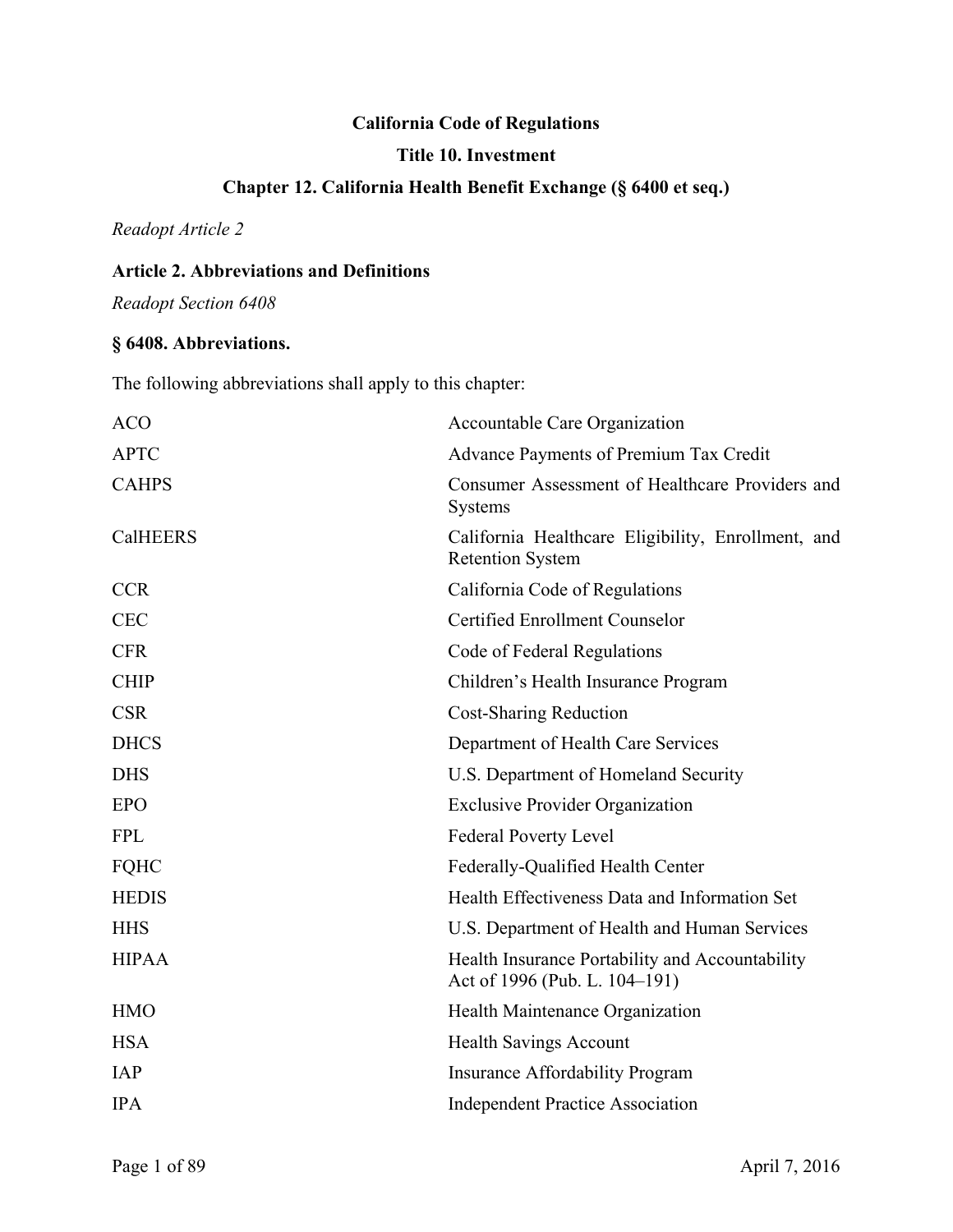| <b>IRC</b>  | Internal Revenue Code of 1986                |
|-------------|----------------------------------------------|
| <b>IRS</b>  | <b>Internal Revenue Services</b>             |
| <b>LEP</b>  | Limited English Proficient                   |
| <b>MAGI</b> | Modified Adjusted Gross Income               |
| <b>MEC</b>  | Minimum Essential Coverage                   |
| <b>MMCP</b> | Medi-Cal Managed Care Plan                   |
| <b>PBE</b>  | Certified Plan-Based Enroller                |
| <b>PBEE</b> | Certified Plan-Based Enrollment Entity       |
| <b>POS</b>  | Point of Service                             |
| QHP         | Qualified Health Plan                        |
| <b>SHOP</b> | <b>Small Business Health Options Program</b> |
| <b>SSA</b>  | Social Security Administration               |
| <b>SSN</b>  | Social Security Number                       |
| <b>TIN</b>  | <b>Taxpayer Identification Number</b>        |
| <b>USC</b>  | <b>United States Code</b>                    |

NOTE: Authority: Section 100504, Government Code. Reference: Sections 100501, 100502, and 100503, Government Code; 45 CFR Sections 155.20 and 155.300.

 *Readopt Section 6410 with Amendments* 

# **§ 6410. Definitions.**

As used in this chapter, the following terms shall mean:

"340B Entity" means a "covered entity" as defined in Public Health Service Act Section  $340B(a)(4)$  (42 USC  $\frac{8}{5}$  256b(a)(4)).

"Accountable Care Organization" (ACO) means a group of health care providers who come together voluntarily to give coordinated care to patients and who receive payment tied to the achievement of health care quality goals and outcomes which result in cost.

"Alternate Benefit Plan Design" means a QHP proposed benefit plan design which features different cost-sharing requirements than the Exchange's Standardized Qualified Health Plan Designs.

"Advance Payments of Premium Tax Credit" (APTC) means payment of the tax credits authorized by Section 36B of IRC (26 USC § 36B) and implementing regulations, which are provided on an advance basis to an eligible individual enrolled in a QHP through an Exchange in accordance with Section 1412 of the Affordable Care Act.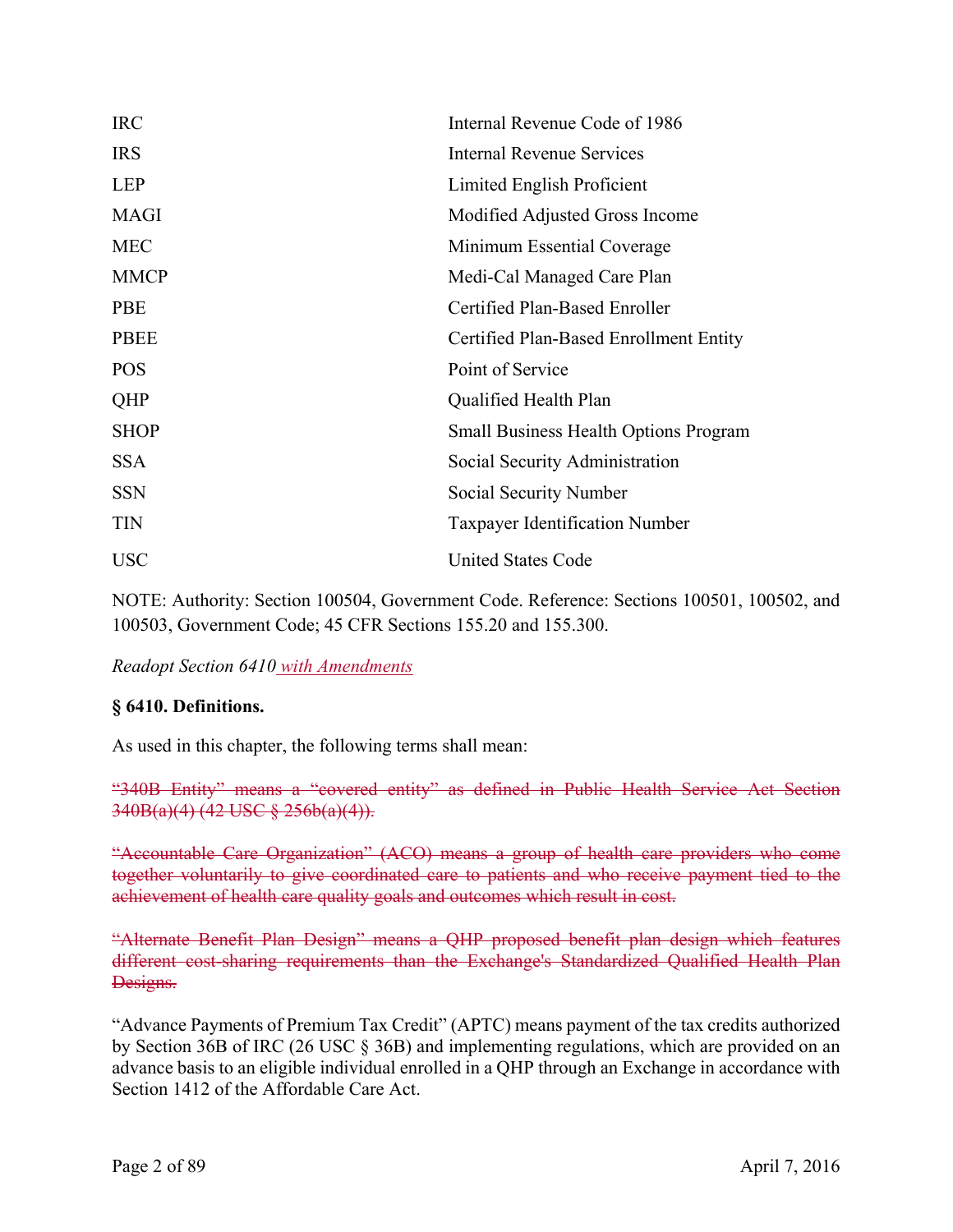"Affordable Care Act" (ACA) means the federal Patient Protection and Affordable Care Act of 2010 (Pub.L. 111-148), as amended by the federal Health Care and Education Reconciliation Act of 2010 (Pub.L. 111-152), and any amendments to, or regulations or guidance issued under, those acts, as defined in Government Code 100501(e).

"Annual Open Enrollment Period" means the period each year during which a qualified individual may enroll or change coverage in a QHP through the Exchange, as specified in Section 6502 of Article 5 of this chapter, Section 1399.849(c)(1) of the Health and Safety Code, and Section  $10965.3(c)(1)$  of the Insurance Code.

"Applicable Children's Health Insurance Program (CHIP) MAGI–based Income Standard" means the applicable income standard as defined at 42 CFR Section 457.310(b)(1), as applied under the State plan adopted in accordance with title XXI of the Social Security Act, or waiver of such plan and as certified by the State CHIP Agency in accordance with 42 CFR Section 457.348(d), for determining eligibility for child health assistance and enrollment in a separate child health program.

"Applicable Medi-Cal Modified Adjusted Gross Income (MAGI)-based Income Standard" means the same standard as "applicable modified adjusted gross income standard," as defined in 42 CFR Section 435.911(b), and as specified in Sections 14005.60 and 14005.64 of the Welfare and Institutions Code.

"Applicant" means:

(a) An individual who is seeking eligibility for coverage for himself or herself through an application submitted to the Exchange (excluding those individuals seeking eligibility for an exemption from the shared responsibility payment) or transmitted to the Exchange by an agency administering an insurance affordability program for at least one of the following:

- (1) Enrollment in a QHP through the Exchange; or
- (2) Medi-Cal and CHIP.

(b) An employer, employee, or former employee seeking eligibility for enrollment in a QHP through the SHOP for himself or herself, and, if the qualified employer offers dependent coverage through the SHOP, seeking eligibility to enroll his or her dependents in a QHP through the SHOP.

"Application Filer" means an applicant; an adult who is in the applicant's household, as defined in 42 CFR Section 435.603(f), or family, as defined in 26 USC Section 36B(d) and 26 CFR Section 1.36B-1(d); an authorized representative; or if the applicant is a minor or incapacitated, someone acting responsibly for an applicant; excluding those individuals seeking eligibility for an exemption from the shared responsibility payment.

"Authorized Representative" means any person or entity that has been designated, in writing, by the applicant to act on his/her behalf or individuals who have appropriate power of attorney or legal conservatorship.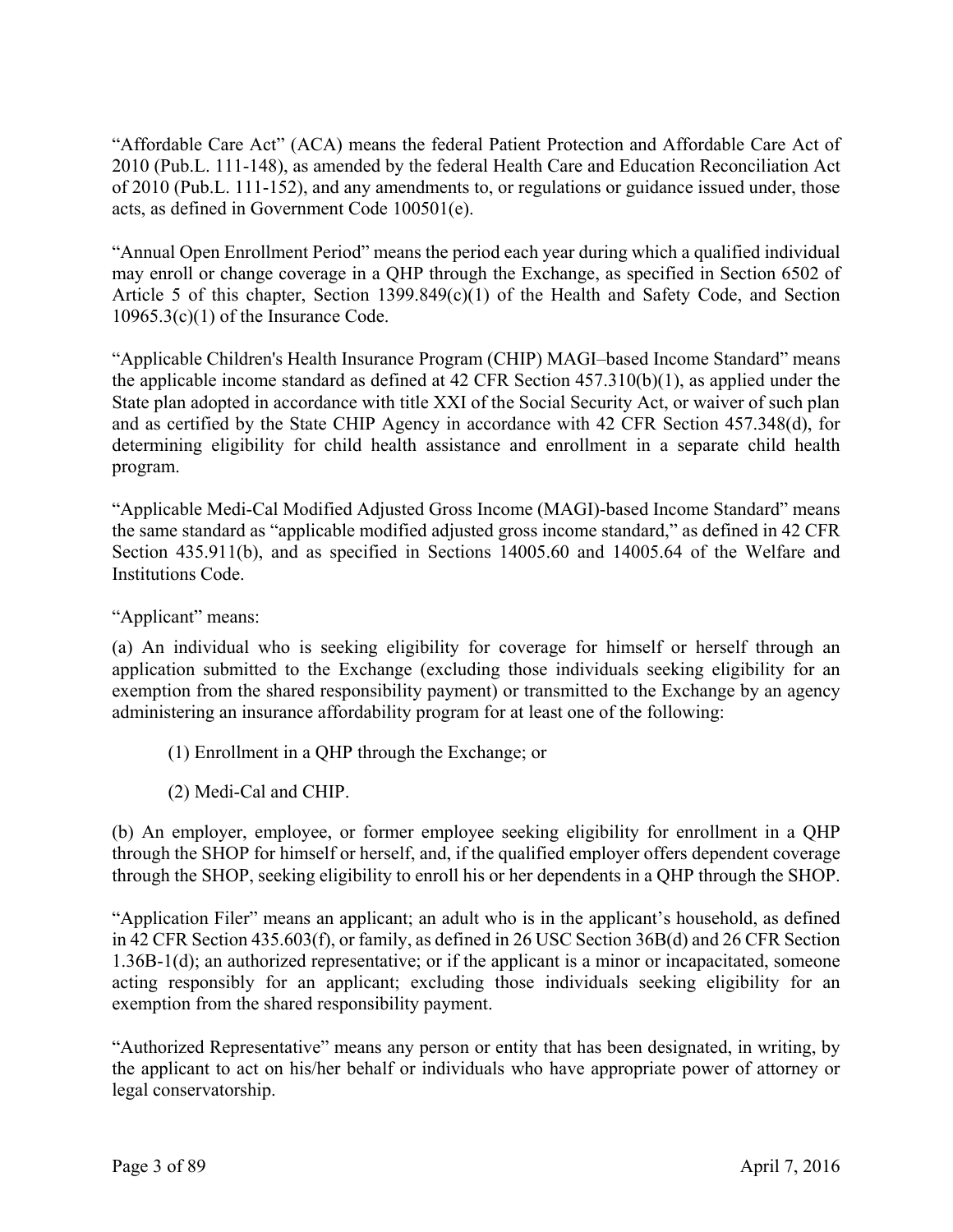"Benefit Year" means a calendar year for which a health plan provides coverage for health benefits.

"Bidder" means a Health Insurance Issuer seeking to enter into a Qualified Health Plan contract.

"Board" means the executive board that governs the California Health Benefit Exchange, established by Government Code Section 100500.

"California Health Benefit Exchange" or the "Exchange" means the entity established pursuant to Government Code Section 100500. The Exchange also does business as and may be referred to as "Covered California."

"California Healthcare Eligibility, Enrollment, and Retention System" (CalHEERS) means the California Healthcare Eligibility, Enrollment, and Retention System, created pursuant to Government Code Sections 100502 and 100503, as well as 42 USC Section 18031, to enable enrollees and prospective enrollees of QHPs to obtain standardized comparative information on the QHPs as well as apply for eligibility, enrollment, and reenrollment in the Exchange.

"Cancellation of Enrollment" means specific type of termination action that ends a qualified individual's enrollment on or before the coverage effective date resulting in enrollment through the Exchange never having been effective with the QHP.

"Captive Agent" means an insurance agent who is currently licensed in good standing by the California Department of Insurance to sell, solicit, and negotiate health insurance coverage and has a current and exclusive appointment with a single Issuer and may receive compensation on a salary or commission basis as an agent only from that Issuer.

"Carrier" means either a private health insurer holding a valid outstanding certificate of authority from the Insurance Commissioner or a health care service plan, as defined under subdivision (f) of Section 1345 of the Health and Safety Code, licensed by the Department of Managed Health Care.

"Catastrophic Plan" means a health plan described in Section 1302(e) of the Affordable Care Act, Section  $1367.008(c)(1)$  of the Health and Safety Code, and Section  $10112.295(c)(1)$  of the Insurance Code.

"Certified Enrollment Counselor" (CEC) means an individual as defined in Section 6650 of Article 8 of this chapter.

"Certified Insurance Agent" means an agent as defined in Section 6800 of Article 10 of this chapter.

"Certified Plan-Based Enroller" (PBE) means an individual who provides Enrollment Assistance to Consumers, as defined in Section 6700 of Article 9 of this chapter, in the Individual Exchange through a Certified Plan-Based Enroller Program. Such an individual may be:

(a) A Captive Agent of a QHP issuer; or

(b) An Issuer Application Assister as defined in  $45$  CFR Section 155.20, provided that the issuer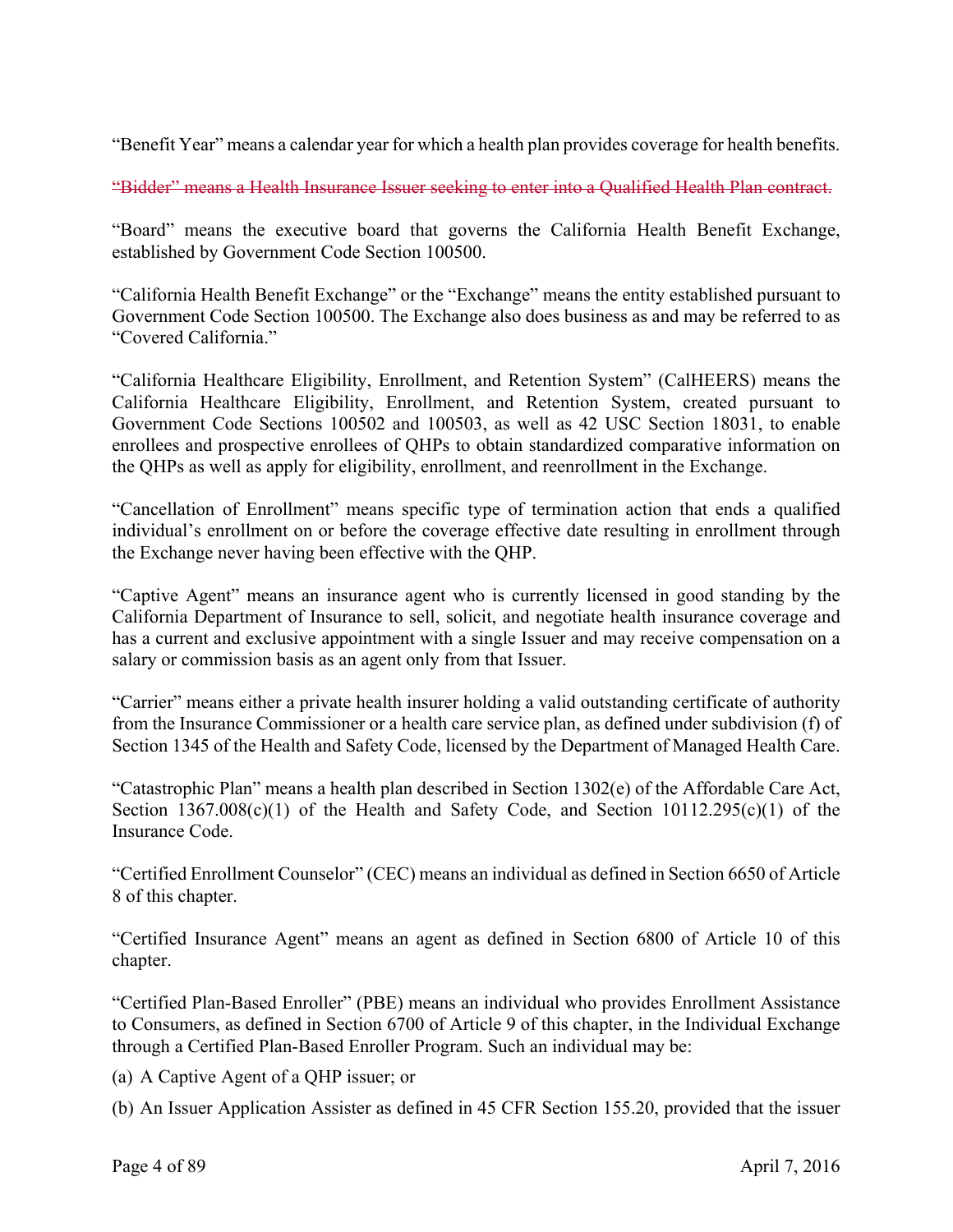application assister is not employed or contracted by a PBEE to sell, solicit, or negotiate health insurance coverage licensed by the California Department of Insurance.

"Certified Plan-Based Enroller Program" (PBE Program) means the Program whereby a PBEE may provide Enrollment Assistance to Consumers in the Individual Exchange in a manner considered to be through the Exchange.

"Certified Plan-Based Enrollment Entity" (PBEE) means a QHP Issuer registered through the Exchange to provide Enrollment Assistance, as defined in Section 6700 of Article 9 of this chapter, to Consumers, as defined in Section 6700 of Article 9 of this chapter, in the Individual Exchange through a Certified Plan-Based Enroller Program sponsored by the Entity. A PBEE shall be registered by the Exchange only if it meets all of the training and certification requirements specified in Section 6706 of Article 9 of this chapter.

"Certified QHP" means any QHP that is selected by the Exchange and has entered into a contract with the Exchange for the provision of health insurance coverage for enrollees who purchase health insurance coverage through the Individual and/or Small Business Health Options Program (SHOP) Exchanges.

"Child" means a person as defined in Sections 1357.500(a) and 1399.845(a) of the Health and Safety Code and in Section 10753(d) of the Insurance Code.

"Children's Dental Plan" means a plan certified by the Exchange that provides only the pediatric dental benefits required in Health and Safety Code Section 1367.005(a)(5) and Insurance Code Section 10112.27(a)(5).

"Consumer Assessment of Healthcare Providers and Systems" (CAHPS) means an initiative of the Agency for Healthcare Research and Quality (AHRQ) to assess consumers' experiences with health care. CAHPS develops surveys that are taken by hospitals, health plans, and home health agencies and are designed to measure patient experience with these entities.

"Cost-share" or "Cost-sharing" means any expenditure required by or on behalf of an enrollee with respect to receipt of Essential Health Benefits; such term includes deductibles, coinsurance, copayments, or similar charges, but excludes premiums, balance-billing amounts for non-network providers, if applicable, and spending for non-covered services.

"Cost-Sharing Reduction" (CSR) means reductions in cost-sharing for an eligible individual enrolled in a silver level plan in the Exchange or for an individual who is an Indian enrolled in a QHP in the Exchange.

"Day" means a calendar day unless a business day is specified.

"Dental Exclusive Provider Organization" (DEPO) means a managed care plan where services are covered if provided through doctors, specialists, and hospitals in the plan's network (except in an emergency).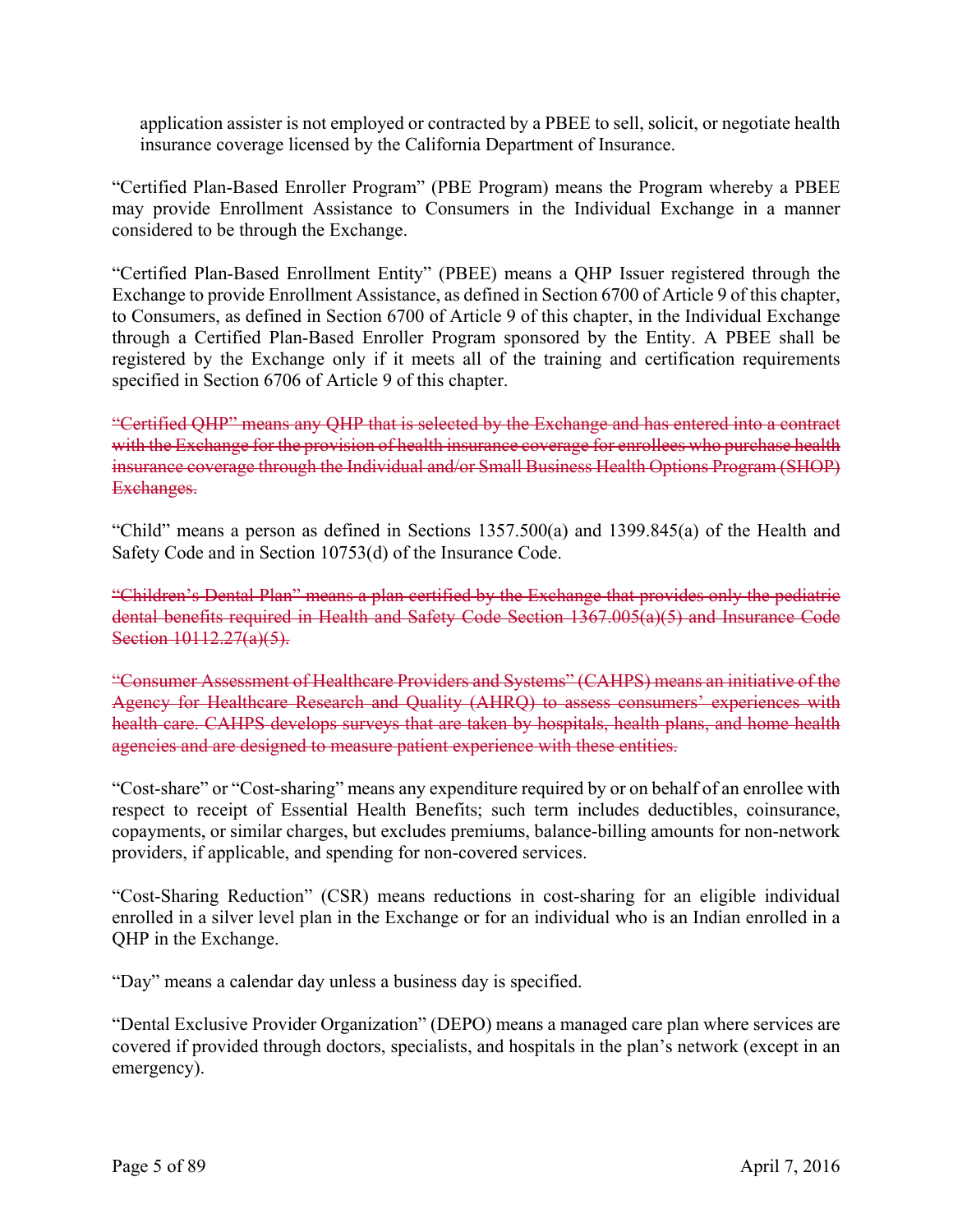"Dental Health Maintenance Organization" (DHMO) means a type of dental plan product that delivers dental services by requiring assignment to a primary dental care provider who is paid a capitated fee for providing all required dental services to the enrollee unless specialty care is needed. DHMOs require referral to specialty dental providers. These products do not include coverage of services provided by dental care providers outside the dental plan network.

"Dental Preferred Provider Organization" (DPPO) means a type of dental plan product that delivers dental services to members through a network of contracted dental care providers and includes limited coverage of out-of-network services.

"Dependent" means:

(a) In the Individual Exchange:

- (1) For purposes of eligibility determination for APTC and CSR, a dependent as defined in Section 152 of IRC (26 USC § 152) and the regulations thereunder. For purposes of eligibility determinations for enrollment in a QHP without requesting APTC or CSR, "dependent" also includes domestic partners.
- (2) For purposes of enrollment in a QHP, including enrollment during a special enrollment period specified in Section 6504 of Article 5 of this chapter, a dependent as defined in Section 1399.845(b) of the Health and Safety Code and in Section 10753(e) of the Insurance Code, referring to the spouse or registered domestic partner, or child until attainment of age 26 (as defined in subdivisions (n) and (o) of Section 599.500 of Title 2 of the CCR) unless the child is disabled (as defined in subdivision (p) of Section 599.500 of Title 2 of the CCR), of a qualified individual or enrollee.
- (b) In the SHOP Exchange, a dependent as defined in Section 1357.500(b) of the Health and Safety Code and in Section 10753(e) of the Insurance Code and also includes a non-registered domestic partner who meets the requirements established by the qualified employer for nonregistered domestic partners and who is approved by the QHP issuer for coverage in the SHOP Exchange.

"Domestic Partner" means:

- (a) For purposes of the Individual Exchange, a person as defined in Sections 297 and 299.2 of the Family Code.
- (b) For purposes of the SHOP, a person who has established a domestic partnership as described in Sections 297 and 299.2 of the Family Code and also includes a person that has not established a domestic partnership pursuant to Sections 297 and 299.2 of the Family Code, but who meets the requirements established by his or her employer for non-registered domestic partners and who is approved by the QHP issuer for coverage in the SHOP Exchange.

"Eligible Employee" means an employee as defined in Section 1357.500(c) of the Health and Safety Code and in Section 10753(f) of the Insurance Code.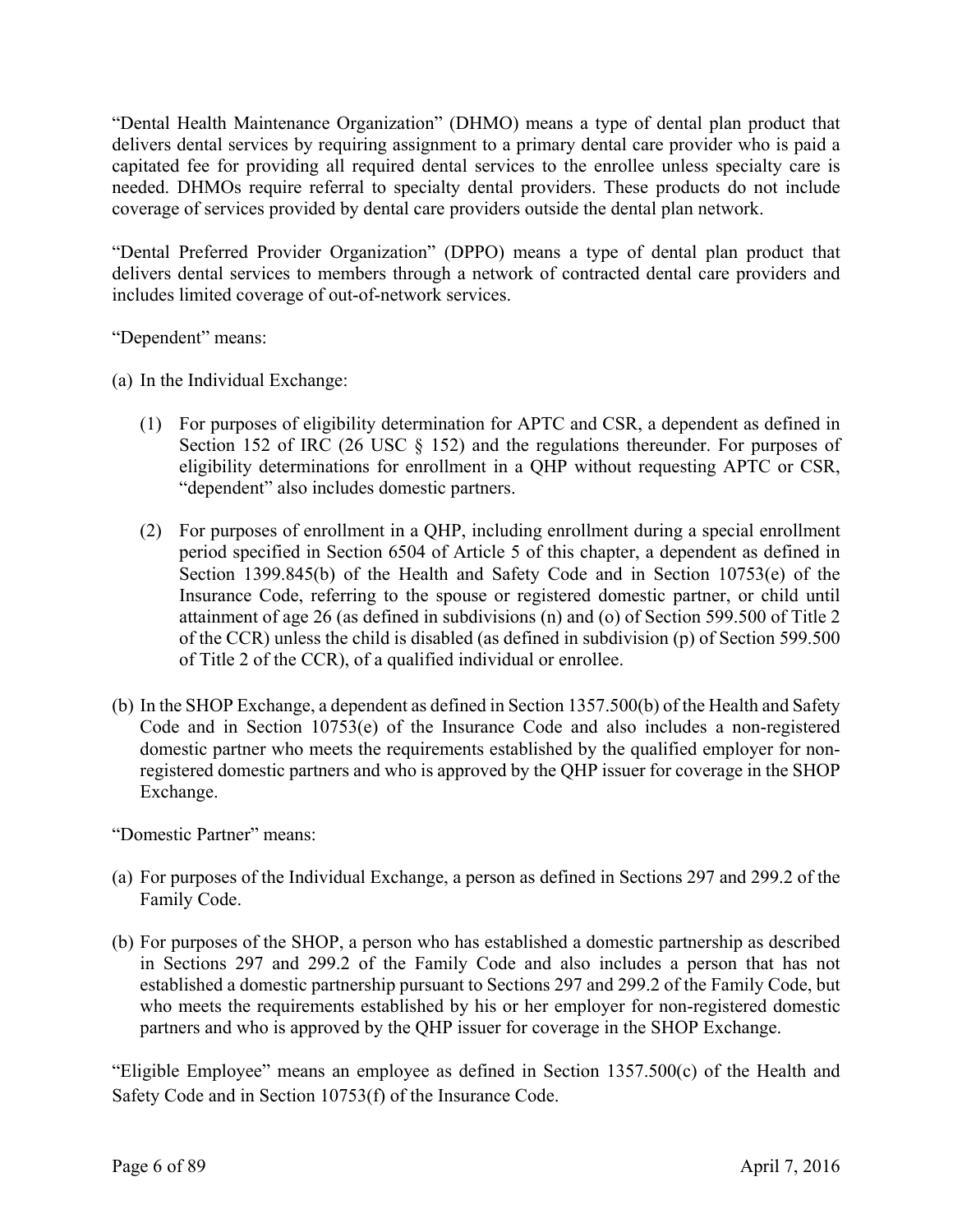"Eligible Employer-Sponsored Plan" means a plan as defined in Section 5000A(f)(2) of IRC (26 USC  $§$  5000A(f)(2)).

"Employee" means an individual as defined in Section 2791 of the Public Health Service Act (42 USC § 300gg-91).

"Employer" means a person as defined in Section 2791 of the Public Health Service Act (42 USC § 300gg-91), except that such term includes employers with one or more employees. All persons treated as a single employer under subsection (b), (c), or (m) of Section 414 of IRC (26 USC § 414) are treated as one employer.

"Employer Contributions" means any financial contributions towards an employer sponsored health plan, or other eligible employer-sponsored benefit made by the employer including those made by salary reduction agreement that is excluded from gross income.

"Enrollee" means a person who is enrolled in a QHP and who is a recipient of services from the QHP. It also means the dependent of a qualified employee enrolled in a QHP through the SHOP, and any other person who is enrolled in a QHP through the SHOP, consistent with applicable law and the terms of the group health plan. If at least one employee enrolls in a QHP through the SHOP, "enrollee" also means a business owner enrolled in a QHP through the SHOP, or the dependent of a business owner enrolled in a QHP through the SHOP.

"Essential Community Providers" means providers that serve predominantly low-income, medically underserved individuals, as defined in 45 CFR Section 156.235.

"Essential Health Benefits" means the benefits listed in 42 USC Section 18022, Health and Safety Code Section 1367.005, and Insurance Code Section 10112.27.

"Evidence-Based Medicine" means patient care that combines the expertise of health practitioners with the best available research to ensure quality, effectiveness, and safety.

"Exchange Evaluation Team" means the team selected by the Exchange to conduct the QHP bid response evaluation by consensus and assess whether the response is responsive and may proceed to the evaluation of the response.

"Exchange Service Area" means the entire geographic area of the State of California.

"Exclusive Provider Organization" (EPO) means a health insurance issuer's or carrier's insurance policy that limits coverage to health care services provided by a network of providers who are contracted with the issuer or carrier.

"Executive Director" means the Executive Director of the Exchange.

"Family Dental Plan" means a plan certified by the Exchange that provides the pediatric dental benefits required in Health and Safety Code Section 1367.005(a)(5) and Insurance Code Section 10112.27(a)(5), and also includes coverage for certain benefits for adult enrollees.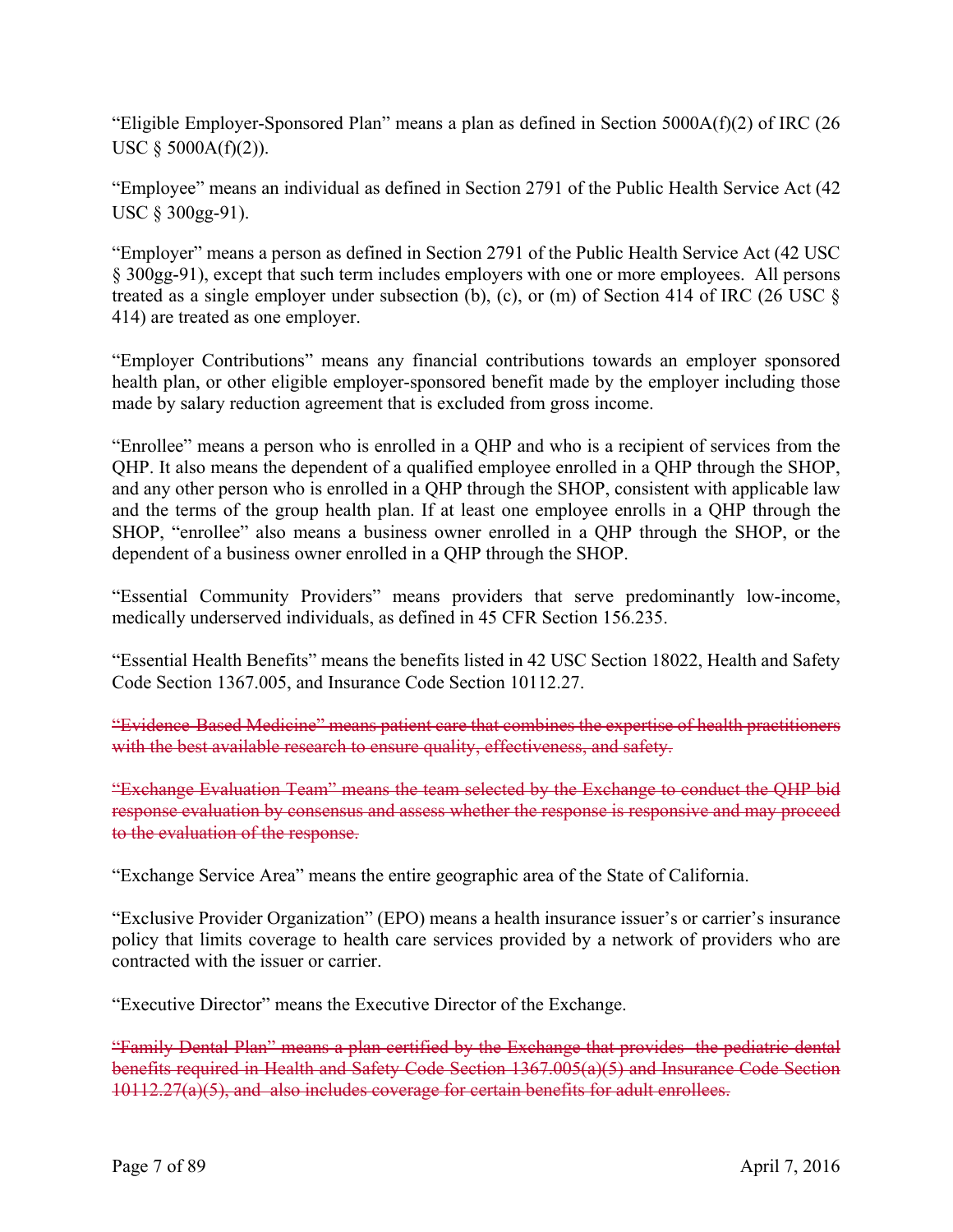"Federally Qualified Health Center" (FQHC) has the same meaning as the term is defined in Section 1905(l)(2)(B) of the Social Security Act (42 USC § 1396d(l)(2)(B)).

"Federal Poverty Level" (FPL) means the most recently published federal poverty level, updated periodically in the Federal Register by the Secretary of Health and Human Services pursuant to 42 USC Section 9902(2), as of the first day of the annual open enrollment period for coverage in a QHP through the Exchange, as specified in Section 6502 of Article 5 of this chapter.

"Full-time employee" means a permanent employee with a normal workweek of an average of 30 hours per week over the course of a month.

"Geographic Service Area" or "Service Area" means an area as defined in Section 1345(k) of the Health and Safety Code.

"Group Contribution Rule" means the requirement that a qualified employer pays a specified percentage or fixed dollar amount of the premiums for coverage of eligible employees.

"Group Participation Rule" means the requirement relating to the minimum number of participants that must be enrolled in relation to a specified percentage or number of employees of an employer, as specified in 45 CFR Section 155.700(b).

"Health Insurance Coverage" means coverage as defined in 45 CFR Section 144.103.

"Health Insurance Issuer" has the same meaning as the term is defined in 42 USC Section 300gg-91 and 45 CFR Section 144.103. Also referred to as "Carrier," "Health Issuer," or "Issuer."

"Health Maintenance Organization" (HMO) means an organization as defined in Section 1373.10(b) of the Health and Safety Code.

"Health plan" means a plan as defined in Section 1301(b)(1) of the Affordable Care Act (42 USC  $§ 18021(b)(1)).$ 

"Health Effectiveness Data and Information Set" (HEDIS) means a set of managed care performance measures developed and maintained by the National Committee for Quality Assurance.

"Health Savings Account" (HSA) has the same meaning as the term is defined in 26 USC Section 223.

"Incarcerated" means confined, after the disposition of charges, in a jail, prison, or similar penal institution or correctional facility.

"Independent Practice Association" (IPA) means an IPA is a legal entity organized and directed by physicians in private practice to negotiate contracts with Health Insurance Issuers on their behalf.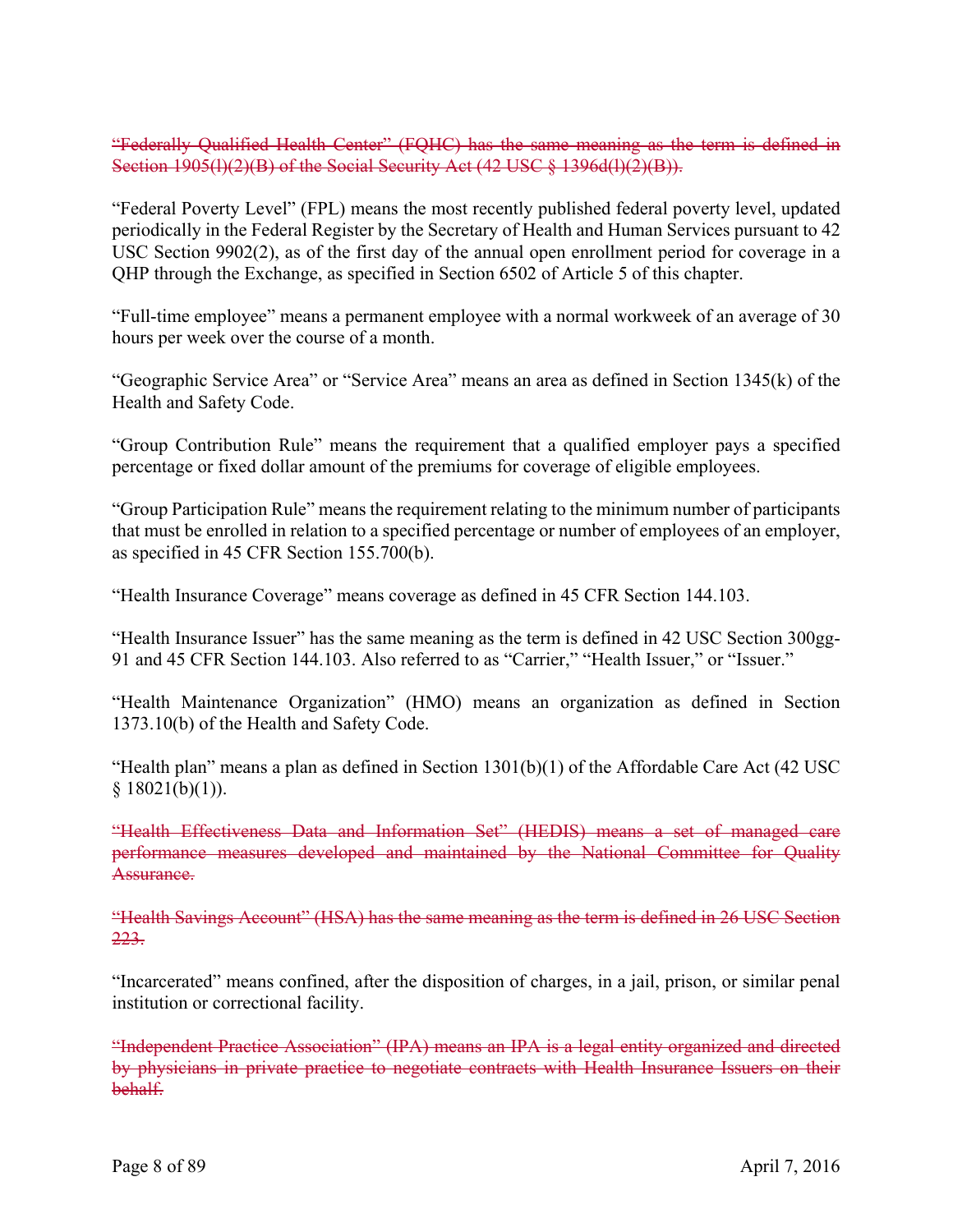"Indian" has the same meaning as the term is defined in Section 4(d) of the Indian Self-Determination and Education Assistance Act (Pub.L. 93-638; 25 USC § 450b(d)), referring to a person who is a member of an Indian tribe.

"Indian Tribe" has the same meaning as the term is defined in Section 4(e) of the Indian Self-Determination and Education Assistance Act (Pub.L. 93-638; 25 USC § 450b(e)), referring to any Indian tribe, band, nation, or other organized group or community, including any Alaska Native village or regional or village corporation as defined in or established pursuant to the Alaska Native Claims Settlement Act (85 Stat. 688) [43 USC § 1601 et seq.], which is recognized as eligible for the special programs and services provided by the United States to Indians because of their status as Indians.

"Individual and Small Business Health Options Program (SHOP) Exchange" means the program administered by the Exchange pursuant to the Government Code Section 100500 et seq. (2010 Cal. Stat. 655 (AB 1602) and 2010 Cal. Stat. 659 (SB 900)), 42 USC Section 18031(b) of the federal Patient Protection Affordable Care Act and other applicable laws to furnish and to pay for health insurance plans for Qualified Individuals and Qualified Employers.

"Individual Market" means a market as defined in Section 1304(a)(2) of the Affordable Care Act (42 USC § 18024 (a)(2)).

"Initial Open Enrollment Period" means the initial period in which Qualified Individuals may enroll in QHPs, from October 1, 2013 to March 31, 2014, subject to 45 CFR Section 155.410(b), Section 1399.849(c)(1) of the Health and Safety Code, and Section 10965.3(c)(1) of the Insurance Code.

"Insurance Affordability Program" (IAP) means a program that is one of the following:

- (a) The Medi-Cal program under title XIX of the federal Social Security Act (42 USC § 1396 et seq.).
- (b) The State children's health insurance program (CHIP) under title XXI of the federal Social Security Act (42 USC § 1397aa et seq.).
- (c) A program that makes available to qualified individuals coverage in a QHP through the Exchange with APTC established under Section 36B of the Internal Revenue Code (26 USC § 36B).
- (d) A program that makes available coverage in a QHP through the Exchange with CSR established under section 1402 of the Affordable Care Act.

"Internet Web Portal" means the Web portal made available through a link on the Exchange's Web site, www.healthexchange.ca.gov, through which the Exchange will make the Solicitation available electronically.

"Lawfully Present" means a non-citizen individual as defined in 45 CFR Section 152.2.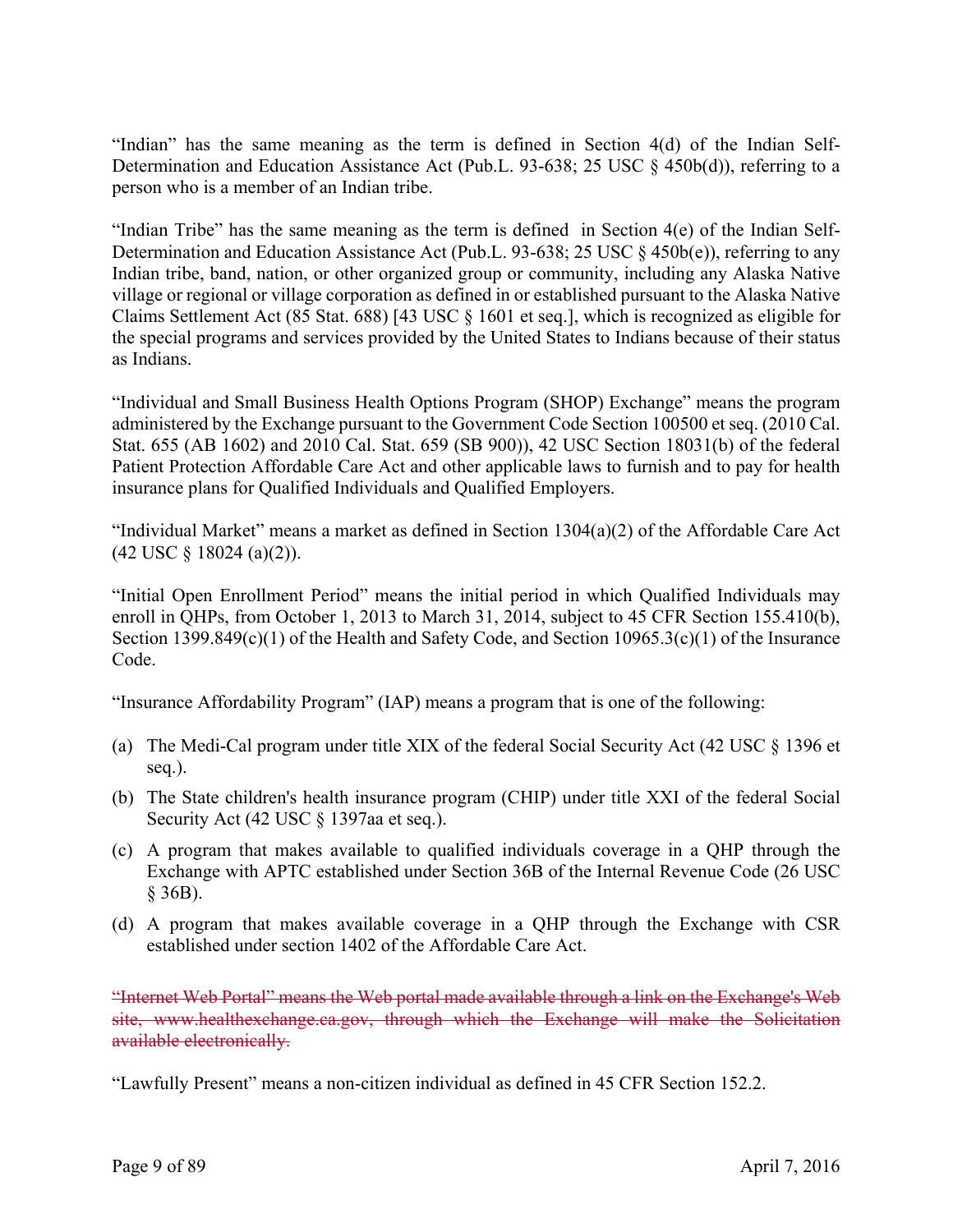"Level of Coverage" or "Metal Tier" means one of four standardized actuarial values and the catastrophic level of coverage as defined in 42 USC Section 18022(d) and (e), Sections 1367.008(a) and (c)(1) and 1367.009 of the Health and Safety Code, and Sections 10112.295(a) and (c)(1) and 10112.297 of the Insurance Code.

"Medical Group" means a group of physicians and other health care providers who have organized themselves to provide services to a defined patient population or contract with a Health Issuer or hospital.

"Medi-Cal Managed Care Plan" (MMCP) means a person or an entity contracting with DHCS to provide health care services to enrolled Medi-Cal beneficiaries, as specified in Section 14093.07(b) of the Welfare and Institutions Code.

"Minimum Essential Coverage" (MEC) means coverage as defined in Section 5000A(f) of IRC (26 USC § 5000A(f)) and in 26 CFR Section 1.36B-2(c).

"Minimum Value" when used to describe coverage in an eligible employer-sponsored plan, means that the plan meets the requirements with respect to coverage of the total allowed costs of benefits set forth in Section  $36B(c)(2)(C)(ii)$  of IRC (26 USC §  $36B(c)(2)(C)(ii)$ ) and in 26 CFR Section  $1.36B-2(c)(3)(vi)$ .

"Modified Adjusted Gross Income" (MAGI) means income as defined in Section 36B(d)(2)(B) of IRC (26 USC § 36B(d)(2)(B)) and in 26 CFR Section 1.36B-1(e)(2).

"Modified Adjusted Gross Income (MAGI)-based income" means income as defined in 42 CFR Section 435.603(e) for purposes of determining eligibility for Medi-Cal.

"Non-citizen" means an individual who is not a citizen or national of the United States, in accordance with Section 101(a)(3) of the Immigration and Nationality Act (8 USC  $\S$  1101(a)(3)).

"Part-time Eligible Employee" means a permanent employee who works at least 20 hours per week but not more than 29 hours per week and who otherwise meets the definition of an eligible employee except for the number of hours worked.

"Patient-Centered Medical Home" means a model of care that relies on the following principles: (1) the personal physician leads a team that is collectively responsible for the patient's ongoing care; (2) the physician is responsible for the whole person in all stages of life; (3) care is coordinated or integrated; (4) quality and safety are hallmarks of a medical home; (5) enhanced access to care is available through all systems; and (6) payment appropriately recognizes the added value to the patient.

"Plan Year" means:

(a) For purposes of the Individual Exchange, a calendar year.

(b) For purposes of the SHOP, a period of time as defined in 45 CFR Section 144.103.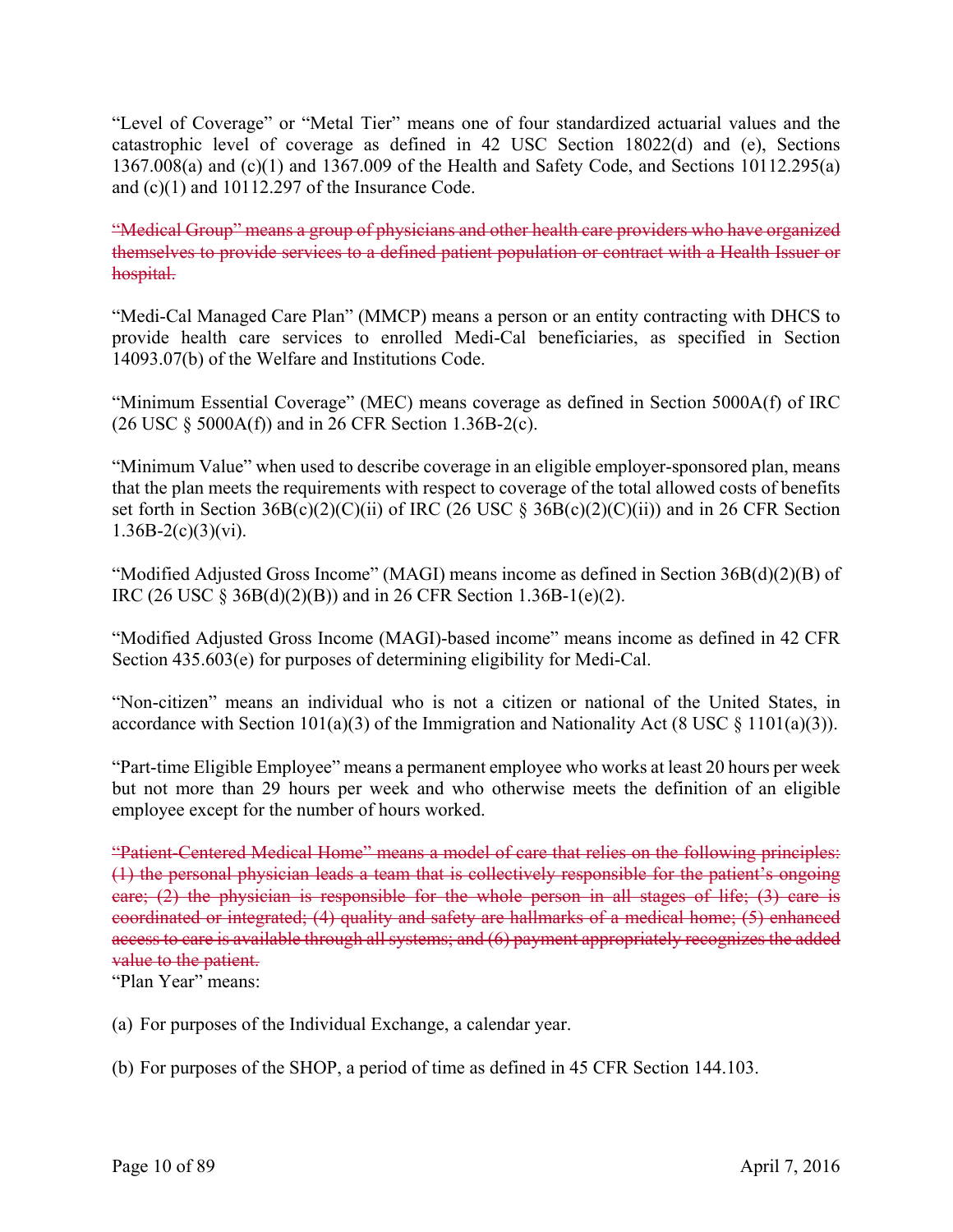"Plain Language" means language that the intended audience, including individuals with limited English proficiency, can readily understand and use because that language is concise, wellorganized, uses simple vocabulary, avoids excessive acronyms and technical language, and follows other best practices of plain language writing.

"Point of Service" (POS) means a model of health care coverage as defined in Health and Safety Code Section 1374.60.

"Preferred Provider Organization" (PPO) means a health insurance issuer's or carrier's insurance policy that offers covered health care services provided by a network of providers who are contracted with the issuer or carrier ("in-network") and providers who are not part of the provider network ("out-of-network").

"Premium Payment Due Date" means a date no earlier than the fourth remaining business day of the month prior to the month in which coverage becomes effective.

"QHP Issuer" means a licensed health care service plan or insurer who has been selected and certified by the Exchange to be offered to Qualified Individuals and Qualified Employers purchasing health insurance coverage through the Exchange.

"Qualified Dental Plan" (QDP) means either a "Children's Dental Plan" or a "Family Dental Plan." a plan providing limited scope dental benefits as defined in 26 USC Section 9832(c)(2)(A), including the pediatric dental benefits meeting the requirements of 42 USC Section 18022(b)(1)(J).

"Qualified Employee" means any employee or former employee of a qualified employer who has been offered health insurance coverage by such qualified employer through the SHOP for himself or herself and, if the qualified employer offers dependent coverage through the SHOP, for his or her dependents.

"Qualified Employer" has the same meaning as the term is defined in 42 USC Section 8032(f)(2) and 45 CFR Section 155.710.

"Qualified Health Plan" (QHP) has the same meaning as the term is defined in Patient Protection and Affordable Care Act Section 1301 (42 USC § 18021) and Government Code Section 100501(g) and includes QDP.

"Qualified Individual" means an individual who meets the requirements of 42 USC Section 18032(f)(1) and 45 CFR Section 155.305(a).

"Qualifying Coverage in an Eligible Employer-Sponsored Plan" means coverage in an eligible employer-sponsored plan that meets the affordability and minimum value standards specified in Section  $36B(c)(2)(C)$  of IRC (26 USC §  $36B(c)(2)(C)$ ) and in 26 CFR Section 1.36B-2(c)(3).

"Quality Assurance" means processes used by proposed QHPs to monitor and improve the quality of care provided to enrollees.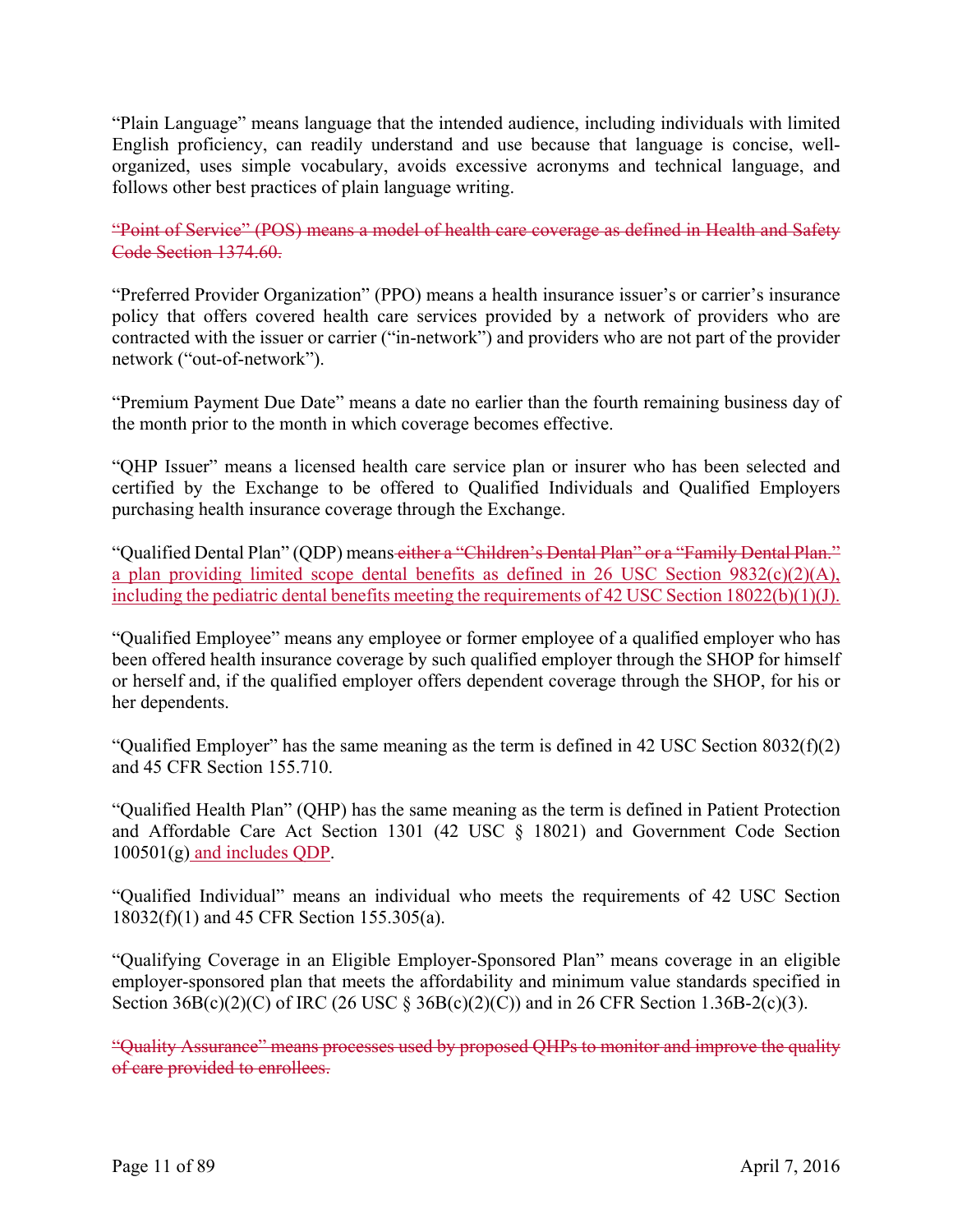"Rating Region" means the geographic regions for purposes of rating defined in Sections  $1357.512(a)(2)(A)$  and  $1399.855(a)(2)(A)$  of the Health and Safety Code and Sections 10753.14(a)(2)(A) and 10965.9(a)(2)(A) of the Insurance Code.

"Reasonably Compatible" has the same meaning as the term is defined in 45 CFR Section 155.300(d), providing that information the Exchange obtained through electronic data sources, information provided by the applicant, or other information in the records of the Exchange shall be considered to be reasonably compatible with an applicant's attestation if the difference or discrepancy does not impact the applicant's eligibility, including the amount of APTC or the category of CSR.

"Reconciliation" means coordination of premium tax credit with advance payments of premium tax credit (APTC), as described in Section 36B(f) of IRC (26 USC § 36B(f)) and 26 CFR Section  $1.36B-4(a)$ .

"Reference Plan" means a QHP that is selected by an employer, which is used by the SHOP to determine the contribution amount the employer will be making towards its employees' premiums.

"Reinstatement of Enrollment" means a correction of an erroneous termination of coverage or cancellation of enrollment action and results in restoration of an enrollment with no break in coverage.

"Self-only Coverage" means a health care service plan contract or an insurance policy that covers one individual.

"SHOP" means a Small Business Health Options Program operated by the Exchange through which a qualified employer can provide its employees and their dependents with access to one or more QHPs. The SHOP Exchange also does business as and may be referred to as "Covered California for Small Business."

"SHOP Plan Year" means a 12-month period beginning with the Qualified Employer's effective date of coverage.

"Small Employer" means an employer as defined in Section 1357.500(k) of the Health and Safety Code and in Section 10753(q) of the Insurance Code.

"Small Group Market" means a group market as defined in Section 1304(a)(3) of the Affordable Care Act.

"Special Enrollment Period" means a period during which a qualified individual or enrollee who experiences certain qualifying events, as specified in Section 6504(a) of Article 5 of this chapter, Section 1399.849(d) of the Health and Safety Code, and Section 10965.3(d) of the Insurance Code, may enroll in, or change enrollment in, a QHP through the Exchange outside of the initial and annual open enrollment periods.

"Solicitation Official" means the Exchange's single point of contact for the Solicitation.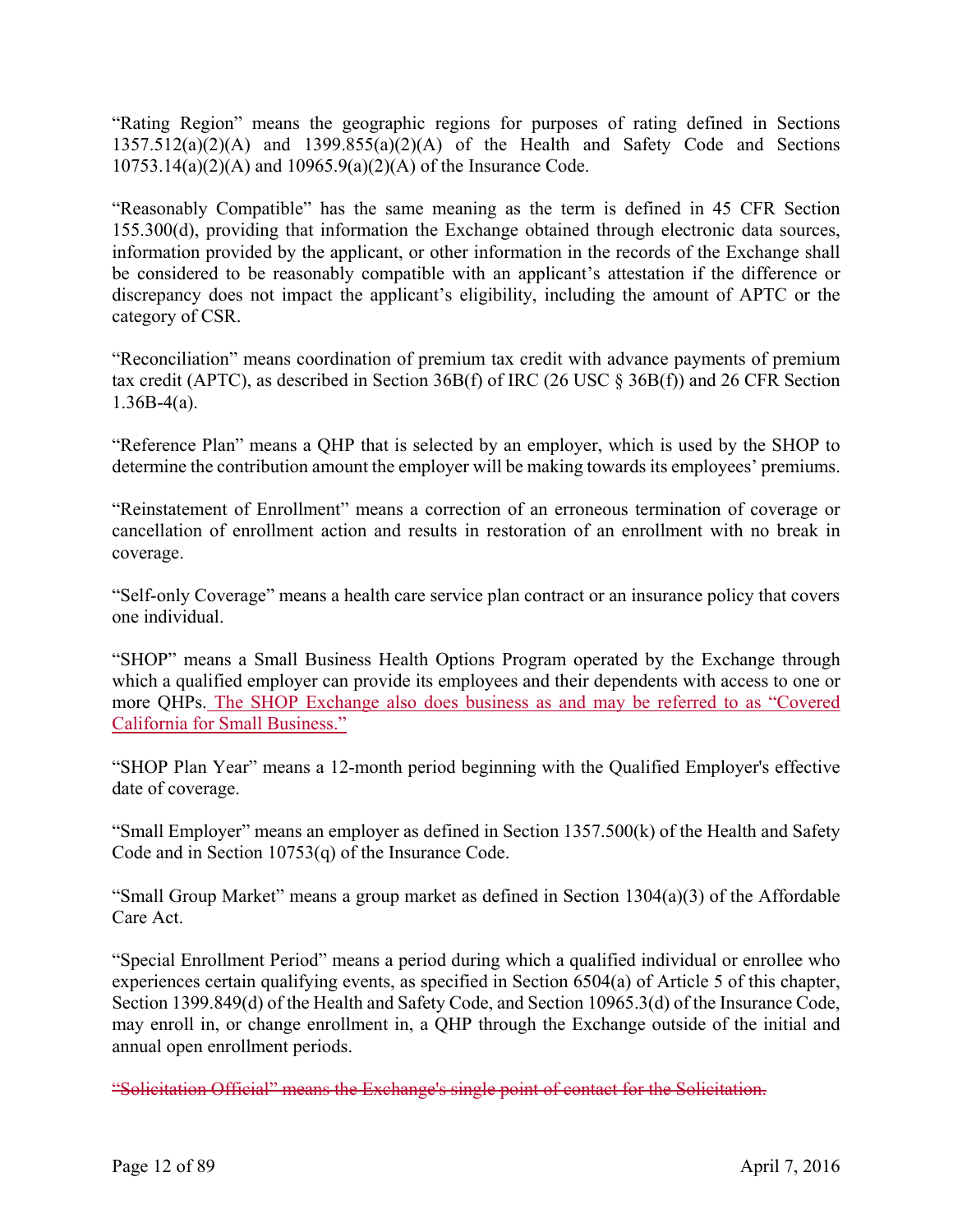"Standalone Dental Plan" means a plan providing limited scope dental benefits as defined in 26 USC Section 9832(c)(2)(A), including the pediatric dental benefits meeting the requirements of 42 USC Section 18022(b)(1)(J).

"State Health Insurance Regulator" or "State Health Insurance Regulators" means the Department of Managed Health Care and the Department of Insurance.

"State Mandates" means health care benefits that must be covered, in accordance with California statutes.

"Tax Filer" means an individual, or a married couple, who attests that he, she, or the couple expects:

(a) To file an income tax return for the benefit year, in accordance with Sections 6011 and 6012 of IRC (26 USC §§ 6011, 6012), and implementing regulations;

(b) If married (within the meaning of 26 CFR § 1.7703-1), to file a joint tax return for the benefit year, unless the tax filer satisfies one of the exceptions specified in 26 CFR Section 1.36B- $2T(b)(2)(ii)-(v);$ 

(c) That no other taxpayer will be able to claim him, her, or the couple as a tax dependent for the benefit year; and

(d) That he, she, or the couple expects to claim a personal exemption deduction under Section 151 of IRC (26 USC § 151) on his or her tax return for one or more applicants, who may or may not include himself or herself and his or her spouse.

"Telemedicine" or "Telehealth" has the same meaning as the term is defined in Section 1374.13 of the Health and Safety Code, Section 10123.85 of the Insurance Code, and Section 2290.5 of the Business and Professions Code.

"Termination of Coverage" or "Termination of Enrollment" means an action taken after a coverage effective date that ends an enrollee's coverage through the Exchange for a date after the original coverage effective date, resulting in a period during which the individual was enrolled in coverage through the Exchange.

"TIN" means an identification number used by the IRS in the administration of tax laws. It is issued either by the SSA or by the IRS. TINs include SSN, Employer Identification Number (EIN), Individual Taxpayer Identification Number (ITIN), Taxpayer Identification Number for Pending U.S. Adoptions (ATIN), and Preparer Taxpayer Identification Number (PTIN). A SSN is issued by the SSA whereas all other TINs are issued by the IRS.

NOTE: Authority: Sections 100502, 100503, 100504, and 100505, Government Code. Reference: Sections 100501, 100502, 100503, and 100505, Government Code; Section 10753, Insurance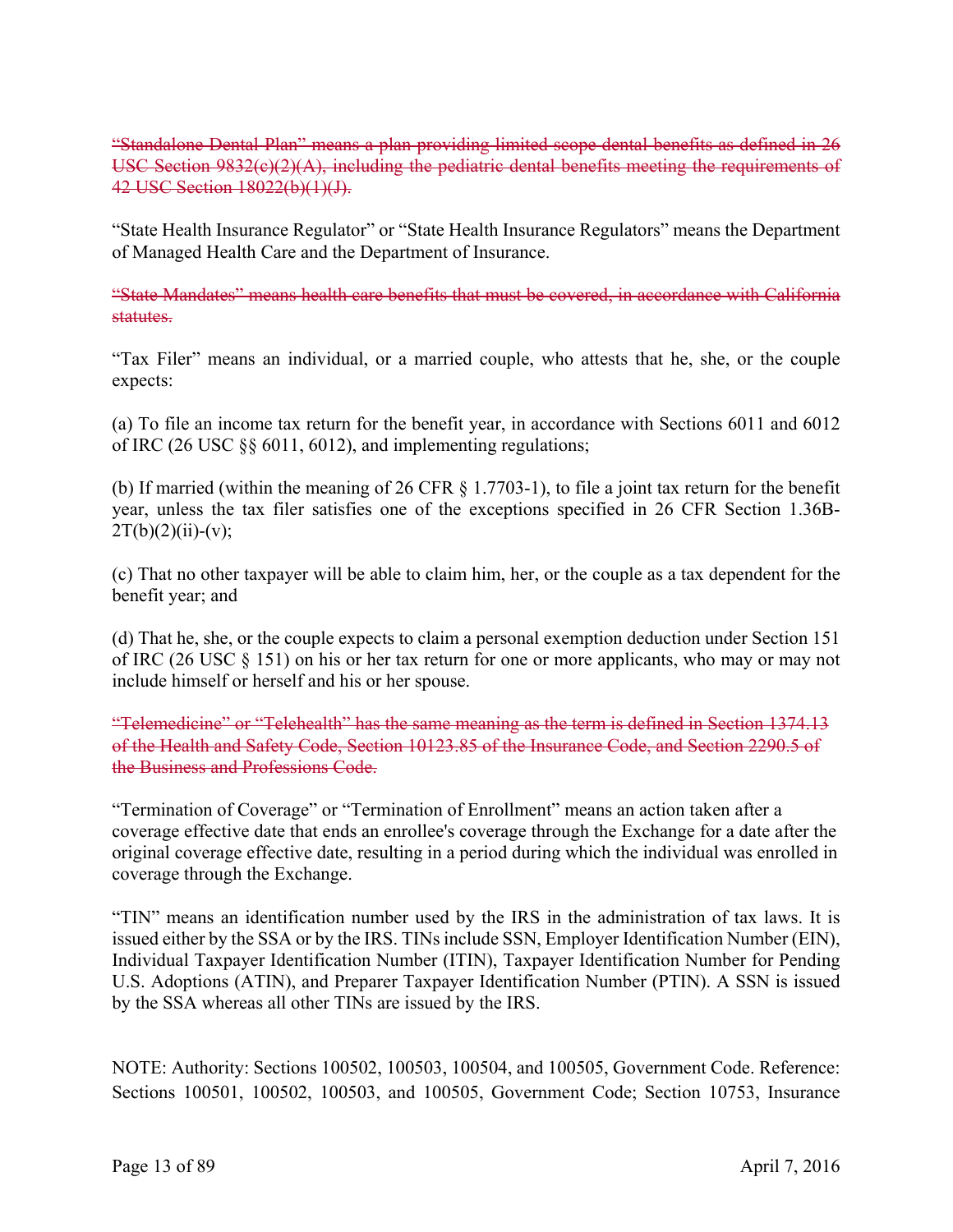Code; 45 CFR Sections 144.103, 155.20, 155.300, 155.415, 155.430, 155.700, 155.705, 155.710, 155.725, and 156.1230; 26 CFR Section 1.5000A-1(d).

# **Article 4. General Provisions.**

#### *Readopt Section 6450*

#### **§ 6450. Meaning of Words.**

Words in this chapter shall have their usual meaning unless the context or a definition clearly indicates a different meaning. "Shall" is used in the mandatory sense. "May" is used in the permissive sense. "Should" is used to indicate suggestion or recommendation.

NOTE: Authority: Section 100504, Government Code. Reference: Sections 100501, 100502, and 100503, Government Code.

#### *Readopt Section 6452*

#### **§ 6452. Accessibility and Readability Standards.**

- (a) All applications, including the single, streamlined application described in Section 6470 of Article 5 of this chapter, forms, notices, and correspondence provided to the applicants and enrollees by the Exchange and QHP issuers shall conform to the standards outlined in subdivisions (b) and (c) of this section. This section shall not be interpreted as limiting the application of existing State laws and regulations regarding accessibility and readability standards, if any, that apply to the QHP issuers.
- (b) Information shall be provided to applicants and enrollees in plain language, as defined in Section 6410 of Article 2 of this chapter, and to the extent administratively feasible, all written correspondence shall also:
	- (1) Be formatted and written in such a way that it can be understood at the ninth-grade level and, if possible, at the sixth-grade level;
	- (2) Be in print no smaller than 12 point-equivalent font; and
	- (3) Contain no language that minimizes or contradicts the information being provided.
- (c) Information shall be provided to applicants and enrollees in a manner that is accessible and timely to:
	- (1) Individuals living with disabilities through the provision of auxiliary aids and services at no cost to the individual, including accessible Web sites, in accordance with the Americans with Disabilities Act and Section 504 of the Rehabilitation Act.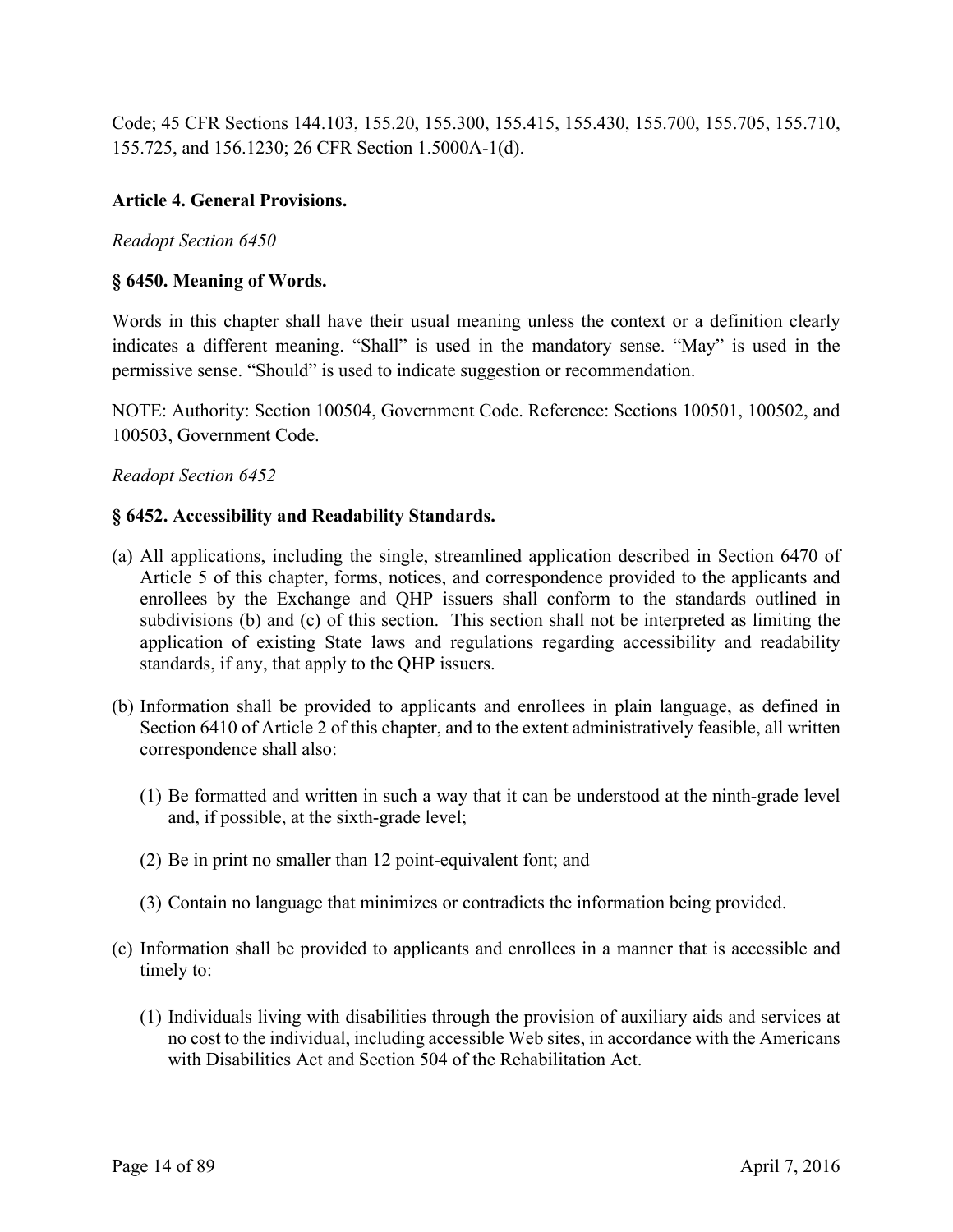- (2) Individuals who are limited English proficient through the provision of language services at no cost to the individual, including:
	- (A) Oral interpretation or written translation; and
	- (B) Taglines in non-English languages indicating the availability of language services.
- (3) Inform individuals of the availability of the services described in subdivisions (c)(1) and (2) of this section and how to access such services.

NOTE: Authority: Section 100504, Government Code. Reference: Sections 100502 and 100503, Government Code; 45 CFR Section 155.205.

#### *Readopt Section 6454*

### **§ 6454. General Standards for Exchange Notices.**

- (a) Any notice of action required to be sent by the Exchange to individuals or employers shall be written and include:
	- (1) An explanation of the action reflected in the notice, including the effective date of the action;
	- (2) Any factual bases upon which the decision was made;
	- (3) Citations to, or identification of, the relevant regulations supporting the action;
	- (4) Contact information for available customer service resources, including local legal aid and welfare rights offices; and
	- (5) An explanation of appeal rights.
- (b) All Exchange notices shall conform to the accessibility and readability standards specified in Section 6452.
- (c) The Exchange shall, at least annually, reevaluate the appropriateness and usability of all notices.
- (d) The individual market Exchange shall provide required notices either through standard mail, or if an individual elects, electronically, provided that the requirements for electronic notices in 42 CFR Section 435.918 are met, except that the individual market Exchange shall not be required to implement the process specified in 42 CFR Section 435.918(b)(1) for eligibility determinations for enrollment in a QHP through the Exchange and IAPs that are effective before January 1, 2015.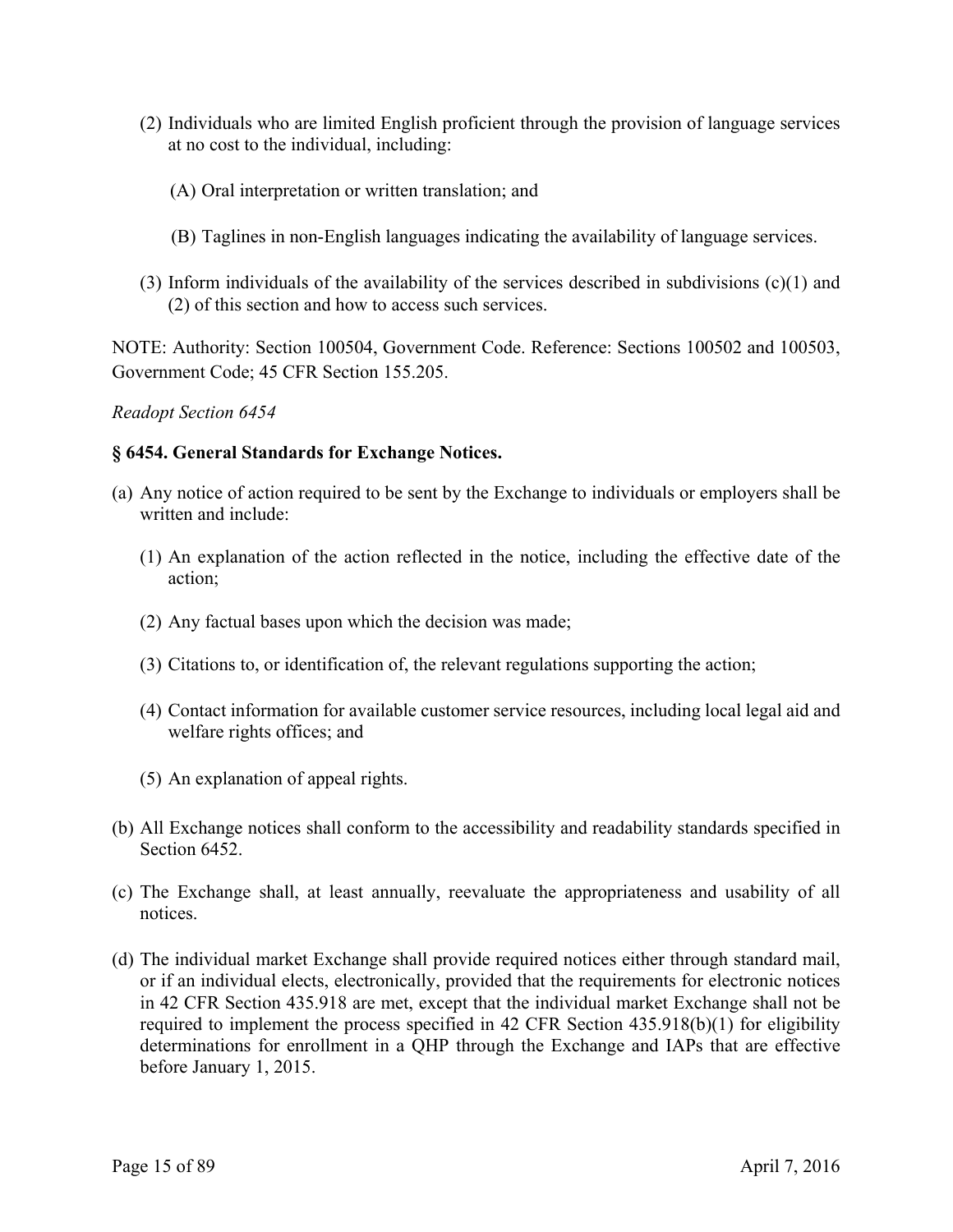(e) The SHOP shall provide required notices either through standard mail, or if an employer or employee elects, electronically, provided that the requirements for electronic notices in 42 CFR Section 435.918(b)(2) through (5) are met for the employer or employee.

NOTE: Authority: Section 100504, Government Code. Reference: Sections 100502 and 100503, Government Code; 45 CFR Section 155.230.

# *Readopt Article 5*

# **Article 5. Application, Eligibility, and Enrollment Process for the Individual Exchange**

*Readopt Section 6470 with Amendments* 

#### **§ 6470. Application.**

- (a) A single, streamlined application shall be used to determine eligibility and to collect information necessary for enrollment in an IAP, including:
	- (1) Medi-Cal,
	- $(2)$  CHIP,
	- (3) APTC, and
	- (4) CSR.
- (b) To apply for any of the programs listed in subdivision (a) of this section, an applicant or an application filer shall submit all information, documentation, and declarations required on the single, streamlined application, as specified in subdivisions (c), (d), and (e) of this section, and shall sign and date the application.
- streamlined application: (c) An applicant or an application filer shall provide the following information on the single,
	- $(1)$  The applicant's full name (first, middle, if applicable, and last).
	- (2) The applicant's date of birth.
	- (3) The home and mailing address, if different from home address, for the applicant and for all persons for whom application is being made, the applicant's county of residence and telephone number(s). For an applicant who does not have a home address, only a mailing address shall be provided.
	- (4) The applicant's SSN, if one has been issued to the applicant, and if the applicant does not have a SSN, the reason for not having one. The applicant's TIN, if one has been issued to the applicant in lieu of a SSN.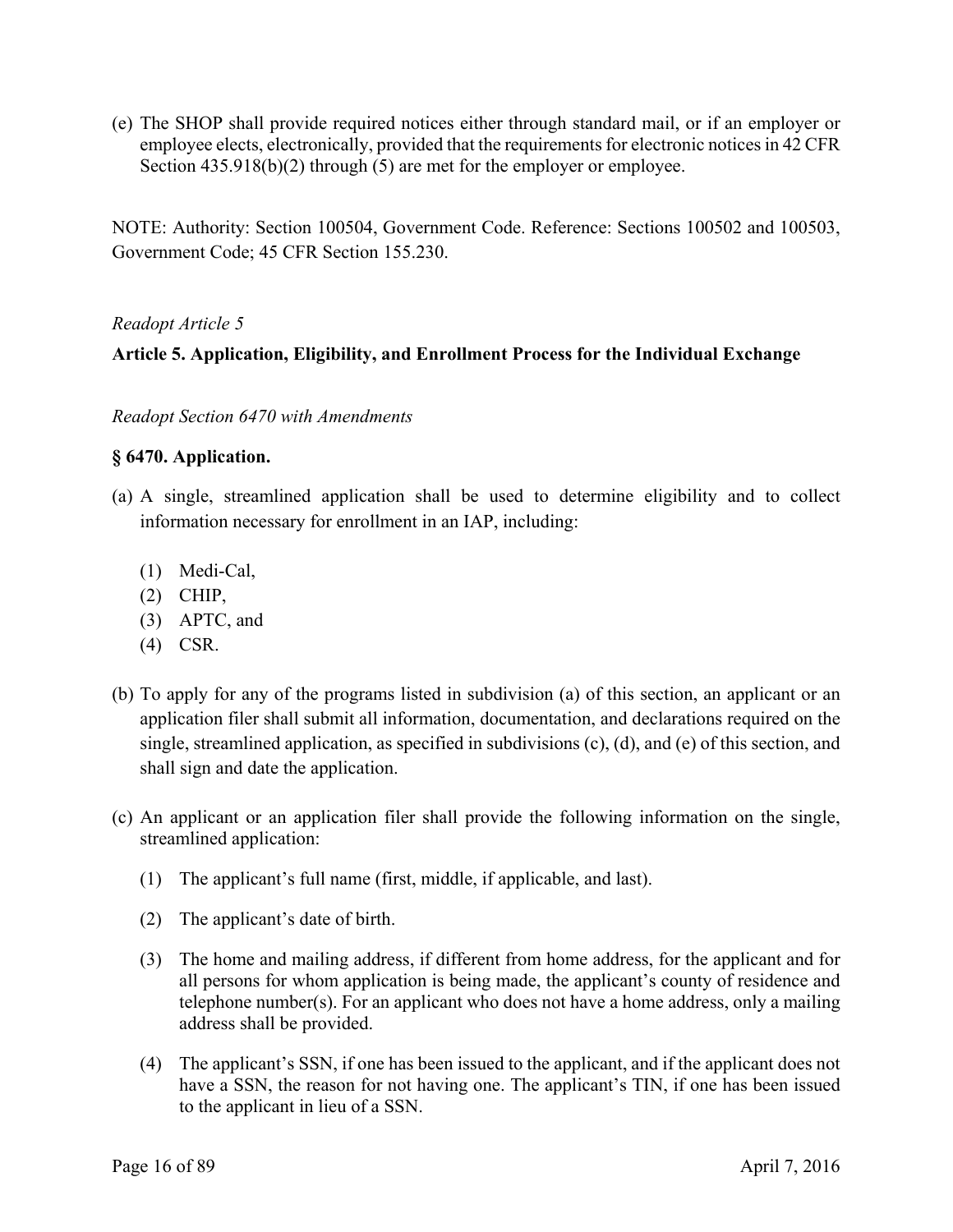- (5) The applicant's gender.
- (6) The applicant's marital status.
- (7) The applicant's status as a U.S. Citizen or U.S. National, or the applicant's immigration status, if the applicant is not a U.S. Citizen or U.S. National and attests to having satisfactory immigration status.
- (8) The applicant's employment status.
- (9) Sources, amount, and payment frequency of the applicant's gross income including taxexempt income, such as foreign earned income, income from interest that the applicant receives or accrues during the taxable year, and income from Social Security benefits, but excluding income from child support payments, veteran's payments, and Supplemental Security Income/State Supplementary Payment (SSI/SSP). If self-employed, the type of work, and the amount of net income.
- (10) The applicant's expected annual household income from all sources.
- (11) The number of members in the applicant's household.
- (12) Whether the applicant is an American Indian or Alaska Native, and if so:
	- (A) Name and state of the tribe;
	- (B) Whether the applicant has ever received a service from the Indian Health Service, a tribal health program, or an urban Indian health program or through a referral from one of these programs, and if not, whether he or she is eligible to receive such services; and
	- (C) The sources, amount, and frequency of payment for any income the applicant receives due to his or her status as American Indian or Alaska Native, if applicable.
- (13) The applicant's expected type and amount of any tax deductions, including but not limited to student loan interest deduction, tuition and fees, educator expenses, IRA contribution, moving expenses, penalty on early withdrawal of savings, health savings account deduction, alimony paid, and domestic production activities deduction.
- (14) Whether the applicant currently has MEC through an employer-sponsored plan, as defined in Section 5000A(f)(2) of IRC (26 USC  $\frac{1}{5}$  5000A(f)(2)), and if so, the amount of monthly premium the applicant pays for self-only coverage through his or her employer and whether it meets the minimum value standards, as defined in Section 6410 of Article 2 of this chapter.
- (15) Whether the applicant currently has MEC through any government sponsored programs, as defined in Section 5000A(f)(1)(A) of IRC (26 USC  $\S$  5000A(f)(1)(A)).
- (16) Whether the applicant has any physical, mental, emotional, or developmental disability.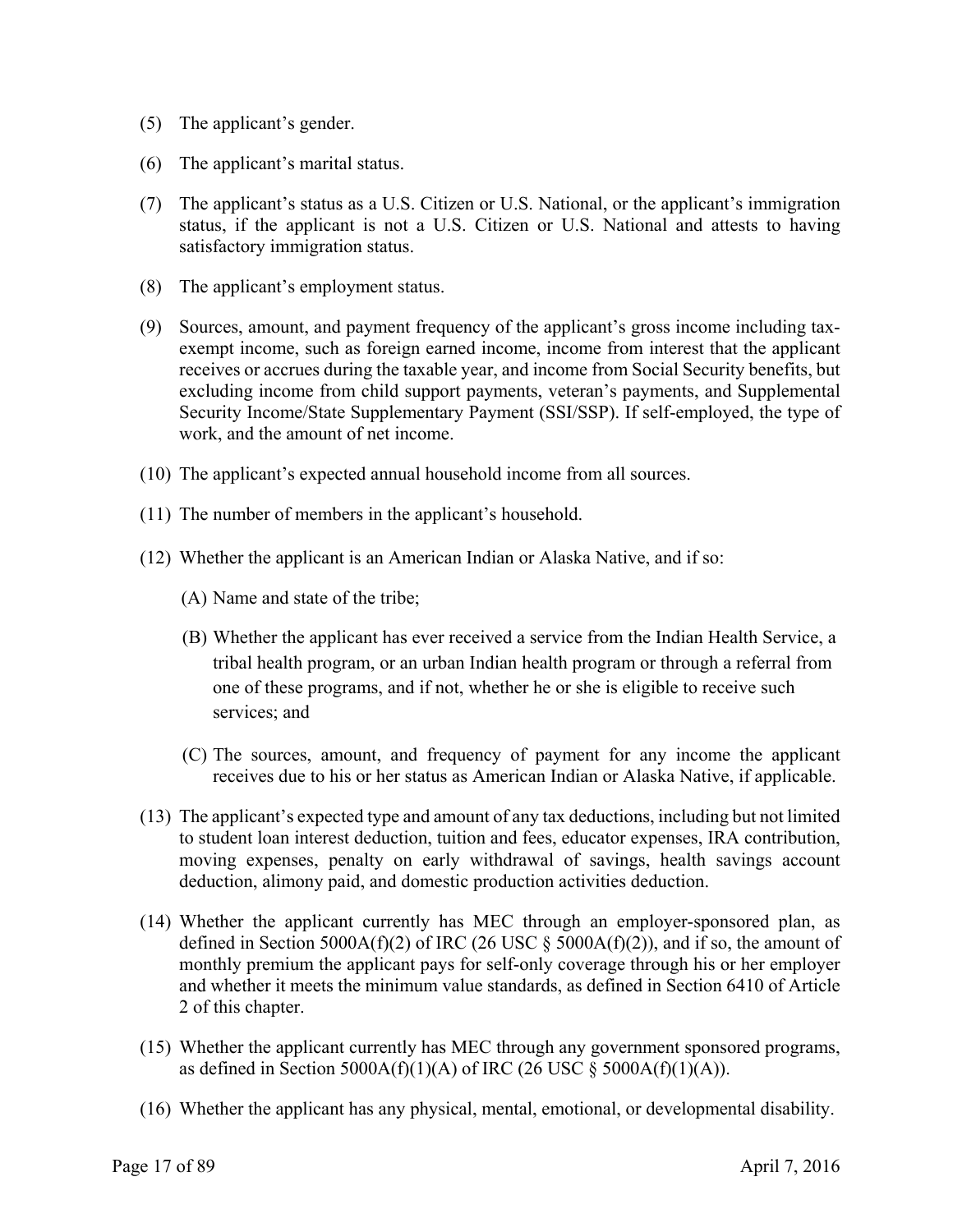- (17) Whether the applicant needs help with long-term care or home and community-based services.
- (18) Pregnancy status, if applicable, and if pregnant, the number of babies expected and the expected delivery date.
- (19) The applicant's preferred written and spoken language.
- (20) The applicant's preferred method of communication, including telephone, mail, and email, and if email has been selected, the applicant's email address.
- (21) Whether the applicant is 18 to 20 years old and a full-time student.
- (22) Whether the applicant is 18 to 26 years old and lived in foster care on his or her 18th birthday or whether the applicant was in foster care and enrolled in Medicaid in any state.
- (23) Whether the applicant is temporarily living out of state.
- (24) Whether the applicant intends to file a federal income tax return for the year for which he or she is requesting coverage, and if so, the applicant's expected tax-filing status.
- (25) Whether the applicant is a primary tax filer or a tax dependent, and if a tax dependent, the information in subdivision(c)(1) through (13) of this section, except for the information in subdivision (c)(7) regarding citizenship, status as a national, or immigration status, for the non-applicant primary tax filer.
- (26) For each person for whom the applicant is applying for coverage:
	- (A) The relationship of each person to the applicant; and
	- (B) The information in subdivision(c)(1) through (25) of this section.
- (27) Whether the applicant designates an authorized representative, and if so, the authorized representative's name and address, and the applicant's signature authorizing the designated representative to act on the applicant's behalf for the application, eligibility and enrollment, and appeals process, if applicable.
- (d) An applicant or an application filer shall declare under penalty of perjury that he or she:
	- (1) Understood all questions on the application, and gave true and correct answers to the best of his or her personal knowledge, and where he or she did not know the answer personally, he or she made every effort to confirm the answer with someone who did know the answer;
	- (2) Knows that if he or she does not tell the truth on the application, there may be a civil or criminal penalty for perjury that may include up to four years in jail, pursuant to California Penal Code Section 126;
	- (3) Knows that the information provided on the application shall be only used for purposes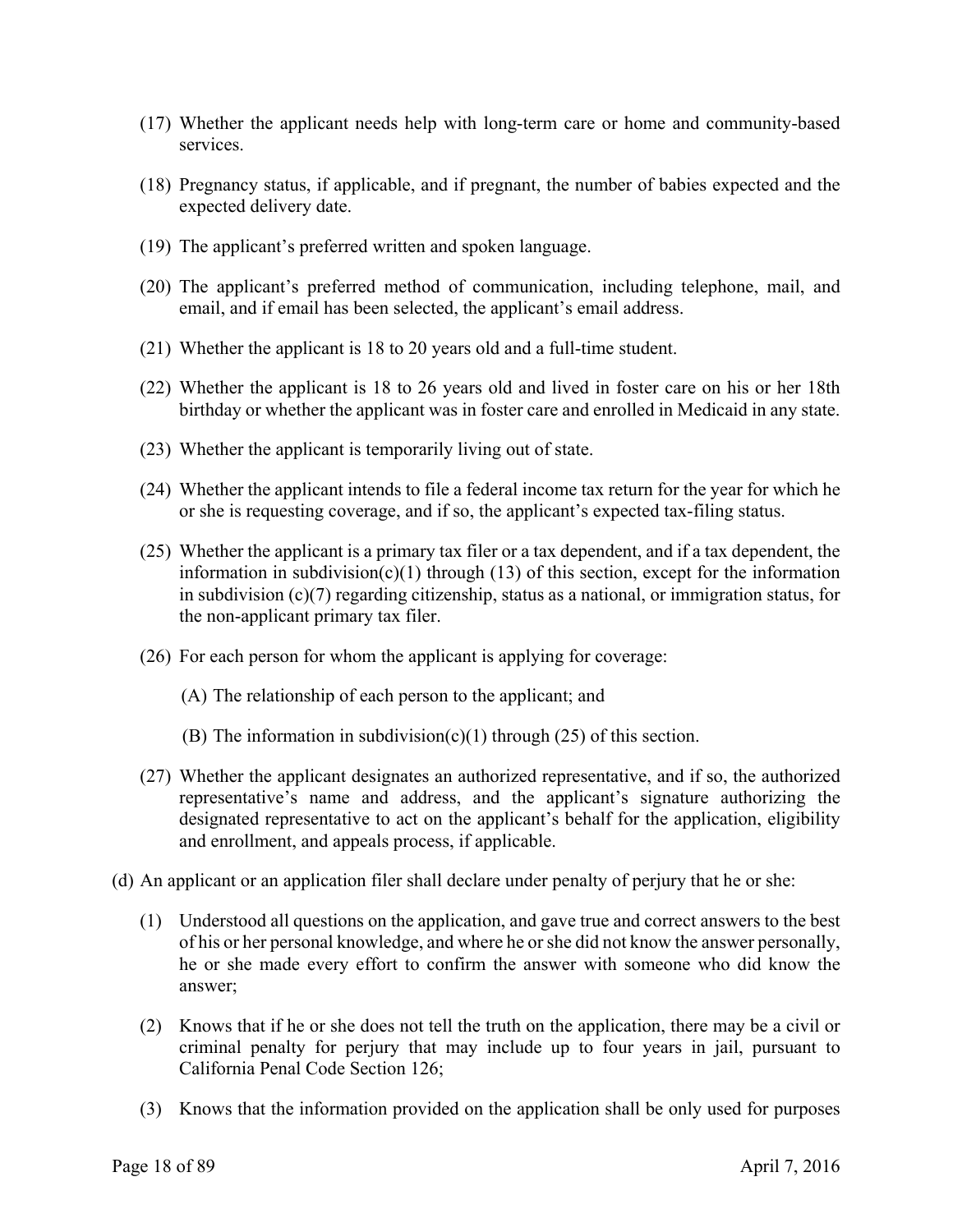of eligibility determination and enrollment for all the individuals listed on the application who are requesting coverage, and that the Exchange shall keep such information private in accordance with the applicable federal and State privacy and security laws;

- (4) Agrees to notify the Exchange if any information in the application for any person applying for health insurance changes, which may affect the person's eligibility;
- (5) Understands that if he or she received premium tax credits for health coverage through the Exchange during the previous benefit year, he or she must have filed or will file a federal tax return for that benefit year; and
- (6) Understands that if he or she selects a health plan in the application and is determined eligible by the Exchange to enroll in his or her selected plan:
	- (A) By signing the application and making timely payment of the initial premium, if applicable, he or she is entering into a contract with the issuer of that plan; and
	- (B) The applicant or responsible party signing the application is at least 18 years of age or an emancipated minor, and mentally competent to sign a contract.
- (e) An applicant or an application filer shall indicate that he or she understands his or her rights and responsibilities by providing, on the single, streamlined application, a declaration that:
	- (1) The information the applicant provides on the application is true and accurate to the best of his or her knowledge, and that the applicant may be subject to a penalty if he or she does not tell the truth.
	- (2) The applicant understands that the information he or she provides on the application shall be only used for purposes of eligibility determination and enrollment for all the individuals listed on the application.
	- (3) The applicant understands that information he or she provides on the application shall be kept private in accordance with the applicable federal and State privacy and security laws and that the Exchange shares such information with other federal and State agencies in order to verify the information and to make an eligibility determination for the applicant and for any other person(s) for whom he or she has requested coverage on the application, if applicable.
	- (4) The applicant understands that to be eligible for Medi-Cal, the applicant is required to apply for other income or benefits to which he or she, or any member(s) of his or her household, is entitled, including: pensions, government benefits, retirement income, veterans' benefits, annuities, disability benefits, Social Security benefits (also called OASDI or Old Age, Survivors, and Disability Insurance), and unemployment benefits. However, such income or benefits do not include public assistance benefits, such as CalWORKs or CalFresh.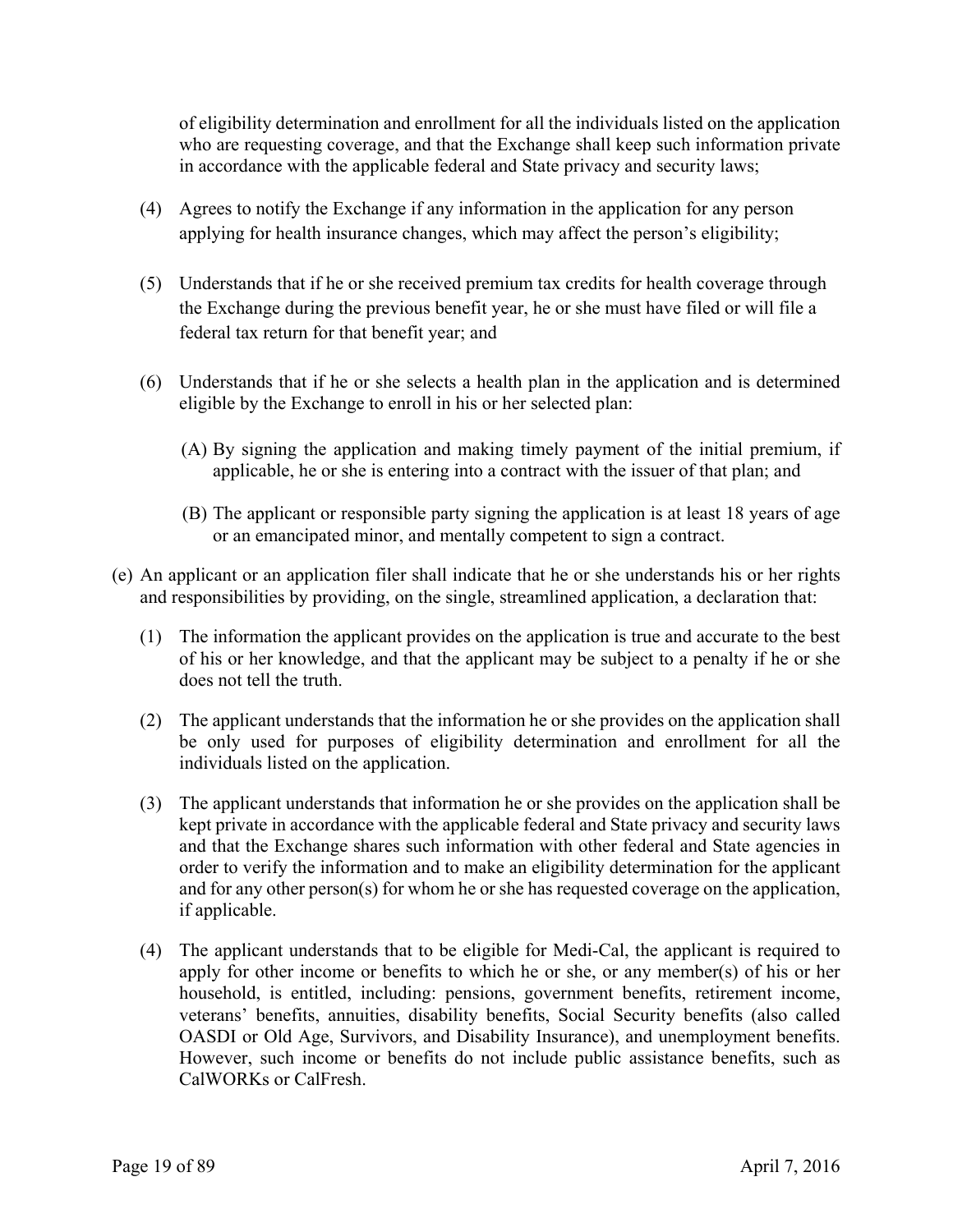- (5) The applicant understands that he or she is required to report any changes to the information provided on the application to the Exchange.
- (6) The applicant understands that the Exchange shall not discriminate against the applicant or anyone on the application because of race, color, national origin, religion, age, sex, sexual orientation, marital status, veteran's status, or disability.
- (7) The applicant understands that, except for purposes of applying for Medi-Cal, the applicant and any other person(s) the applicant has included in the application shall not be confined, after the disposition of charges (judgment), in a jail, prison, or similar penal institution or correctional facility.
- shall be used to repay Medi-Cal until the medical expense is paid in full. (8) If the applicant or any other persons the applicant has included in the application qualifies for Medi-Cal, the applicant understands that if Medi-Cal pays for a medical expense, any money the applicant, or any other person(s) included in the application, receives from other health insurance, legal settlements, or judgments covering that medical expense
- $\theta$ ) The applicant understands that he or she shall have the right to appeal any action or inaction taken by the Exchange and shall receive assistance from the Exchange regarding how to file an appeal.
- (10) The applicant understands that any changes in his or her information or information of any member(s) in the applicant's household may affect the eligibility of other members of the household.
- **planQDP**, as applicable, in the application:<br>(1) He or she shall provide: (f) If an applicant or an application filer selects a health insurance plan or a standalone dental
	- - (A) The name of the applicant and each family member who is enrolling in a plan; and
		- (B) The plan information, including plan name, metal tier, metal number, coverage level and plan type, as applicable; and
	- (2) All individuals, responsible parties, or authorized representatives, age 18 or older who are selecting and enrolling into a health insurance plan shall agree to, sign, and date the agreement for binding arbitration, as set forth below:
		- (A) For an Exchange Plan: "I understand that every participating health plan has its own rules for resolving disputes or claims, including, but not limited to, any claim asserted by me, my enrolled dependents, heirs, or authorized representatives against a health plan, any contracted health care providers, administrators, or other associated parties, about the membership in the health plan, the coverage for, or the delivery of, services or items, medical or hospital malpractice (a claim that medical services were unnecessary or unauthorized or were improperly, negligently, or incompetently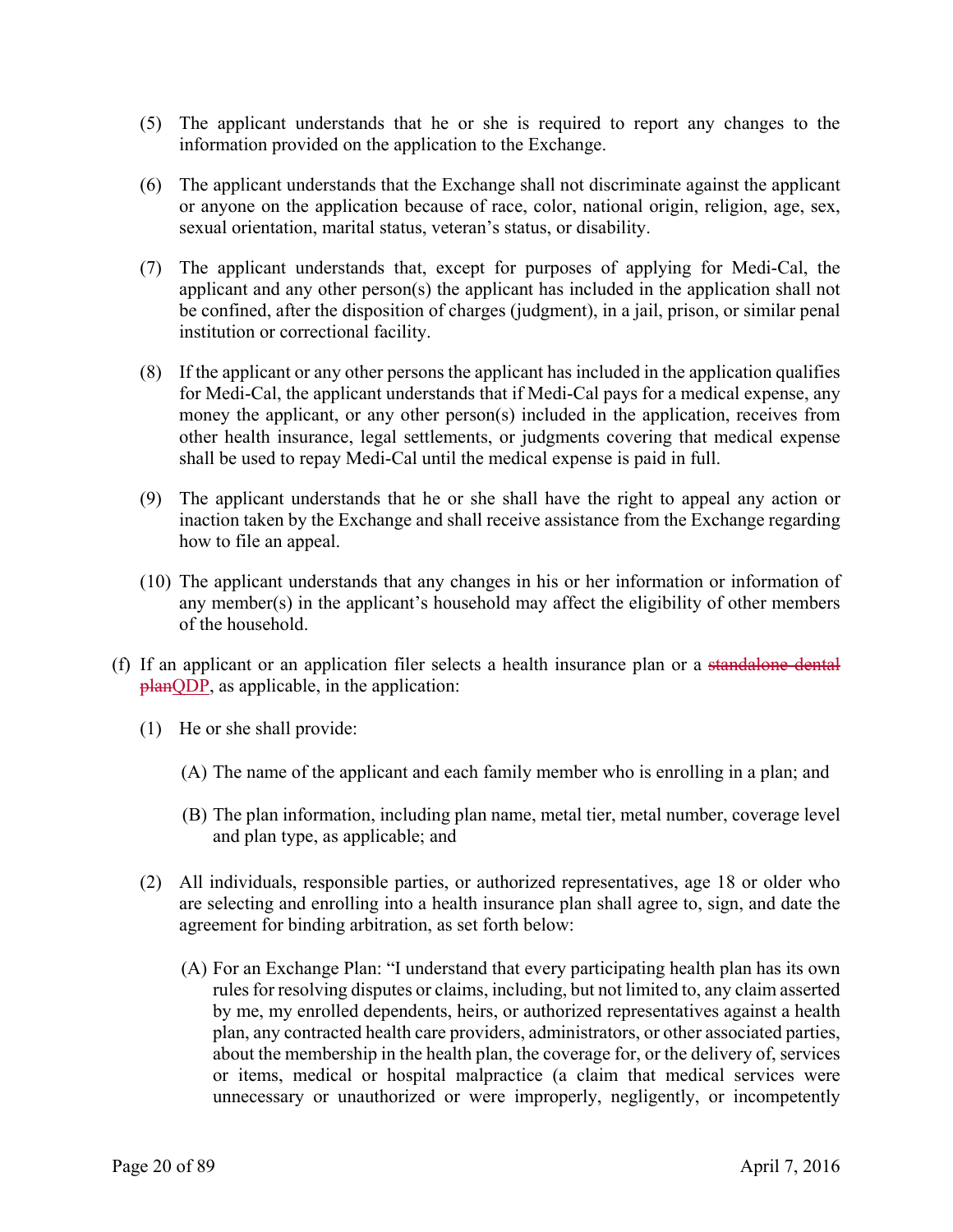rendered), or premises liability. I understand that, if I select a health plan that requires binding arbitration to resolve disputes, I accept, and agree to, the use of binding arbitration to resolve disputes or claims (except for Small Claims Court cases and claims that cannot be subject to binding arbitration under governing law) and give up my right to a jury trial and cannot have the dispute decided in court, except as applicable law provides for judicial review of arbitration proceedings. I understand that the full arbitration provision for each participating health plan, if they have one, is in the health plan's coverage document, which is available online at CoveredCA.com for my review, or, I can call Covered California at 1-800-300-1506 (TTY: 1-888-889-4500) for more information."

- (B) For a Kaiser Medi-Cal health plan: "I have read the plan description. I understand that Kaiser requires the use of binding neutral arbitration to resolve certain disputes. This includes disputes about whether the right medical treatment was provided (called medical malpractice) and other disputes relating to benefits or the delivery of services, including whether any medical services provided were unnecessary or unauthorized, or were improperly, negligently, or incompetently rendered. If I pick Kaiser as my Medi-Cal health plan, I give up my constitutional right to a jury or court trial for those certain disputes. I also agree to use binding neutral arbitration to resolve those certain disputes. I do not give up my right to a state hearing of any issue, which is subject to the state hearing process."
- (g) The Exchange may request on the application that the applicant authorizes the Exchange to obtain updated tax return information, as described in Section 6498(c), for up to five years to conduct an annual redetermination, provided that the Exchange inform the applicant that he or she shall have the option to:
	- (1) Decline to authorize the Exchange to obtain updated tax return information; or
	- (2) Discontinue, change, or renew his or her authorization at any time.
- (h) If a CEC, PBE, or a Certified Insurance Agent assists an applicant or an application filer in completing the application, he or she shall:
	- (1) Provide his or her name;
	- (2) Provide his or her certification or license number, if applicable;
	- (3) Provide the name of the entity with which he or she is affiliated;
	- (4) Certify that he or she assisted the applicant complete the application free of charge;
	- (5) Certify that he or she provided true and correct answers to all questions on the application to the best of his or her knowledge and explained to the applicant in plain language, and the applicant understood, the risk of providing inaccurate or false information; and
	- (6) Date and sign the application.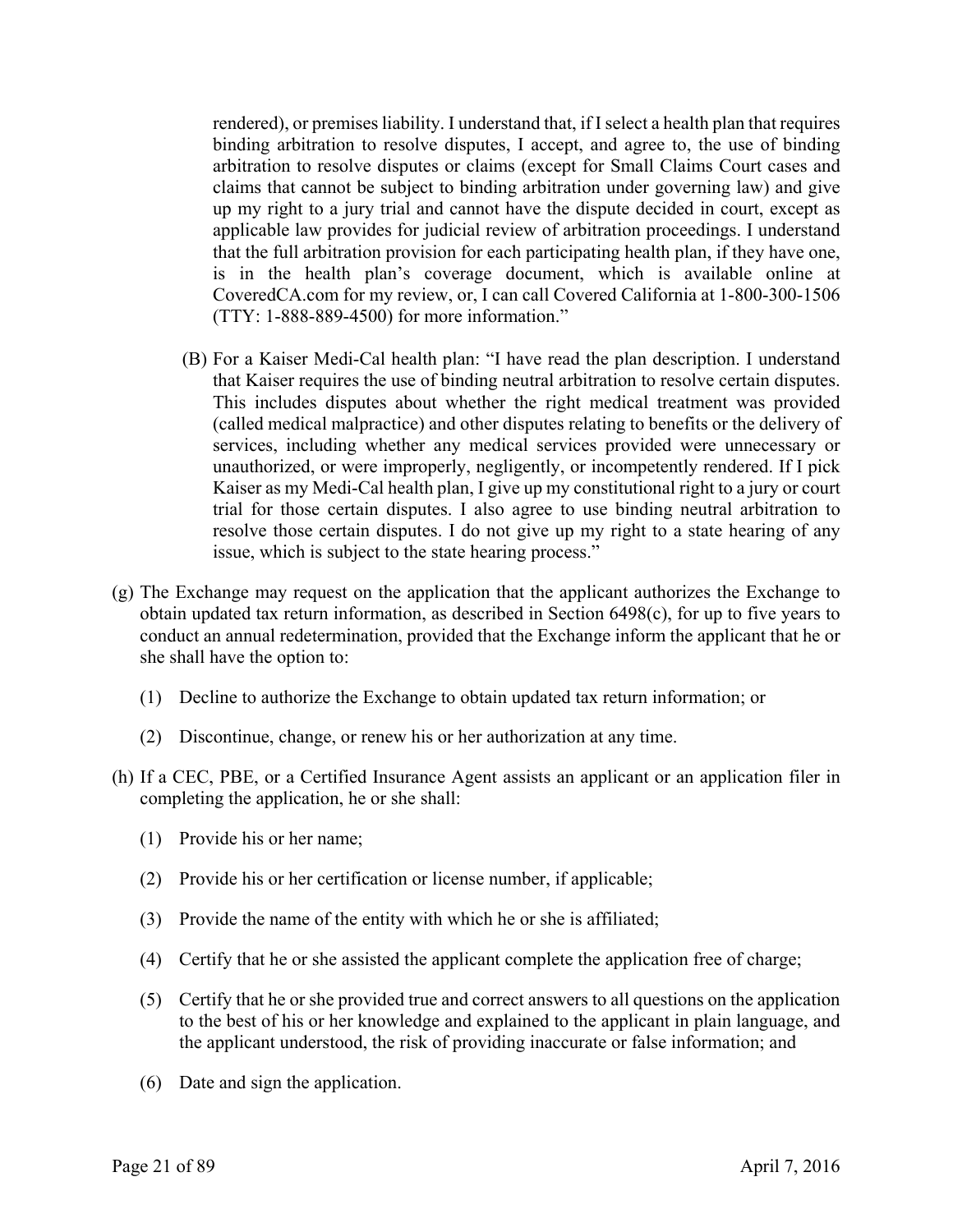- (i) To apply for an eligibility determination and enrollment in a QHP through the Exchange without requesting any APTC or CSR, an applicant or an application filer shall, for the applicant and each person for whom the applicant is applying for coverage, submit all information, documentation, and declarations required in:
	- (1) Subdivision (c)(1), (2), (3), (4), (5), (6), (7), (12)(A), (19), (20), (26)(A), and (27) of this section;
	- (2) Subdivision (d) of this section;
	- (3) Subdivision (e)(1), (2), (3), (5), (6), (7), (9), and (10) of this section;
	- (4) Subdivision (f)(1) and (2)(A) of this section; and
	- (5) Subdivision (h) of this section.
- (j) An applicant or an application filer may file an application through one of the following channels:
	- (1) The Exchange's Internet Web site;
	- (2) Telephone;
	- (3) Facsimile;
	- $(4)$  Mail; or
	- $(5)$  In person.
- (k) The Exchange shall accept an application from an applicant or application filer and make an eligibility determination for an applicant seeking an eligibility determination at any point in time during the year.
- (l) If an applicant or application filer submits an incomplete application that does not include sufficient information for the Exchange to conduct an eligibility determination for enrollment in a QHP through the Exchange or for an IAP, if applicable, the Exchange shall proceed as follows:
	- (1) The Exchange shall provide notice to the applicant indicating that information necessary to complete an eligibility determination is missing, specifying the missing information, and providing instructions on how to provide the missing information;
	- (2) The Exchange shall provide the applicant with a period of 90 calendar days from the date of the notice described in subdivision  $(1)(1)$  of this section, or until the end of an enrollment period, whichever date is earlier, to provide the information needed to complete the application to the Exchange. In no event, shall this period be less than 30 calendar days from the date of the notice described in subdivision (l)(1) of this section.
	- (3) During the period specified in subdivision  $(1)(2)$  of this section, the Exchange shall not proceed with the applicant's eligibility determination or provide APTC or CSR, unless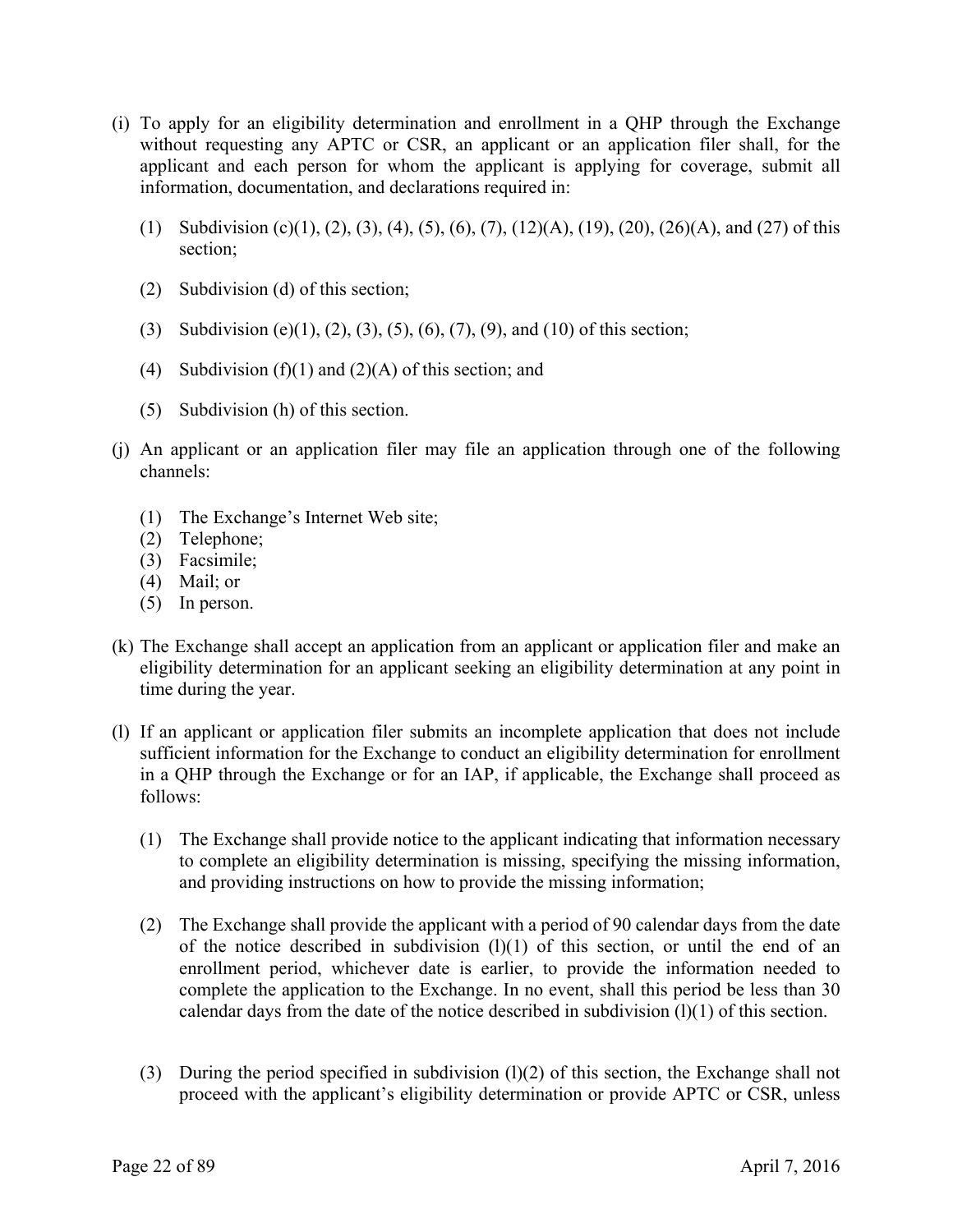the applicant or application filer has provided sufficient information to determine the applicant's eligibility for enrollment in a QHP through the Exchange, in which case the Exchange shall make such a determination for enrollment in a QHP.

(4) If the applicant fails to provide the requested information within the period specified in subdivision  $(1)(2)$  of this section, the Exchange shall provide notice of denial to the applicant, including notice of appeals rights in accordance with Section 6604 of Article 7 of this chapter.

NOTE: Authority: Section 100504, Government Code. Reference: Sections 100502 and 100503, Government Code; 45 CFR Sections 155.310, 155.405.

# *Readopt Section 6472 with Amendments*

# **§ 6472. Eligibility Requirements for Enrollment in a QHP through the Exchange.**

- (a) An applicant who is seeking enrollment in a QHP that is not a catastrophic plan shall meet the requirements of this section, except for the requirements specified in subdivision (f) of this section, regardless of the applicant's eligibility for APTC or CSR. For purposes of this section, an applicant includes all individuals listed on the application who are seeking enrollment in a QHP through the Exchange. An applicant who is seeking enrollment in a catastrophic QHP shall also meet the requirements specified in subdivision (f) of this section. An applicant who is seeking enrollment in a QDP shall also meet the requirements specified in subdivision (g) of this section.
- (b) An applicant who has a SSN shall provide his or her SSN to the Exchange.
- (c) An applicant shall be a citizen or national of the United States, or a non-citizen who is lawfully present in the United States, and is reasonably expected to be a citizen, national, or a noncitizen who is lawfully present for the entire period for which enrollment is sought.
- (d) An applicant shall not be incarcerated, other than incarceration pending the disposition (judgment) of charges.
- (e) An applicant shall meet one of the following applicable residency standards:
	- (1) For an individual who is age 21 and over, is not living in an institution as defined in 42 CFR Section 435.403(b), is capable of indicating intent, and is not receiving Supplemental Security Income/State Supplemental Program payments as defined in Title 22, Division 3, Section 50095 of CCR, the service area of the Exchange of the individual is the service areas of the Exchange in which he or she is living and: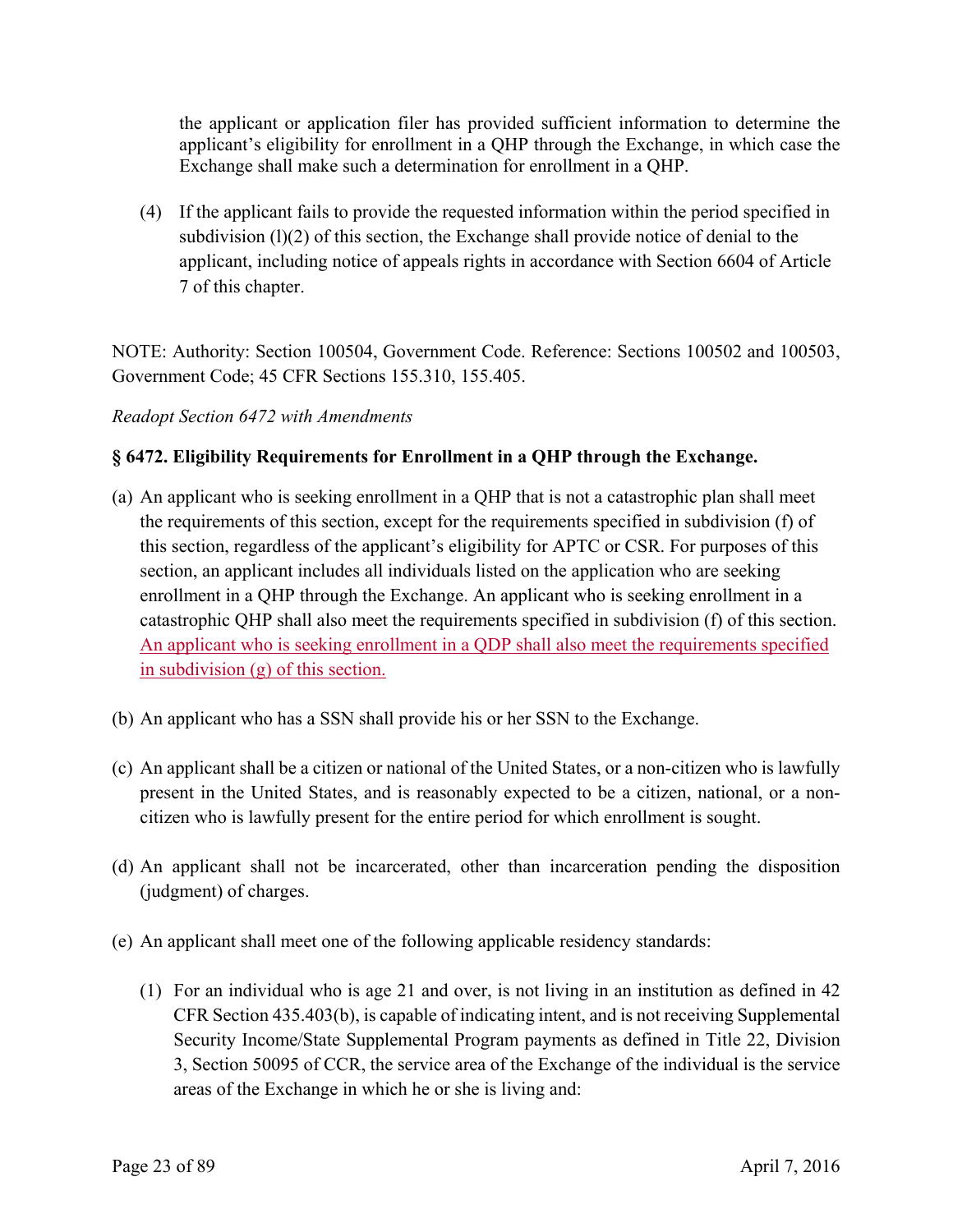- (A) Intends to reside, including without a fixed address; or
- (B) Has entered with a job commitment or is seeking employment (whether or not currently employed).
- (2) For an individual who is under the age of 21, is not living in an institution as defined in 42 CFR Section 435.403(b), is not eligible for Medi-Cal based on receipt of assistance under title IV–E of the Social Security Act, is not emancipated, and is not receiving Supplemental Security Income/State Supplementary Payment (SSI/SSP) as defined in Title 22, Division 3, Section 50095 of CCR, the Exchange service area of the individual is:
	- (A) The service area of the Exchange in which he or she resides, including without a fixed address; or
	- (B) The service area of the Exchange of a parent or caretaker, established in accordance with subdivision  $(e)(1)$  of this section, with whom the individual resides.
- (3) For an individual who is not described in subdivisions  $(e)(1)$  or (2) of this section, the Exchange shall apply the residency requirements described in 42 CFR Section 435.403 with respect to the service area of the Exchange.
- (4) Special rule for tax households with members in multiple Exchange service areas.
	- (A) Except as specified in subdivision  $(e)(4)(B)$  of this section, if all of the members of a tax household are not within the same Exchange service area, in accordance with the applicable standards in subdivisions  $(e)(1)$ ,  $(2)$ , and  $(3)$  of this section, any member of the tax household may enroll in a QHP through any of the Exchanges for which one of the tax filers meets the residency standard.
	- (B) If both spouses in a tax household enroll in a QHP through the same Exchange, a tax dependent may choose to enroll in a QHP either through that Exchange or through the Exchange that services the area in which the dependent meets a residency standard described in subdivisions (e)(1), (2), or (3) of this section.
- (5) The Exchange shall not deny or terminate an individual's eligibility for enrollment in a QHP through the Exchange if the individual meets the standards in subdivision (e)(1)–(4) of this section but for a temporary absence from the service area of the Exchange and intends to return when the purpose of the absence has been accomplished.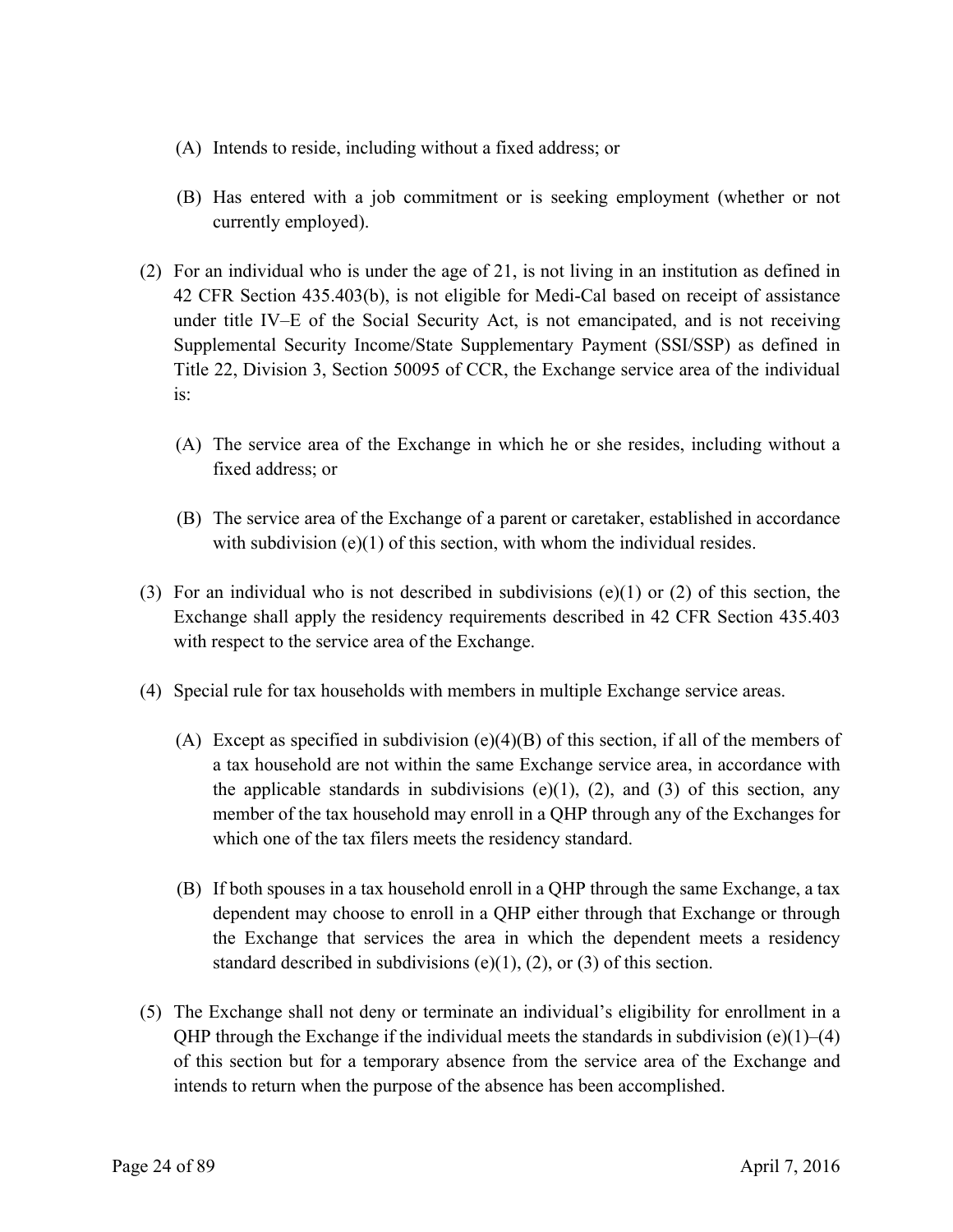- (f) The eligibility standards specified in this subdivision shall only apply to the eligibility determination for enrollment through the Exchange in a QHP that is a catastrophic plan, as defined in Section 1302(e) of the Affordable Care Act.
	- (1) The Exchange shall determine an applicant eligible for enrollment in a catastrophic QHP through the Exchange if the applicant:
		- (A) Has not attained the age of 30 before the beginning of the plan year; or
		- (B) Has a certification in effect for any plan year that the applicant is exempt from the requirement to maintain MEC under section 5000A of IRC (26 USC § 5000A) by reason of:
			- 1. Section 5000A(e)(1) of IRC (26 USC  $\S$  5000A(e)(1)) relating to individuals without affordable coverage; or
			- 2. Section 5000A(e)(5) of IRC (26 USC  $\S$  5000A(e)(5)) relating to individuals with hardships.
	- (2) APTC shall not be available to support enrollment in a catastrophic QHP through the Exchange.
- (g) The eligibility standards specified in this subdivision shall only apply to the eligibility determination for enrollment in a QDP through the Exchange. The Exchange shall determine an applicant eligible for enrollment in a QDP if the applicant meets both of the following requirements:
	- (1) At least one adult in the applicant's family who is enrolled in a non-catastrophic QHP through the Exchange is enrolled in the QDP. The family may continue enrollment in the QDP even if the adult later ceases enrollment in the non-catastrophic QHP through the Exchange.
	- (2) To enroll one child in a family in a QDP, all children in the family under 19 years of age shall also enroll in the same QDP.

NOTE: Authority: Section 100504, Government Code. Reference: Sections 100502 and 100503, Government Code; 45 CFR Section 155.305.

*Readopt Section 6474 with Amendments*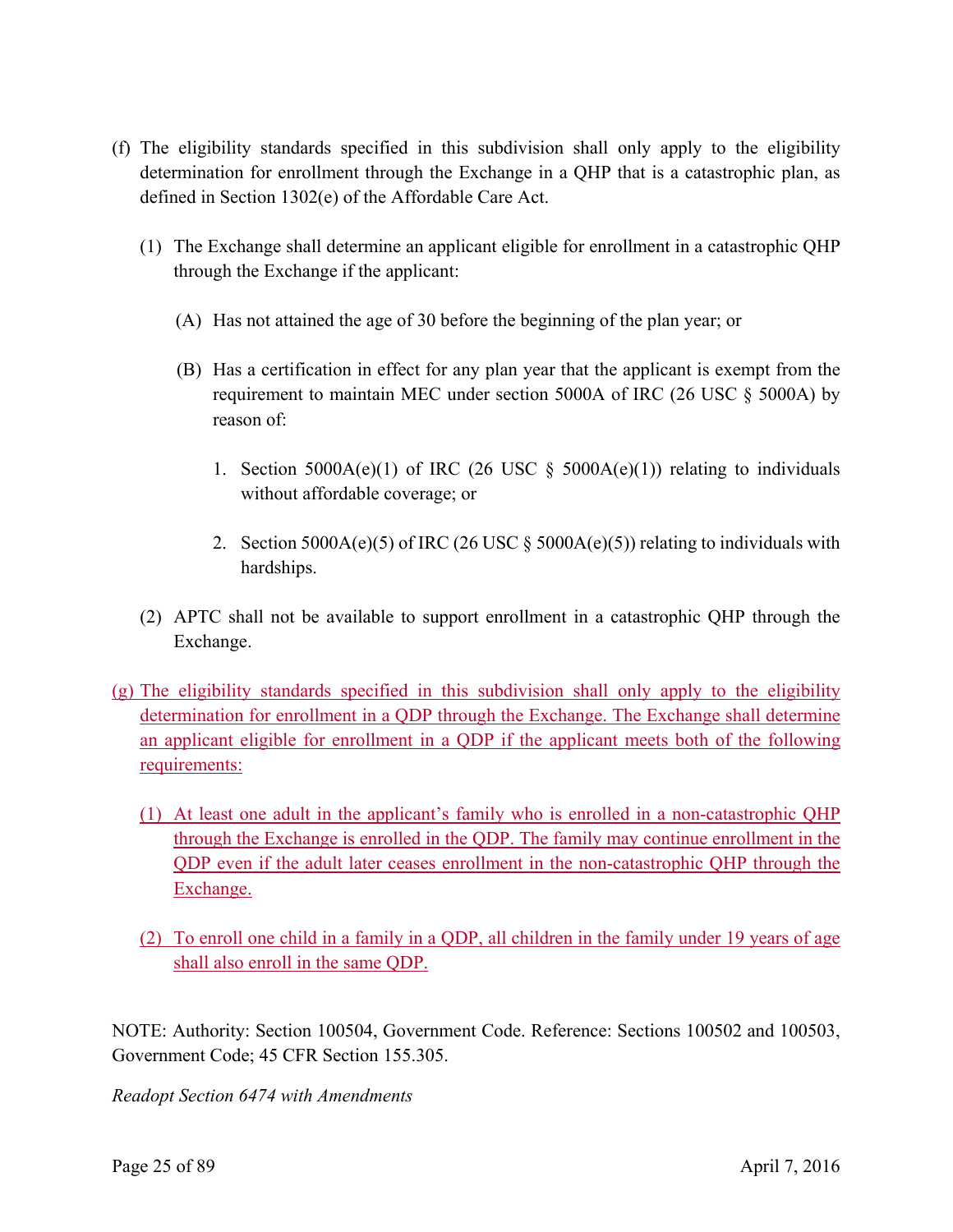# **§ 6474. Eligibility Requirements for APTC and CSR.**

- (a) Those individuals who apply to receive APTC and CSR shall meet the eligibility requirements of this section in addition to the requirements of Section 6472, except for the requirements specified in Section 6472(f) relating to enrollment in a catastrophic QHP.
- (b) For purposes of this section, household income has the meaning given the term in Section 36B(d)(2) of IRC (26 USC § 36B(d)(2)) and in 26 CFR Section 1.36B-1(e).
- (c) Eligibility for APTC.
	- (1) A tax filer shall be eligible for APTC if:
		- (A) Tax filer is expected to have a household income of greater than or equal to 100 percent but not more than 400 percent of the FPL for the benefit year for which coverage is requested; and
		- (B) One or more applicants for whom the tax filer expects to claim a personal exemption deduction on his or her tax return for the benefit year, including the tax filer and his or her spouse:
			- 1. Meets the requirements for eligibility for enrollment in a QHP that is not a catastrophic plan through the Exchange, as specified in subdivisions (a) through (e) of Section 6472;
			- 2. Is not eligible for MEC, with the exception of coverage in the individual market, in accordance with section  $36B(c)(2)(B)$  and (C) of IRC (26 USC § 36B(c)(2)(B),  $(C)$ ) and 26 CFR Section 1.36B-2(a)(2) and (c); and
			- 3. Is enrolled in a QHP that is not a catastrophic plan or a QDP through the Exchange.
	- (2) A non-citizen tax filer who is lawfully present and ineligible for Medi-Cal by reason of immigration status, and is not otherwise eligible for APTC under subdivision (c)(1) of this section, shall be eligible for APTC if:
		- (A) Tax filer meets the requirements specified in subdivision  $(c)(1)$  of this section, except for subdivision  $(c)(1)(A)$ ;
		- (B) Tax filer is expected to have a household income of less than 100 percent of the FPL for the benefit year for which coverage is requested; and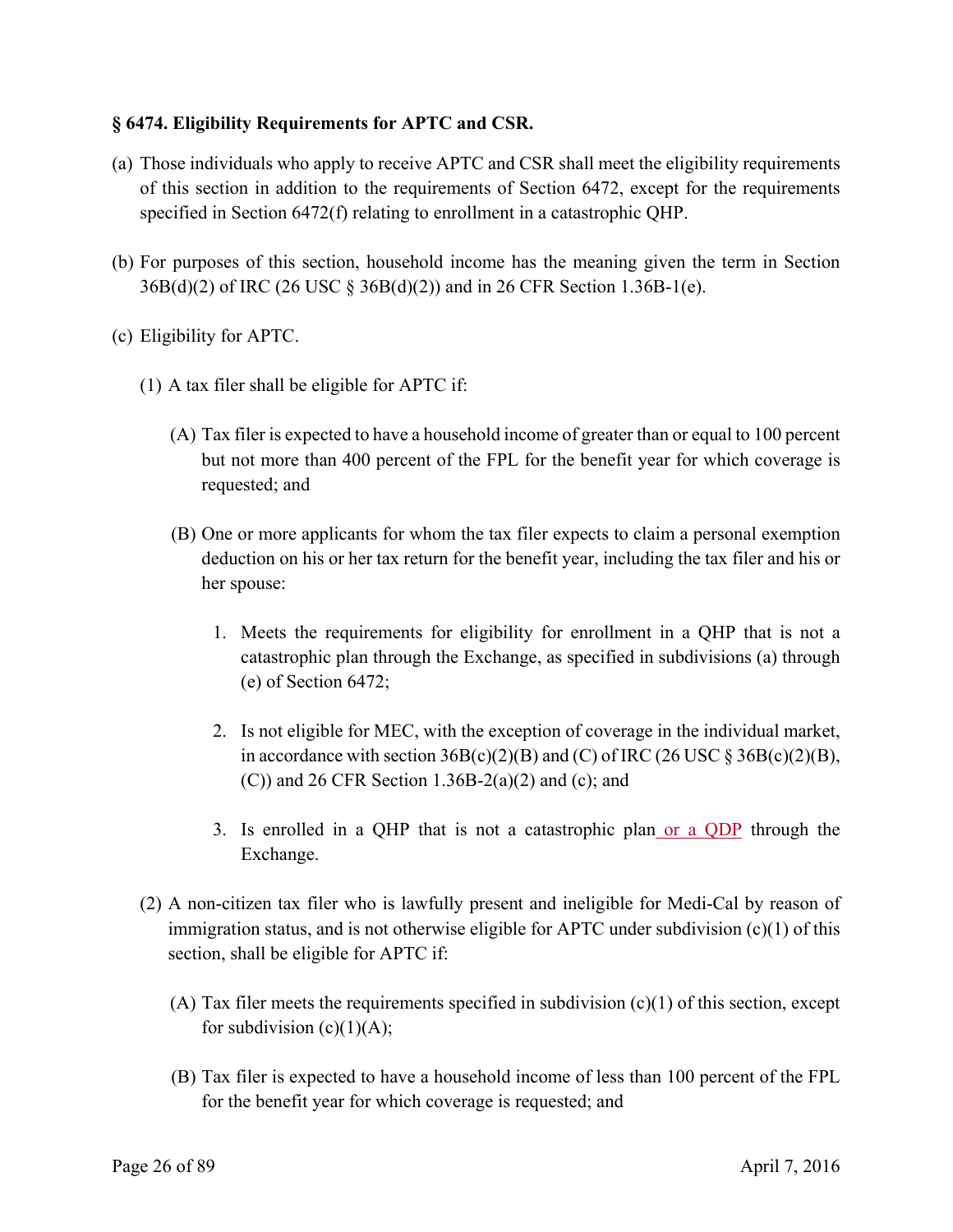- (C) One or more applicants for whom the tax filer expects to claim a personal exemption deduction on his or her tax return for the benefit year, including the tax filer and his or her spouse, is a non-citizen who is lawfully present and ineligible for Medi-Cal by reason of immigration status, in accordance with section  $36B(c)(1)(B)$  of IRC (26 USC)  $§ 36B(c)(1)(B))$  and in 26 CFR Section 1.36B-2(b)(5).
- (3) Tax filer shall not be eligible for APTC if:
	- (A) HHS notifies the Exchange, as part of the verification process described in Sections 6482 through 6486, that APTC was made on behalf of the tax filer (or either spouse if the tax filer is a married couple) for a year for which tax data would be used to verify household income and family size in accordance with Section 6482(d) and (e);
	- (B) Tax filer (or his or her spouse) did not comply with the requirement to file an income tax return for that year, as required by Sections 6011 and 6012 of IRC (26 USC §§ 6011, 6012) and implementing regulations; and
	- (C) The APTC was not reconciled for that period.
- (4) The APTC amount shall be calculated in accordance with section 36B of IRC (26 USC  $\S$ ) 36B) and 26 CFR Section 1.36B-3.
- (5) An application filer shall provide the SSN of a tax filer who is not an applicant only if an applicant attests that the tax filer has a SSN and filed a tax return for the year for which tax data would be used to verify household income and family size.
- (d) Eligibility for CSR.
	- (1) An applicant shall be eligible for CSR if he or she:
		- (A) Meets the eligibility requirements for enrollment in a QHP through the Exchange, as specified in Section 6472;
		- (B) Meets the requirements for APTC, as specified in subdivision (c) of this section; and
		- (C) Is expected to have a household income that does not exceed 250 percent of the FPL for the benefit year for which coverage is requested.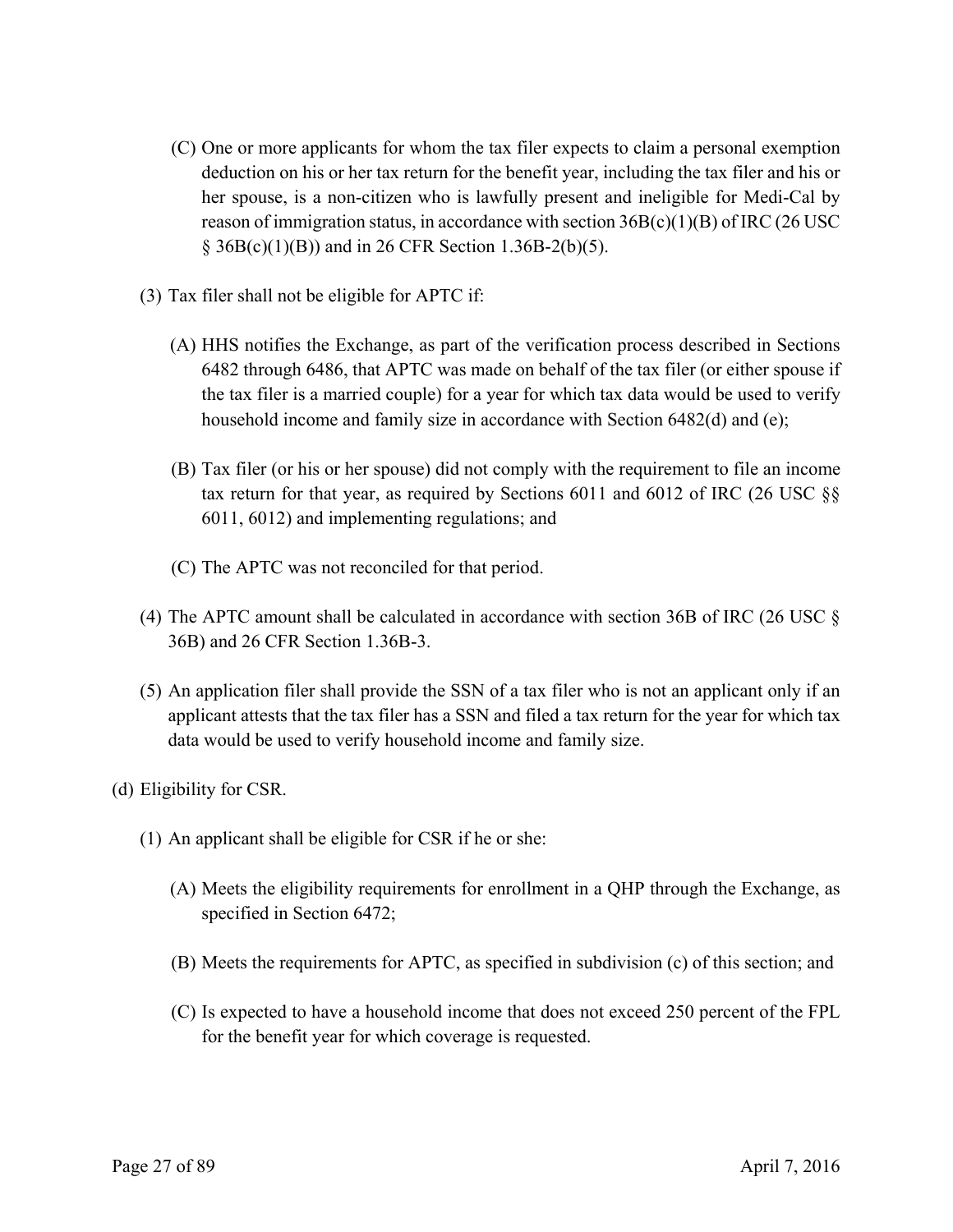- (2) The Exchange may only provide CSR to an enrollee who is not an Indian if he or she is enrolled through the Exchange in a silver-level QHP, as defined by section  $1302(d)(1)(B)$ of the Affordable Care Act.
- (3) The Exchange shall use the following eligibility categories for CSR when making eligibility determinations under this section:
	- (A) An individual who is expected to have a household income:
		- 1. Greater than or equal to 100 percent of the FPL and less than or equal to 150 percent of the FPL for the benefit year for which coverage is requested, or
		- 2. Less than 100 percent of the FPL for the benefit year for which coverage is requested, if he or she is eligible for APTC under subdivision  $(c)(2)$  of this section;
	- (B) An individual is expected to have a household income greater than 150 percent of the FPL and less than or equal to 200 percent of the FPL for the benefit year for which coverage is requested; or
	- (C) An individual who is expected to have a household income greater than 200 percent of the FPL and less than or equal to 250 percent of the FPL for the benefit year for which coverage is requested.
- (4) If an enrollment in a QHP under a single family policy covers two or more individuals, the Exchange shall deem the individuals under such family policy to be collectively eligible only for the last category of eligibility listed below for which all the individuals covered by the family policy would be eligible:
	- (A) Not eligible for CSR;
	- (B) Section 6494(a)(3) and (4) Special CSR eligibility standards and process for Indians regardless of income;
	- (C) Subdivision  $(d)(3)(C)$  of this section;
	- (D) Subdivision (d)(3)(B) of this section;
	- (E) Subdivision (d)(3)(A) of this section; or
	- (F) Section  $6494(a)(1)$  and  $(2)$  Special CSR eligibility standards and process for Indians with household incomes under 300 percent of FPL.

NOTE: Authority: Section 100504, Government Code. Reference: Sections 100502 and 100503, Government Code; 45 CFR Section 155.305.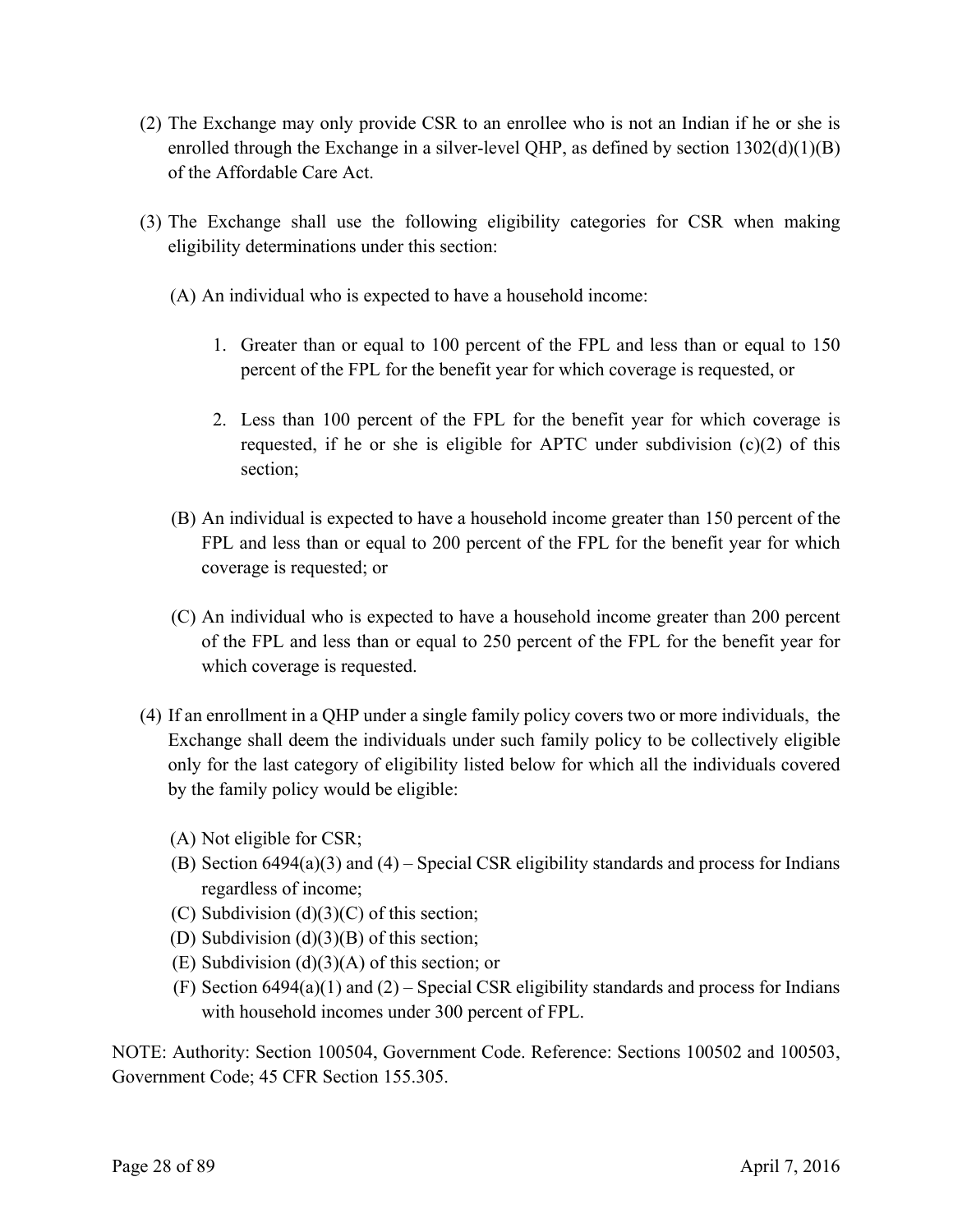### *Readopt Section 6476*

## **§ 6476. Eligibility Determination Process**

- (a) An applicant may request an eligibility determination only for enrollment in a QHP through the Exchange.
- (b) An applicant's request for an eligibility determination for an IAP shall be deemed a request for all IAPs.
- (c) The Exchange shall determine an applicant eligible for an enrollment period if he or she meets the criteria for an enrollment period, as specified in Sections 6502 and 6504.
- (d) The following special rules relate to APTC.
	- (1) An enrollee may accept less than the full amount of APTC for which he or she is determined eligible.
	- (2) To be determined eligible for APTC, a tax filer shall make the following attestations as applicable:
		- (A) He or she will file an income tax return for the benefit year, in accordance with Sections 6011 and 6012 of IRC (26 USC §§ 6011, 6012) and implementing regulations;
		- (B) If married (within the meaning of 26 CFR 1.7703–1), he or she will file a joint tax return for the benefit year, unless he or she satisfies one of the exceptions specified in 26 CFR Section 1.36B-2T(b)(2)(ii)-(v);
		- (C) No other taxpayer will be able to claim him or her as a tax dependent for the benefit year; and
		- (D) He or she will claim a personal exemption deduction on his or her tax return for the applicants identified as members of his or her family, including the tax filer and his or her spouse, in accordance with Section 6482(d).
- (e) If the Exchange determines an applicant eligible for Medi-Cal or CHIP, the Exchange shall notify and transmit to DHCS, within three business days from the date of the eligibility determination, all information that is necessary for DHCS to provide the applicant with coverage.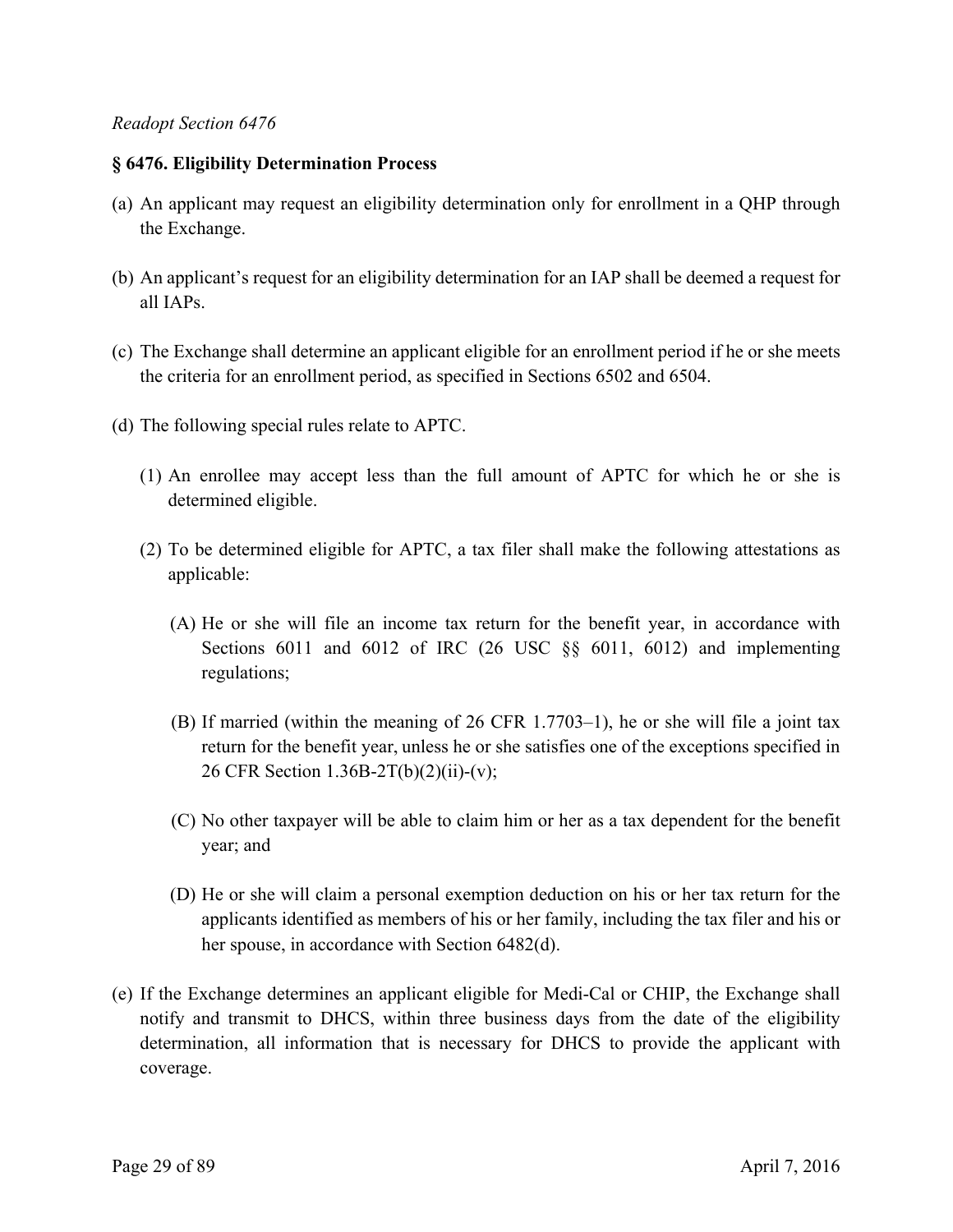- (f) An applicant's eligibility shall be determined within 10 calendar days from the date the Exchange receives the applicant's complete paper application, as specified in Section 6470. This timeline does not apply to the eligibility determinations for applications submitted online, which occur real time, if administratively feasible.
- (g) Upon making an eligibility determination, the Exchange shall implement the eligibility determination under this section for enrollment in a QHP through the Exchange, APTC, and CSR as follows:
	- (1) For an initial eligibility determination, in accordance with the dates specified in Section  $6502(c)$  and (f) and Section  $6504(g)$  and (h), as applicable; or
	- (2) For a redetermination, in accordance with the dates specified in Section 6496(j) through (l) and Section 6498(k), as applicable.
- (h) The Exchange shall provide written notice to an applicant of any eligibility determination made in accordance with this article within five business days from the date of the eligibility determination.
- (i) Effective May 9, 2016, t<sub>The Exchange shall notify an employer that an employee has been</sub> determined eligible for APTC and has enrolled in a QHP through the Exchange within 30 business days from the date of the upon determination that the an-employee is eligible for APTC and is enrolled in a QHP through the Exchange. Such notice shall:
	- (1) Identify the employee;
	- (2) Indicate that the employee has been determined eligible for APTC and has enrolled in a QHP through the Exchange;
	- (3) Indicate that, if the employer has 50 or more full-time employees, the employer may be liable for the tax penalty assessed under Section 4980H of IRC (26 USC § 4980H); and
	- (4) Notify the employer of the right to appeal the determination.
- (j) If an applicant who is determined eligible for enrollment in a QHP does not select a QHP within his or her enrollment periods, as specified in Sections 6502 and 6504, or is not eligible for an enrollment period, and seeks a new enrollment period prior to the date on which his or her eligibility is redetermined in accordance with Section 6498:
	- (1) The applicant shall attest as to whether information affecting his or her eligibility has changed since his or her most recent eligibility determination before determining his or her eligibility for a special enrollment period; and
	- (2) Any changes the applicant reports shall be processed in accordance with the procedures specified in Section 6496.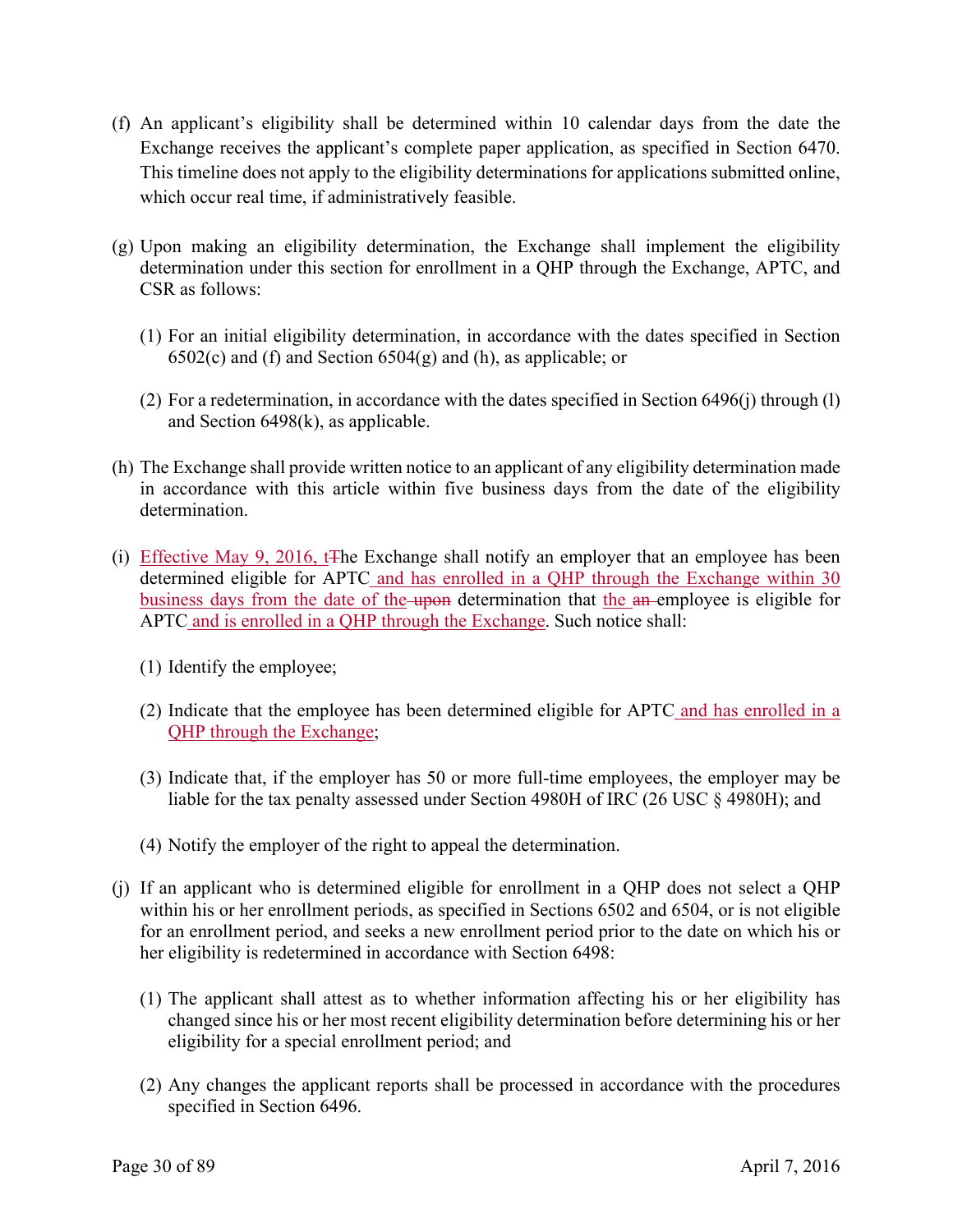NOTE: Authority: Section 100504, Government Code. Reference: Sections 100502 and 100503, Government Code; 45 CFR Section 155.310.

*Readopt Section 6478* 

# **§ 6478. Verification Process Related to Eligibility Requirements for Enrollment in a QHP through the Exchange.**

- (a) The Exchange shall verify or obtain information as provided in this section to determine whether an applicant meets the eligibility requirements specified in Section 6472 relating to the eligibility requirements for enrollment in a QHP through the Exchange.
- (b) Verification of SSN.
	- (1) For any individual who provides his or her SSN to the Exchange, the Exchange shall transmit the SSN and other identifying information to HHS, which will submit it to the SSA.
	- (2) If the Exchange is unable to verify an individual's SSN through the SSA, or the SSA indicates that the individual is deceased, the Exchange shall follow the procedures specified in Section 6492, except that the Exchange shall provide the individual with a period of 95 days from the date of the notice described in Section  $6492(a)(2)(A)$  for the applicant to provide satisfactory documentary evidence or resolve the inconsistency with the SSA. If the Exchange determines on a case-by-case basis that the individual has demonstrated that he or she did not receive the notice within five days from the date of the notice, the individual shall have 90 days from the date on which he or she received the notice to provide satisfactory documentary evidence to the Exchange or resolve the inconsistency with the SSA
- (c) Verification of citizenship, status as a national, or lawful presence.
	- (1) For an applicant who attests to citizenship and has a SSN, the Exchange shall transmit the applicant's SSN and other identifying information to HHS, which will submit it to the SSA.
	- (2) For an applicant who has documentation that can be verified through the DHS and who attests to lawful presence, or who attests to citizenship and for whom the Exchange cannot substantiate a claim of citizenship through the SSA, the Exchange shall transmit information from the applicant's documentation and other identifying information to HHS, which will submit necessary information to the DHS for verification.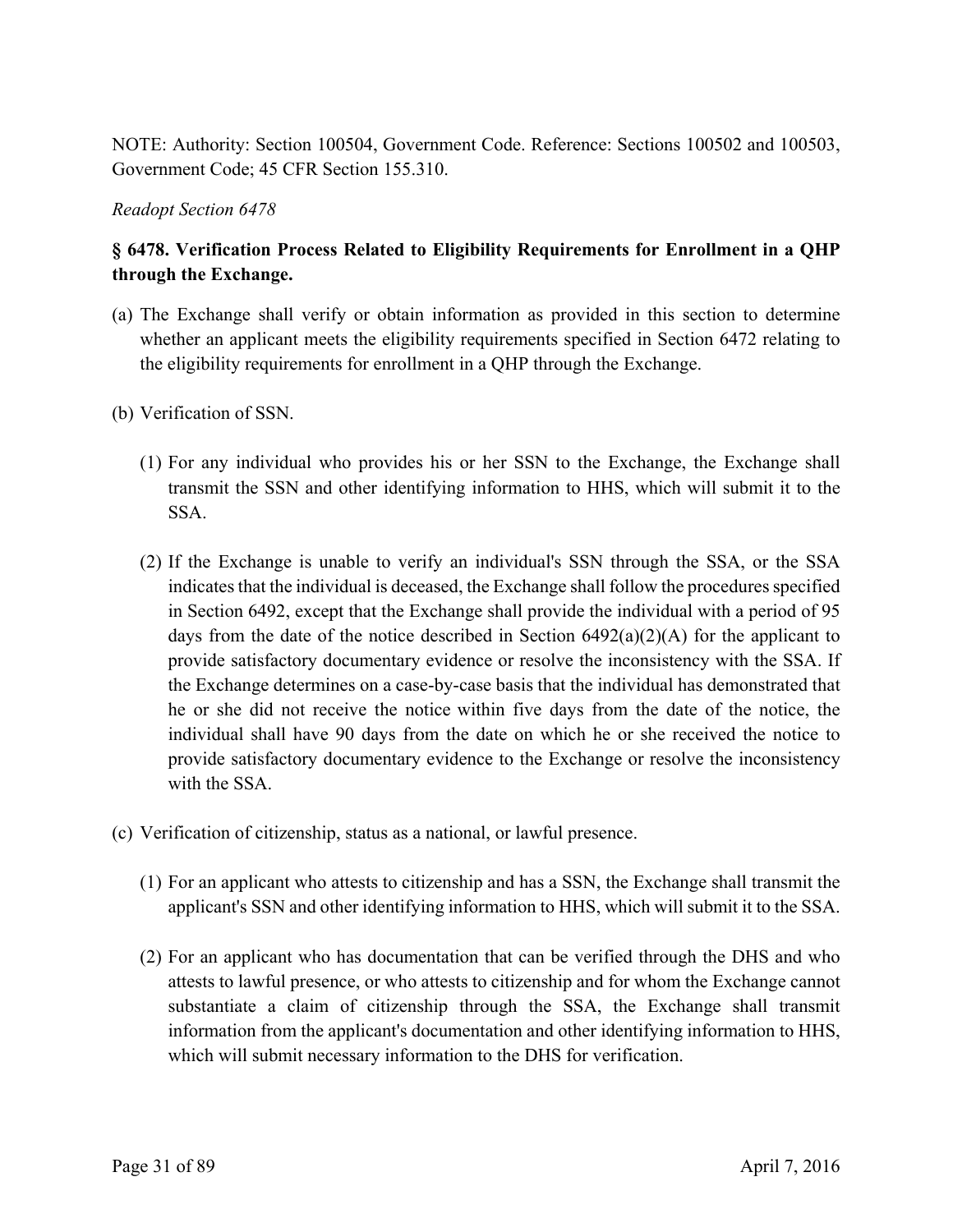- (3) For an applicant who attests to citizenship, status as a national, or lawful presence, and for whom the Exchange cannot verify such attestation through the SSA or the DHS, the Exchange shall follow the inconsistencies procedures specified in Section 6492, except that the Exchange shall provide the applicant with a period of 95 days from the date of the notice described in Section 6492 (a)(2)(A) for the applicant to provide satisfactory documentary evidence or resolve the inconsistency with the SSA or the DHS, as applicable. If the Exchange determines on a case-by-case basis that the individual has demonstrated that he or she did not receive the notice within five days from the date of the notice, the individual shall have 90 days from the date on which he or she received the notice to provide satisfactory documentary evidence to the Exchange or resolve the inconsistency with the SSA or the DHS, as applicable.
- (d) Verification of residency.
	- (1) Except as provided in subdivisions (d)(2) and (3) of this section, the Exchange shall accept an applicant's attestation that he or she meets the residency standards of Section 6472(e) without further verification.
	- (2) If information provided by an applicant regarding residency is not reasonably compatible with other information provided by the individual or in the records of the Exchange, the Exchange shall examine information in HHS-approved data sources that are available to the Exchange.
	- (3) If the information in data sources specified in subdivision (d)(2) of this section is not reasonably compatible with the information provided by the applicant, the Exchange shall follow the procedures specified in Section 6492. Evidence of immigration status may not be used to determine that an applicant is not a resident of the Exchange service area.
- (e) Verification of incarceration status.
	- (1) The Exchange shall verify an applicant's attestation that he or she meets the requirements of 6472(d) by:
		- (A) Relying on any HHS-approved electronic data sources that are available to the Exchange; or
		- (B) Except as provided in subdivision (e)(2) of this section, if a HHS-approved data source is unavailable, accepting the applicant's attestation without further verification.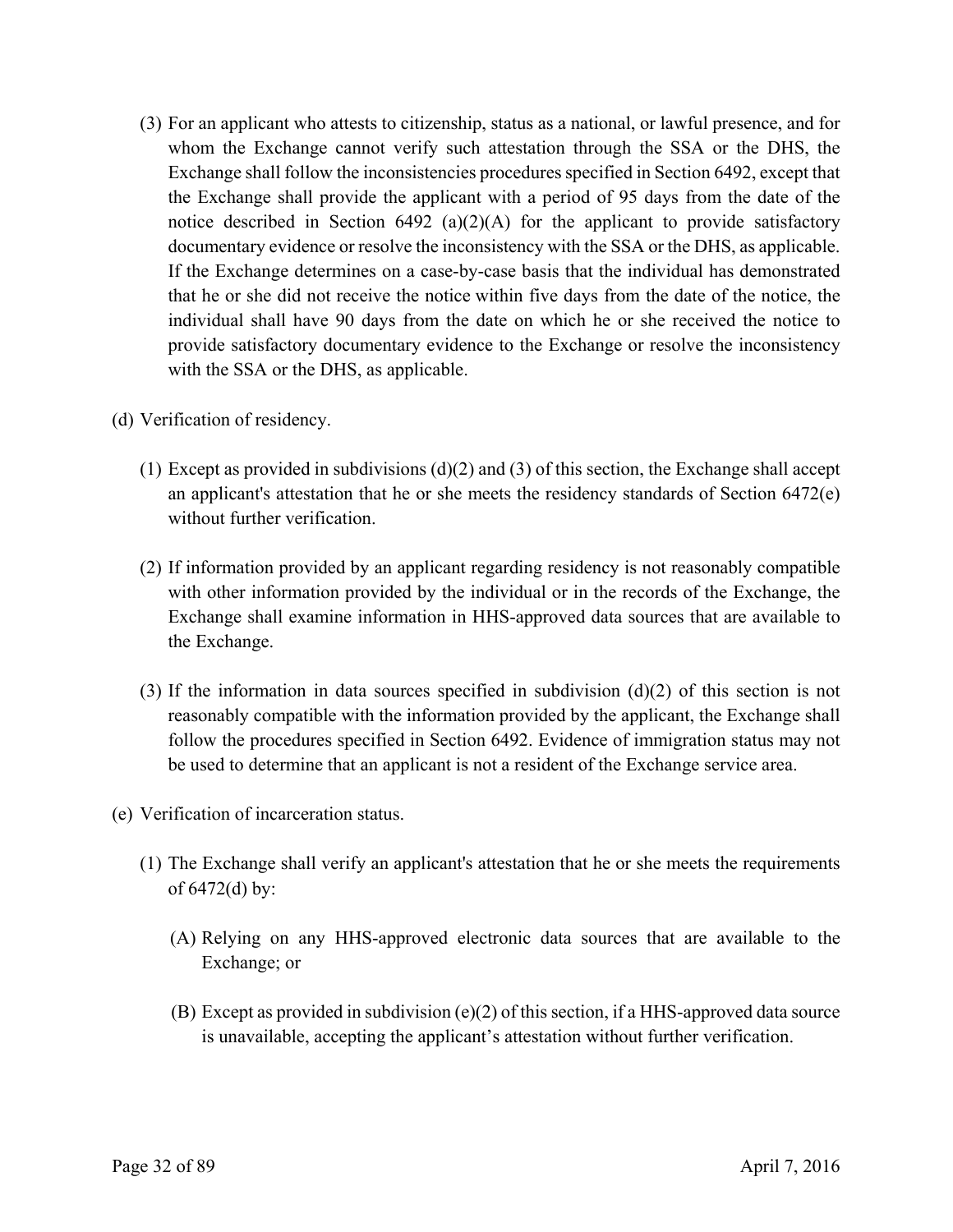- (2) If an applicant's attestation is not reasonably compatible with information from HHSapproved data sources described in subdivision  $(e)(1)(A)$  of this section or other information provided by the applicant or in the records of the Exchange, the Exchange shall follow the inconsistencies procedures specified in Section 6492.
- (f) Verification related to eligibility for enrollment through the Exchange in a QHP that is a catastrophic plan.
	- (1) The Exchange shall verify an applicant's attestation that he or she meets the requirements of 6472(f) by:
		- (A) Verifying the applicant's attestation of age as follows:
			- 1. Except as provided in subdivision  $(f)(1)(A)2$  of this section, the Exchange shall accept the applicant's attestation of age without further verification.
			- 2. If information regarding age is not reasonably compatible with other information provided by the individual or in the records of the Exchange, the Exchange shall examine information in HHS-approved data sources that are available to the Exchange.
		- (B) Verifying that an applicant has received a certificate of exemption as described in Section 6472(f)(1)(B).
	- (2) If the Exchange is unable to verify the information required to determine eligibility for enrollment through the Exchange in a QHP that is a catastrophic plan as described in subdivision  $(f)(1)$  of this section, the Exchange shall follow the procedures specified in Section 6492, except for Section 6492(a)(4).

NOTE: Authority: Section 100504, Government Code. Reference: Sections 100502 and 100503, Government Code; 45 CFR Section 155.315.

# *Readopt Section 6480*

# **§ 6480. Verification of Eligibility for MEC other than through an Eligible Employer-Sponsored Plan Related to Eligibility Determination for APTC and CSR.**

- (a) The Exchange shall verify whether an applicant is eligible for MEC other than through an eligible employer-sponsored plan, Medi-Cal, or CHIP, using information obtained from the HHS.
- (b) The Exchange shall verify whether an applicant has already been determined eligible for coverage through Medi-Cal or CHIP, using information obtained from the DHCS.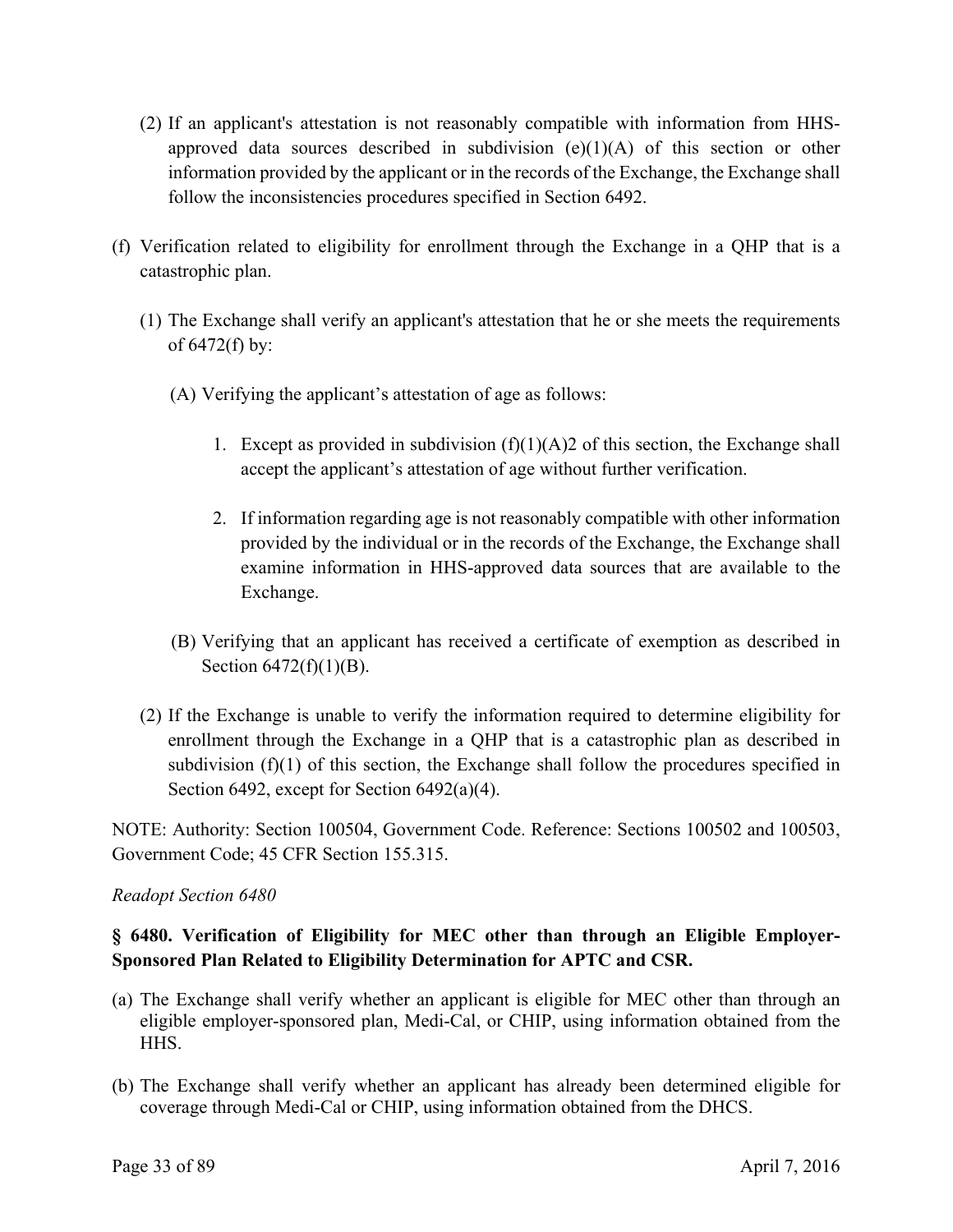NOTE: Authority: Section 100504, Government Code. Reference: Sections 100502, 100503, and 100504, Government Code; 45 CFR Section 155.320.

*Readopt Section 6482* 

# **Determination for APTC and CSR. § 6482. Verification of Family Size and Household Income Related to Eligibility**

- (a) For purposes of this section, "family size" and "household income" have the meanings given the terms in Section  $36B(d)(1)$  and (2) of IRC (26 USC  $\&$  36B(d)(1), (2)) and in 26 CFR Section  $1.36B-1(d)$ , (e).
- (b) For all individuals whose income is counted in calculating a tax filer's household income, in accordance with Section  $36B(d)(2)$  of IRC (26 USC §  $36B(d)(2)$ ) and 26 CFR Section 1.36B-1(e), or an applicant's household income, calculated in accordance with 42 CFR Section 435.603(d), and for whom the Exchange has a SSN, the Exchange shall request tax return data regarding MAGI and family size from the Secretary of the Treasury and data regarding Social security benefits described in 26 CFR Section 1.36B–1(e)(2)(iii) from the Commissioner of Social Security by transmitting identifying information specified by HHS to HHS.
- (c) If the identifying information for one or more individuals does not match a tax record on file with the IRS, the Exchange shall proceed in accordance with the procedures specified in Section 6492(a)(1).
- (d) An applicant's family size shall be verified in accordance with the following procedures.
	- (1) An applicant shall attest to the individuals that comprise a tax filer's family for APTC and CSR.
	- (2) If an applicant attests that the information described in subdivision (b) of this section represents an accurate projection of a tax filer's family size for the benefit year for which coverage is requested, the tax filer's eligibility for APTC and CSR shall be determined based on the family size data in subdivision (b) of this section.
	- (3) Except as specified in subdivision (d)(4) of this section, the tax filer's family size for APTC and CSR shall be verified by accepting an applicant's attestation without further verification if:
		- (A) The data described in subdivision (b) of this section is unavailable; or
		- (B) The applicant attests that a change in family size has occurred, or is reasonably expected to occur, and so the data described in subdivision (b) of this section does not represent an accurate projection of the tax filer's family size for the benefit year for which coverage is requested.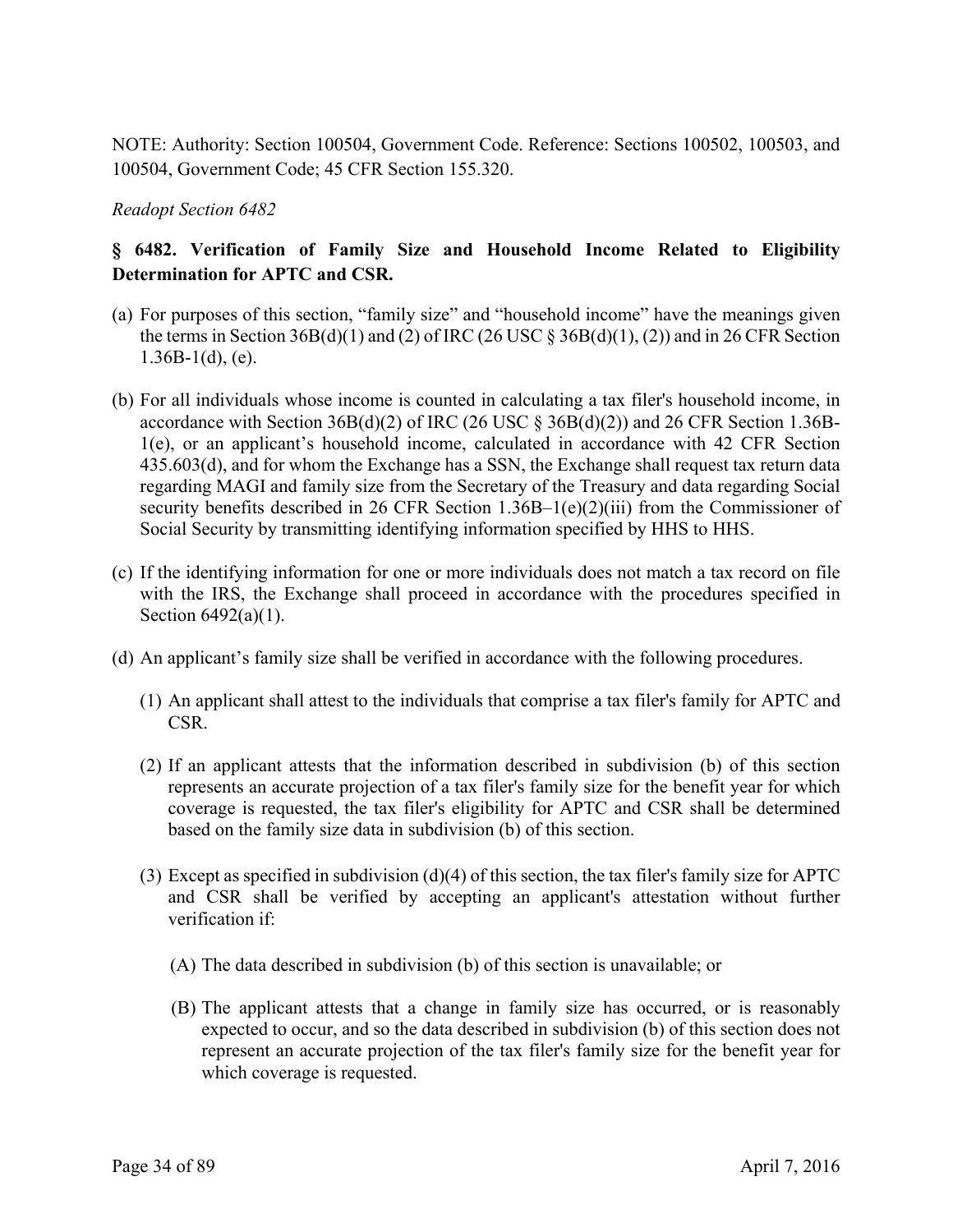(4) If the Exchange finds that an applicant's attestation of a tax filer's family size is not reasonably compatible with other information provided by the application filer for the family or in the records of the Exchange, with the exception of the data described in subdivision (b) of this section, the applicant's attestation shall be verified using data obtained through other electronic data sources. If such data sources are unavailable or information in such data sources is not reasonably compatible with the applicant's attestation, the applicant shall provide additional documentation requested by the Exchange to support the attestation, in accordance with Section 6492.

(5) The Exchange shall verify that neither APTC nor CSR is being provided on behalf of an individual using information obtained by transmitting to HHS identifying information specified by HHS.

- (e) An applicant's annual household income shall be verified in accordance with the following procedures.
	- (1) The annual household income of the family described in subdivision (d)(1) shall be computed based on the tax return data described in subdivision (b) of this section.
	- (2) An applicant shall attest to a tax filer's projected annual household income.
	- (3) If an applicant's attestation indicates that the information described in subdivision (e)(1) of this section represents an accurate projection of the tax filer's household income for the benefit year for which coverage is requested, the tax filer's eligibility for APTC and CSR shall be determined based on the household income data in subdivision (e)(1) of this section.
	- (4) If the data described in subdivision (b) of this section is unavailable, or an applicant attests that a change in household income has occurred, or is reasonably expected to occur, and so it does not represent an accurate projection of the tax filer's household income for the benefit year for which coverage is requested:
		- (A) The applicant shall attest to the tax filer's projected household income for the benefit year for which coverage is requested; and
		- (B) The tax filer's eligibility for APTC and CSR shall be determined based on the projected household income to which the tax filer attests in accordance with subdivision  $(e)(4)(A)$  of this section.

NOTE: Authority: Section 100504, Government Code. Reference: Sections 100502 and 100503, Government Code; 45 CFR Section 155.320.

#### *Readopt Section 6484*

**§ 6484. Verification Process for Increases in Household Income Related to Eligibility Determination for APTC and CSR.**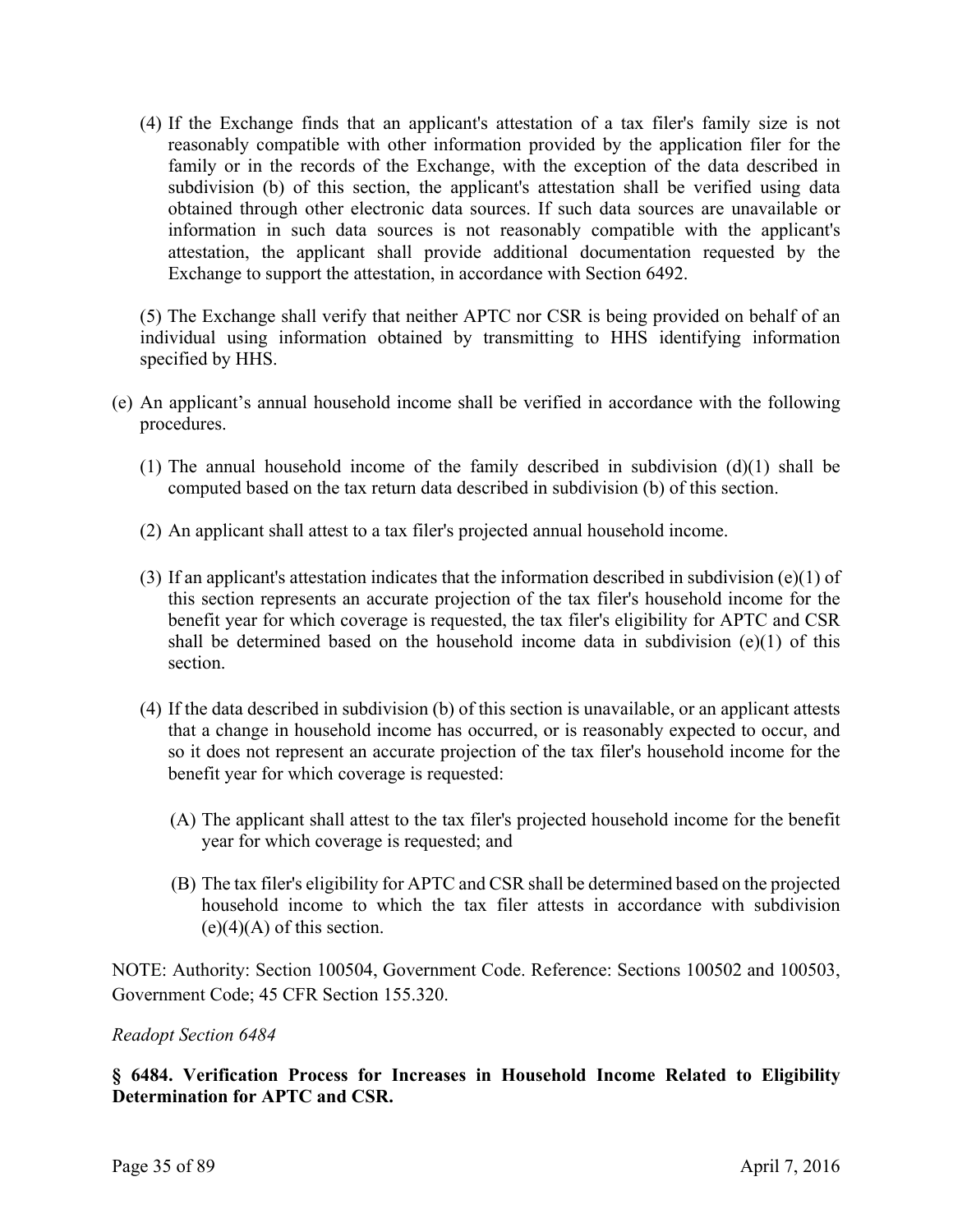- (a) Except as provided in subdivisions (b) and (c) of this section, the Exchange shall accept the applicant's attestation regarding the tax filer's annual household income without further verification if:
	- (1) An applicant attests, in accordance with Section 6482(e)(2), that a tax filer's annual household income has increased, or is reasonably expected to increase, from the income described in Section  $6482(e)(1)$  for the benefit year for which the applicant(s) in the tax filer's family are requesting coverage; and
	- (2) The Exchange has verified, in accordance with the process specified in Medicaid regulations at 42 CFR Sections 435.945, 435.948, and 435.952 and CHIP regulations at 42 CFR Section 457.380, that the applicant's MAGI-based income is not within the applicable Medi-Cal or CHIP MAGI–based income standard.
- (b) If the Exchange finds that an applicant's attestation of a tax filer's projected annual household income is not reasonably compatible with other information provided by the application filer or available to the Exchange, the applicant's attestation shall be verified using data the Exchange obtained through available electronic data sources.
- (c) If the data sources described in subdivision (b) of this section are unavailable or information in such data sources is not reasonably compatible with the applicant's attestation, the applicant shall provide additional documentation requested by the Exchange to support the attestation, in accordance with Section 6492.

NOTE: Authority: Section 100504, Government Code. Reference: Sections 100502 and 100503, Government Code; 45 CFR Section 155.320.

# *Readopt Section 6486*

# **§ 6486. Alternate Verification Process for APTC and CSR Eligibility Determination for Decreases in Annual Household Income or If Tax Return Data Is Unavailable.**

- (a) A tax filer's annual household income shall be determined based on the alternate verification procedures described in subdivisions (b) and (c) of this section if:
	- (1) An applicant attests to projected annual household income in accordance with Section  $6482(e)(2)$ ;
	- (2) The tax filer does not meet the criteria specified in Section 6484;
	- (3) The Exchange has verified, in accordance with the process specified in Medicaid regulations at 42 CFR Sections 435.945, 435.948, and 435.952 and CHIP regulations at 42 CFR Section 457.380, that the MAGI–based income of the applicants in the tax filer's family is not within the applicable Medi-Cal or CHIP standard; and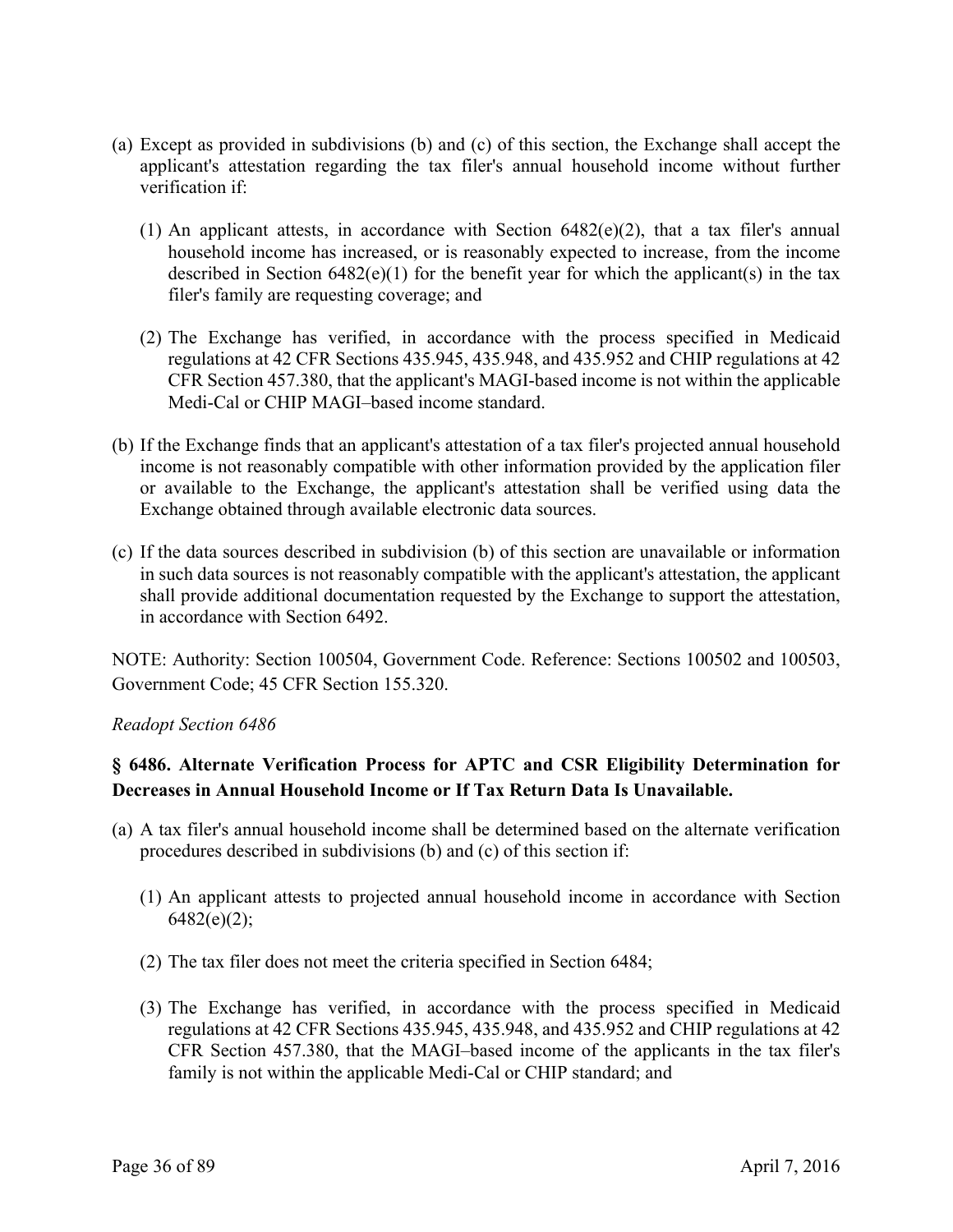- (4) One of the following conditions is met:
	- (A) The IRS does not have tax return data that may be disclosed under Section  $6103(1)(21)$ of IRC (26 USC  $\S$  6102(1)(21)) for the tax filer that is at least as recent as the calendar year two years prior to the calendar year for which APTC and CSR would be effective;
	- (B) The applicant attests that the tax filer's applicable family size has changed, or is reasonably expected to change (or the members of the tax filer's family have changed, or are reasonably expected to change), for the benefit year for which the applicants in his or her family are requesting coverage;
	- (C) The applicant attests that a change in circumstances has occurred, or is reasonably expected to occur, and so the tax filer's annual household income has decreased, or is reasonably expected to decrease, from the income obtained from the data sources described in Section 6482(b) for the benefit year for which the applicants in his or her family are requesting coverage;
	- (D) The applicant attests that the tax filer's filing status has changed, or is reasonably expected to change, for the benefit year for which the applicants in his or her family are requesting coverage; or
	- (E) An applicant in the tax filer's family has filed an application for unemployment benefits.
- (b) If a tax filer qualifies for an alternate verification process based on the requirements specified in subdivision (a) of this section and the applicant's attestation to projected annual household income, as described in Section 6482(e)(2), is no more than ten percent below the annual household income computed in accordance with Section 6482(e)(1), the applicant's attestation shall be accepted without further verification.
- (c) If a tax filer qualifies for an alternate verification process based on the requirements specified in subdivision (a) of this section and the applicant's attestation to projected annual household income, as described in Section 6482(e)(2), is greater than ten percent below the annual household income computed in accordance with Section 6482(e)(1), or if the tax data described in Section 6482(b) is unavailable:
	- (1) The applicant's attestation of the tax filer's projected annual household income for the tax filer shall be verified by:
		- (A) Using annualized data from the MAGI-based income sources specified in 42 CFR Section 435.948(a);
		- (B) Using other HHS-approved electronic data sources; or
		- (C) Following the procedures specified in Section 6492(a)(1) through (4) if electronic data are unavailable or do not support an applicant's attestation;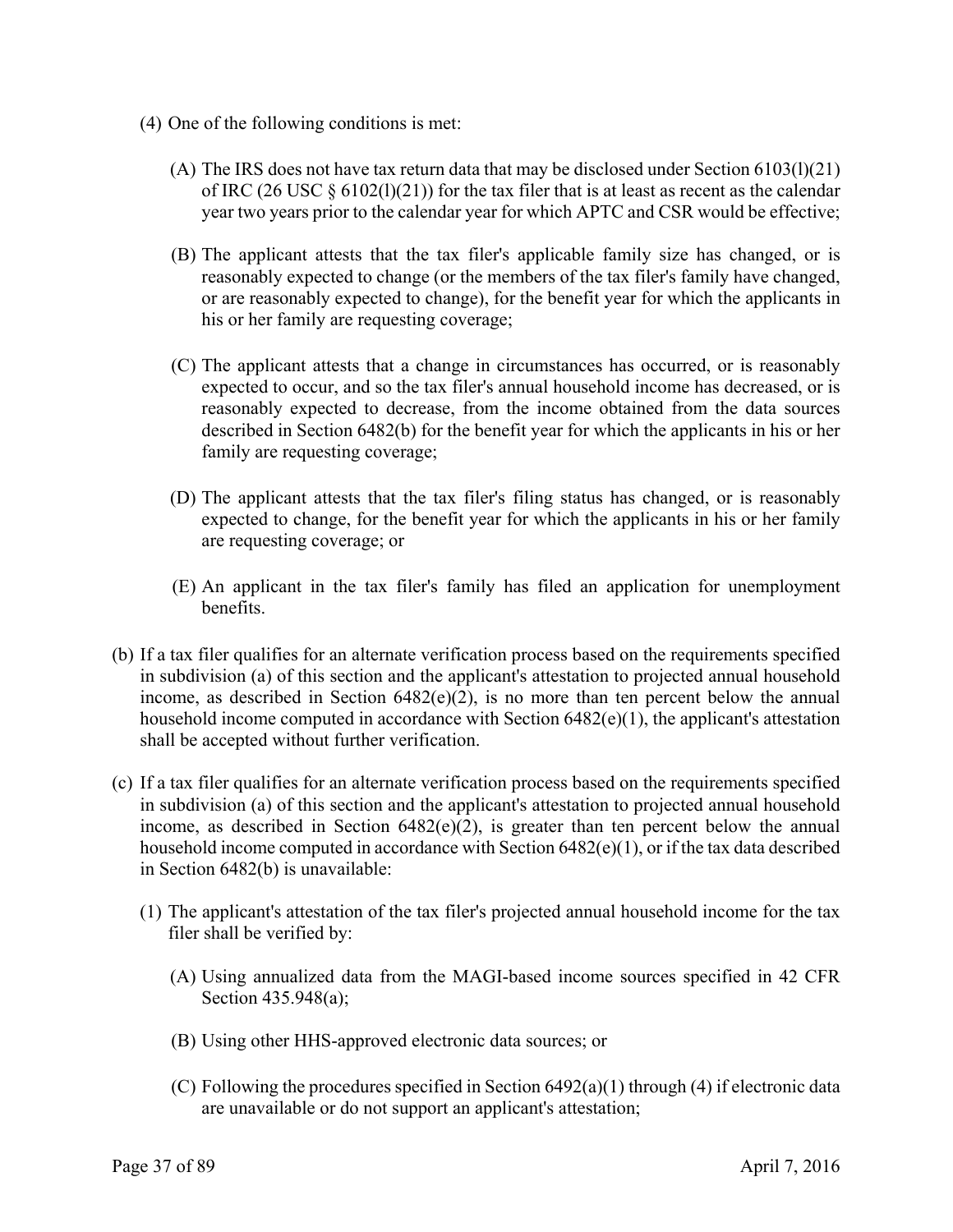- (2) The applicant shall not be eligible for APTC or CSR if:
	- (A) An applicant has not responded to a request for additional information from the Exchange following the 90-day period described in subdivision  $(c)(1)(C)$  of this section; and
	- (B) The data sources specified in Section 6482(b) and in 42 CFR Section 435.948(a) indicate that an applicant in the tax filer's family is eligible for Medi-Cal or CHIP, other than the restricted Medi-Cal coverage of pregnancy-related services specified in 26 CFR Section 1.5000A-2(b)(1)(ii)(C).
- (3) If, at the conclusion of the period specified in subdivision (c)(1)(C) of this section, the Exchange remains unable to verify the applicant's attestation, the Exchange shall:
	- (A) Determine the applicant's eligibility based on the information described in Section  $6482(e)(1);$
	- (B) Notify the applicant of such determination in accordance with the notice requirements specified in Section 6476(h); and
	- (C) Implement such determination in accordance with the effective dates specified in Section 6496(j) through (l).
- (4) If, at the conclusion of the period specified in subdivision  $(c)(1)(C)$  of this section, the Exchange remains unable to verify the applicant's attestation for the tax filer and the information described in Section  $6482(e)(1)$  is unavailable, the Exchange shall:
	- (A) Determine the tax filer ineligible for APTC and CSR;
	- (B) Notify the applicant of such determination in accordance with the notice requirements specified in Section 6476(h); and
	- (C) Discontinue any APTC and CSR in accordance with the effective dates specified in Section 6496(j) through (l).

NOTE: Authority: Section 100504, Government Code. Reference: Sections 100502 and 100503, Government Code; 45 CFR Section 155.320.

*Readopt Section 6490 with Amendments* 

 **Determination for APTC and CSR. § 6490. Verifications of Enrollment in an Eligible Employer-Sponsored Plan and Eligibility for Qualifying Coverage in an Eligible Employer-Sponsored Plan Related to Eligibility**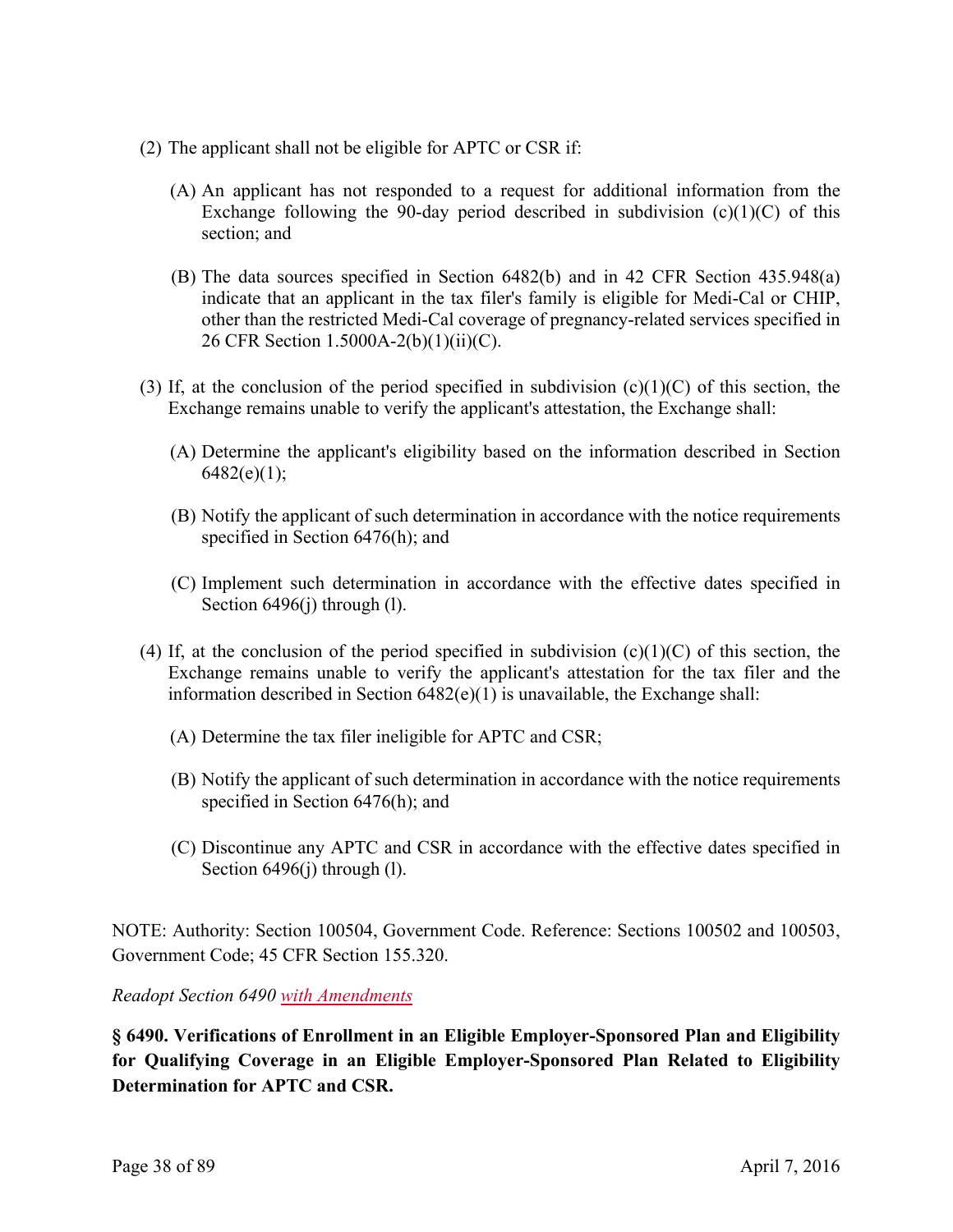- (a) Effective May 9, 2016, Except as specified in subdivision  $(f)$  of this section, the Exchange shall verify whether an applicant reasonably expects to be enrolled in an eligible employersponsored plan or is eligible for qualifying coverage in an eligible employer-sponsored plan for the benefit year for which coverage is requested.
- (b) The Exchange shall obtain:
	- (1) Data about enrollment in and eligibility for an eligible employer-sponsored plan from any HHS-approved electronic data sources that are available to the Exchange;
	- (2) Any available data regarding enrollment in employer-sponsored coverage or eligibility for qualifying coverage in an eligible employer-sponsored plan based on federal employment by transmitting to HHS identifying information specified by HHS to provide the necessary verification using data obtained by HHS; and
	- (3) Any available data from SHOP.
- (c) Except as specified in subdivisions (d) and (e) of this section, the Exchange shall accept an applicant's attestation regarding the verification specified in subdivision (a) of this section without further verification.
- (d) Except as specified in subdivision (e) of this section, ifIf an applicant's attestation is not reasonably compatible with the information obtained by the Exchange as specified in subdivisions (b)(1) through (3) of this section, other information provided by the application filer, or other information in the records of the Exchange, the Exchange shall follow the procedures specified in Section 6492.
- (e) For any benefit year for which eligibility determinations for APTC and CSR that are effective before January 1, 2016, if the Exchange does not have is unable to obtain sufficient verification data as described any of the information specified in subdivisions  $(b)(1)$  through  $(3)$  of this section for an applicant, the Exchange shall conduct random sampling in accordance with the following process: accept an applicant's attestation regarding enrollment in an eligible employer-sponsored plan and eligibility for qualifying coverage in an eligible employersponsored plan for the benefit year for which coverage is requested without further verification.
	- (1) The Exchange shall select a statistically significant random sample of applicants for whom the Exchange does not have any of the information specified in subdivision (b)(1) through (3) of this section and:
		- (A) Provide notice to the applicant indicating that the Exchange will be contacting any employer identified on the application for the applicant and the members of his or her household, as defined in 26 CFR Section 1.36B-1(d), to verify whether the applicant is enrolled, or is eligible for qualifying coverage, in an eligible employer-sponsored plan for the benefit year for which coverage is requested;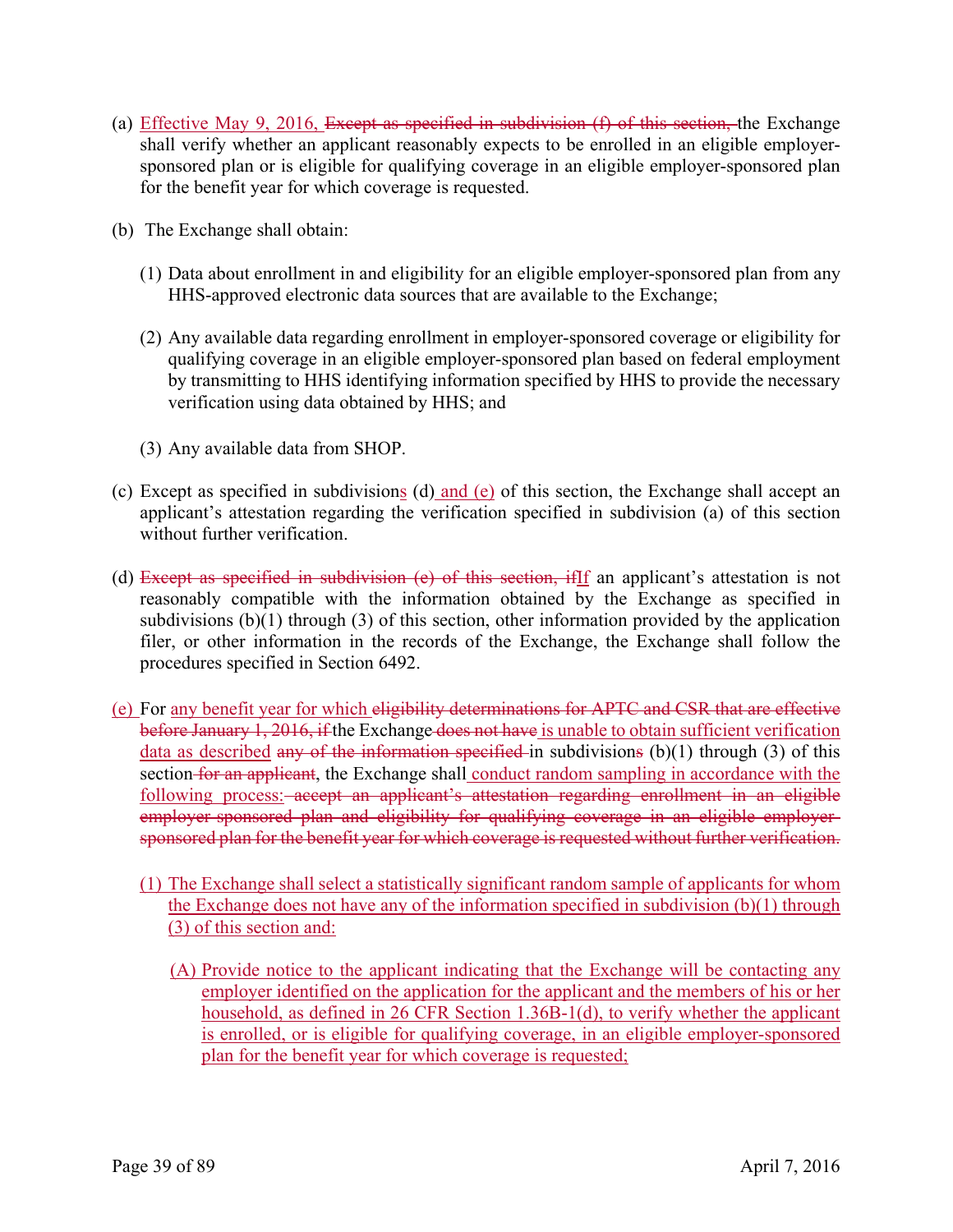- (B) Proceed with all other elements of the eligibility determination using the applicant's attestation, and provide eligibility for enrollment in a QHP to the extent that an applicant is otherwise qualified;
- (C) Ensure that APTC and CSR are provided on behalf of an applicant who is otherwise qualified for such payments and reductions, as described in Section 6474, if the tax filer attests to the Exchange that he or she understands that any APTC paid on his or her behalf are subject to reconciliation;
- (D) Make reasonable attempts to contact any employer identified on the application for the applicant and the members of his or her household, as defined in 26 CFR 1.36B-1(d), to verify whether the applicant is enrolled, or is eligible for qualifying coverage, in an eligible employer-sponsored plan for the benefit year for which coverage is requested;
- (E) If the Exchange receives any information from an employer relevant to the applicant's enrollment, or eligibility for qualifying coverage, in an eligible employer-sponsored plan:
	- 1. Determine the applicant's eligibility based on such information and in accordance with the effective dates specified in subdivisions (j) through (l) of Section 6496; and
	- 2. If such information changes his or her eligibility determination, notify the applicant and his or her employer(s) of such determination in accordance with the notice requirements specified in Section 6476(h) and (i); and
- (F) If, after a period of 90 days from the date on which the notice described in subdivision  $(e)(1)(A)$  of this section is sent to the applicant, the Exchange is unable to obtain the necessary information from an employer, determine the applicant's eligibility based on his or her attestation(s) regarding coverage provided by that employer.
- (2) To carry out the random sampling process described in subdivision  $(e)(1)$  of this section, the Exchange shall only disclose an individual's information to an employer to the extent necessary for the employer to identify the employee.

NOTE: Authority: Section 100504, Government Code. Reference: Sections 100502 and 100503, Government Code; 45 CFR Section 155.320.

*Readopt Section 6492* 

# **§ 6492. Inconsistencies.**

(a) Except as otherwise specified in this Article, for an applicant whose attestations are inconsistent with the data obtained by the Exchange from available data sources, or for whom the Exchange cannot verify information required to determine eligibility for enrollment in a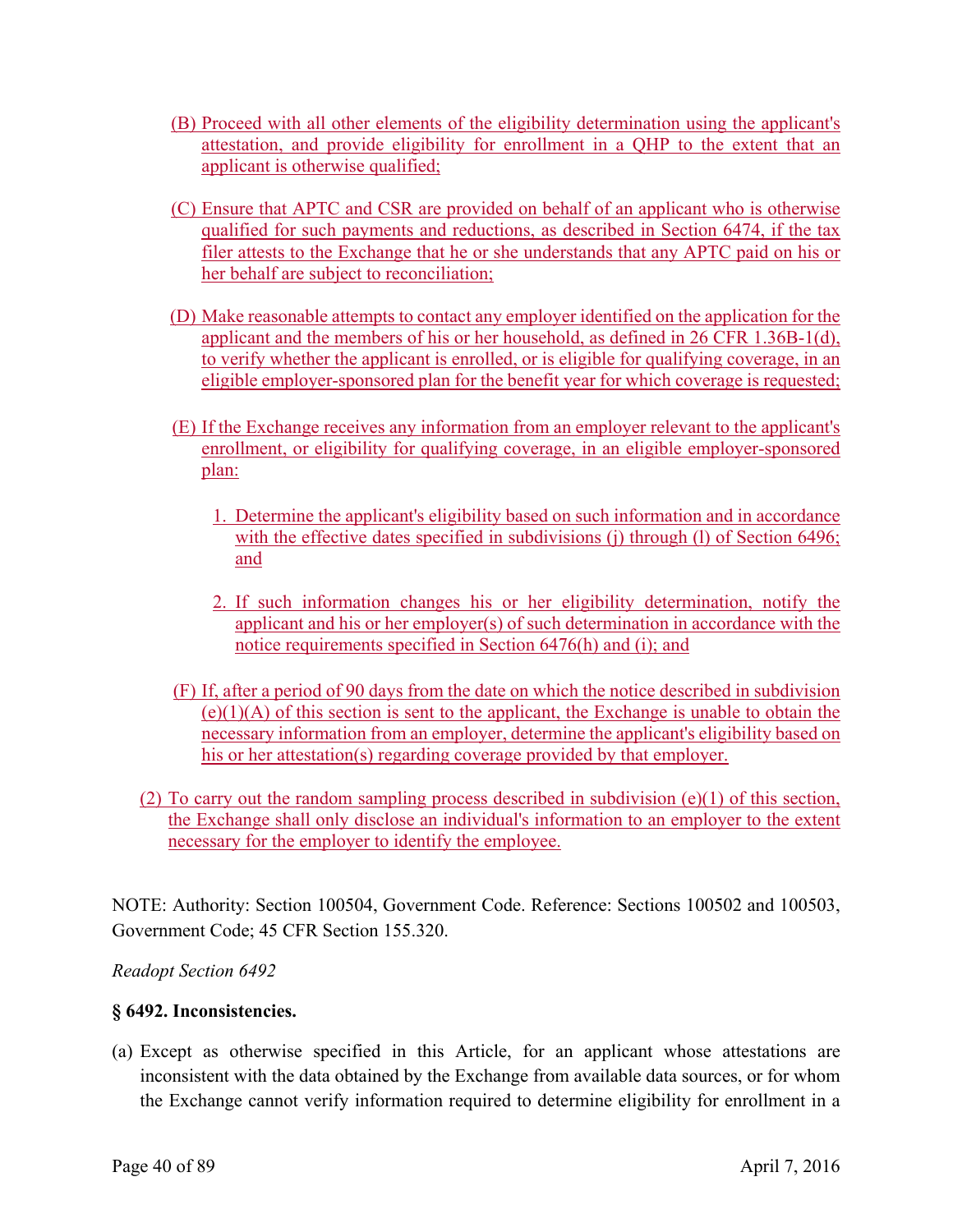QHP, or for APTC and CSR, including when electronic data is required in accordance with this section but data for individuals relevant to the eligibility determination are not included in such data sources or when electronic data from IRS, DHS, or SSA is required but it is not reasonably expected that data sources will be available within one day of the initial request to the data source, the Exchange:

- (1) Shall make a reasonable effort to identify and address the causes of such inconsistency, including through typographical or other clerical errors, by contacting the application filer to confirm the accuracy of the information submitted by the application filer;
- (2) If unable to resolve the inconsistency through the process described in subdivision (a)(1) of this section, shall:
	- (A) Provide notice to the applicant regarding the inconsistency; and
	- (B) Provide the applicant with a period of 95 days from the date of the notice described in subdivision (a) $(2)(A)$  of this section to either present satisfactory documentary evidence through the channels available for the submission of an application, as described in Section 6470(j), except by telephone, or otherwise resolve the inconsistency.
- (3) May extend the period described in subdivision (a)(2)(B) of this section for an applicant if the Exchange determines on a case-by-case basis that the applicant has demonstrated that he or she has made a good-faith effort to obtain the required documentation during the period.
- (4) During the period described in subdivision  $(a)(2)(B)$  of this section, shall:
	- (A) Proceed with all other elements of eligibility determination using the applicant's attestation, and provide eligibility for enrollment in a QHP if an applicant is otherwise qualified; and
	- (B) Ensure that APTC and CSR are provided within this period on behalf of an applicant who is otherwise qualified for such payments and reductions, as described in Section 6474, provided that the tax filer attests to the Exchange that he or she understands that any APTC paid on his or her behalf are subject to reconciliation.
- (5) If, after the period described in subdivision (a)(2)(B) of this section, the Exchange remains unable to verify the attestation, shall: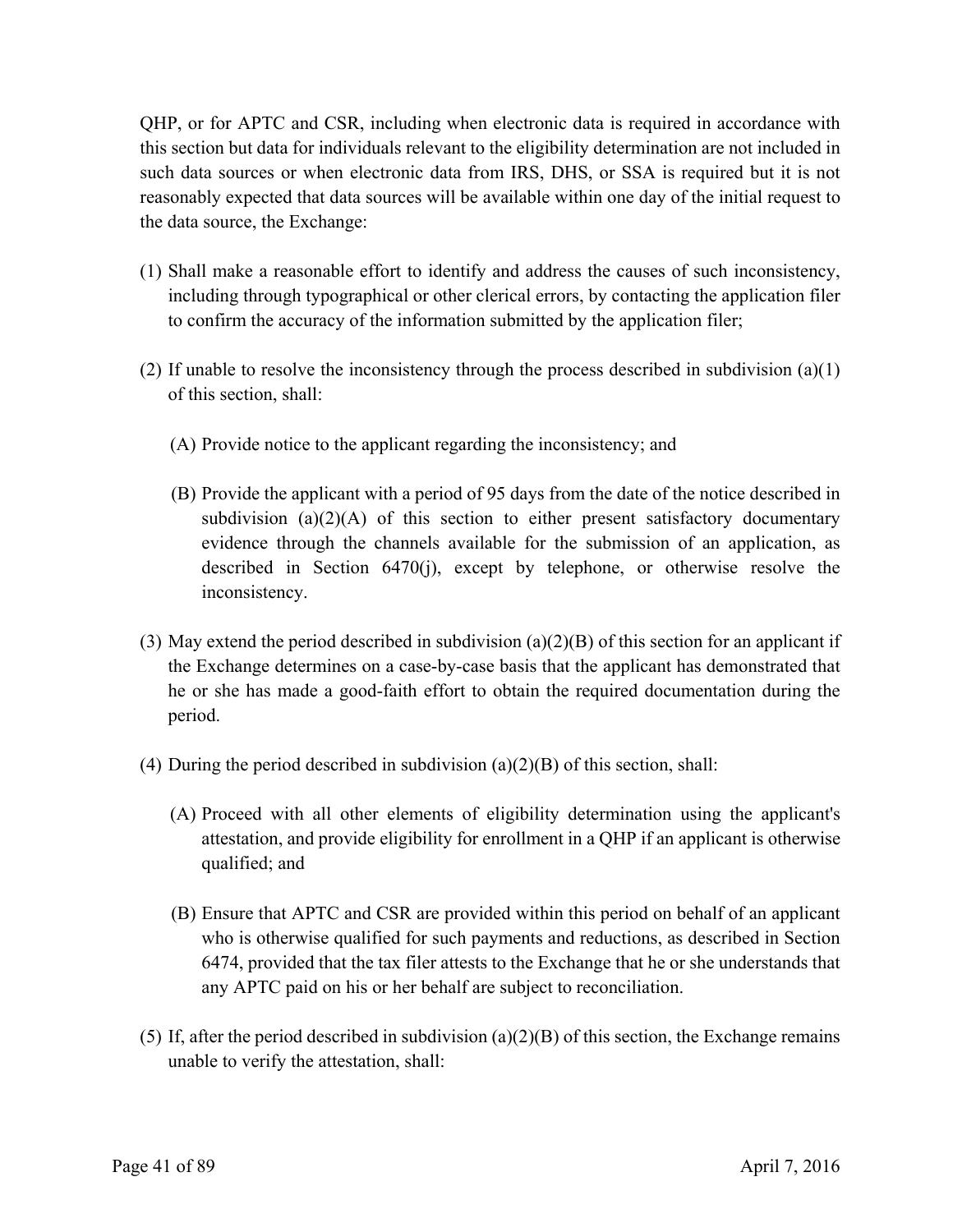- (A) Determine the applicant's eligibility based on the information available from the data sources specified in Sections 6478 through 6492, unless such applicant qualifies for the exception provided under subdivision (b) of this section; and
- (B) Notify the applicant of such determination in accordance with the notice requirements specified in Section 6476(h), including notice that the Exchange is unable to verify the attestation.
- (6) When electronic data to support the verifications specified in Section 6478(d) or Section 6480 is required but it is not reasonably expected that data sources will be available within one day of the initial request to the data source, the Exchange shall accept the applicant's attestation regarding the factor of eligibility for which the unavailable data source is relevant.
- (b) The Exchange shall provide an exception, on a case-by-case basis, to accept an applicant's attestation as to the information which cannot otherwise be verified and the applicant's explanation of circumstances as to why the applicant does not have documentation if:
	- (1) An applicant does not have documentation with which to resolve the inconsistency through the process described in subdivision (a)(2) of this section because such documentation does not exist or is not reasonably available;
	- (2) The Exchange is unable to otherwise resolve the inconsistency for the applicant; and
	- (3) The inconsistency is not related to citizenship or immigration status.
- (c) An applicant shall not be required to provide information beyond the minimum necessary to support the eligibility and enrollment processes of the Exchange, Medi-Cal, and CHIP.

NOTE: Authority: Section 100504, Government Code. Reference: Sections 100502, 100503, and 100504, Government Code; 45 CFR Section 155.315.

# *Readopt Section 6494*

# **§ 6494. Special Eligibility Standards and Verification Process for Indians.**

- (a) An Indian applicant's eligibility for CSR shall be determined based on the following procedures.
	- (1) An Indian applicant shall be eligible for CSR if he or she:
		- (A) Meets the eligibility requirements specified in Sections 6472 and 6474(c);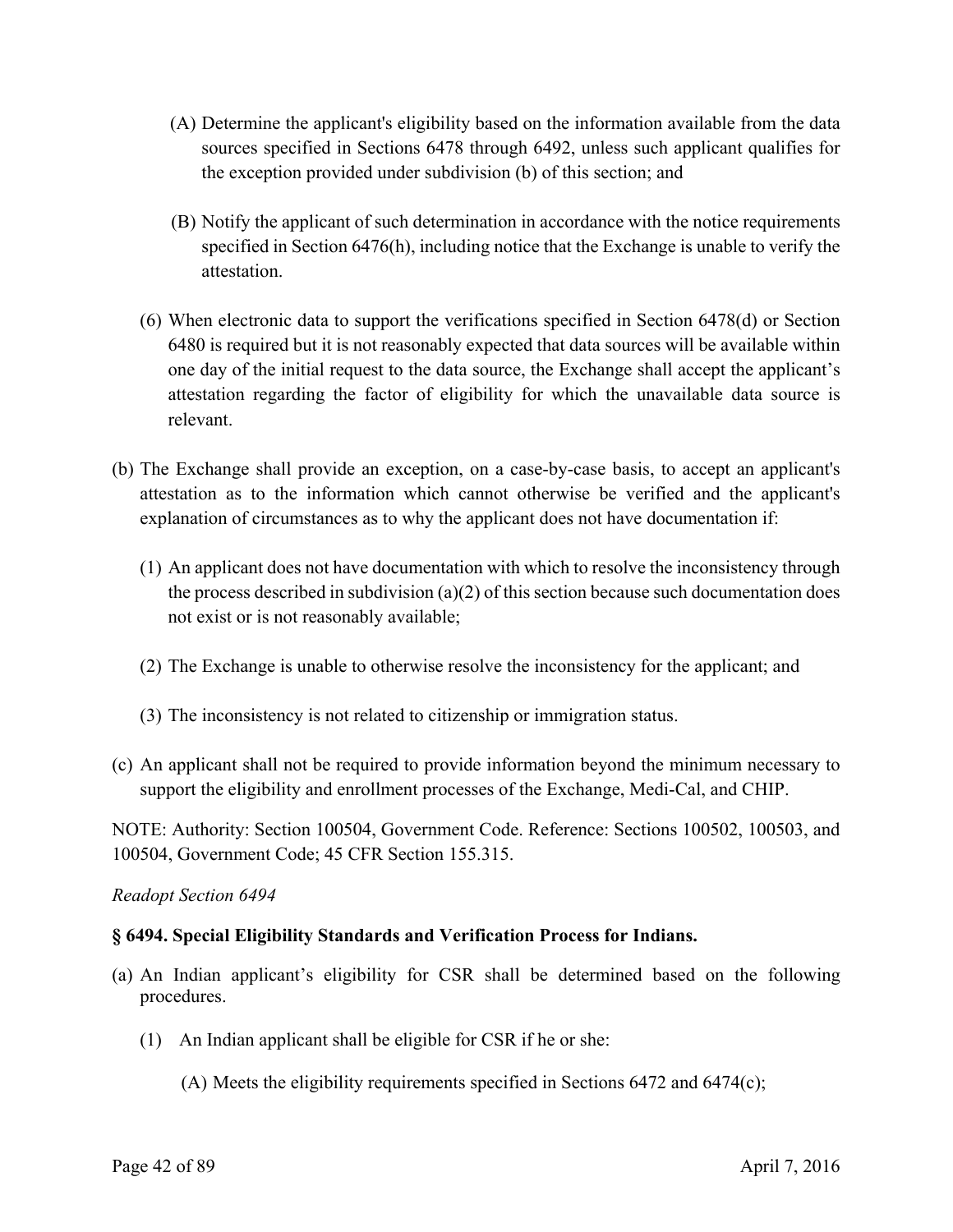- (B) Is expected to have a household income, as defined in section  $36B(d)(2)$  of IRC (26) USC  $\S$  36B(d)(2)) and in 26 CFR Section 1.36B-1(e), that does not exceed 300 percent of the FPL for the benefit year for which coverage is requested; and
- (C) Is enrolled in a QHP through the Exchange.
- (2) If an Indian applicant meets the eligibility requirements of subdivision (a)(1):
	- (A) Such applicant shall be treated as an eligible insured; and
	- (B) The QHP issuer shall eliminate any cost-sharing under the plan.
- (3) Regardless of an Indian applicant's income and the requirement of Section 6476(b) to request an eligibility determination for all IAPs, such applicant shall be eligible for CSR if the individual is:
	- (A) Enrolled in a QHP through the Exchange; and
	- (B) Furnished an item or service directly by the Indian Health Service, an Indian Tribe, Tribal Organization, or Urban Indian Organization, or through referral under contract health services.
- (4) If an Indian applicant meets the requirements of subdivision (a)(3) of this section, the QHP issuer:
	- (A) Shall eliminate any cost-sharing under the plan for the item or service specified in subdivision  $(a)(3)(B)$ ; and
	- (B) Shall not reduce the payment to any such entity for the item or service specified in subdivision (a) $(3)(B)$  by the amount of any cost-sharing that would be due from the Indian but for subdivision (A).
- (b) An Indian applicant's attestation that he or she is an Indian shall be verified by:
	- $(1)$  Using any relevant documentation verified in accordance with Section 6492;
	- (2) Relying on any HHS-approved electronic data sources that are available to the Exchange; or
	- (3) If HHS-approved data sources are unavailable, an individual is not represented in available data sources, or data sources are not reasonably compatible with an applicant's attestation:
		- (A) Following the procedures specified in Section 6492; and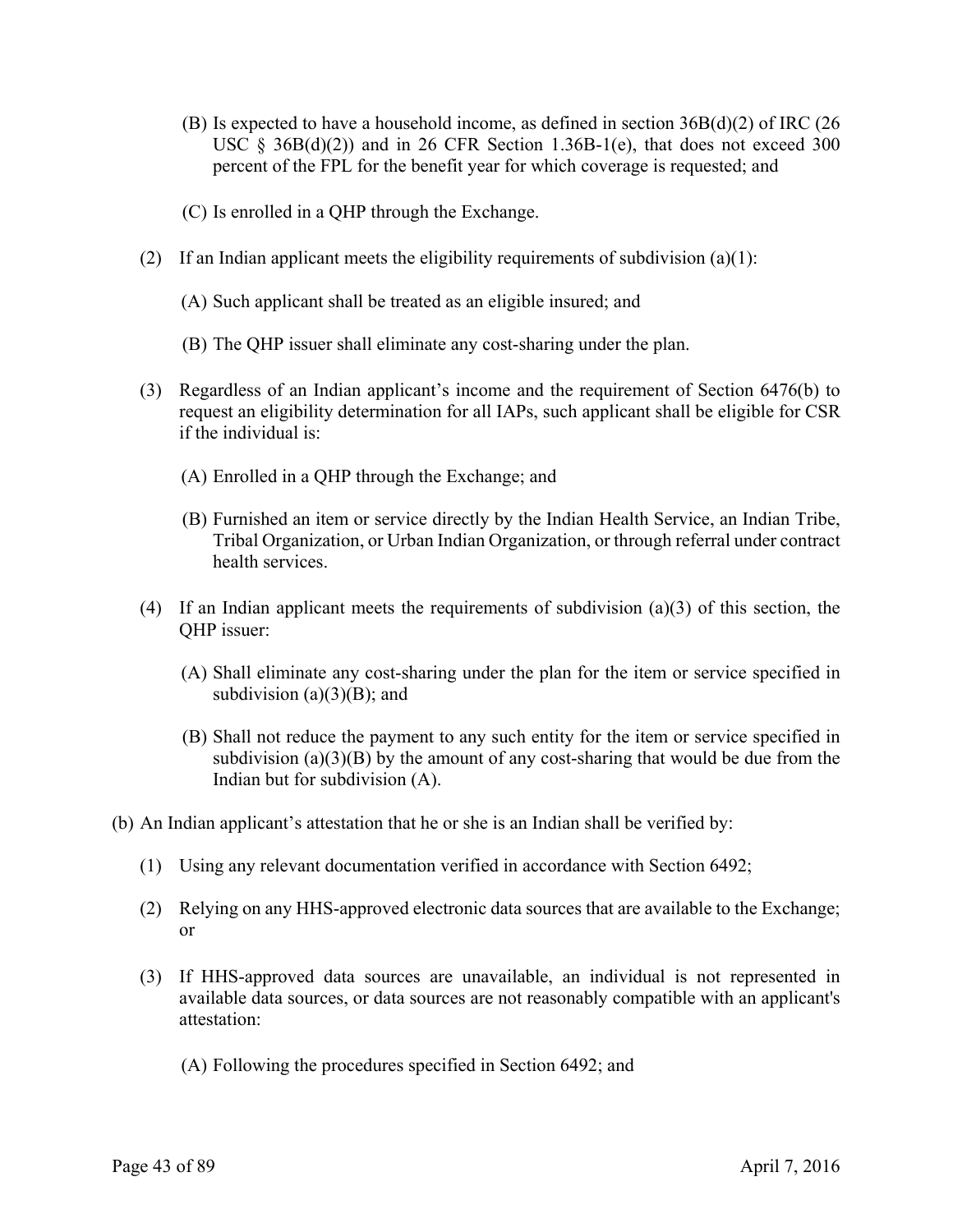- (B) Verifying documentation provided by the applicant that meets the following requirements for satisfactory documentary evidence of citizenship or nationality:
	- 1. Except as provided in subdivision  $(b)(3)(B)2$  of this section, a document issued by a federally recognized Indian tribe evidencing membership or enrollment in, or affiliation with, such tribe (such as a tribal enrollment card or certificate of degree of Indian blood).
	- 2. With respect to those federally recognized Indian tribes located within States having an international border whose membership includes individuals who are not citizens of the United States, such other forms of documentation (including tribal documentation, if appropriate) that HHS has determined to be satisfactory documentary evidence of citizenship or nationality.

NOTE: Authority: Section 100504, Government Code. Reference: Sections 100502 and 100503, Government Code; 45 CFR Section 155.350.

### *Readopt Section 6496*

# **§ 6496. Eligibility Redetermination during a Benefit Year.**

- (a) The Exchange shall redetermine the eligibility of an enrollee in a QHP through the Exchange during the benefit year if it receives and verifies new information reported by an enrollee or identifies updated information through the data matching described in subdivision (g) of this section.
- (b) Except as specified in subdivisions (c) and (d) of this section, an enrollee, or an application filer on behalf of the enrollee, shall report any change of circumstances with respect to the eligibility standards specified in Sections 6472 and 6474 within 30 days of such change. Changes shall be reported through any of the channels available for the submission of an application, as described in Section 6470(j).
- (c) An enrollee who has not requested an eligibility determination for IAPs shall not be required to report changes that affect eligibility for IAPs.
- (d) An enrollee who experiences a change in income that does not impact the amount of the enrollee's APTC or the level of CSR for which he or she is eligible shall not be required to report such a change.
- (e) The Exchange shall verify any reported changes in accordance with the process specified in Sections 6478 through 6492 before using such information in an eligibility determination.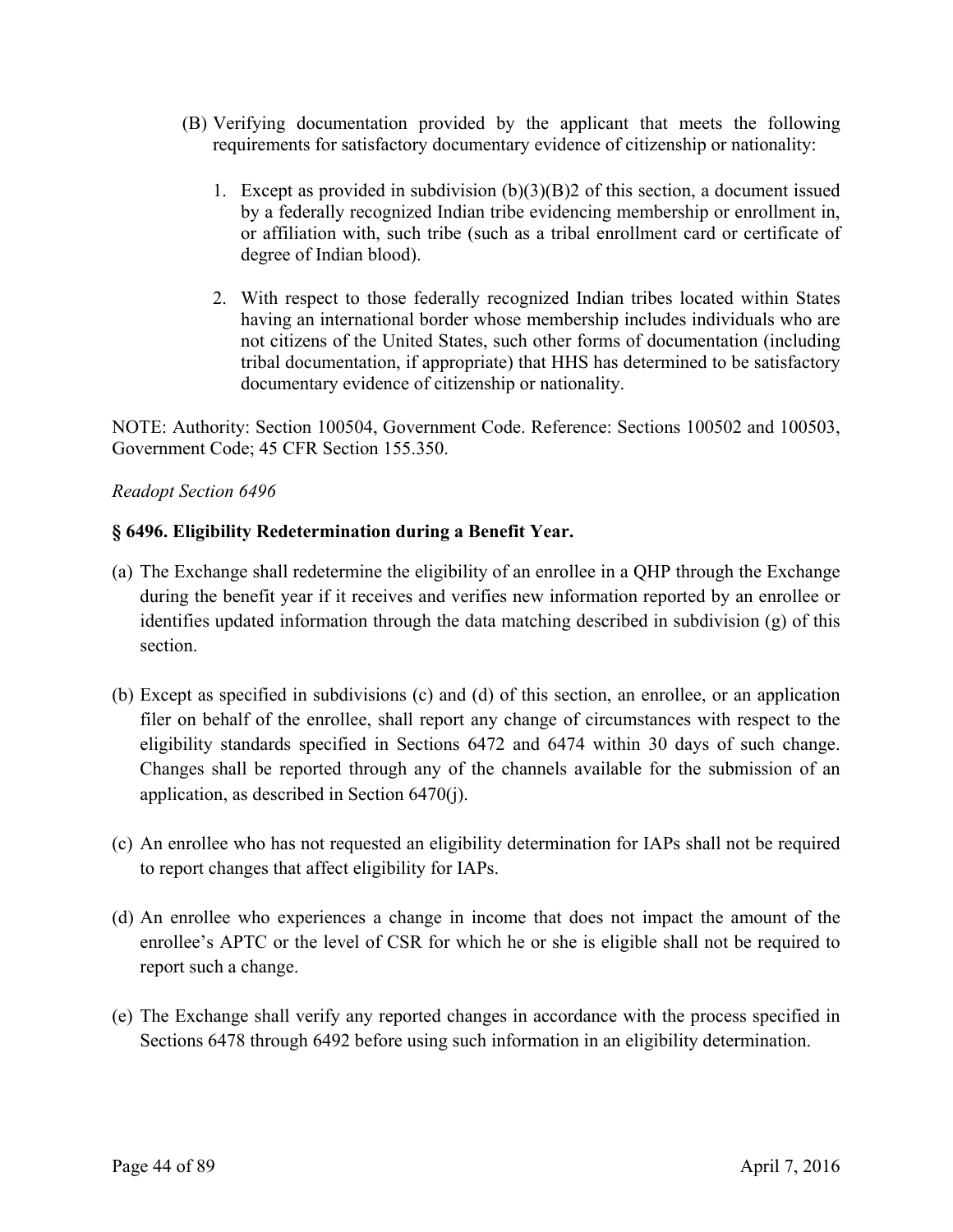- (f) The Exchange shall provide electronic notifications to an enrollee who has elected to receive electronic notifications, unless he or she has declined to receive notifications under this subdivision, regarding the requirements for reporting changes, as specified in subdivision (b) of this section, and the enrollee's opportunity not to report any changes described in subdivision (d) of this section.
- (g) The Exchange shall examine available data sources on a semiannual basis to identify the following changes of circumstances:
	- (1) Death; and
	- (2) For an enrollee on whose behalf APTC or CSR are being provided, eligibility determinations for Medicare, Medi-Cal, or CHIP.
- (h) If the Exchange verifies updated information reported by an enrollee, the Exchange shall:
	- (1) Redetermine the enrollee's eligibility in accordance with the standards specified in Sections 6472 and 6474;
	- (2) Notify the enrollee regarding the determination, in accordance with the requirements specified in Section 6476(h); and
	- (3) Notify the enrollee's employer, as applicable, in accordance with the requirements specified in Section 6476(i).
- (i) If the Exchange identifies updated information through semiannual data matching regarding death or eligibility for Medicare, Medi-Cal, or CHIP, in accordance with subdivision (g) of this section, the Exchange shall:
	- (1) Notify the enrollee regarding the updated information, as well as the enrollee's projected eligibility determination after considering such information;
	- (2) Allow an enrollee 30 days from the date of the notice described in subdivision (i)(1) to notify the Exchange that such information is inaccurate;
	- (3) If the enrollee responds contesting the updated information, proceed in accordance with Section 6492; and
	- (4) If the enrollee does not respond within the 30-day period specified in subdivision (i)(2), proceed in accordance with subdivisions (h)(1) and (2) of this section.
- (j) Except as specified in subdivisions (k) and (l) of this section, the Exchange shall implement changes: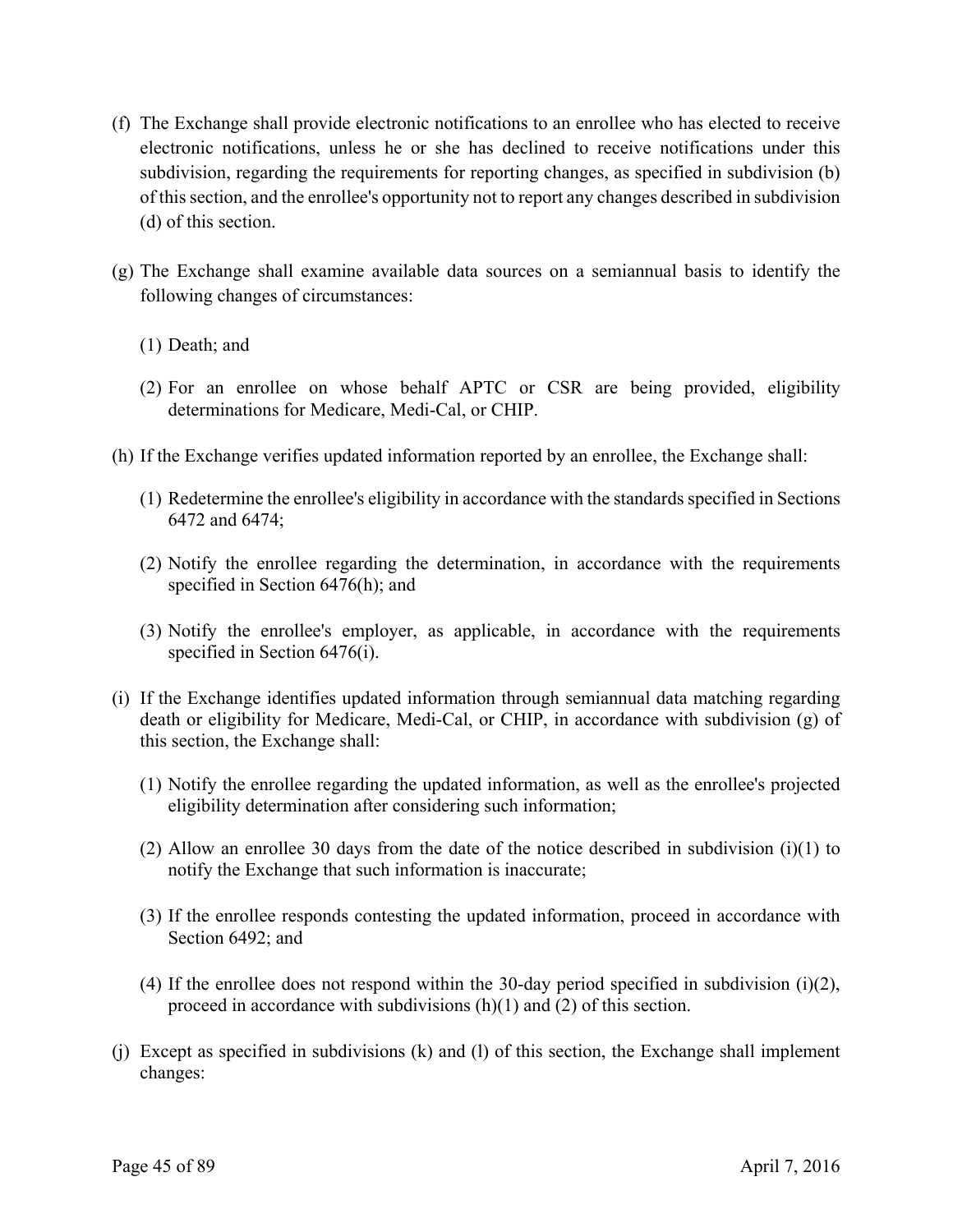- (1) Resulting from an appeal decision, on the date specified in the appeal decision; or
- (2) Affecting enrollment or premiums only, on the first day of the month following the date on which the Exchange is notified of the change.
- (k) Except as specified in subdivision (l) of this section, the Exchange shall implement changes for which the date of the notice of eligibility redetermination described in subdivision (h)(2) of this section or the date on which the Exchange is notified in accordance with subdivision  $(i)(2)$  of this section is after the 15th of the month, on the first day of the second month following the month of the notice described in subdivision (h)(2) of this section or the month specified in subdivision  $(j)(2)$  of this section.
- (l) The Exchange shall implement a change associated with the events described in Section  $6504(h)(1)$ ,  $(2)$ ,  $(3)$ ,  $(4)$ ,  $(5)$ , and  $(6)$  on the coverage effective dates described in Section  $6504(h)(1)$ ,  $(2)$ ,  $(3)$ ,  $(4)$ ,  $(5)$ , and  $(6)$  respectively.
- (m)In the case of a redetermination that results in a change in the amount of APTC for the benefit year, the Exchange shall recalculate the amount of APTC in such a manner as to:
	- (1) Account for any APTC already made on behalf of the tax filer for the benefit year for which information is available to the Exchange, such that the recalculated APTC amount is projected to result in total APTC for the benefit year that correspond to the tax filer's total projected APTC for the benefit year, calculated in accordance with Section 36B of IRC (26 USC § 36B) and 26 CFR Section 1.36B-3; and
	- (2) Ensure that the APTC provided on the tax filer's behalf is equal to or greater than zero and is calculated in accordance with Section 36B(b) of IRC (26 USC § 36B(b)) and 26 CFR Section 1.36B-3(d).
- (n) In the case of a redetermination that results in a change in CSR, the Exchange shall determine an individual eligible for the category of CSR that corresponds to his or her expected annual household income for the benefit year, subject to the special rule for family policies set forth in Section  $6474(d)(4)$ .

NOTE: Authority: Section 100504, Government Code. Reference: Sections 100502 and 100503, Government Code; 45 CFR Section 155.330.

*Readopt Section 6498 with Amendments* 

# **§ 6498. Annual Eligibility Redetermination.**

- (a) Except as specified in subdivision (d) of this section, the Exchange shall redetermine the eligibility of an enrollee or a qualified individual on an annual basis.
- (b) To conduct an annual redetermination for an enrollee or a qualified individual who requested an eligibility determination for IAPs in accordance with Section 6476(b), the Exchange shall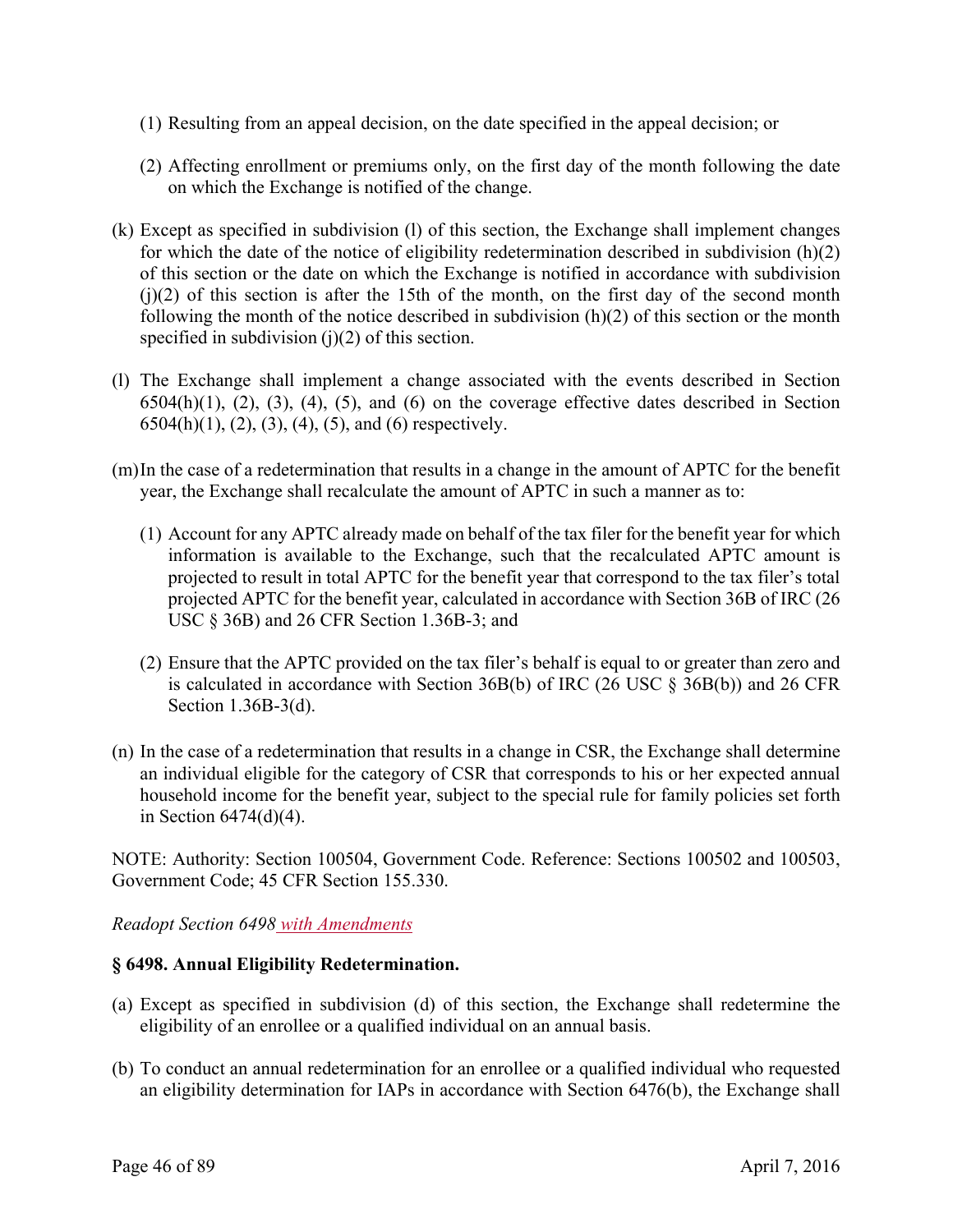have on file an active authorization from the qualified individual to obtain updated tax return information described in subdivision (c) of this section. This authorization shall be for a period of no more than five years based on a single authorization, provided that an individual may:

- (1) Decline to authorize the Exchange to obtain updated tax return information; or
- (2) Authorize the Exchange to obtain updated tax return information for fewer than five years; and
- (3) Discontinue, change, or renew his or her authorization at any time.
- (c) If an enrollee or a qualified individual requested an eligibility determination for IAPs on the original application, in accordance with Section 6476(b), and the Exchange has an active authorization to obtain tax data as a part of the annual redetermination process, the Exchange shall request:
	- (1) Updated tax return information through HHS, as described in Section  $6482(b)$ ;
	- (2) Data regarding Social Security benefits through HHS, as described in Section 6482(b); and
	- (3) Income data from available State data sources, such as Franchise Tax Board and Employment Development Department.
- (d) If an enrollee or a qualified individual requested an eligibility determination for IAPs on the original application, in accordance with Section 6476(b), and the Exchange does not have an active authorization to obtain tax data as a part of the annual redetermination process, the Exchange:
	- (1) Shall notify the individual at least 30 days prior to the date of the notice of annual redetermination described in subdivision (f) of this section. This notice shall include an explanation that unless the individual authorizes the Exchange to obtain his or her updated tax return information to redetermine the individual's eligibility for coverage effective January first of the following benefit year:
		- (A) His or her APTC and CSR will end on the last day of the current benefit year; and
		- (B) His or her coverage in a QHP will be renewed for the following benefit year, in accordance with the process specified in subdivision (l) of this section, without APTC and CSR;
	- (2) Shall redetermine the enrollee's or the qualified individual's eligibility only for enrollment in a QHP; and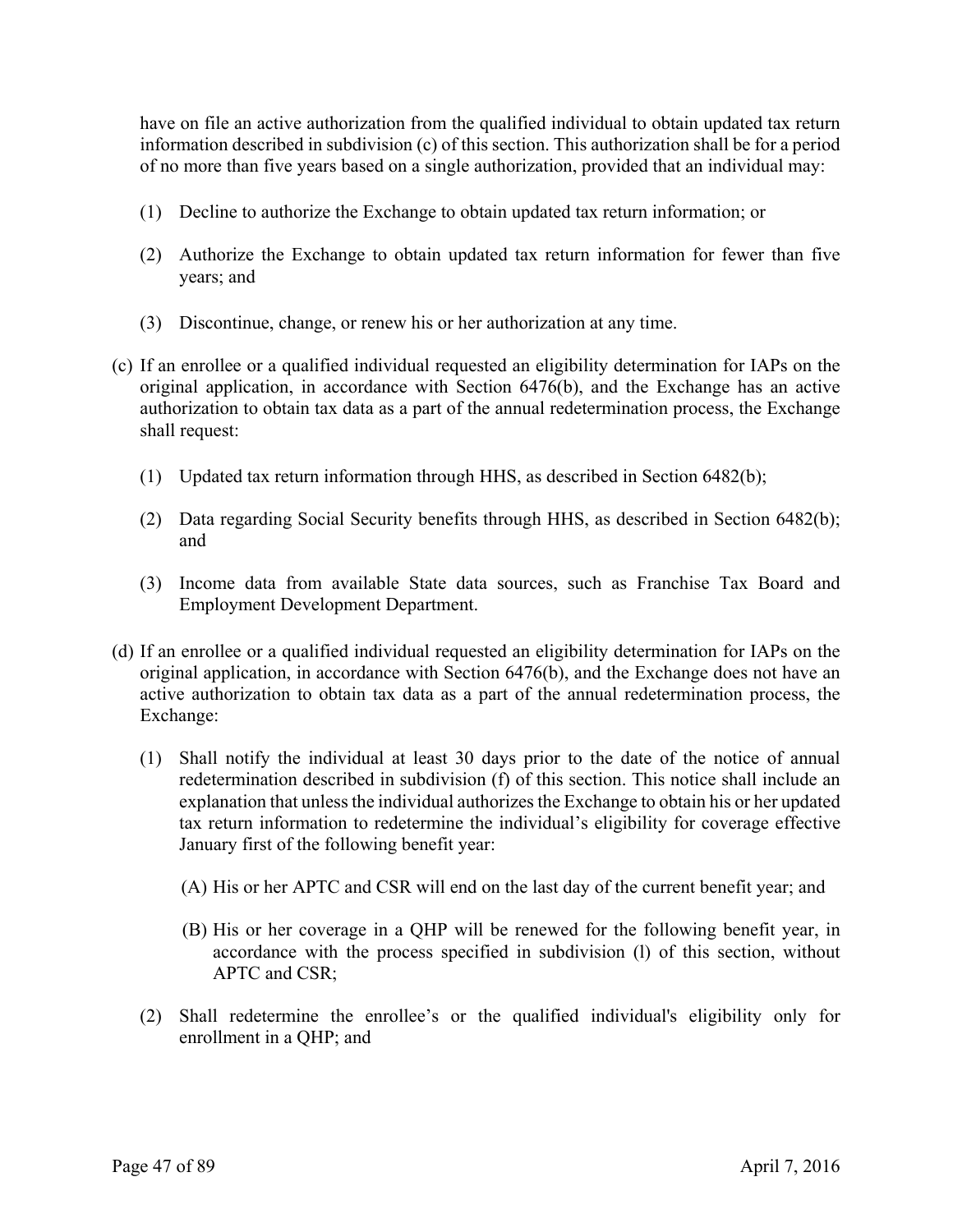- (3) Shall not proceed with a redetermination for IAPs until such authorization has been obtained or the qualified individual continues his or her request for an eligibility determination for IAPs in accordance with Section 6476(b).
- (e) The Exchange shall provide an annual redetermination notice in accordance with the following process:
	- (1) For all qualified individuals who are not currently enrolled in a QHP through the Exchange, the notice shall include at least:
		- (A) A description of the annual redetermination and renewal process;
		- (B) The requirement to report changes to information affecting eligibility, as specified in Section 6496(b);
		- (C) The instructions on how to report a change to the Exchange; and
		- (D) The open enrollment date and the last day on which a plan selection may be made for coverage effective on January first of the following benefit year to avoid any coverage gap.
	- (2) For all current enrollees who have requested an eligibility determination for IAPs for the current benefit year, the notice shall include at least:
		- (A) All the information specified in subdivision  $(e)(1)$  of this section;
		- (B) An explanation that the premiums for the QHPs and the amount of APTC and the level of CSR, for which he or she may be eligible, may change each benefit year;
		- (C) A description of the reconciliation process for APTC;
		- (D) Data used in the enrollee's most recent eligibility determination and the amount of monthly APTC and the level of CSR the enrollee has been receiving during the current benefit year;
		- (E) An explanation that if he or she does not complete the Exchange's renewal process to obtain an updated eligibility determination by December 15 of the current benefit year for coverage effective January first of the following benefit year, the Exchange will redetermine the enrollee's eligibility and renew the enrollee's coverage for the following benefit year, in accordance with the process specified in subdivision (l) of this section, using the most recent information the enrollee provided to the Exchange; and
		- (F) An explanation that in order to obtain the most accurate eligibility determination from the Exchange, including APTC that may increase or decrease, or to change his or her QHP, the enrollee shall contact the Exchange and update his or her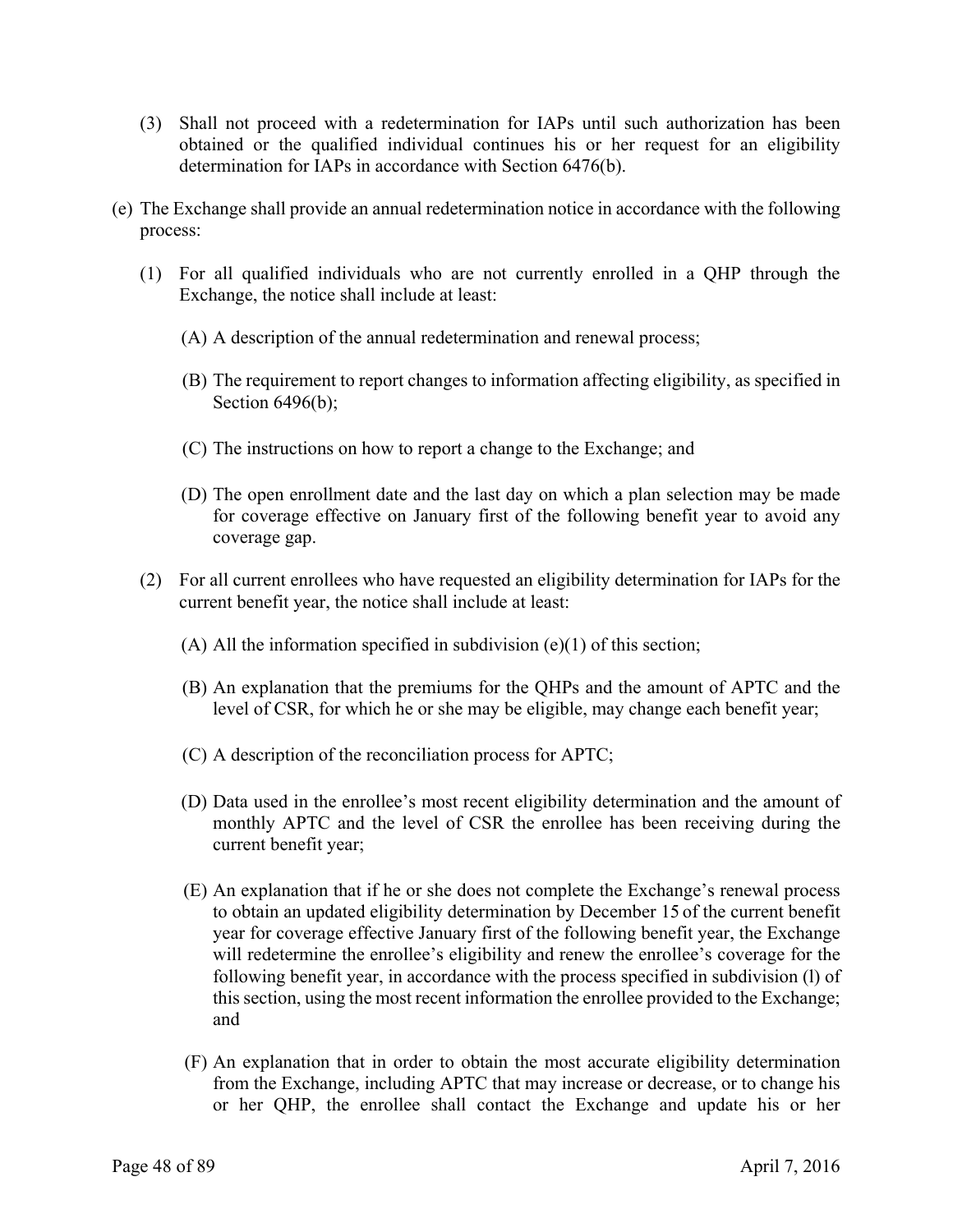information, as required under subdivision (g) of this section, or make a plan selection by the end of the open enrollment period.

- (3) For all current enrollees who have not requested an eligibility determination for IAPs for the current benefit year, the notice shall include at least:
	- (A) All the information specified in subdivision  $(e)(1)$  of this section;
	- (B) An explanation that the premiums for the QHPs may change each benefit year;
	- (C) An explanation that unless the enrollee completes the Exchange's renewal process to obtain an updated eligibility determination by December 15 of the current benefit year for coverage effective January first of the following benefit year, the Exchange will redetermine the enrollee's eligibility and renew the enrollee's coverage for the following benefit year, in accordance with the process specified in subdivision (l) of this section, using the most recent information the enrollee provided to the Exchange; and
	- (D) An explanation that in order to obtain the most accurate eligibility determination from the Exchange or to change his or her QHP, the enrollee shall contact the Exchange and update his or her information, as required under subdivision (g) of this section, or make a plan selection by the end of the open enrollment period.
- (f) For eligibility redeterminations under this section, the Exchange shall provide the annual redetermination notice, as specified in subdivision (e) of this section, and the notice of annual open enrollment period, as specified in Section 6502(e), through a single, coordinated notice.
- (g) Except as specified in Section 6496(c), an enrollee, a qualified individual, or an application filer on behalf of the qualified individual, shall report to the Exchange any changes with respect to the eligibility standards specified in Sections 6472 and 6474 within 30 days of such change, using any of the channels available for the submission of an application, as described in Section  $6470(i)$ .
- (h) The Exchange shall verify any information reported by an enrollee or a qualified individual under subdivision (g) of this section using the processes specified in Sections 6478 through 6492, prior to using such information to determine eligibility.
- days from the date of the notice described in subdivision (e) of this section. (i) A current enrollee or a qualified individual who has selected a QHP through the Exchange during the current benefit year but his or her coverage has not been effectuated, shall complete the Exchange's renewal process, as specified in subdivision  $(i)(1)$  of this section, within  $34-30$ 
	- $\alpha$  To complete the Exchange's renewal process, the enrollee or the qualified individual shall: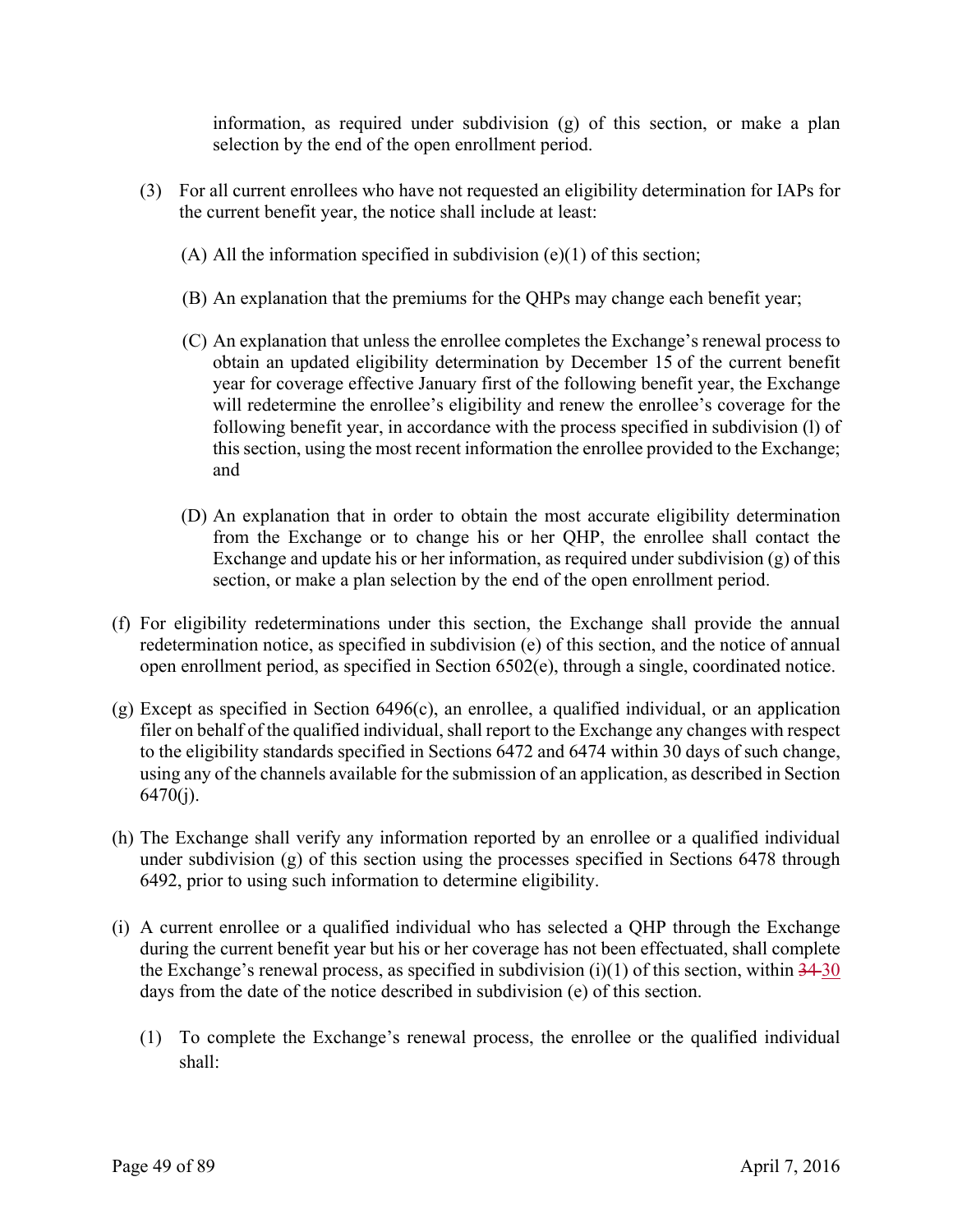- (A) Log in to his or her existing account on the Exchange Website;
- (B) Check his or her application information for accuracy, and make any changes to the application information, as required under subdivision (g) of this section;
- (C) If any changes made, provide a reason for the change and the date of the change;
- (D) Declare under penalty of perjury that he or she:
	- 1. Understands that he or she must report any changes to the information on the application that may affect his or her eligibility for enrollment in a QHP or for APTC and CSR, if applicable, to the Exchange within 30 days of such change;
	- 2. Understands that if he or she, or someone in his or her household, has health insurance through Medi-Cal, he or she must report any changes to information on the application to his or her county social services office within 10 days of such change;
	- 3. Provided true answers and correct information to the best of his or her knowledge during the renewal process;
	- 4. Knows that if he or she does not tell the truth, there may be a civil or criminal penalty for perjury that may include up to four years in jail, pursuant to California Penal Code Section 126;
	- 5. Understands that if he or she received premium tax credits for health coverage through the Exchange during the previous benefit year, he or she must have filed or will file a federal tax return for that benefit year;
	- 6. Understands that, unless he or she has already provided authorization for the Exchange to use electronic data sources to obtain his or her updated tax return information to conduct the annual redetermination for all IAPs, except for Medi-Cal or CHIP, he or she is giving the Exchange authorization to obtain updated tax return information to provide him or her with an updated eligibility determination for the following benefit year; and
	- 7. Understands that he or she must provide his or her electronic signature and PIN to complete the Exchange's renewal process for enrollment in a QHP or for APTC and CSR, if applicable;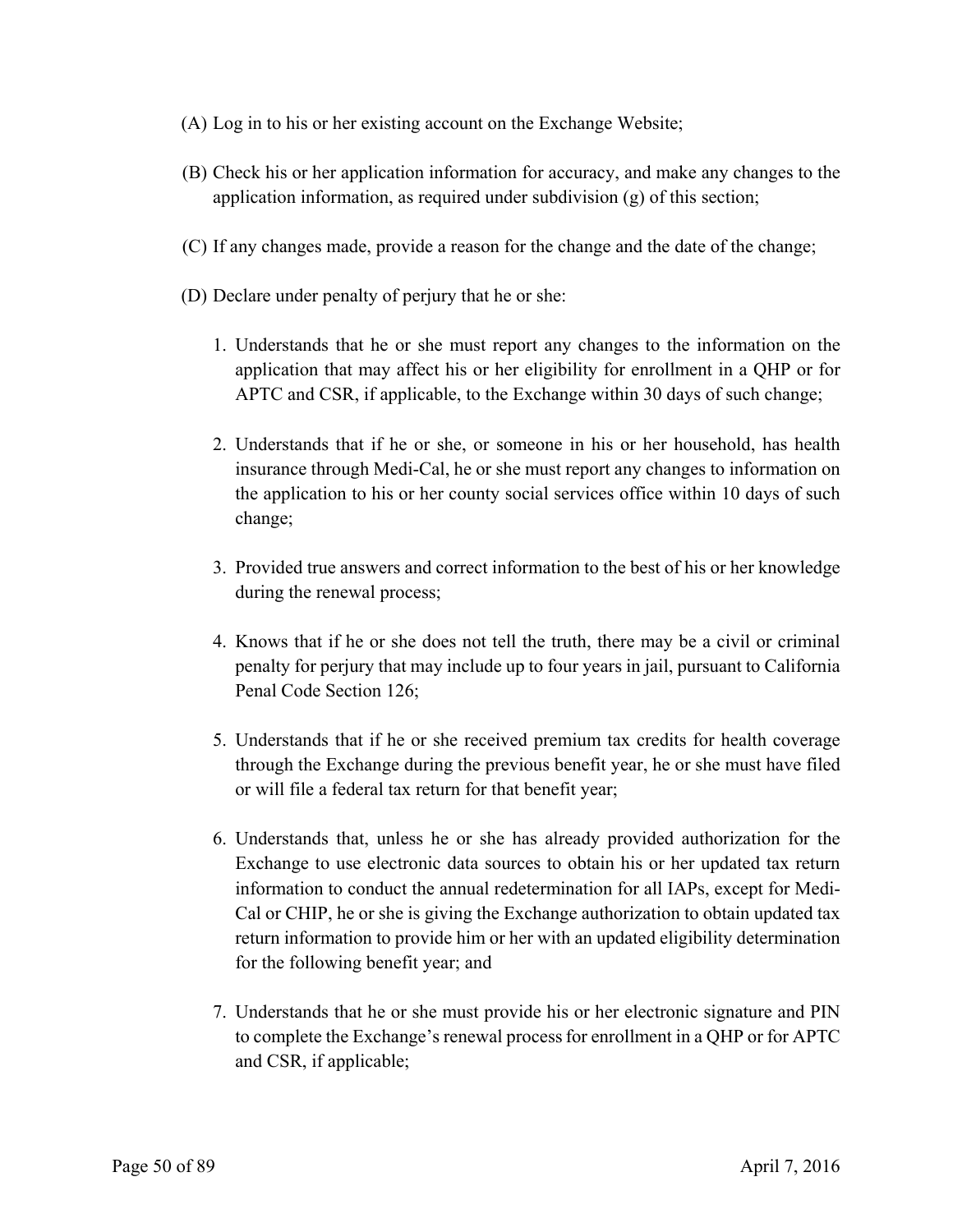- (E) Provide his or her electronic signature and PIN;
- (F) Submit any reported changes and the signed declarations to obtain an updated eligibility determination for the following benefit year; and
- (G) If eligible to enroll in a QHP, make a plan selection for the following benefit year.
- (2) The enrollee or the qualified individual may complete the renewal process described in subdivision (i)(1) of this section through the channels available for the submission of an application, as described in Section 6470(j), except mail and facsimile.
- (3) The enrollee or the qualified individual may seek assistance from a CEC, PBE, or a Certified Insurance Agent to complete the renewal process described in subdivision (i)(1) of this section.
- (4) If the enrollee or the qualified individual does not complete the Exchange's renewal process specified in subdivision (i)(1) of this section within  $34-30$  days from the date of the notice described in subdivision (e) of this section, the Exchange shall proceed in accordance with the process specified in subdivision (j) of this section.
- (j) After the  $\frac{3430}{ }$ -day period specified in subdivision (i) of this section has elapsed, the Exchange shall:
	- (1) Redetermine the enrollee's or the qualified individual's eligibility in accordance with the standards specified in Sections 6472 and 6474 using the most recent information the individual provided to the Exchange and renew the enrollee's coverage for the following benefit year, in accordance with the process specified in subdivision (l) of this section;
	- (2) Notify the enrollee or the qualified individual in accordance with the requirements specified in Section 6476(h); and
	- (3) If applicable, notify the enrollee's or the qualified individual's employer, in accordance with the requirements specified in Section 6476(i).
- (k) A redetermination under this section shall be effective on the first day of the coverage year following the year in which the Exchange provided the notice in subdivision (e) of this section, or in accordance with the rules specified in Section 6496(j) through (l), whichever is later.
- (l) If an enrollee remains eligible for enrollment in a QHP through the Exchange upon annual redetermination, and he or she does not terminate coverage, including termination of coverage in connection with voluntarily selecting a different QHP in accordance with Section 6506, the Exchange shall proceed in accordance with the following process: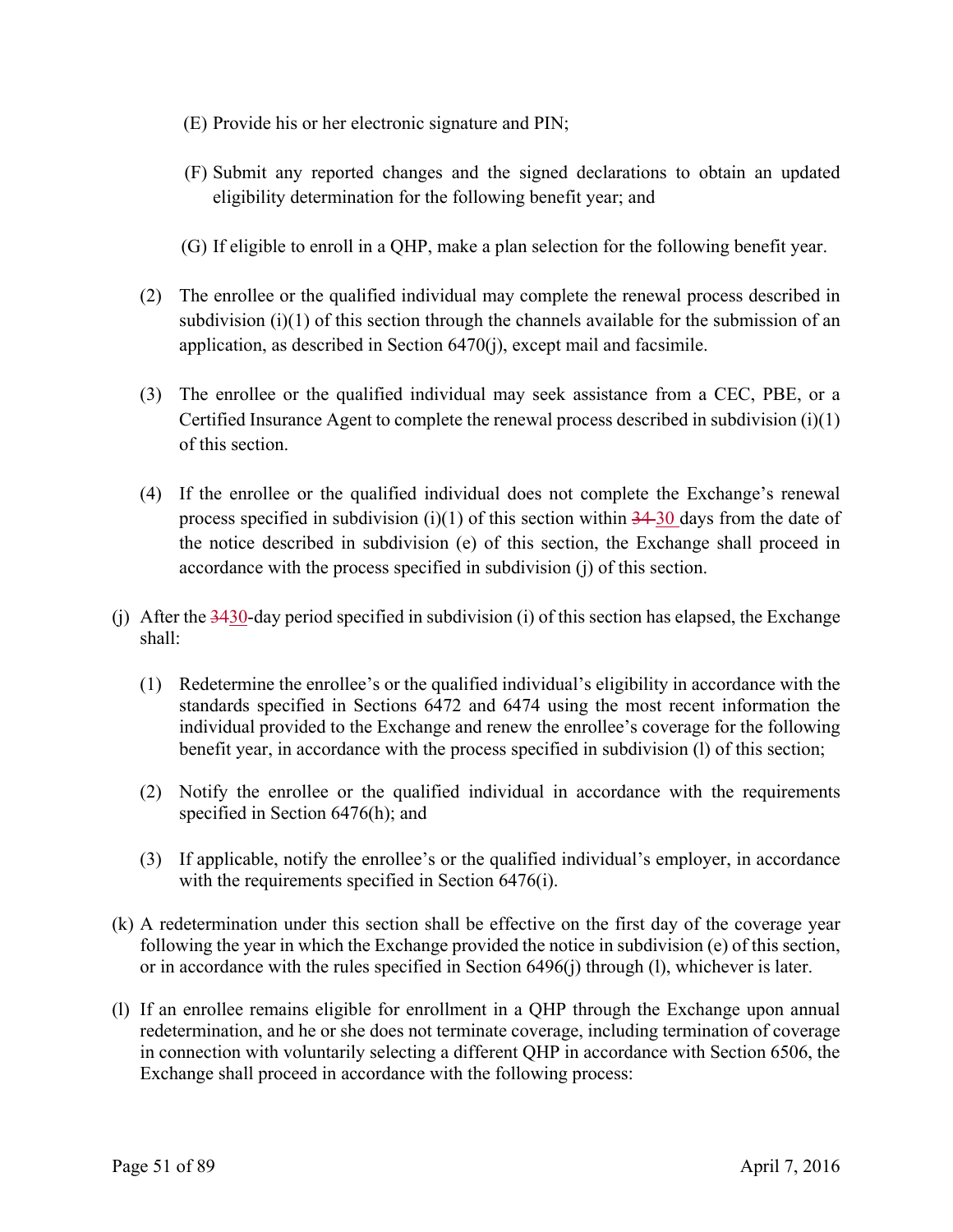- (1) The enrollee shall be enrolled in the same QHP as the enrollee's current QHP, unless the enrollee's current QHP is not available.
- (2) If the enrollee is not eligible for the same level of CSR as the enrollee's current level of CSR, he or she shall be enrolled in a silver-tier QHP offered by the same QHP issuer at the CSR level for which the enrollee is eligible. If the enrollee is not eligible for any level of CSR, he or she shall be enrolled in a standard silver-tier QHP offered by the same QHP issuer without CSR.
- (3) If the enrollee's current QHP is not available, the enrollee shall be enrolled in a QHP offered by the same QHP issuer at the same metal tier that is the most similar to the enrollee's current QHP, as determined by the Exchange on a case-by-case basis.
- (4) If the enrollee who is currently enrolled in a catastrophic QHP attains the age of 30 before the beginning of the following benefit year, the enrollee shall be enrolled in a bronze-tier QHP offered by the same QHP issuer.
- (5) If the issuer of the QHP in which the enrollee is currently enrolled has discontinued offering all health insurance coverage in the Individual Exchange, the enrollee's current coverage shall not be automatically renewed for the following benefit year. To keep his or her coverage through the Exchange, the enrollee shall obtain an updated eligibility determination and select a QHP with a different QHP issuer by the end of the open enrollment period.
- (m)The Exchange shall not redetermine a qualified individual's eligibility in accordance with this section if the qualified individual's eligibility was redetermined under this section during the prior year, and the qualified individual was not enrolled in a QHP through the Exchange at the time of such redetermination, and has not enrolled in a QHP through the Exchange since such redetermination.

NOTE: Authority: Section 100504, Government Code. Reference: Sections 100502 and 100503, Government Code; 45 CFR Section 155.335.

# *Readopt Section 6500 with Amendments*

# **§ 6500. Enrollment of Qualified Individuals into QHPs.**

- (a) A qualified individual may enroll in a QHP (and an enrollee may change QHPs) only during, and in accordance with the coverage effective dates related to, the following periods:
	- (1) The initial open enrollment period, as specified in Section 6502;
	- (2) The annual open enrollment period, as specified in Section 6502; or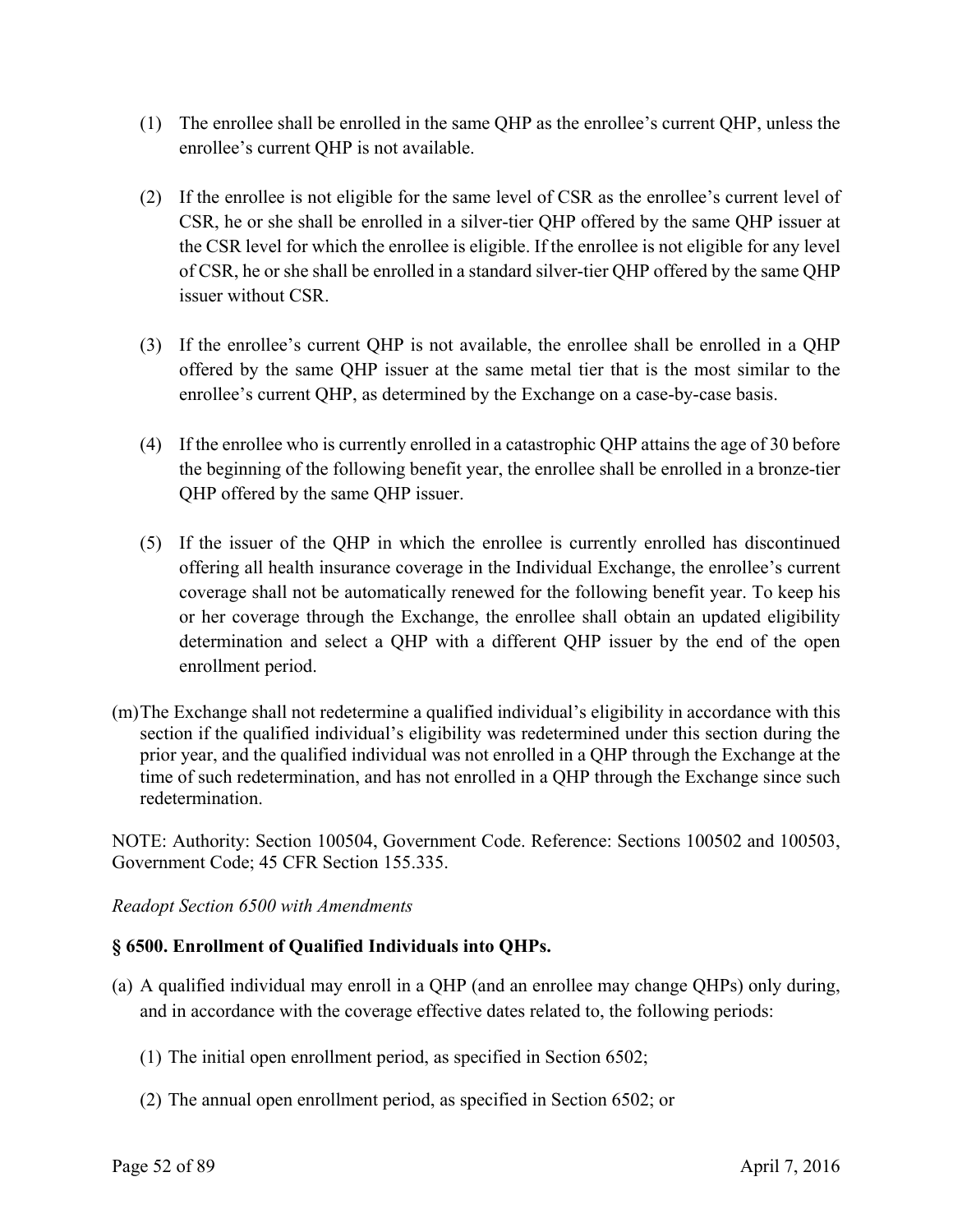- (3) A special enrollment period, as specified in Section 6504, for which the qualified individual has been determined eligible.
- (b) The Exchange shall accept a QHP selection from an applicant who is determined eligible for enrollment in a QHP in accordance with Section 6472, and shall:
	- (1) Notify the applicant of her or his initial premium payment method options and of the requirement that the applicant's initial premium payment shall be received in full by the QHP issuer on or before the premium payment due date, as defined in Section 6410 of Article 2 of this chapter, in order for the applicant's coverage to be effectuated, as specified in Section  $6502(g)$ ;
	- (2) Notify the QHP issuer that the individual is a qualified individual and of the applicant's selected QHP and premium payment method option;
	- (3) Transmit to the QHP issuer information necessary to enable the issuer to enroll the applicant within three business days from the date the Exchange obtains the information; and
	- (4) Transmit eligibility and enrollment information to HHS promptly and without undue delay, in a manner and timeframe as specified by HHS.
- (c) The Exchange shall maintain records of all enrollments in QHPs through the Exchange.
- (d) The Exchange shall reconcile enrollment information with QHP issuers and HHS no less than once a month.
- (e) A QHP issuer shall accept enrollment information specified in subdivision (b) of this section consistent with the federal and State privacy and security standards specified in 45 CFR Section 155.260 and the Information Practices Act of 1977 (Cal. Civ. Code, § 1798 et seq.) and in an electronic format that is consistent with 45 CFR Section 155.270, and shall:
	- (1) Acknowledge receipt of enrollment information transmitted from the Exchange upon the receipt of such information;
	- (2) Enroll a qualified individual during the periods specified in subdivision (a) of this section;
	- (3) Notify a qualified individual of his or her premium payment due date;
	- (4) Abide by the effective dates of coverage established by the Exchange in accordance with Section  $6502(c)$  and (f) and Section  $6504(g)$  and (h);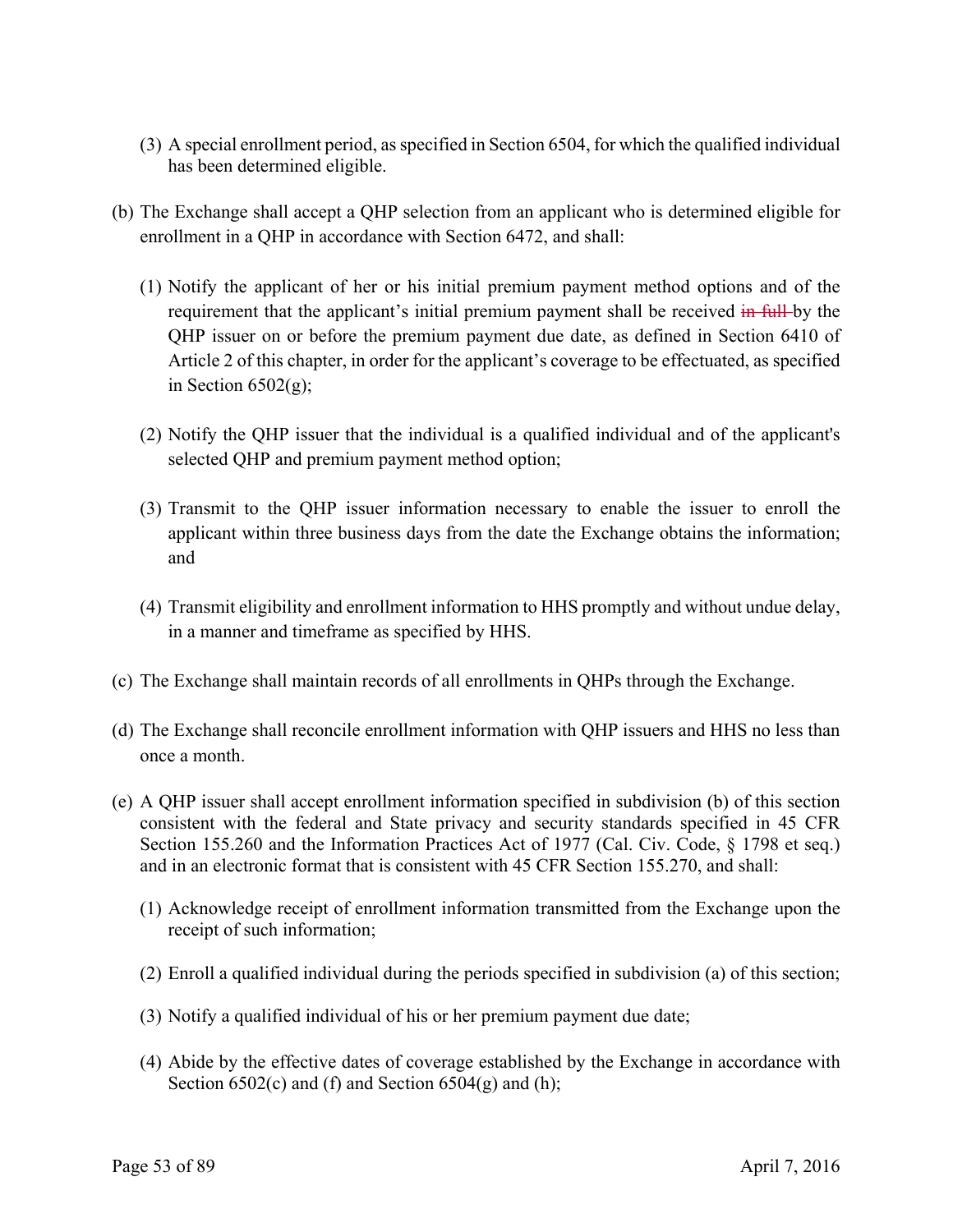- (5) Notify the Exchange of the issuer's timely receipt of a qualified individual's initial premium payment and his or her effective date of coverage;
- (6) Notify a qualified individual of his or her effective date of coverage upon the timely receipt of the individual's initial premium payment; and
- (7) Provide new enrollees an enrollment information package that is compliant with accessibility and readability standards specified in Section 6452 of Article 4 of this chapter.
- (f) If an applicant requests assistance from a QHP issuer for enrollment through the Exchange, the QHP issuer shall either:
	- (1) Direct the individual to file an application with the Exchange, or
	- (2) Ensure the applicant received an eligibility determination for coverage through the Exchange through the Exchange Internet Web site by assisting the applicant to apply for and receive an eligibility determination for coverage through the Exchange through CalHEERS, provided that the QHP issuer:
		- (A) Complies with the federal and State privacy and security standards specified in 45 CFR Section 155.260 and the Information Practices Act of 1977 (Cal. Civ. Code, § 1798 et seq.);
		- (B) Complies with the consumer assistance standards specified in 45 CFR Section  $155.205(d)$ ;
		- (C) Informs the applicant of the availability of other QHP products offered through the Exchange and displays the Web link to, and describes how to access, the Exchange Web site; and
		- (D) Complies with the requirements of Article 9 of this chapter.
- (g) In accordance with the following premium payment process established by the Exchange, a QHP issuer shall:
	- (1) Accept, at a minimum, for all payments, paper checks, cashier's checks, money orders, EFT, and all general-purpose pre-paid debit cards as methods of payment and present all payment method options equally for a consumer to select their preferred payment method.
	- (2) Effectuate coverage upon receipt of an  $f$ <sup>{ $\mu$ }</sup> initial premium payment from the applicant on or before the premium payment due date. In cases of retroactive enrollment dates, the initial premium shall consist of the premium due for all mean the sum of the premiums for the months of retroactive coverage through the first prospective month of coveragefor which the individual is requesting coverage and is determined eligible by the Exchange. If only the premium for one month of coverage is paid, only prospective coverage shall be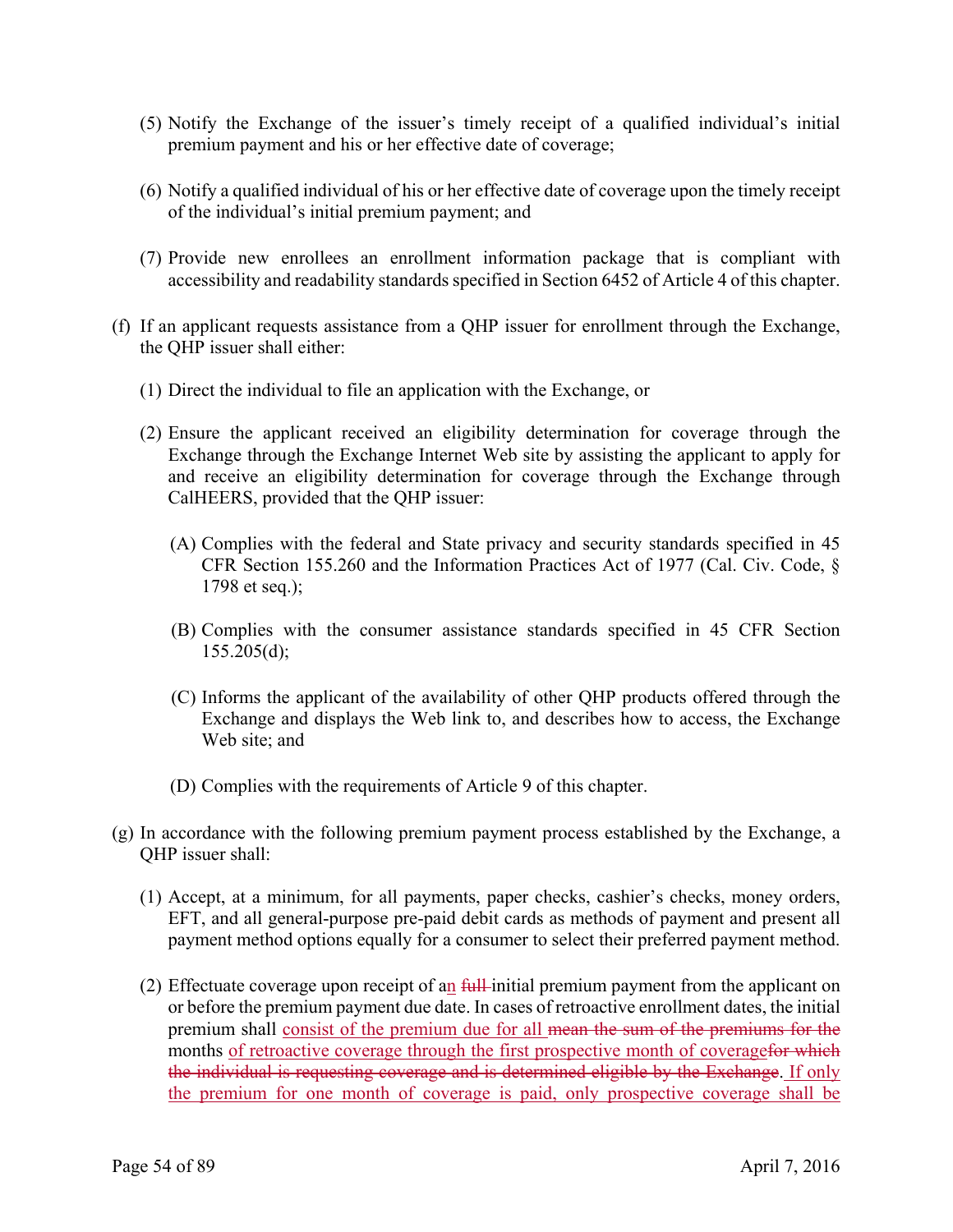effectuated.

- (3) Acknowledge receipt of qualified individuals' premium payments by transmitting to the Exchange information regarding all received payments.
- (4) Initiate cancellation of enrollment if the issuer does not receive the  $\frac{f}{f}$ -initial premium payment by the due date.
- (5) Transmit to the Exchange the notice of cancellation of enrollment no earlier than the first day of the month when coverage is effectuated.
- (6) Send a written notice of the cancellation to the enrollee within five business days from the date of cancellation of enrollment due to nonpayment of premiums.
- (h) A QHP issuer shall reconcile enrollment and premium payment files with the Exchange no less than once a month.
- (i) If individuals in the tax filers' tax households are enrolled in more than one QHP, and one or more APTC are to be made on behalf of a tax filer (or two tax filers covered by the same plan(s)), that portion of the APTC that is less than or equal to the aggregate adjusted monthly premiums, as defined in 26 CFR Section 1.36B-3(e), properly allocated to the essential health benefits (EHB) for the QHP policies, shall be allocated among the QHP policies as follows:
	- (1) The APTC shall be apportioned based on the number of enrollees covered under the QHP, weighted by the age of the enrollees, using the default uniform age rating curve established by the Secretary of HHS under 45 CFR Section 147.102(e);
	- (2) The portion allocated to any single QHP policy shall not exceed the portion of the QHP's adjusted monthly premium properly allocated to EHB; and
	- (3) If the portion of the APTC allocated to a QHP under this subdivision exceeds the portion of the same QHP's adjusted monthly premium properly allocated to EHB, the remainder shall be allocated evenly among all other QHPs in which individuals in the tax filers' tax households are enrolled.

NOTE: Authority: Section 100504, Government Code. Reference: Sections 100502 and 100503, Government Code; 45 CFR Sections 155.340, 155.400, 156.260, 156.265, 156.1230, and 156.1240; 26 CFR Section 1.36B-3(e).

*Readopt Section 6502 with Amendments* 

# **§ 6502. Initial and Annual Open Enrollment Periods.**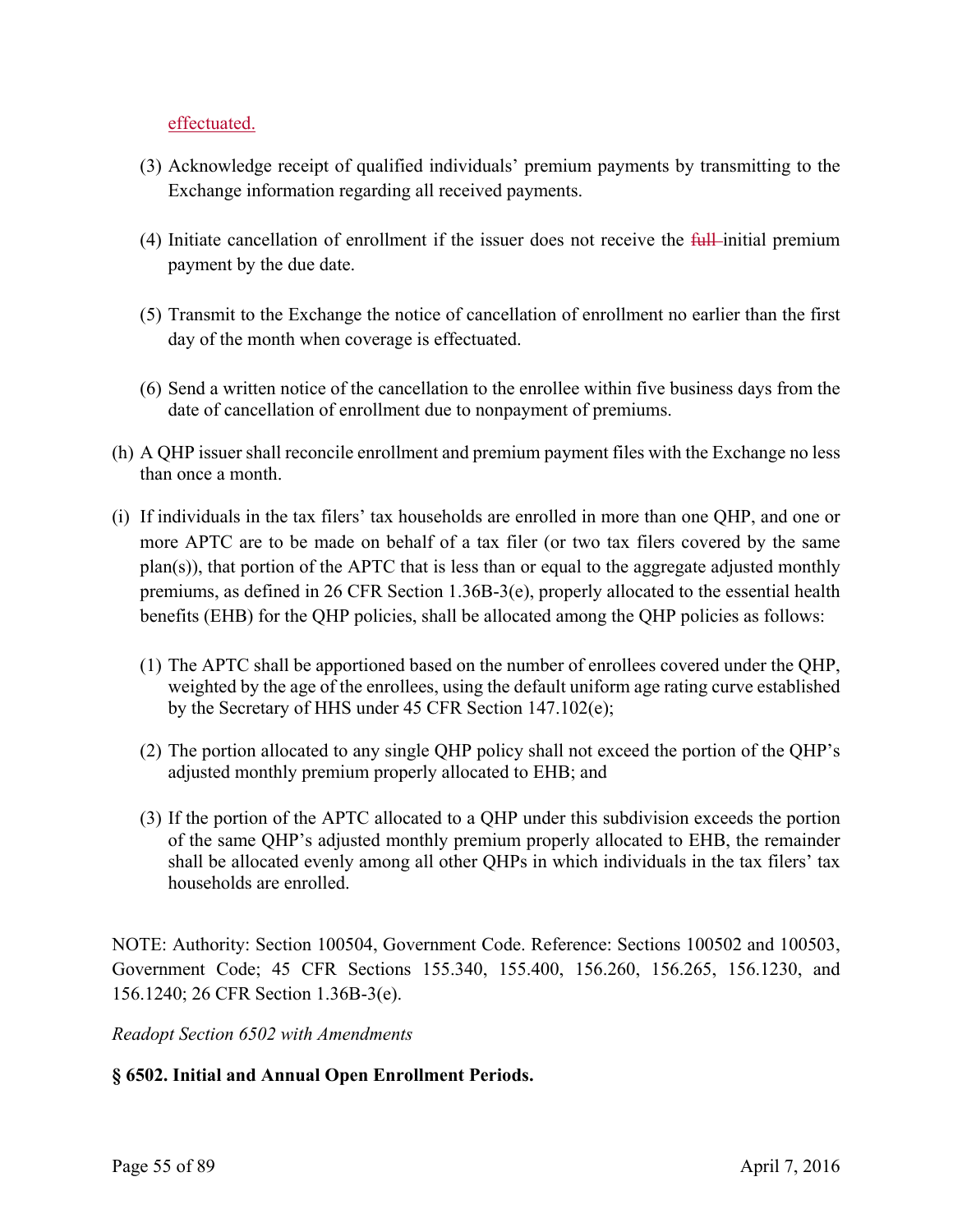- (a) A qualified individual may enroll in a QHP, or an enrollee may change QHPs, only during the initial open enrollment period, as specified in subdivision (b) of this section, the annual open enrollment period, as specified in subdivision (d) of this section, or a special enrollment period, as described in Section 6504, for which the qualified individual has been determined eligible.
- (b) The initial open enrollment period begins October 1, 2013 and extends through March 31, 2014.
- (c) Regular coverage effective dates for initial open enrollment period for a QHP selection received by the Exchange from a qualified individual:
	- (1) On or before December 23, 2013, shall be January 1, 2014;
	- (2) Between December 24, 2013 and December 31, 2013, shall be February 1, 2014;
	- (3) Between the first and fifteenth day of the month for any month between January 2014 and March 31, 2014, shall be the first day of the following month; and
	- (4) Between the sixteenth and last day of the month for any month between January 2014 and March 31, 2014, shall be the first day of the second following month.
- (d) Annual open enrollment period for benefit years beginning on:
	- (1) January 1, 2015 begins on November 15, 2014 and extends through February 15, 2015.
	- (2) January 1, 2016 begins on November 1, 2015 and extends through January 31, 2016.
- (e) Beginning 2014, the Exchange shall provide a written annual open enrollment notification to each enrollee no earlier than the first day of the month before the open enrollment period begins and no later than the first day of the open enrollment period.
- (f) Coverage effective dates are as follows:

(1) For the benefit year beginning on January 1, 2015, for a QHP selection received by the Exchange from a qualified individual:

- (A) From November 15, 2014 through December 15, 2014, shall be January 1, 2015;
- (B) From December 16, 2014 through January 15, 2015, shall be February 1, 2015; and
- (C) From January 16, 2015 through February 15, 2015, shall be March 1, 2015.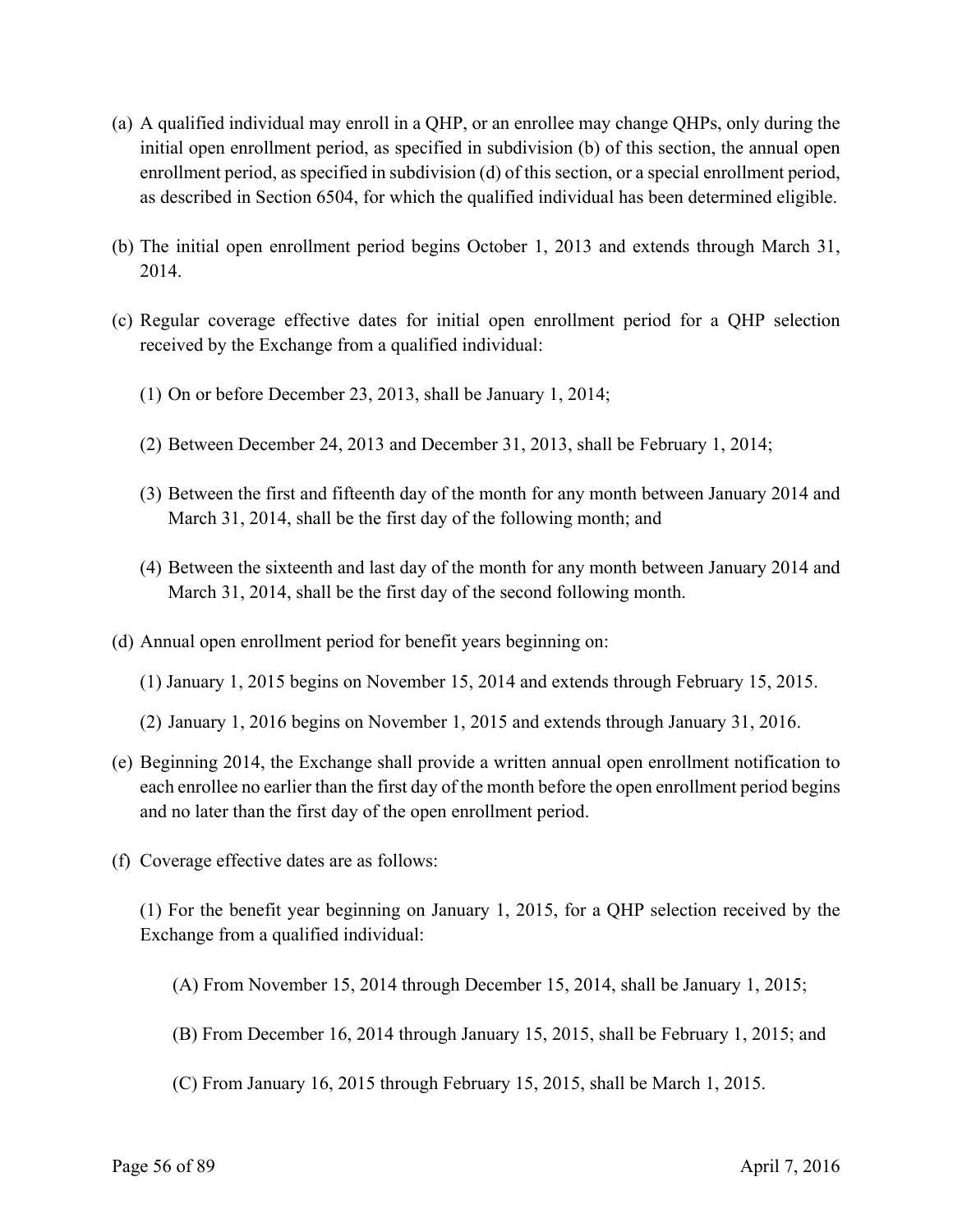(2) For the benefit year beginning on January 1, 2016, for a QHP selection received by the Exchange from a qualified individual:

(A) From November 1, 2015 through December 15, 2015, shall be January 1, 2016;

- (B) From December 16, 2015 through January 15, 2016, shall be February 1, 2016; and
- (C) From January 16, 2016 through January 31, 2016, shall be March 1, 2016.
- (g) A qualified individual's coverage shall be effectuated in accordance with the coverage effective dates specified in subdivisions (c) and (f) of this section if:
	- (1) The individual makes his or her initial premium payment—in full, reduced by the APTC amount he or she is determined eligible for by the Exchange, by the premium payment due date, as defined in Section 6410 of Article 2 of this chapter; and
	- (2) The applicable QHP issuer receives such payment on or before such due date.

NOTE: Authority: Section 100504, Government Code. Reference: Sections 100502 and 100503, Government Code; 45 CFR Section 155.410.

*Readopt Section 6504 with Amendments* 

# **§ 6504. Special Enrollment Periods.**

- (a) A qualified individual may enroll in a QHP, or an enrollee may change from one QHP to another, during special enrollment periods only if one of the following triggering events occurs:
	- (1) A qualified individual or his or her dependent either:
		- (A) Loses MEC, as specified in subdivision (b) of this section. The date of the loss of MEC shall be:
			- 1. Except as provided in subdivision  $(a)(1)(A)2$  of this section, the last day the qualified individual or his or her dependent would have coverage under his or her previous plan or coverage;.
			- 2. If loss of MEC occurs due to a QHP decertification, the date of the notice of decertification as described in 45 CFR Section 155.1080(e)(2);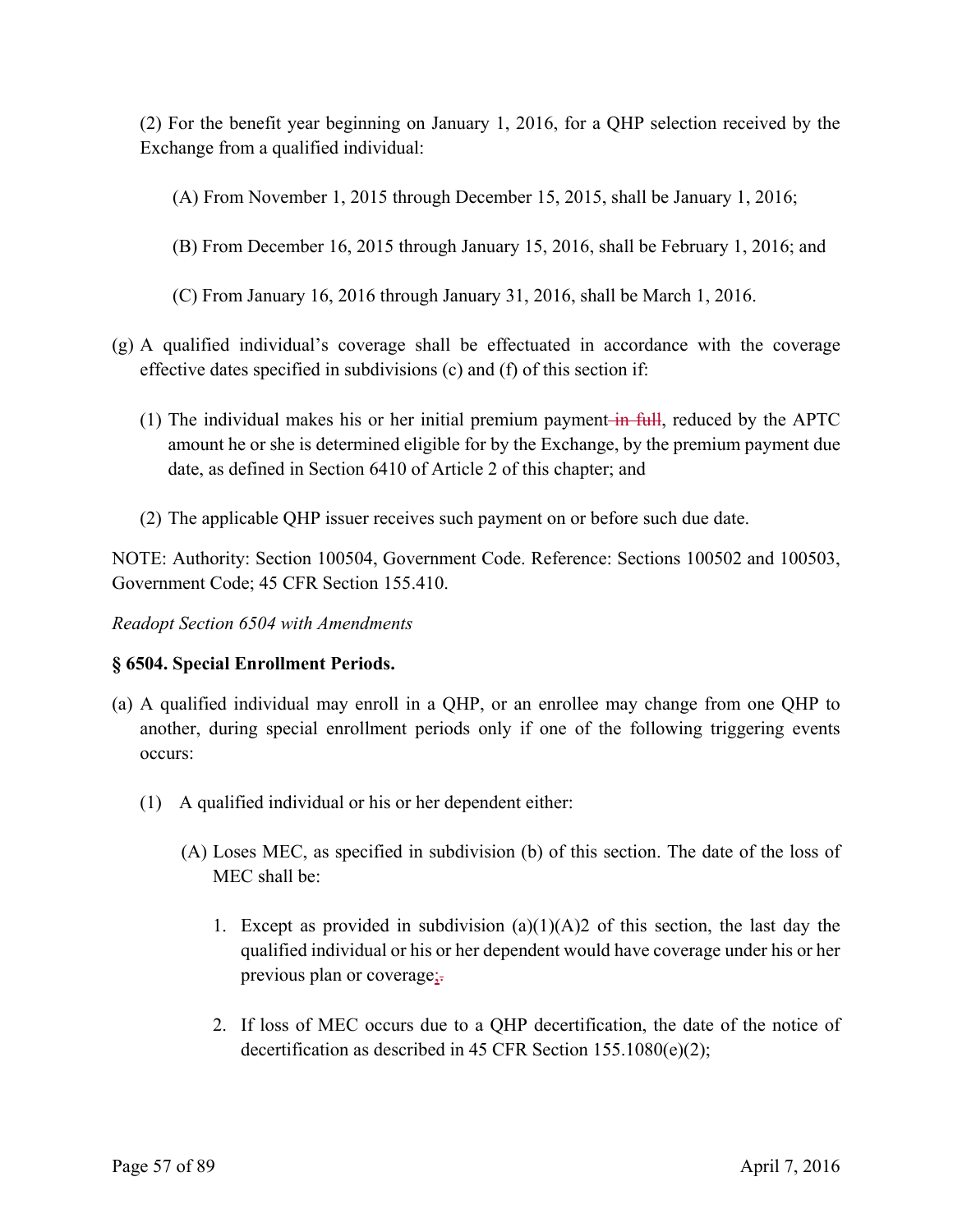- (B) Is enrolled in any non-calendar year group health plan or individual health insurance coverage, including both grandfathered and non-grandfathered health plans that expired or will expire, even if the qualified individual or his or her dependent has the option to renew such coverage. The date of the loss of coverage shall be the last day of the plan or policy year;
- (C) Loses Medi-Cal coverage for pregnancy-related services, as described under Section  $1902(a)(10)(A)(i)(IV)$  and  $(a)(10)(A)(ii)(IX)$  of the Social Security Act (42 USC)  $1396a(a)(10)(A)(i)(IV), (a)(10)(A)(ii)(IX))$  and Section 14005.18 of the Welfare and Institutions Code. The date of the loss of coverage shall be the last day the consumer would have pregnancy-related coverage; or
- (D) Loses Medi-Cal coverage for medically needy, as described under Section 1902(a)(10)(C) of the Social Security Act and Section 14005.21 of the Welfare and Institutions Code, only once per calendar year. The date of the loss of coverage shall be the last day the consumer would have medically needy coverage.
- (2) A qualified individual:
	- (A) Gains a dependent or becomes a dependent through marriage or entry into domestic partnership, birth, adoption, placement for adoption, or placement in foster care, or through a child support order or other court order; or
	- (B) Loses a dependent or is no longer considered a dependent through divorce, legal separation, or dissolution of domestic partnership as defined by State law in the State in which the divorce, legal separation, or dissolution of domestic partnership occurs, or if the enrollee, or his or her dependent, dies.
- (3) A qualified individual, or his or her dependent, who was not previously a citizen, national, or lawfully present individual gains such status.
- (4) A qualified individual's, or his or her dependent's, enrollment or non-enrollment in a QHP is unintentional, inadvertent, or erroneous and is the result of the error, misrepresentation, misconduct, or inaction of an officer, employee, or agent of the Exchange or HHS, its instrumentalities, or a non-Exchange entity providing enrollment assistance or conducting enrollment activities. For purposes of this provision, misconduct, as determined by the Exchange, includes the failure to comply with applicable standards under this title, or other applicable Federal or State laws.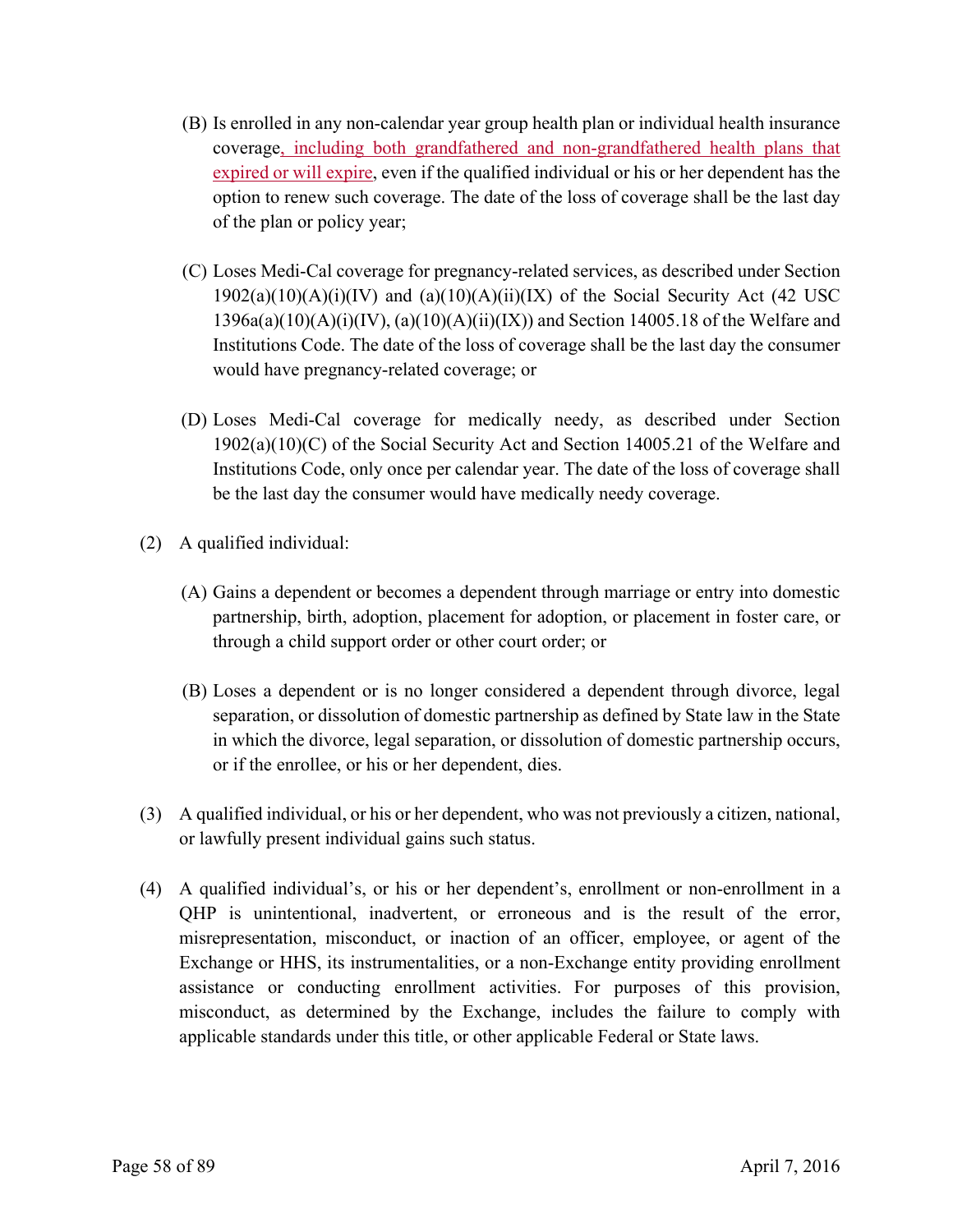- (5) An enrollee, or his or her dependent, adequately demonstrates to the Exchange, as determined by the Exchange on a case-by-case basis, that the QHP in which he or she is enrolled substantially violated a material provision of its contract in relation to the enrollee.
- (6) An enrollee, or his or her dependent enrolled in the same QHP, is determined newly eligible or ineligible for APTC or has a change in eligibility for CSR.
- (7) A qualified individual, or his or her dependent, who is enrolled in an eligible employersponsored plan is determined newly eligible for APTC because such individual is ineligible for qualifying coverage in an eligible employer-sponsored plan in accordance with 26 CFR 1.36B–2(c)(3), including as a result of his or her employer discontinuing or changing available coverage within the next 60 days, provided that such individual is allowed to terminate existing coverage.
- (8) A qualified individual or enrollee, or his or her dependent, gains access to new QHPs as a result of a permanent move. This event shall also apply to individuals who are released from incarceration.
- (9) A qualified individual who is an Indian, as defined in Section 6410 of Article 2 of this chapter, may enroll in a QHP or change from one QHP to another one time per month.
- (10) A qualified individual or enrollee, or his or her dependent, demonstrates to the Exchange, in accordance with guidelines issued by HHS and as determined by the Exchange on a case-by-case basis, that the individual meets other exceptional circumstances. Such circumstances include, but are not limited to, the following:
	- (A) If an individual receives a certificate of exemption for hardship based on the eligibility standards described in 45 CFR Section  $155.605(g)(1)$  for a month or months during the coverage year, and based on the circumstances of the hardship attested to, he or she is no longer eligible for a hardship exemption within a coverage year but outside of an open enrollment period described in Section 6502, the individual and his or her dependents shall be eligible for a special enrollment period if otherwise eligible for enrollment in a QHP.
	- (B) If an individual with a certificate of exemption reports a change regarding the eligibility standards for an exemption, as required under 45 CFR Section 155.620(b), and the change resulting from a redetermination is implemented, the certificate provided for the month in which the redetermination occurs, and for prior months, remains effective. If the individual is no longer eligible for an exemption, the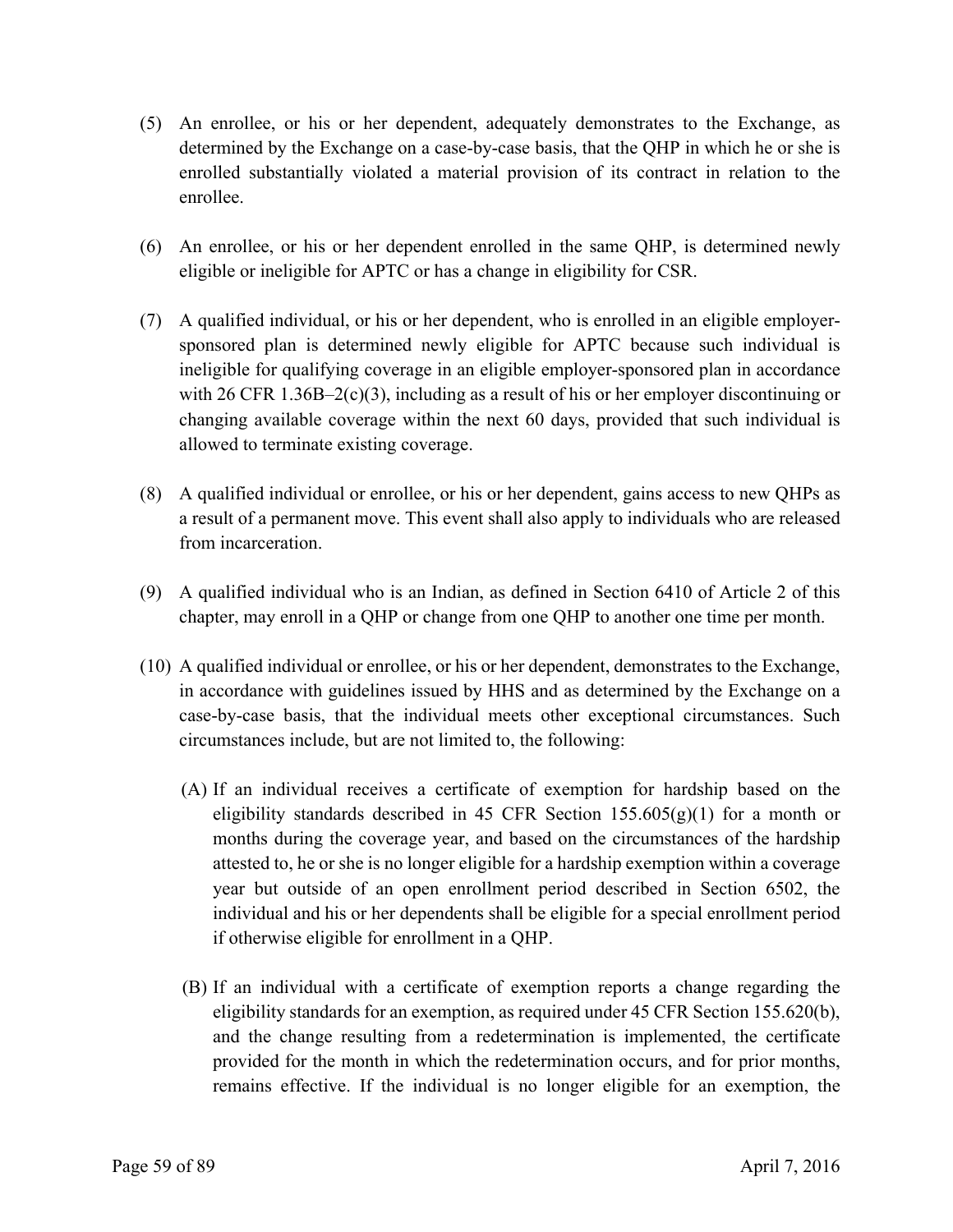individual and his or her dependents shall be eligible for a special enrollment period if otherwise eligible for enrollment in a QHP.

- (C) If a child who has been determined ineligible for Medi-Cal and CHIP, and for whom a party other than the party who expects to claim him or her as a tax dependent is required by court order to provide health insurance coverage for the child, the child shall be eligible for a special enrollment period if otherwise eligible for enrollment in a QHP.
- (D) Victims of domestic abuse and spousal abandonment, as specified in 26 CFR Section  $1.36B-2T(b)(2)(ii)$  through (v).
- (11) Any other triggering events listed in the Health and Safety Code Section 1399.849(d)(1) and the Insurance Code Section 10965.3(d)(1).
- (b) Loss of MEC, as specified in subdivision  $(a)(1)(A)$  of this section, includes:
	- (1) Loss of eligibility for coverage, including but not limited to:
		- (A) Loss of eligibility for coverage as a result of:
			- 1. Legal separation,
			- 2. Divorce or dissolution of domestic partnership,
			- 3. Cessation of dependent status (such as attaining the maximum age to be eligible as a dependent child under the plan),
			- 4. Death of an employee,
			- 5. Termination of employment,
			- 6. Reduction in the number of hours of employment, or
			- 7. Any loss of eligibility for coverage after a period that is measured by reference to any of the foregoing;
		- (B) Loss of eligibility for coverage through Medicare, Medi-Cal, or other governmentsponsored health care programs, other than programs specified as not MEC under 26 CFR Section 1.5000A-2(b)(1)(ii);
		- (C) In the case of coverage offered through an HMO or similar program in the individual market that does not provide benefits to individuals who no longer reside, live, or work in a service area, loss of coverage because an individual no longer resides, lives, or works in the service area (whether or not within the choice of the individual);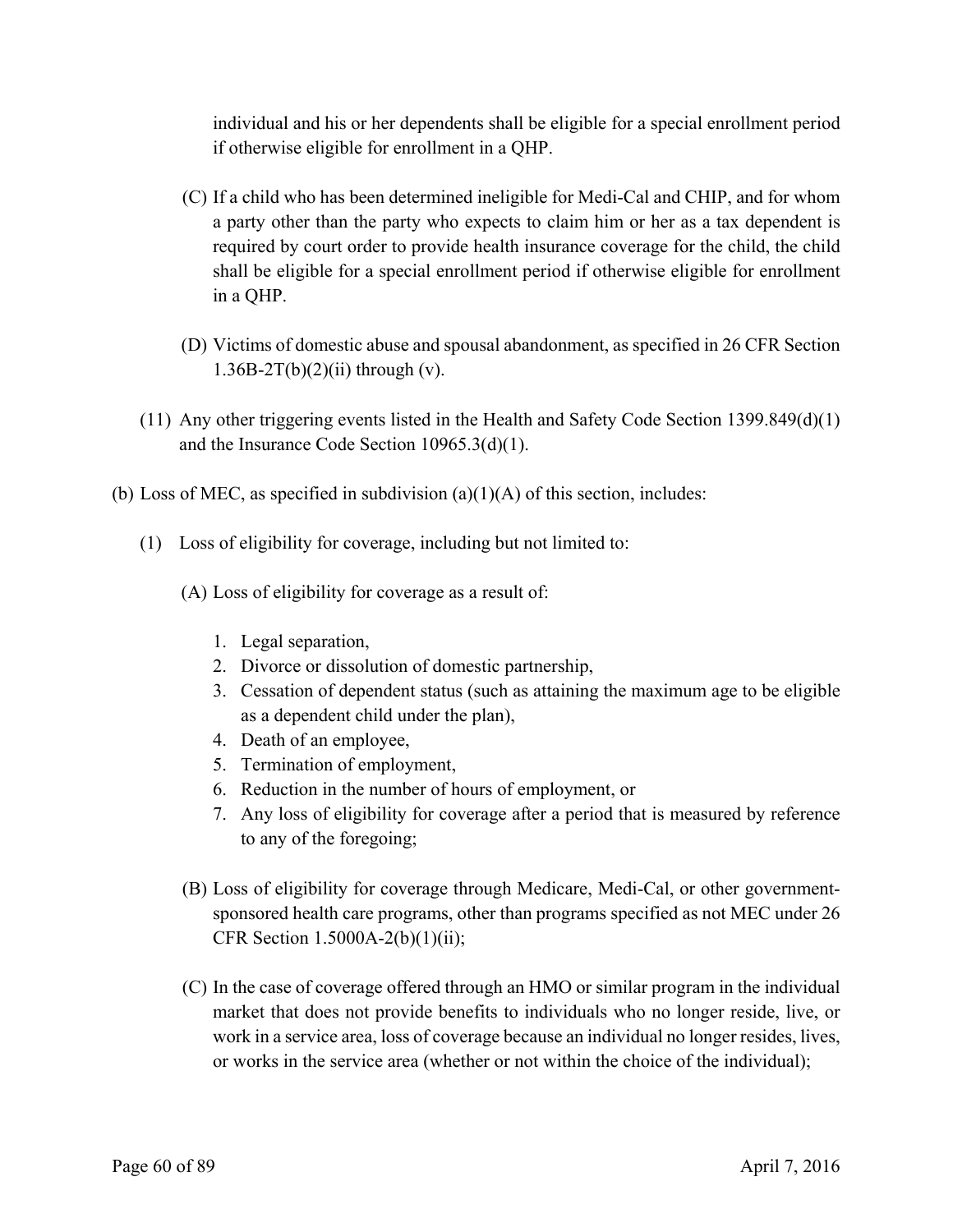- (D) In the case of coverage offered through an HMO or similar program in the group market that does not provide benefits to individuals who no longer reside, live, or work in a service area, loss of coverage because an individual no longer resides, lives, or works in the service area (whether or not within the choice of the individual), and no other benefit package is available to the individual;
- (E) A situation in which an individual incurs a claim that would meet or exceed a lifetime limit on all benefits; and
- (F) A situation in which a plan no longer offers any benefits to the class of similarly situated individuals that includes the individual.
- (2) Termination of employer contributions toward the employee's or dependent's coverage that is not COBRA continuation coverage, including contributions by any current or former employer that was contributing to coverage for the employee or dependent; and
- (3) Exhaustion of COBRA continuation coverage, meaning that such coverage ceases for any reason other than either failure of the individual to pay premiums on a timely basis, or for cause, such as making a fraudulent claim or an intentional misrepresentation of a material fact in connection with the plan. An individual is considered to have exhausted COBRA continuation coverage if such coverage ceases:
	- (A) Due to the failure of the employer or other responsible entity to remit premiums on a timely basis;
	- (B) When the individual no longer resides, lives, or works in the service area of an HMO or similar program (whether or not within the choice of the individual) and there is no other COBRA continuation coverage available to the individual; or
	- (C) When the individual incurs a claim that would meet or exceed a lifetime limit on all benefits and there is no other COBRA continuation coverage available to the individual.
- (c) Loss of coverage, as specified in subdivision (a)(1) of this section, does not include voluntary termination of coverage or loss due to:
	- (1) Failure to pay premiums on a timely basis, including COBRA premiums prior to exhaustion of COBRA coverage; or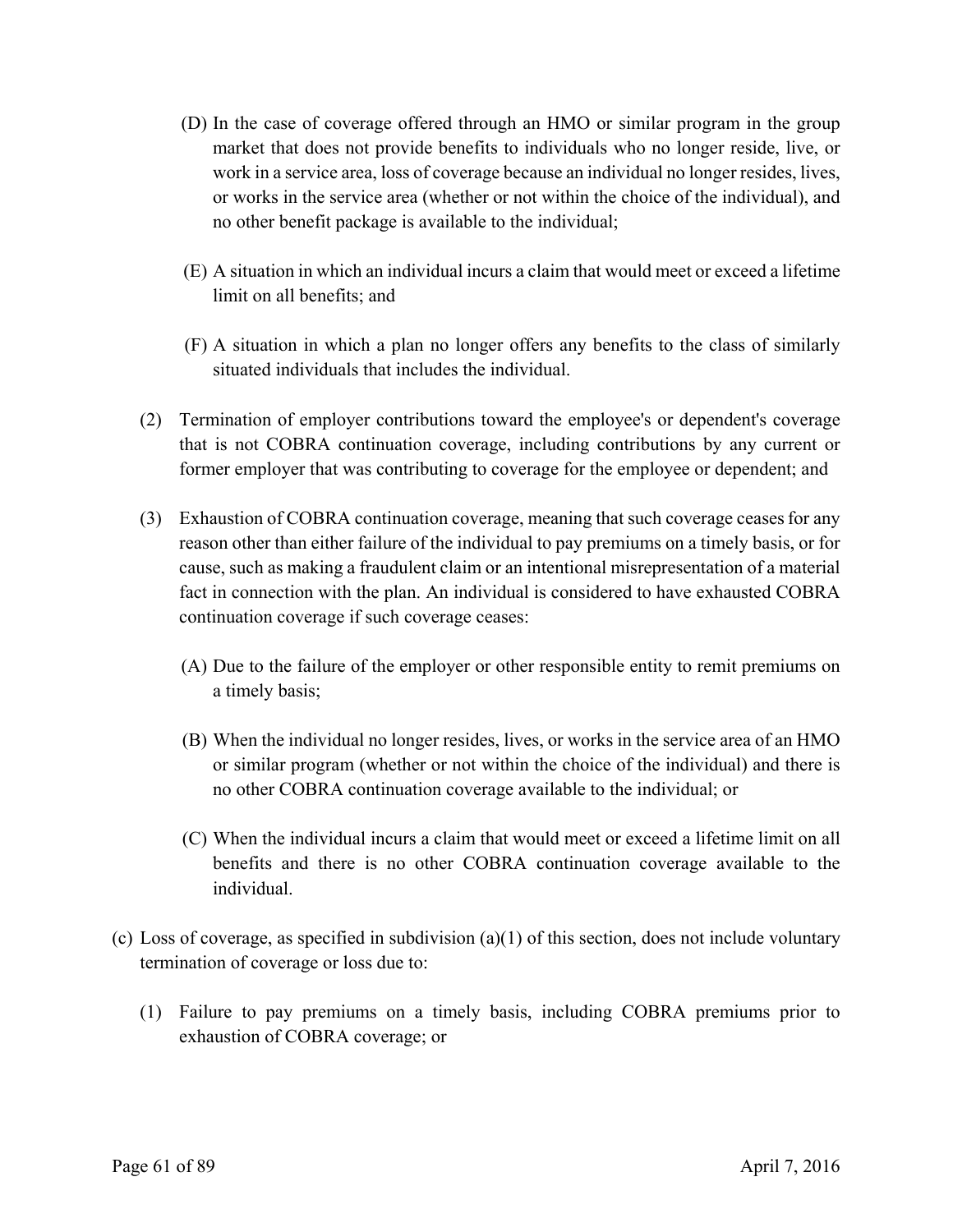- (2) Termination of coverage for cause, such as making a fraudulent claim or an intentional misrepresentation of a material fact in connection with a plan.
- (d) A qualified individual or an enrollee shall attest under penalty of perjury that he or she meets at least one of the triggering events specified in subdivision (a) of this section. The Exchange shall inform the qualified individual or the enrollee that pursuant to 45 CFR Section 155.285, HHS may impose civil money penalties of up to \$25,000250,000 on the qualified individual or the enrollee if he or she:
	- (1) Fails to provide the correct information requested by the Exchange due to his or her negligence or disregard of the federal or State rules or regulations related to the Exchange with negligence and disregard defined as they are in section 6662 of IRC (26 USC  $\S$ 6662), as follows:
		- (A) "Negligence" includes any failure to make a reasonable attempt to provide accurate, complete, and comprehensive information; and
		- (B) "Disregard" includes any careless, reckless, or intentional disregard for any federal or State rules or regulations related to the Exchange;
	- (2) Knowingly and willfully provides false or fraudulent information requested by the Exchange, where knowingly and willfully means the intentional provision of information that the person knows to be false or fraudulent; or
	- (3) Knowingly and willfully uses or disclosesure of information in violation of Section 1411(g) of the Affordable Care Act (42 USC  $\S$  18081(g)), where knowingly and willfully means the intentional use or disclosure of information in violation of Section 1411(g).
- (e) The Exchange shall accept the qualified individual's or the enrollee's attestation provided in accordance with subdivision (d) of this section, without further verificationsubject to the following random sampling verification process-:
	- (1) The Exchange may select a random sample of the qualified individuals or enrollees who, in accordance with subdivision (d) of this section, have attested that they met at least one of the triggering events specified in subdivision (a) of this section and request, in writing, that they provide satisfactory documentary evidence as proof of the triggering event to which they attested.
	- (2) The qualified individual or the enrollee shall provide the requested document(s) to the Exchange for verification.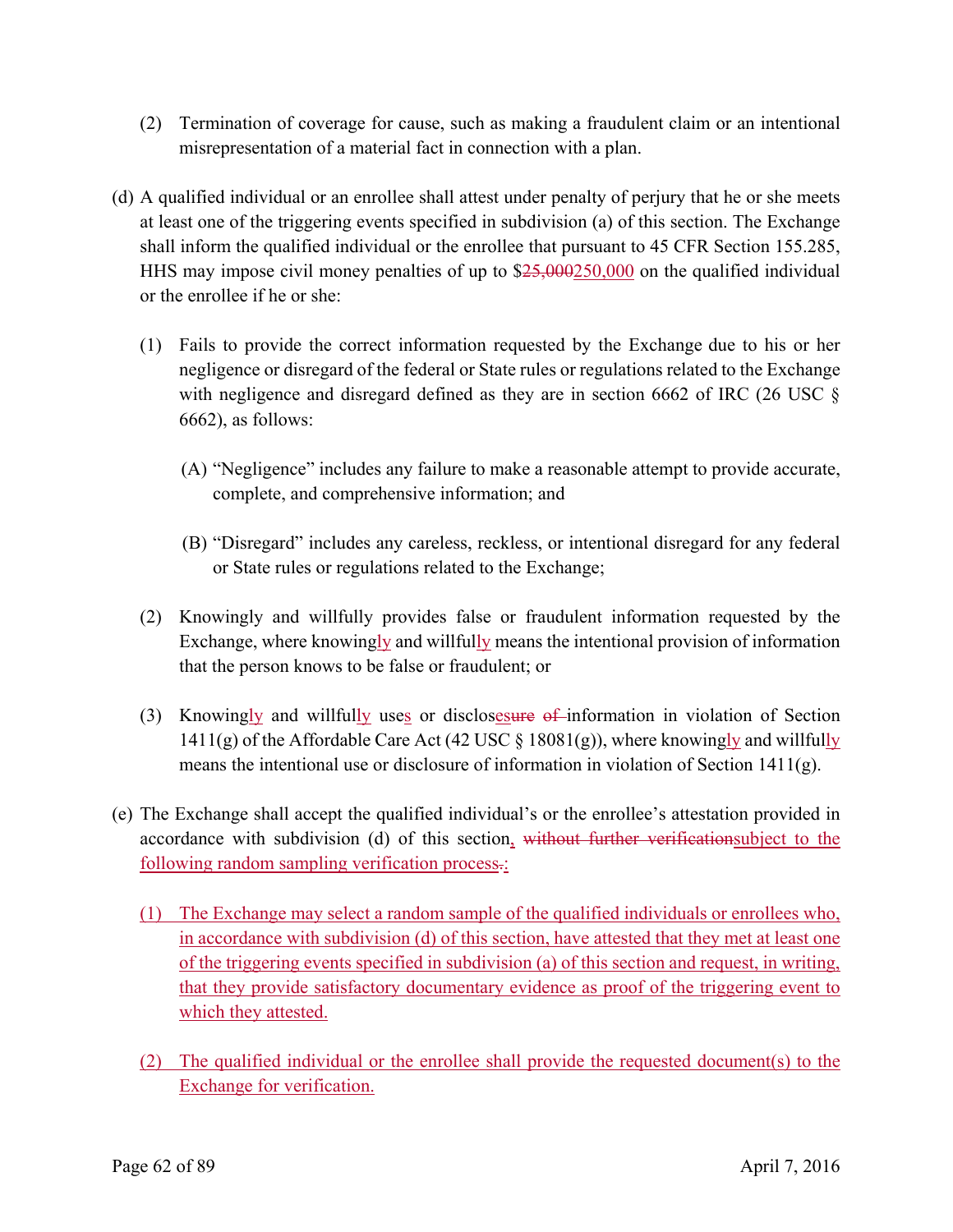- (3) If the Exchange is unable to verify the provided document(s), the Exchange shall:
	- (A) Determine the qualified individual or the enrollee ineligible for a special enrollment period;
	- (B) Notify the enrollee regarding the determination, in accordance with the requirements specified in Section 6476(h);
	- (C) Notify the enrollee's employer, as applicable, in accordance with the requirements specified in Section 6476(i);
	- (D) Implement such eligibility determination prospectively, in accordance with the dates specified in Section 6496(j) and (k), as applicable.
- (f) Except as provided in subdivision  $(f)(1)$  and  $(2)$  of this section, a qualified individual or an enrollee shall have 60 days from the date of a triggering event to select a QHP.
	- (1) A qualified individual or his or her dependent who loses coverage, as described in subdivision (a)(1) of this section shall have 60 days before and after the date of the loss of coverage to select a QHP.
	- (2) A qualified individual who is enrolled in an eligible employer-sponsored plan and will lose eligibility for qualifying coverage in an eligible employer-sponsored plan within the next 60 days, as described in subdivision (a)(7) of this section, shall have 60 days before and after the loss of eligibility for qualifying coverage in an eligible employer-sponsored plan to select a QHP.
- (g) Except as specified in subdivision (h) of this section, regular coverage effective dates for a special enrollment period for a QHP selection received by the Exchange from a qualified individual:
	- (1) Between the first and fifteenth day of any month, shall be the first day of the following month; and
	- (2) Between the sixteenth and last day of any month, shall be the first day of the second following month.
- (h) Special coverage effective dates shall apply to the following situations.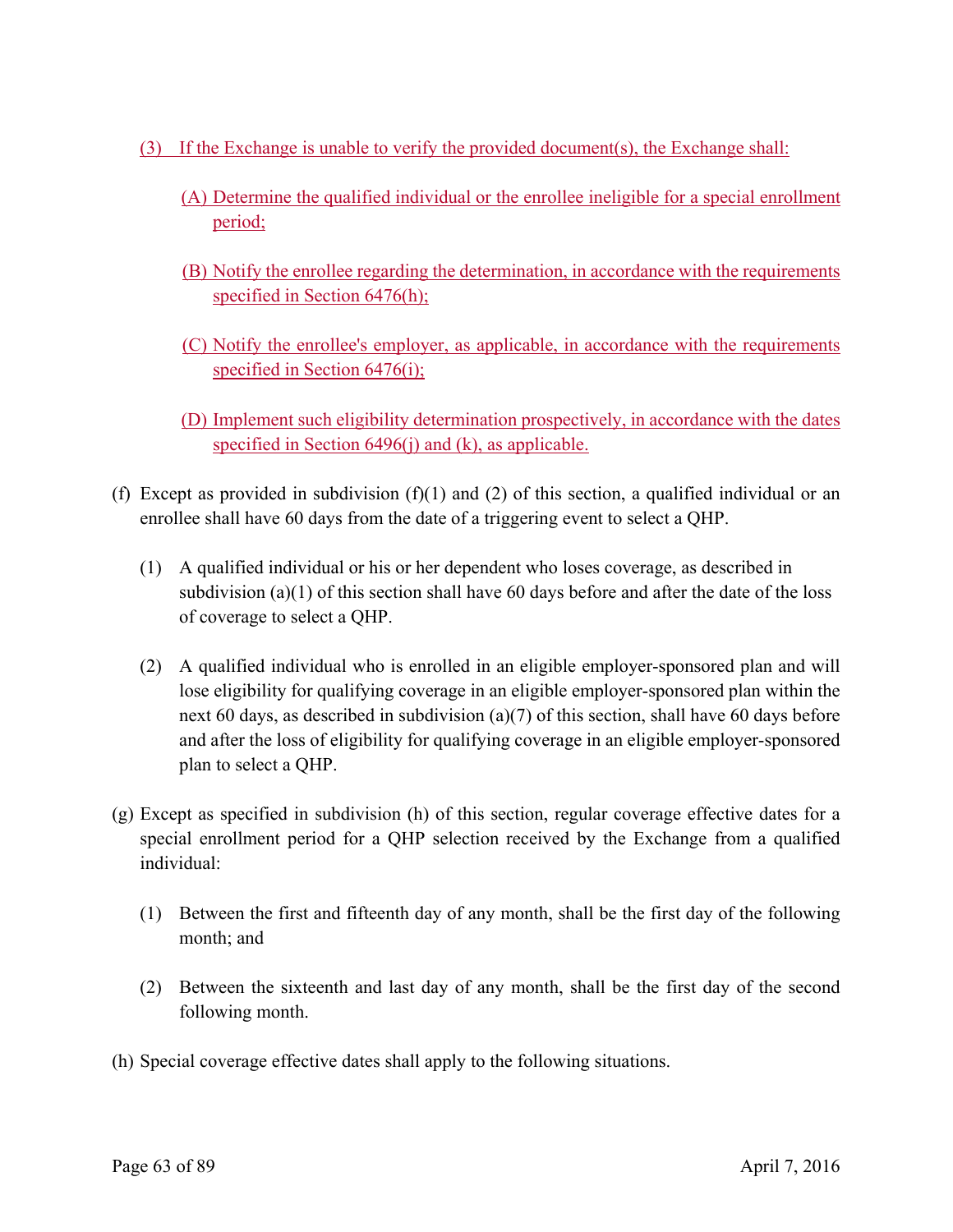- (1) In the case of birth, adoption, placement for adoption, or placement in foster care, the coverage shall be effective either:
	- (A) On the date of birth, adoption, placement for adoption, or placement in foster care; or
	- (B) On the first day of the month following the date of birth, adoption, placement for adoption, or placement in foster care, at the option of the qualified individual or the enrollee.
- (2) In the case of marriage or entry into domestic partnership, the coverage and APTC and CSR, if applicable, shall be effective on the first day of the month following plan selection.
- (3) In the case where a qualified individual, or his or her dependent, loses coverage, as described in subdivisions (a)(1) and (a)(7) of this section, the coverage and APTC and CSR, if applicable, shall be effective:
	- (A) On the first day of the month following the loss of coverage if the plan selection is made on or before the date of the loss of coverage; or
	- (B) On the first day of the month following plan selection if the plan selection is made after the date of the loss of coverage.
- (4) In the case of a qualified individual or enrollee eligible for a special enrollment period described in subdivisions (a)(4), (a)(5), or (a)(10) of this section, the coverage shall be effective on an appropriate date, including a retroactive date, determined by the Exchange on a case-by-case basis based on the circumstances of the special enrollment period.
- (5) In the case of a court order described in subdivision (a)(2)(A) of this section, the coverage shall be effective either:
	- (A) On the date the court order is effective; or
	- (B) In accordance with the regular coverage effective dates specified in subdivision (g) of this section, at the option of the qualified individual or the enrollee.
- (6) If an enrollee or his or her dependent dies, as described in subdivision (a)(2)(B) of this section, the coverage shall be effective on the first day of the month following the plan selection.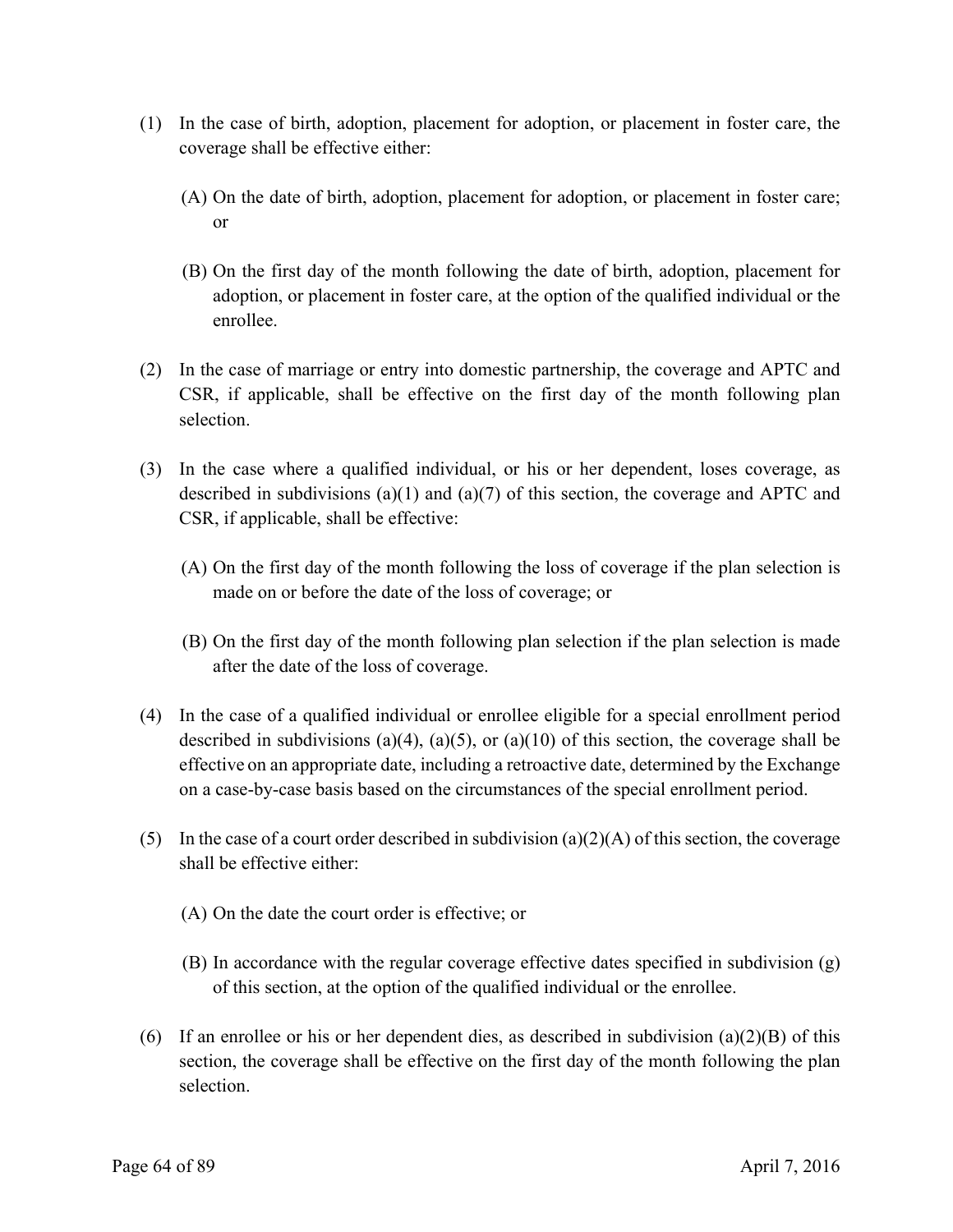- (i) A qualified individual's coverage shall be effectuated in accordance with the coverage effective dates specified in subdivisions  $(g)$  and  $(h)$  of this section if:
	- (1) The individual makes his or her initial premium payment in full, reduced by the APTC amount he or she is determined eligible for by the Exchange, by the premium payment due date, as defined in Section 6410 of Article 2 of this chapter. In cases of retroactive enrollment dates, the initial premium shall consist of the premium due for all months of retroactive coverage through the first prospective month of coverage. mean the sum of the premiums for the months for which the individual is requesting coverage and is determined eligible by the ExchangeIf only the premium for one month of coverage is paid, only prospective coverage shall be effectuated; and
	- (2) The applicable QHP issuer receives such payment on or before such due date.
- (j) Notwithstanding the standards of this section, APTC and CSR shall adhere to the effective dates specified in subdivisions (j) through (l) of Section 6496.

NOTE: Authority: Section 100504, Government Code. Reference: Sections 100502 and 100503, Government Code; 45 CFR Section 155.420.

*Readopt Section 6506 with Amendments* 

# **§ 6506. Termination of Coverage in a QHP.**

(a) Enrollee-initiated terminations shall be conducted in accordance with the following process:

- (1) An enrollee may terminate his or her coverage in a QHP through the Exchange, including as a result of the enrollee obtaining other MEC, by notifying the Exchange or the QHP.
- (2) An enrollee may choose to remain enrolled in a QHP at the time of plan selection if he or she becomes eligible for other MEC and the enrollee does not request termination in accordance with subdivision (a)(1) of this section. If the enrollee does not choose to remain enrolled in a QHP in such a situation, the Exchange shall initiate termination of his or her enrollment in the QHP upon completion of the redetermination process specified in Section 6496.
- (3) An individual, including an enrollee's authorized representative, shall be permitted to report the death of an enrollee to the Exchange for purposes of initiating termination of the enrollee's coverage in accordance with the following requirements:
	- (A) The individual shall be at least 18 years old.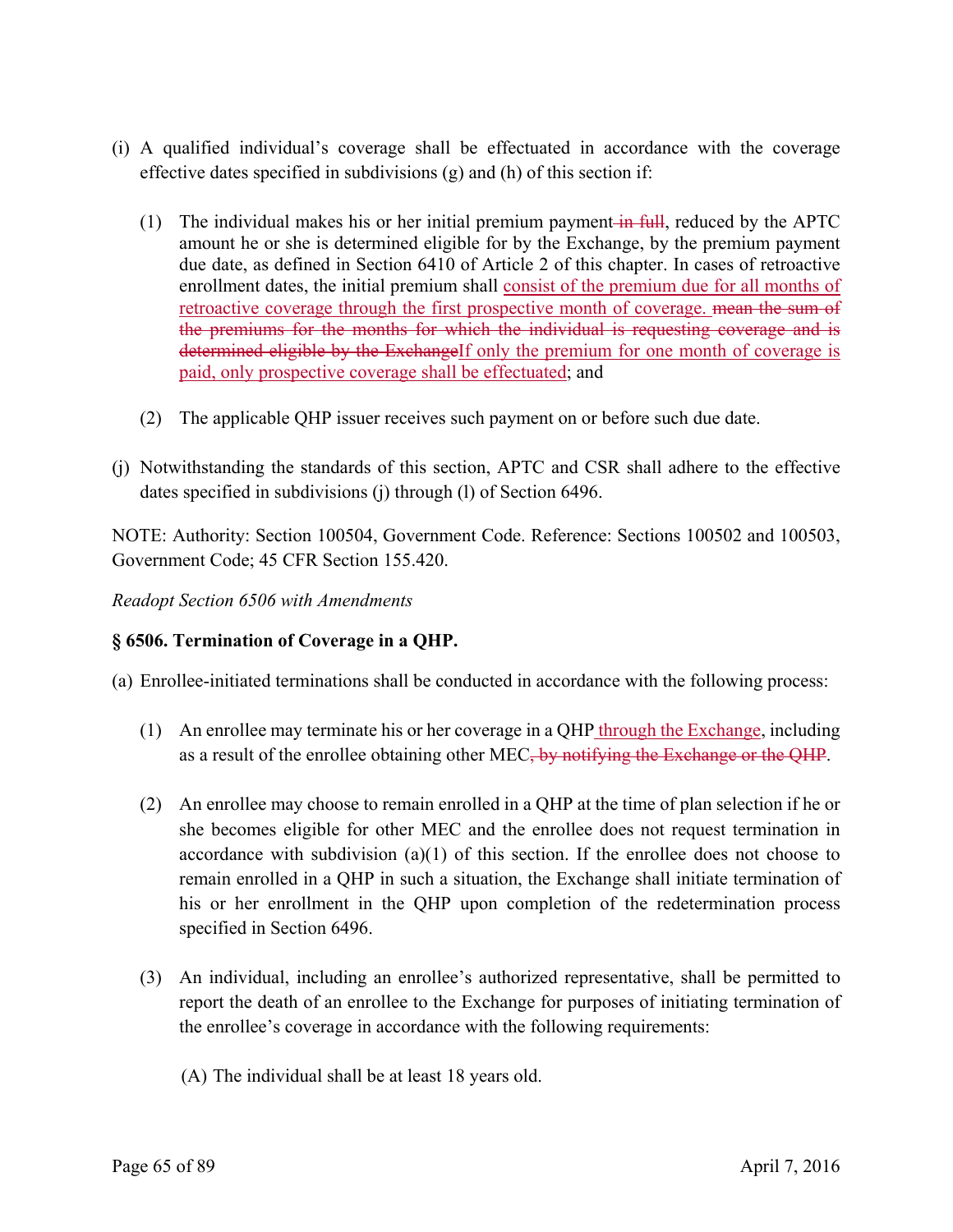- (B) If the individual reporting the death is the application filer, the enrollee's authorized representative, or anyone in the household of the deceased who was included in the initial application, he or she shall be permitted to initiate termination of the deceased's coverage.
- (C) If the individual reporting the death is not the application filer, the enrollee's authorized representative, or anyone in the household of the deceased who was included in the initial application, he or she shall submit satisfactory documentation of death to the Exchange before he or she can initiate termination of the deceased's coverage. Satisfactory documentation may include a copy of a death certificate, obituary, medical record, power of attorney, proof of executor, or proof of estate. The documentation or an attached cover note shall provide the following information:
	- 1. Full name of the deceased;
	- 2. Date of birth of the deceased;
	- 3. The Exchange application ID or case number (if known) of the deceased;
	- 4. Social Security Number (if known) of the deceased; and
	- 5. Contact information for the person submitting the documentation, including full name, address, and phone number.
- (4) Effective May 9, 2016, the Exchange shall permit an enrollee to retroactively terminate or cancel his or her coverage or enrollment in a QHP if the enrollee demonstrates to the Exchange that:
	- (A) He or she attempted to terminate his or her coverage or enrollment in a QHP and experienced a technical error that did not allow the enrollee to terminate his or her coverage or enrollment through the Exchange, and requests retroactive termination within 60 days after he or she discovered the technical error.
	- (B) His or her enrollment in a QHP through the Exchange was unintentional, inadvertent, or erroneous and was the result of the error or misconduct of an officer, employee, or agent of the Exchange or HHS, its instrumentalities, or a non-Exchange entity providing enrollment assistance or conducting enrollment activities. Such enrollee must request cancellation within 60 days of discovering the unintentional, inadvertent, or erroneous enrollment. For purposes of this provision, misconduct includes the failure to comply with applicable standards under this title, or other applicable Federal or State requirements as determined by the Exchange.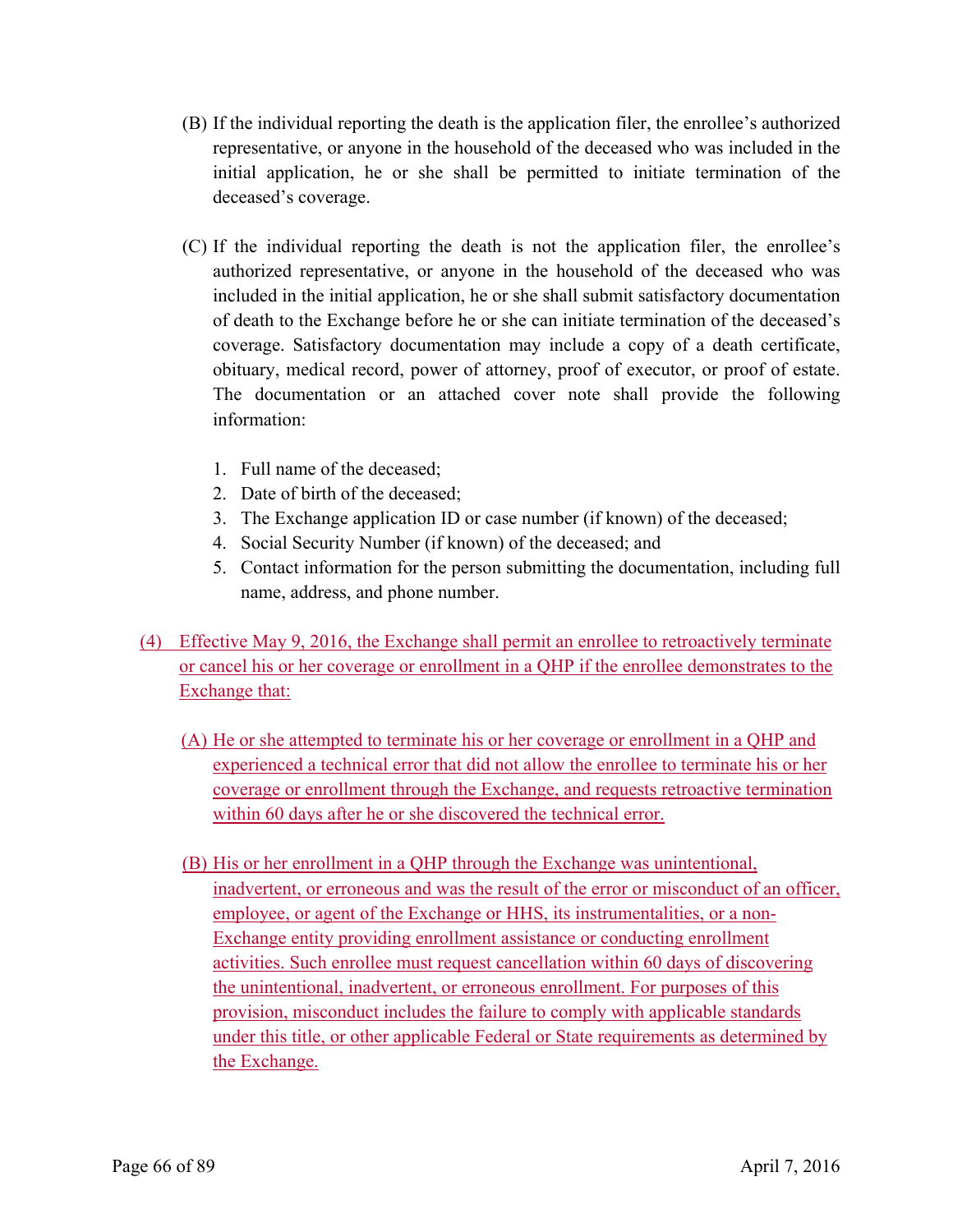(C) He or she was enrolled in a QHP without his or her knowledge or consent by any third party, including third parties who have no connection with the Exchange, and requests cancellation within 60 days of discovering of the enrollment.

- (b) The Exchange may initiate termination of an enrollee's coverage in a QHP, and shall permit a QHP issuer to terminate such coverage, provided that the issuer makes reasonable accommodations for all individuals with disabilities (as defined by the Americans with Disabilities Act) before terminating coverage for such individuals, under the following circumstances:
	- (1) The enrollee is no longer eligible for coverage in a OHP through the Exchange;
	- (2) The enrollee fails to pay premiums for coverage, as specified in subdivision (c) of this section, and:
		- (A) The three-month grace period required for individuals receiving APTC specified in subdivision  $(c)(2)$  of this section has been exhausted, as described in subdivision (c)(4) of this section; or
		- (B) Any other grace period required under the State law not described in subdivision  $(b)(2)(A)$  of this section has been exhausted;
	- (3) The enrollee's coverage is rescinded by the QHP issuer because the enrollee has made a fraudulent claim or an intentional misrepresentation of a material fact in connection with the plan, in accordance with 45 CFR Section 147.128;
	- (4) The QHP terminates or is decertified as described in 45 CFR Section 155.1080; or
	- (5) The enrollee changes from one QHP to another during an annual open enrollment period or special enrollment period in accordance with Sections 6502 and 6504.
	- (6) The enrollee was enrolled in a QHP without his or her knowledge or consent by a third party, including by a third party with no connection with the Exchange.
	- (7) Any other reason for termination of coverage described in 45 CFR Section 147.106.
- (c) In the case of termination of enrollee's coverage due to non-payment of premium, as specified in subdivision (b)(2) of this section, a QHP issuer shall:
	- (1) Provide the enrollee, who is delinquent on premium payment, with notice of such payment delinquency;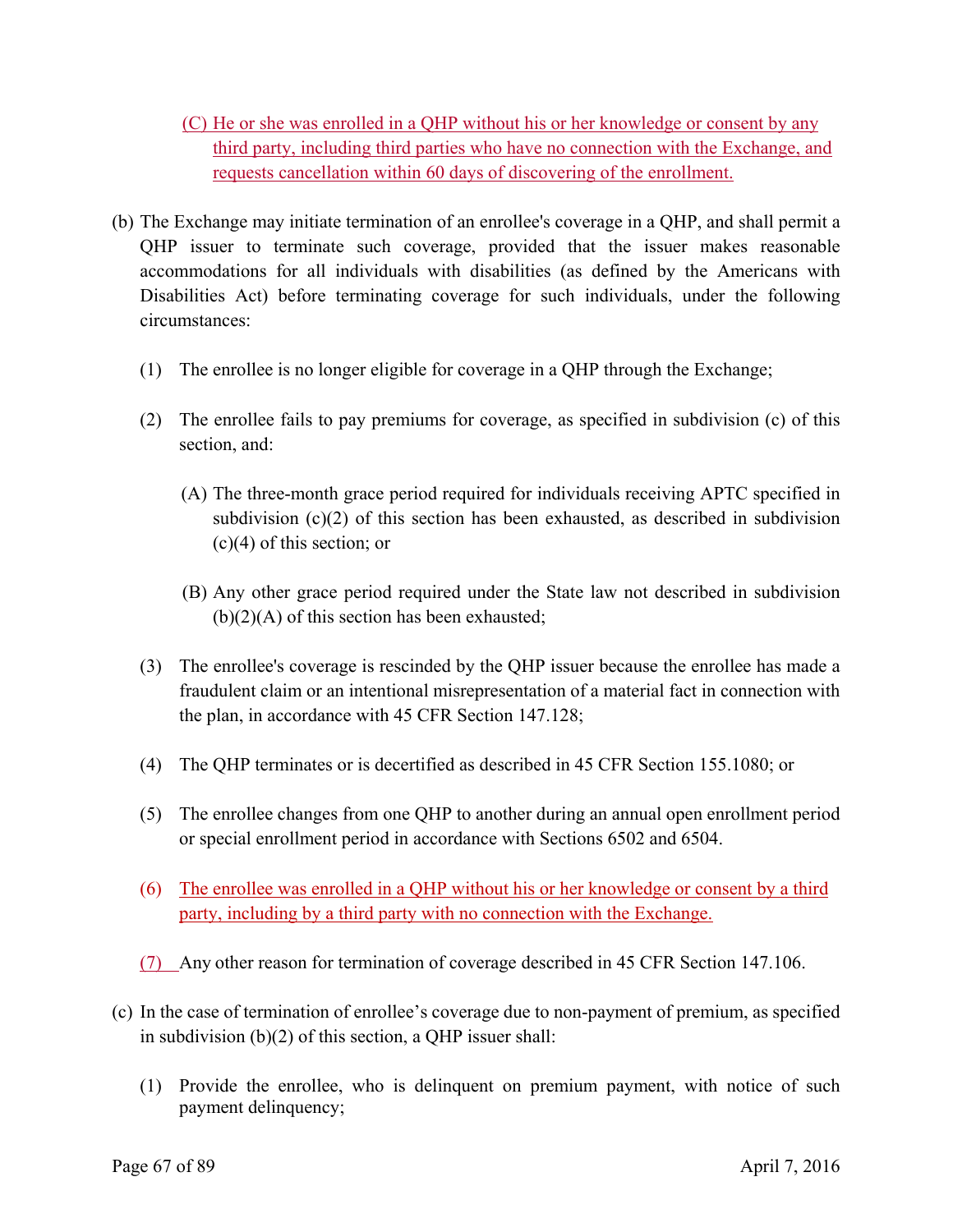- (2) Provide a grace period of three consecutive months  $\text{if for an envelope, who when failing}$ to timely pay premiums, is receiving APTC has previously paid at least one full month's premium during the benefit year;
- (3) During the grace period specified in subdivision  $(c)(2)$  of this section:
	- (A) Pay all appropriate claims for services rendered to the enrollee during the first month of the grace period;
	- (B) Notify the Exchange and HHS of such non-payment;

(C) Continue to collect APTC on behalf of the enrollee from the IRS; and

(D) Comply with any other applicable State laws and regulations relating to the grace period specified in subdivision  $(c)(2)$  of this section.

- (4) If an enrollee receiving APTC exhausts the three-month grace period specified in subdivision  $(c)(2)$  of this section without paying all outstanding premiums:
	- (A) Terminate the enrollee's coverage on the effective date described in subdivision (d)(4) of this section, provided that the QHP issuer meets the notice requirements specified in subdivision  $(e)(1)$  and  $(2)$  of this section; and
	- (B) Return APTC paid on behalf of such enrollee for the second and third months of the grace period.
- (d) If an enrollee's coverage in a QHP is terminated for any reason, the following effective dates for termination of coverage shall apply.
	- (1) For purposes of this subdivision, reasonable notice is defined as 14 days before the requested effective date of termination.
	- (2) Changes in eligibility for APTC and CSR, including terminations, shall adhere to the effective dates specified in subdivisions (j) through (l) of Section 6496.
	- (3) In the case of a termination in accordance with subdivision (a)(1) through (3) of this section, the last day of coverage shall be:
		- notice; (A) The termination date specified by the enrollee, if the enrollee provides reasonable
- not provide reasonable notice; (B) Fourteen days after the termination is requested by the enrollee, if the enrollee does not provide reasonable notice;<br>Page 68 of 89 April 7, 2016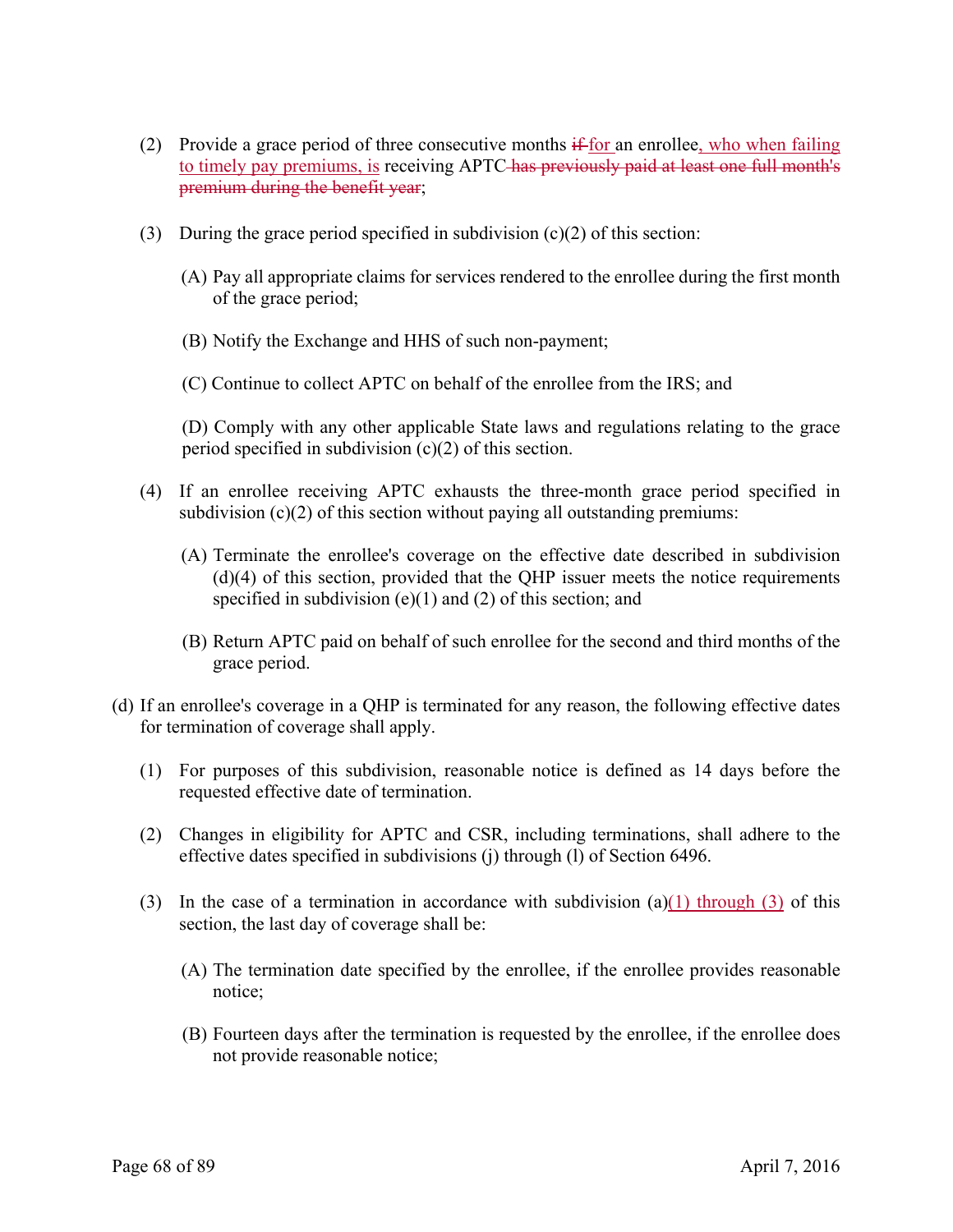- (C) On a date on or after the date on which the termination is requested by the enrollee, subject to the determination of the enrollee's QHP issuer, if the enrollee's QHP issuer agrees to effectuate termination in fewer than 14 days, and the enrollee requests an earlier termination effective date;
- (D) If the enrollee is newly eligible for Medi-Cal or CHIP, other than the restricted Medi-Cal coverage of pregnancy-related services specified in 26 CFR Section 1.5000A- $2(b)(1)(ii)(C)$ , the last day of the month during which the enrollee is determined eligible for full-scope Medi-Cal or CHIP; or
- (E) The retroactive termination date requested by the enrollee, if specified by applicable State laws.
- (4) In the case of a retroactive termination in accordance with subdivision (a)(4) of this section, the following termination dates apply:
	- (A) For a termination in accordance with subdivision  $(a)(4)(A)$  of this section, the termination date shall be no sooner than 14 days after the date that the enrollee can demonstrate he or she contacted the Exchange to terminate his or her coverage or enrollment through the Exchange, unless the QHP issuer agrees to an earlier effective date as set forth in paragraph  $(d)(3)(C)$  of this section.
	- (B) For a termination or cancellation in accordance with subdivision (a)(4)(B) or (C) of this section, the cancellation or termination date shall be the original coverage effective date or a later date, as determined appropriate by the Exchange on a case by case basis, based on the circumstances of the cancellation or termination.
- $\left(4\right)\left(5\right)$  In the case of a termination in accordance with subdivision (b)(1) of this section, the last day of QHP coverage shall be the last day of eligibility, as described in Section 6496(k) unless the individual requests an earlier termination effective date per subdivision (a) of this section.
- $\overline{(5)}$ (6) In the case of a termination in accordance with subdivision (b)(2)(A) of this section, the last day of coverage shall be the last day of the first month of the three-month grace period.
- $\overline{(6)(7)}$  In the case of a termination in accordance with subdivision (b)(2)(B) of this section, the last day of coverage shall be consistent with existing California laws regarding grace periods.
- $(7)(8)$  In the case of a termination in accordance with subdivision (b)(5) of this section, the last day of coverage in an enrollee's prior QHP shall be the day before the effective date of coverage in his or her new QHP, including any retroactive enrollments effectuated under Section 6504(h)(4) when an enrollee is granted a special enrollment period to change QHPs with a retroactive coverage effective date.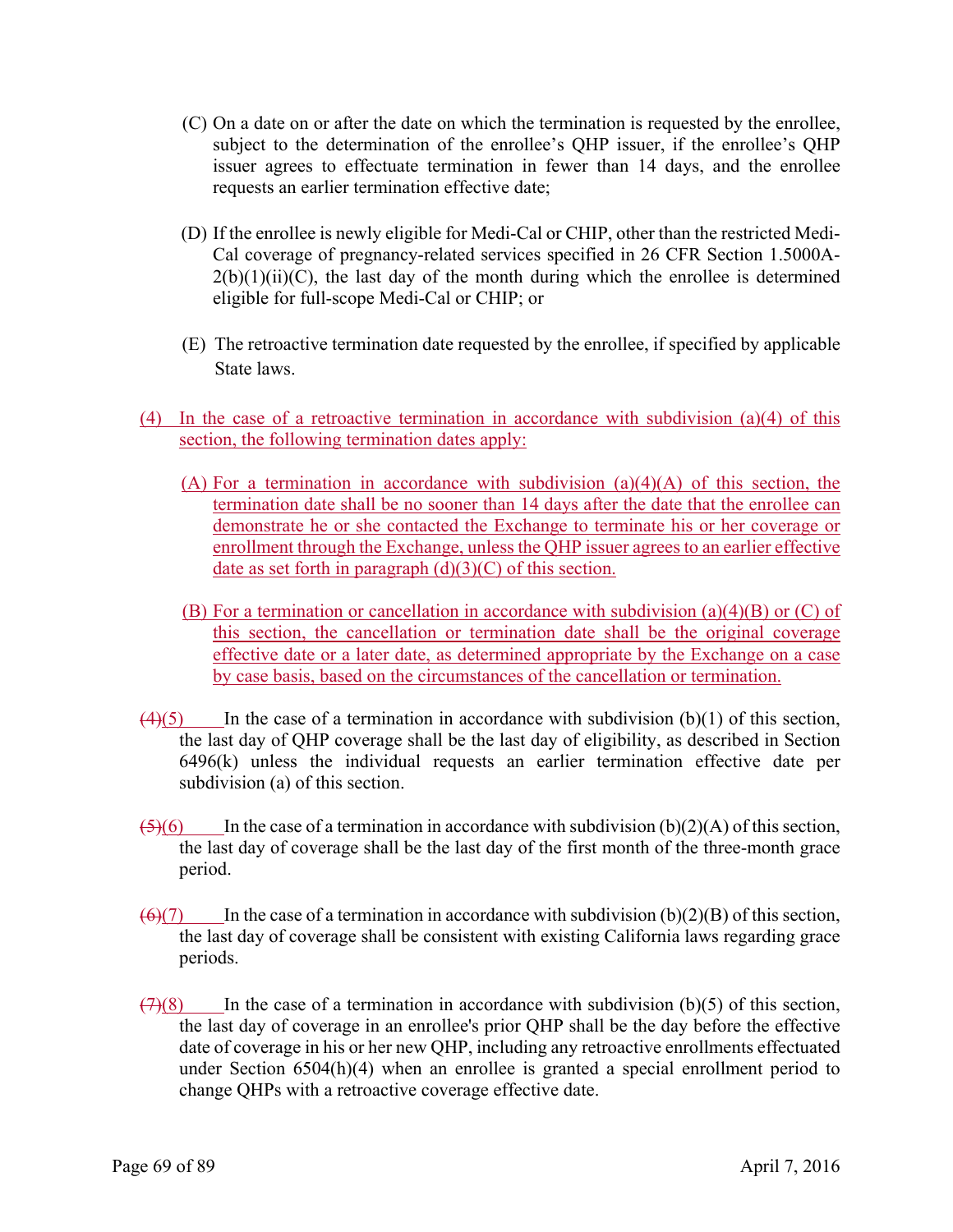- (9) In the case of a cancellation of enrollment in accordance with subdivision  $(b)(6)$  of this section, the Exchange may cancel the enrollee's enrollment upon its determination that the enrollment was performed without the enrollee's knowledge or consent and following reasonable notice to the enrollee, if administratively feasible. The cancellation date shall be the original coverage effective date.
- $\left(\frac{8}{10}\right)$  In the case of a termination due to the enrollee's death, the last day of coverage is the date of death.
- $(9)(11)$  In cases of retroactive termination dates, the Exchange shall ensure that:
	- (A) The enrollee receives the APTC and CSR for which he or she is determined eligible;
	- (B) The enrollee is refunded any excess premiums paid or out-of-pocket payments made by or for the enrollee for covered benefits and services, including prescription drugs, incurred after the retroactive termination date;
	- (C) The enrollee's premium and cost sharing are adjusted to reflect the enrollee's obligations under the new QHP; and
	- (D) Consistent with 45 CFR Section 156.425(b), in the case of a change in the level of CSR (or a QHP without CSR) under the same QHP issuer during a benefit year, any cost sharing paid by the enrollee under the previous level of CSR (or a QHP without CSR) for that benefit year is taken into account in the new level of CSR for purposes of calculating cost sharing based on aggregate spending by the individual, such as for deductibles or for the annual limitations on cost sharing.
- (e) If an enrollee's coverage in a QHP is terminated in accordance with subdivision (a)(1) or (b)(2) and (3) of this section, the QHP issuer shall:

(1) Provide the enrollee, within five business days from the date of the termination, with a written notice of termination of coverage that includes:

- (A) The termination effective date;
- (B) The reason for termination; and
- (C) The notice of appeals right, in accordance with the requirements specified in Section 6604 of Article 7 of this chapter.
- (2) Notify the Exchange of the termination effective date and reason for termination;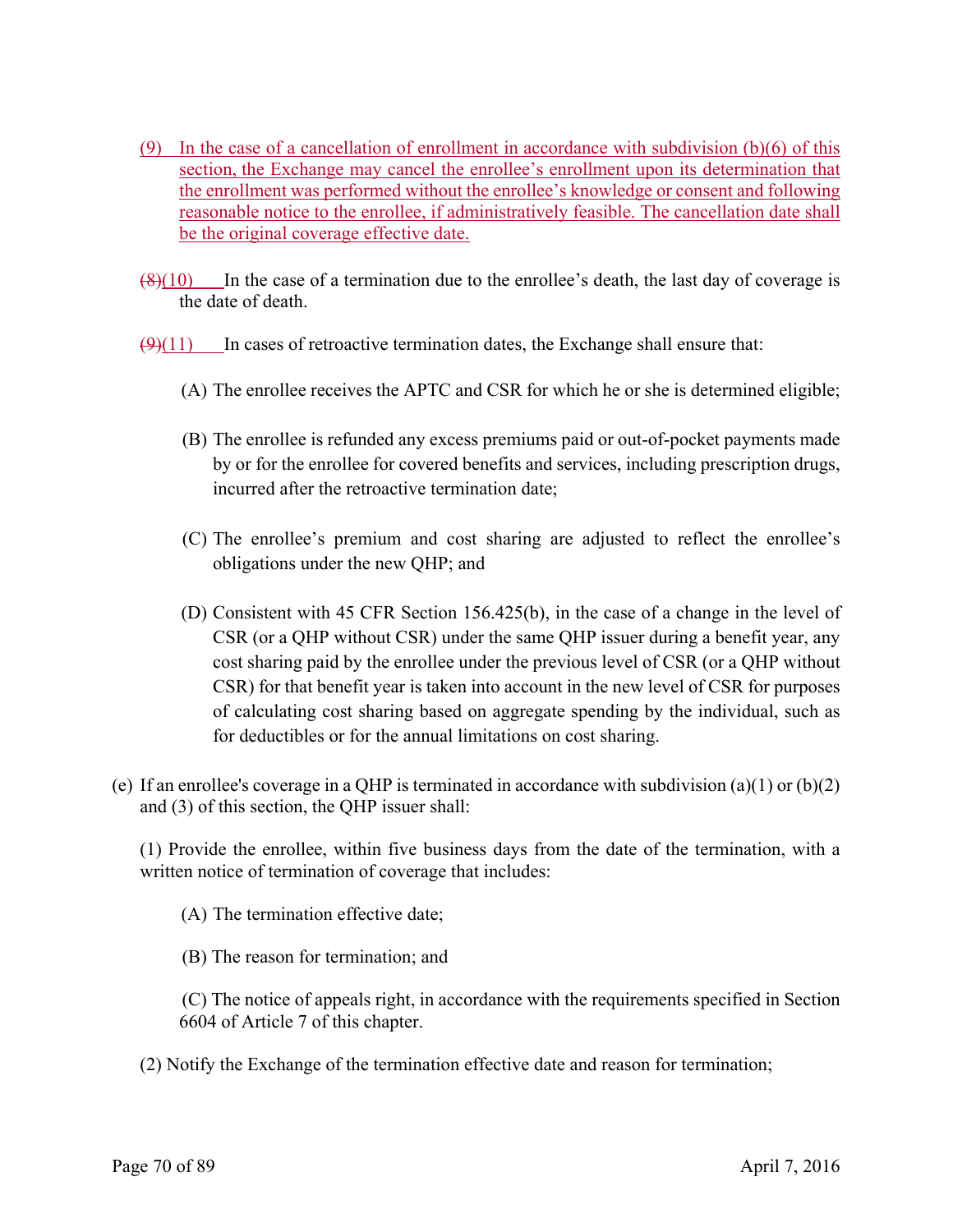(3) Abide by the termination of coverage effective dates described in subdivision (d) of this section; and

(4) Maintain electronic records of termination of coverage, including audit trails and reason codes for termination, for a minimum of ten years.

- (f) If an enrollee's coverage in a QHP is terminated for any reason other than terminations pursuant to subdivision (b)(2) and (3) of this section, the Exchange shall:
	- (1) Send termination information to the QHP issuer within three business days from the date of the termination;
	- (2) Send termination information to HHS promptly and without undue delay, in the manner and timeframe specified by HHS; and
	- (3) Retain records of termination of coverage for a minimum of ten years in order to facilitate audit functions.

NOTE: Authority: Section 100504, Government Code. Reference: Sections 100502 and 100503, Government Code; 45 CFR Sections 155.430 and 156.270.

### *Readopt Section 6508*

# **§ 6508. Authorized Representative.**

- (a) The Exchange shall permit an applicant or enrollee in the individual or small group market, subject to applicable privacy and security requirements, to designate an individual or organization to act on his or her behalf in applying for an eligibility determination or redetermination and in carrying out other ongoing communications with the Exchange.
- (b) Designation of an authorized representative shall be in a written document signed by the applicant or enrollee, or through another legally binding format subject to applicable authentication and data security standards, as required by 45 CFR Section 155.270. If submitted, legal documentation of authority to act on behalf of an applicant or enrollee under State law, such as a court order establishing legal guardianship or a power of attorney, shall serve in the place of the applicant's or enrollee's signature.
- (c) The authorized representative shall agree to maintain, or be legally bound to maintain, the confidentiality of any information regarding the applicant or enrollee provided by the Exchange.
- (d) The authorized representative shall be responsible for fulfilling all responsibilities encompassed within the scope of the authorized representation, as described in subdivision (f) of this section, to the same extent as the applicant or enrollee he or she represents.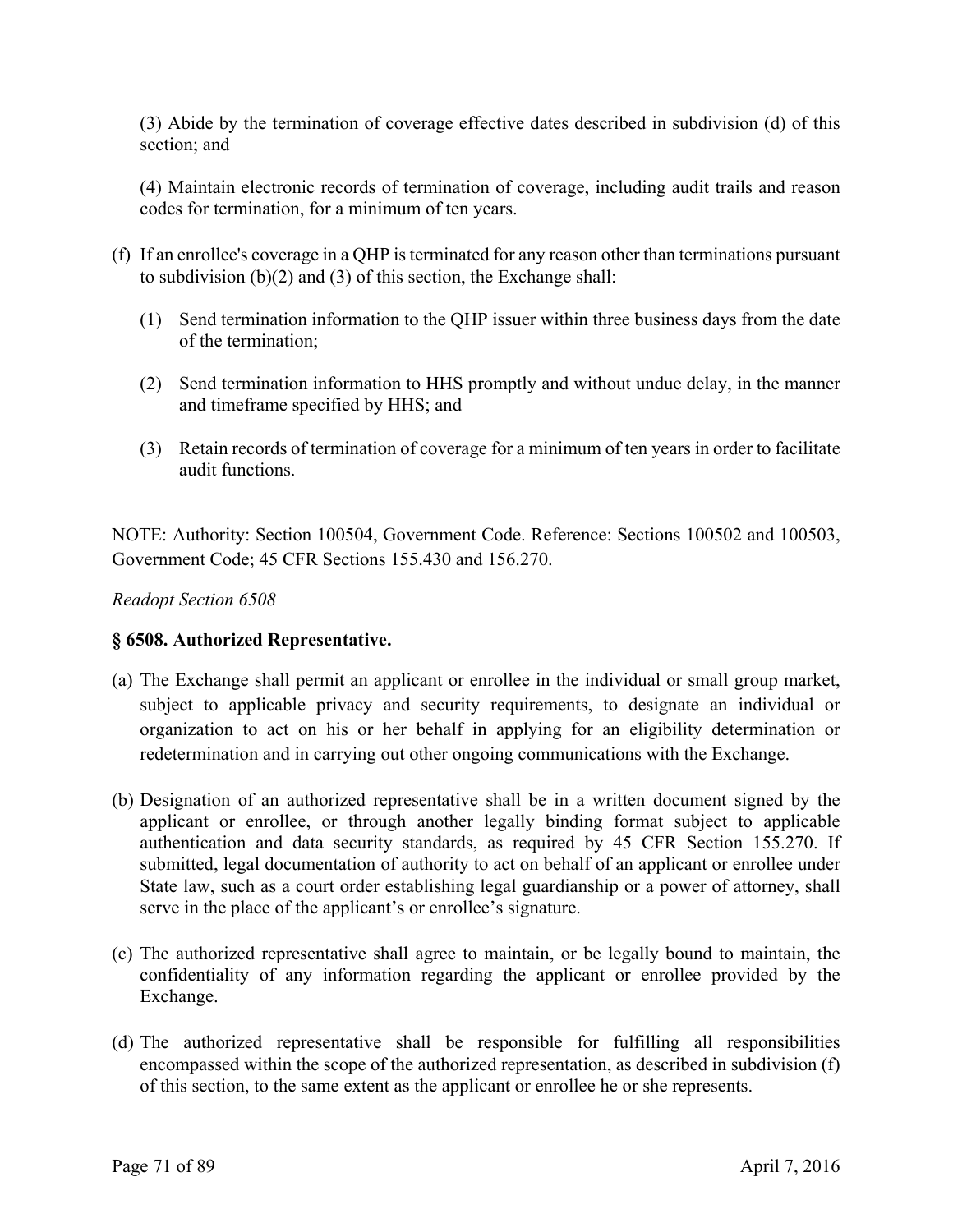- (e) The Exchange shall permit an applicant or enrollee to designate an authorized representative at the time of application or at other times and through methods described in Section 6470(j).
- (f) The Exchange shall permit an applicant or enrollee to authorize his or her representative to:
	- (1) Sign an application on the applicant's or enrollee's behalf;
	- (2) Submit an update or respond to a redetermination for the applicant or enrollee in accordance with Sections 6496 and 6498;
	- (3) Receive copies of the applicant's or enrollee's notices and other communications from the Exchange; and
	- (4) Act on behalf of the applicant or enrollee in all other matters with the Exchange.
- (g) The Exchange shall:
	- (1) Permit an applicant or enrollee to authorize a representative to perform fewer than all of the activities described in subdivision (f) of this section; and
	- (2) Track the specific permissions for each authorized representative.
- (h) The Exchange shall provide information both to the applicant or enrollee, and to the authorized representative, regarding the powers and duties of authorized representatives.
- (i) The Exchange shall consider the designation of an authorized representative valid until:
	- (1) The applicant or enrollee notifies the Exchange that the representative is no longer authorized to act on his or her behalf using one of the methods available for the submission of an application, as described in Section 6470(j). The Exchange shall notify the authorized representative of such change; or
	- (2) The authorized representative informs the Exchange and the applicant or enrollee that he or she no longer is acting in such capacity. An authorized representative shall notify the Exchange and the applicant or enrollee on whose behalf he or she is acting when the authorized representative no longer has legal authority to act on behalf of the applicant or enrollee.
- (j) An authorized representative shall comply with applicable State and federal laws concerning conflicts of interest and confidentiality of information.

NOTE: Authority: Section 100504, Government Code. Reference: Sections 100502 and 100503, Government Code; 45 CFR Section 155.227.

*Readopt Section 6510*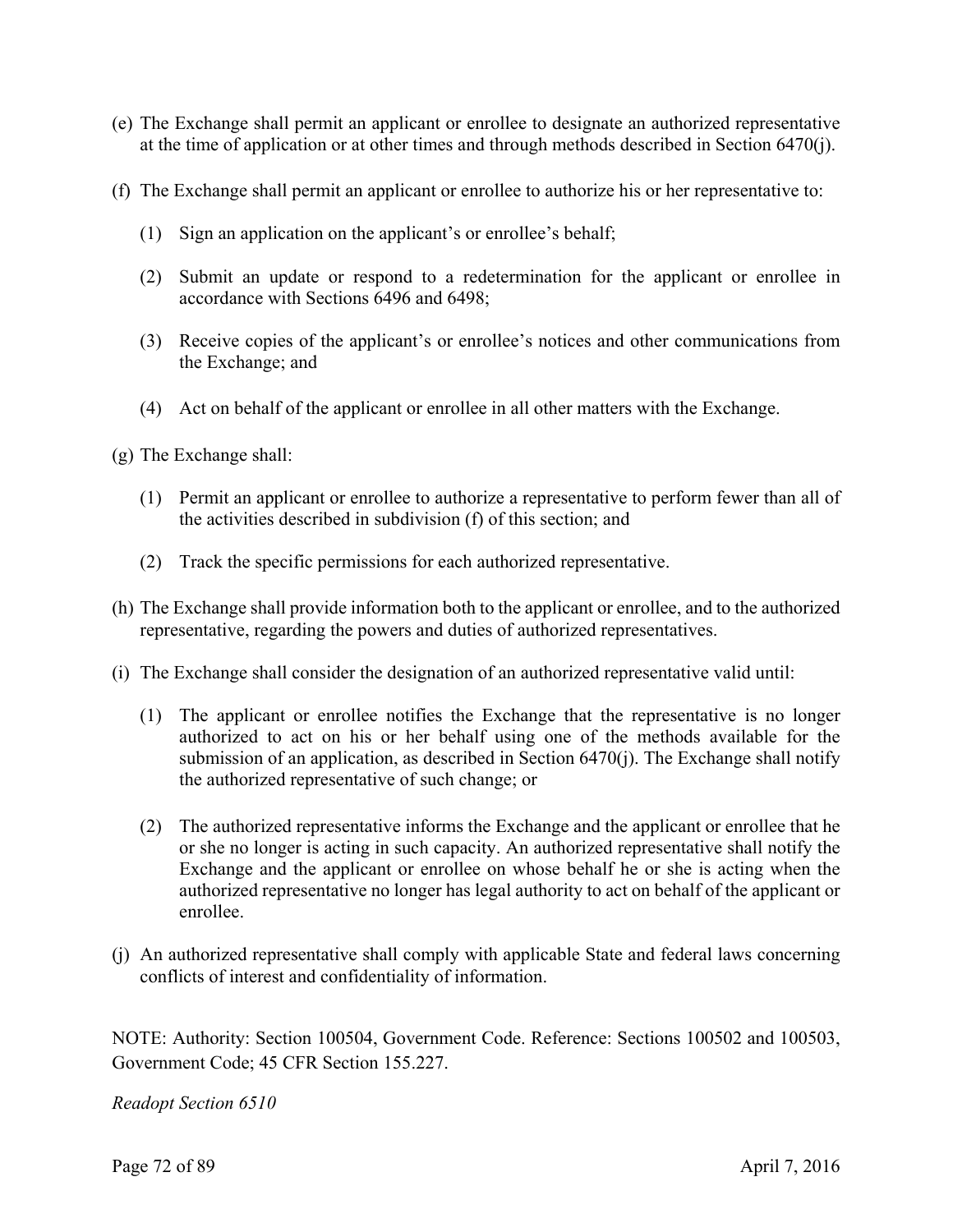## **§ 6510. Right to Appeal.**

The Exchange shall include the notice of the right to appeal and instructions regarding how to file an appeal in accordance with Article 7 of this chapter in any eligibility determination and redetermination notice issued to the applicant in accordance with Sections 6476(h), 6496(h)(2), or  $6498(j)(2)$ .

NOTE: Authority: Section 100504, Government Code. Reference: Sections 100503 and 100506, Government Code; 45 CFR Sections 155.355 and 155.515.

## *Readopt Article 7*

#### **Article 7. Appeals Process for the Individual Exchange.**

*Readopt Section 6600* 

#### **§ 6600. Definitions.**

In addition to the definitions in Section 6410 of Article 2 of this chapter, for purposes of this Article, the following terms shall mean:

"Appeal Record" means the appeal decision, all papers and requests filed in the proceeding, and, if a hearing was held, the transcript or recording of hearing testimony or an official report containing the substance of what happened at the hearing and any exhibits introduced at the hearing.

"Appeal Request" means a clear expression, either orally or in writing, by an applicant or enrollee, to have any Exchange eligibility determinations or redeterminations reviewed by an appeals entity.

"Appeals Entity" means a body designated to hear appeals of any Exchange eligibility determinations or redeterminations. The California Department of Social Services shall be designated as the Exchange appeals entity.

"Appellant" means the applicant or enrollee who is requesting an appeal.

"De Novo Review" means a review of an appeal without deference to prior decisions in the case.

"Eligibility Determination" means a determination that an applicant or enrollee is eligible for an IAP, for enrollment in a QHP, or for any enrollment periods, in accordance with Sections 6472, 6474, and 6476 of Article 5 of this chapter.

"Evidentiary Hearing" means a hearing conducted where new evidence may be presented.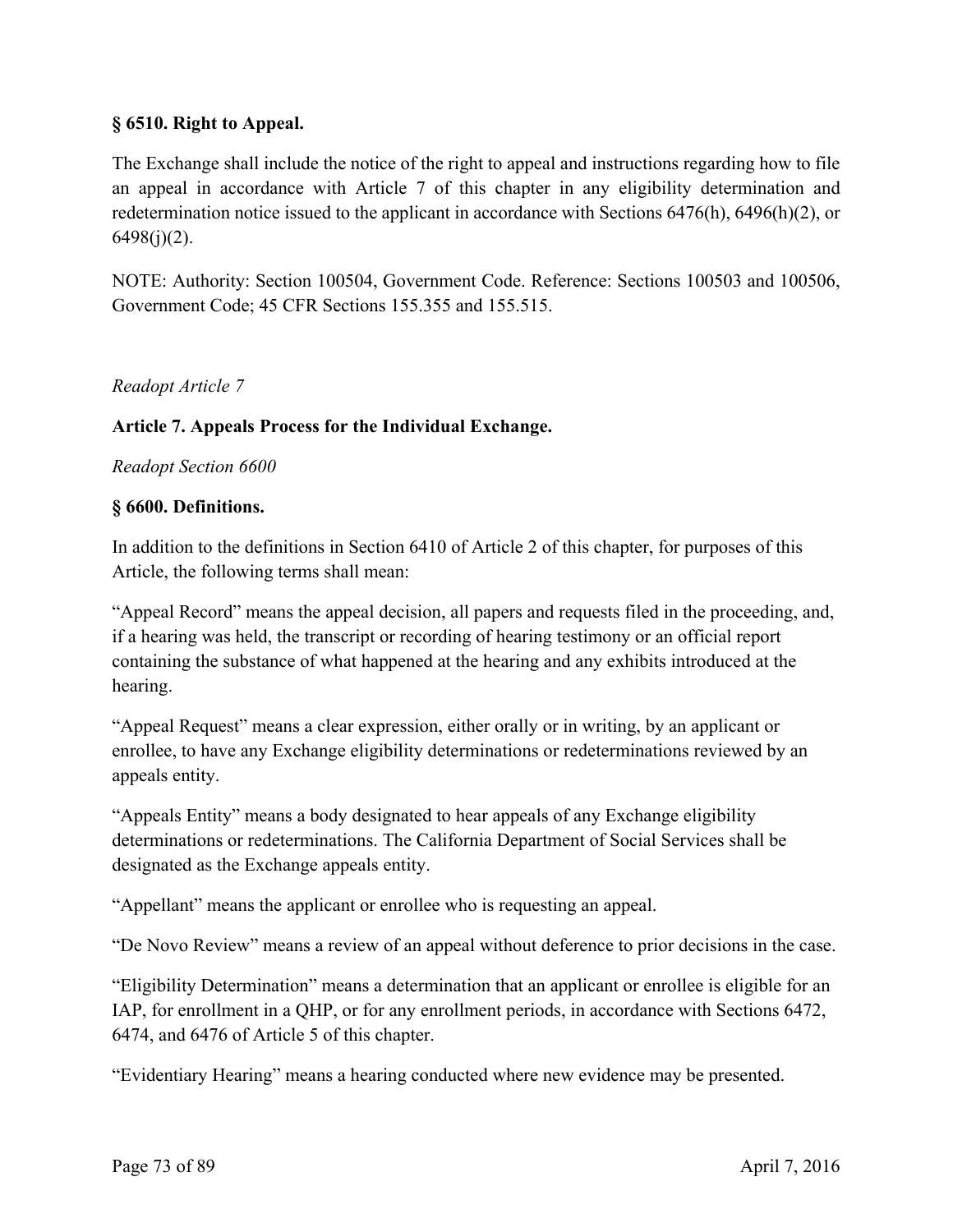"Statement of Position" means a writing that describes the appellant's and the Exchange's positions regarding an appeal, as specified in Section 10952.5 of the Welfare and Institution Code.

"Vacate" means to set aside or legally void a previous action.

NOTE: Authority: Section 100504, Government Code. Reference: Sections 100503 and 100506, Government Code; 45 CFR Section 155.500.

## *Readopt Section 6602 with Amendments*

#### **§ 6602. General Eligibility Appeals Requirements.**

- (a) In accordance with Section 6510 of Article 5, an applicant or enrollee shall have the right to appeal:
	- (1) An eligibility determination made in accordance with Article 5 of this chapter, including:
		- (A) An initial determination of eligibility, including the amount of APTC and level of CSR, made in accordance with the standards specified in Sections 6472 and 6474 of Article 5 of this chapter; and
		- (B) A redetermination of eligibility, including the amount of APTC and level of CSR, made in accordance with Sections 6496 and 6498 of Article 5 of this chapter;
		- (C) A determination of eligibility for an enrollment period, made in accordance with Section 6476(c) of Article 5 of this chapter.
	- (2) An eligibility determination for an exemption made in accordance with 45 CFR Section 155.605;
	- (3) The Exchange's failure to provide a timely eligibility determination in accordance with Section 6476(f) of Article 5 of this chapter or failure to provide timely notice of an eligibility determination or redetermination in accordance with Sections 6476(h),  $6496(h)(2)$ , or  $6498(i)(2)$  of Article 5 of this chapter; and
	- (4) A denial of a request to vacate a dismissal made by the Exchange appeals entity in accordance with Section 6610(d)(2) to the HHS.
- (b) The Exchange appeals entity shall conduct all eligibility appeals, except for appeals of an eligibility determination for an exemption made in accordance with 45 CFR Section 155.605.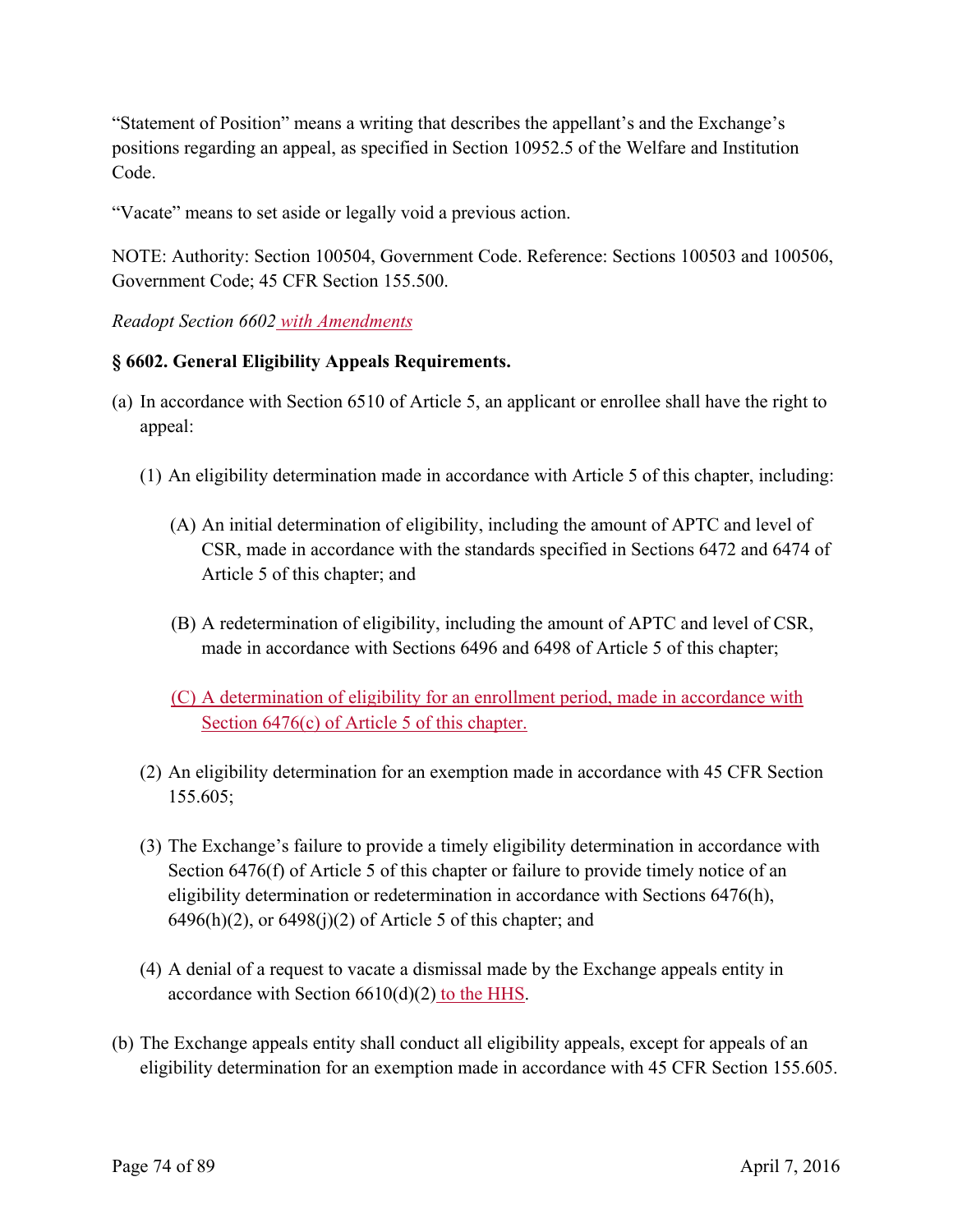- (c) For purposes of this Article, an administrative law judge designated by the appeals entity shall determine, on a case-by-case basis:
	- (1) The validity of all appeal requests received by the Exchange, the appeals entity, or the counties; and
	- (2) Whether good cause exists, including, but not limited to, good cause for an untimely appeal request and continuance.
- (d) An applicant or enrollee may request an appeal of any of the actions specified in subdivision (a) of this section to HHS upon exhaustion of the Exchange appeals process.
- (e) During the appeal, an appellant may represent himself or herself, or be represented by an authorized representative, as provided in Section 6508 of Article 5 of this chapter, or by legal counsel, a relative, a friend, or another spokesperson.
- (f) Appeals processes established under this Article shall comply with the accessibility and readability requirements specified in Section 6452 of Article 4 of this chapter.
- (g) An appellant may seek judicial review to the extent it is available by law.
- (h) When an appellant seeks review of an adverse MAGI Medi-Cal or CHIP determination made by the Exchange, the appeals entity shall transmit the eligibility determination and all information provided as part of the appeal via secure electronic interface, within three business days from the date the appeal request is received to DHCS, as applicable, unless the appeal request is for an expedited appeal, in which case, the appeals entity shall follow the procedure provided in Section 6616.
- (i) The appeals entity shall:
	- (1) Ensure all data exchanges in the appeals process comply with the federal and State privacy and security standards specified in 45 CFR Section 155.260 and the Information Practices Act of 1977 (Cal. Civ. Code, § 1798 et seq.) and are in an electronic format consistent with 45 CFR Section 155.270; and
	- (2) Comply with all data sharing requests made by HHS.
- (j) The Exchange shall provide the appellant with the opportunity to review his or her entire eligibility file, including all papers, requests, documents, and relevant information in the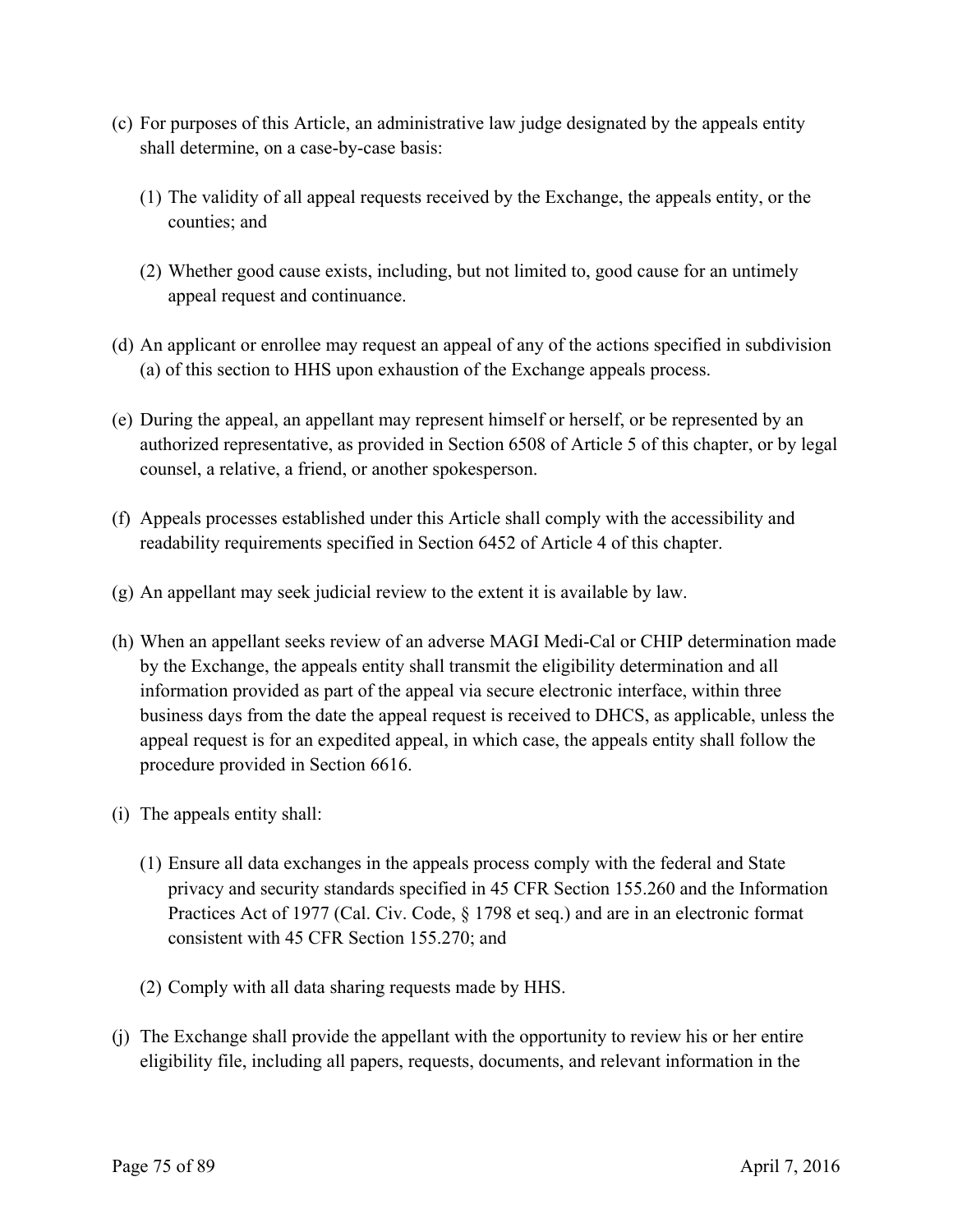Exchange's possession at any time from the date on which an appeal request is filed to the date on which the appeal decision is issued pursuant to Section 6618.

NOTE: Authority: Section 100504, Government Code. Reference: Sections 100503 and 100506, Government Code; 45 CFR Sections 155.505 and 155.510.

*Readopt Section 6604* 

## **§ 6604. Notice of Appeal Procedures.**

- (a) The Exchange shall provide notice of appeal procedures at the time that the:
	- (1) Applicant submits an application; and
	- (2) Notice of eligibility determination and redetermination is sent in accordance with Sections 6476(h), 6496(h)(2), or 6498(j)(2) of Article 5 of this chapter.
- (b) Notices described in subdivision (a) of this section shall comply with the general standards for Exchange notices specified in Section 6454 of Article 4 of this chapter and shall contain:
	- (1) An explanation of the applicant or enrollee's appeal rights under this Article;
	- (2) A description of the procedures by which the applicant or enrollee may request an appeal, including an expedited appeal;
	- (3) Information on the applicant's or enrollee's right to represent himself or herself, or to be represented by legal counsel or another representative;
	- (4) Information on how to obtain a legal aid referral or free legal help;
	- (5) An explanation that all hearings shall be conducted by telephone, video conference, or in person, in accordance with the California Department of Social Services' Manual of Policies and Procedures Section 22-045;
	- (6) An explanation of the circumstances under which the appellant's eligibility may be maintained or reinstated pending an appeal decision, as provided in Section 6608; and
	- (7) An explanation that an appeal decision for one household member may result in a change in eligibility for other household members and that such a change shall be handled as a redetermination of eligibility for all household members in accordance with the standards specified in Sections 6472 and 6474 of Article 5 of this chapter.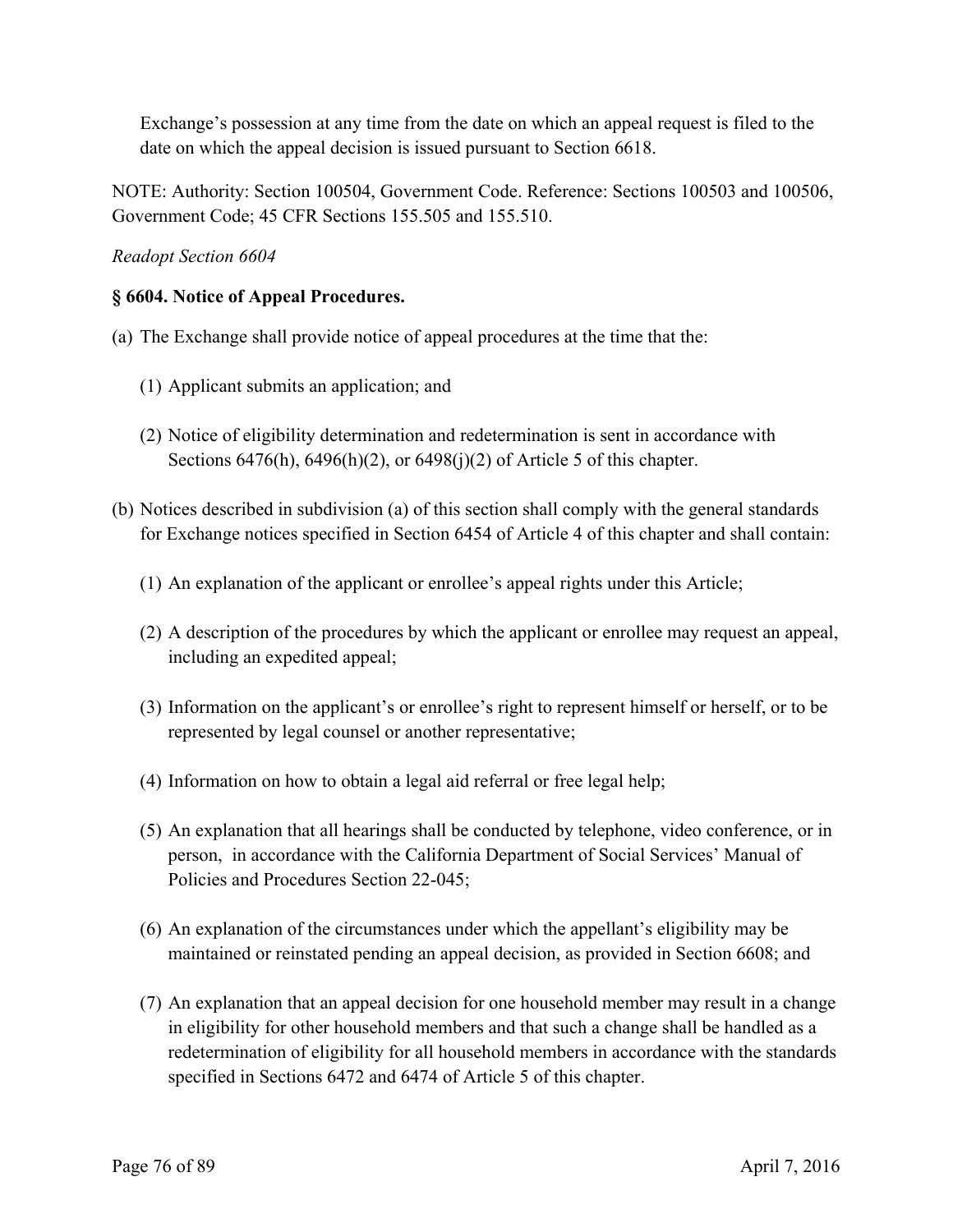NOTE: Authority: Section 100504, Government Code. Reference: Sections 100503 and 100506, Government Code; 45 CFR Section 155.515.

*Readopt Section 6606* 

## **§ 6606. Appeal Requests.**

- (a) The Exchange and the appeals entity shall:
	- (1) Accept appeal requests submitted through any of the following channels, in accordance with Section 6470(j) of Article 5 of this chapter:
		- (A) The Exchange's Internet Web site;
		- (B) Telephone;
		- (C) Facsimile;
		- (D) Mail; or
		- (E) In person.
	- (2) Assist the applicant or enrollee in making the appeal request; and
	- (3) Not limit or interfere with the applicant's or enrollee's right to make an appeal request.
- (b) The appeals entity shall consider an appeal request valid for purposes of this Article, as specified in Section 6602(c), if it is submitted in accordance with the requirements of subdivisions (c) and (d) of this section and Section 6602(a).
- (c) The Exchange and the appeals entity shall allow an applicant or enrollee to request an appeal within 90 days of the date of the notice of eligibility determination, unless the appeals entity determines, in accordance with Section 6602(c), that there is good cause, as defined in Section 10951 of the Welfare and Institution Code, for filing the appeals request beyond the 90-day period. No filing timeline shall be extended for good cause for more than 180 days after the date of the notice of eligibility determination. For purposes of this subdivision, if the last day of the filing period falls on a Saturday, Sunday, or holiday, as defined in Government Code Section 6700, the filing period shall be extended to the next business day, in accordance with Government Code Section 6707.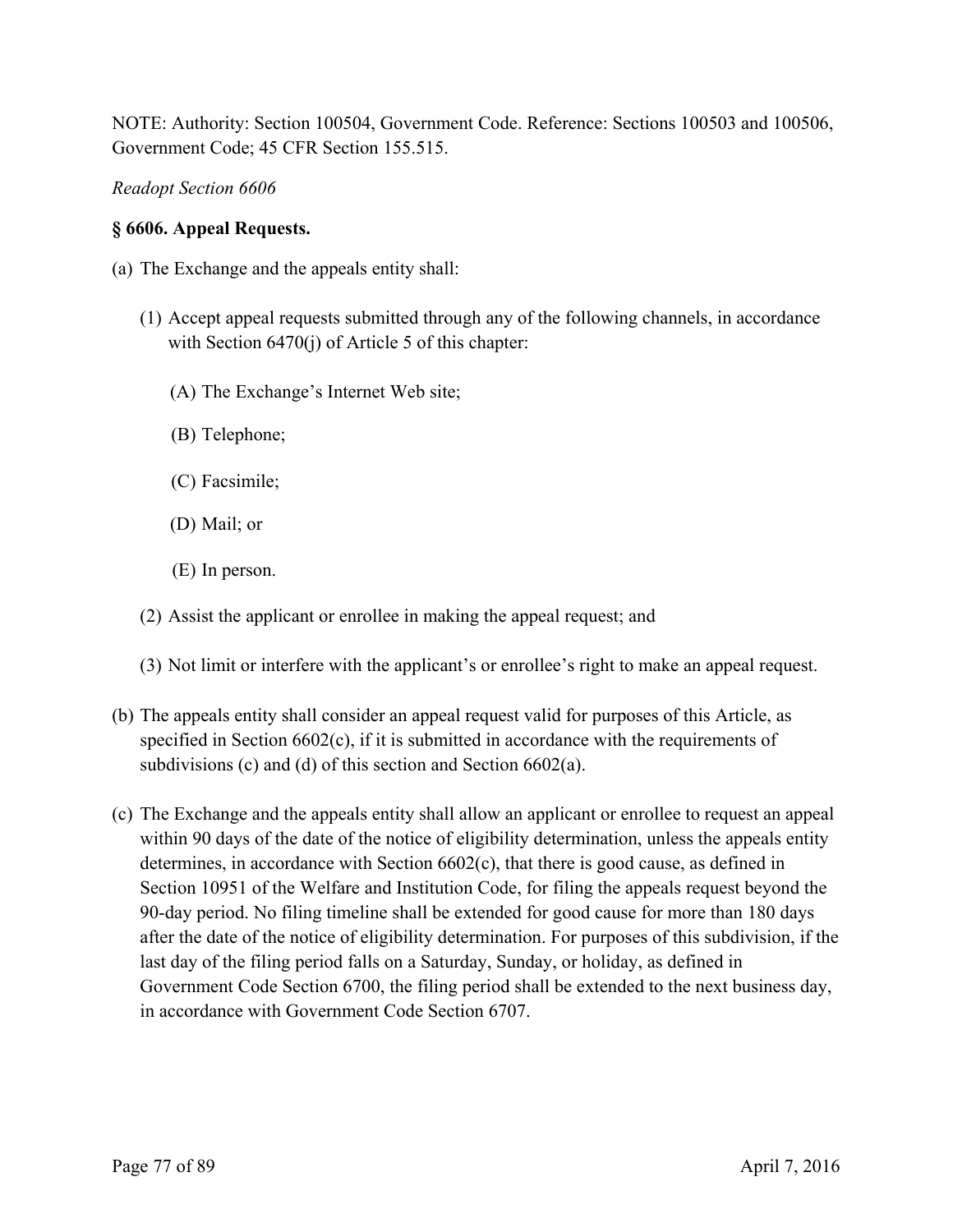- (d) If the appellant disagrees with the appeal decision of the Exchange appeals entity, he or she may make an appeal request to HHS within 30 days of the date of the Exchange appeals entity's appeal decision or notice of denial of a request to vacate a dismissal.
- (e) Upon receipt of an appeal request pursuant to subdivisions (c) or (g) of this section, which has been determined to be valid in accordance with Section 6602(c), the appeals entity shall:
	- (1) Within five business days from the date on which the valid appeal request is received, send written acknowledgment to the appellant of the receipt of his or her valid appeal request, including but not limited to:
		- (A) Information regarding the appellant's opportunity for informal resolution prior to the hearing pursuant to Section 6612;
		- (B) Information regarding the appellant's eligibility pending appeal pursuant to Section 6608; and
		- (C) An explanation that any APTC paid on behalf of the tax filer pending appeal is subject to reconciliation under Section 36B(f) of IRC (26 U.S.C. § 36B(f)) and 26 CFR Section 1.36B-4.
	- (2) Except as provided in Section 6618(b)(2), within three business days from the date on which the valid appeal request is received, transmit via secure electronic interface notice of the appeal request and, if applicable, instructions to provide eligibility pending appeal pursuant to Section 6608, to the Exchange and to the DHCS, as applicable; and
	- (3) Confirm receipt of the records transferred by the Exchange pursuant to subdivision (g) of this section within two business days of the receipt of the records.
- (f) Upon receipt of an appeal request that is determined not valid because it fails to meet the requirements of this section or Section 6602(a), unless the appeals entity determines that there is good cause for such a failure, in accordance with Section 6602(c), the appeals entity shall:
	- (1) Within five business days from the date on which the appeal request is received, send written notice to the appellant informing him or her:
		- (A) That the appellant's appeal request has not been accepted;
		- (B) About the nature of the defect in the appeal request; and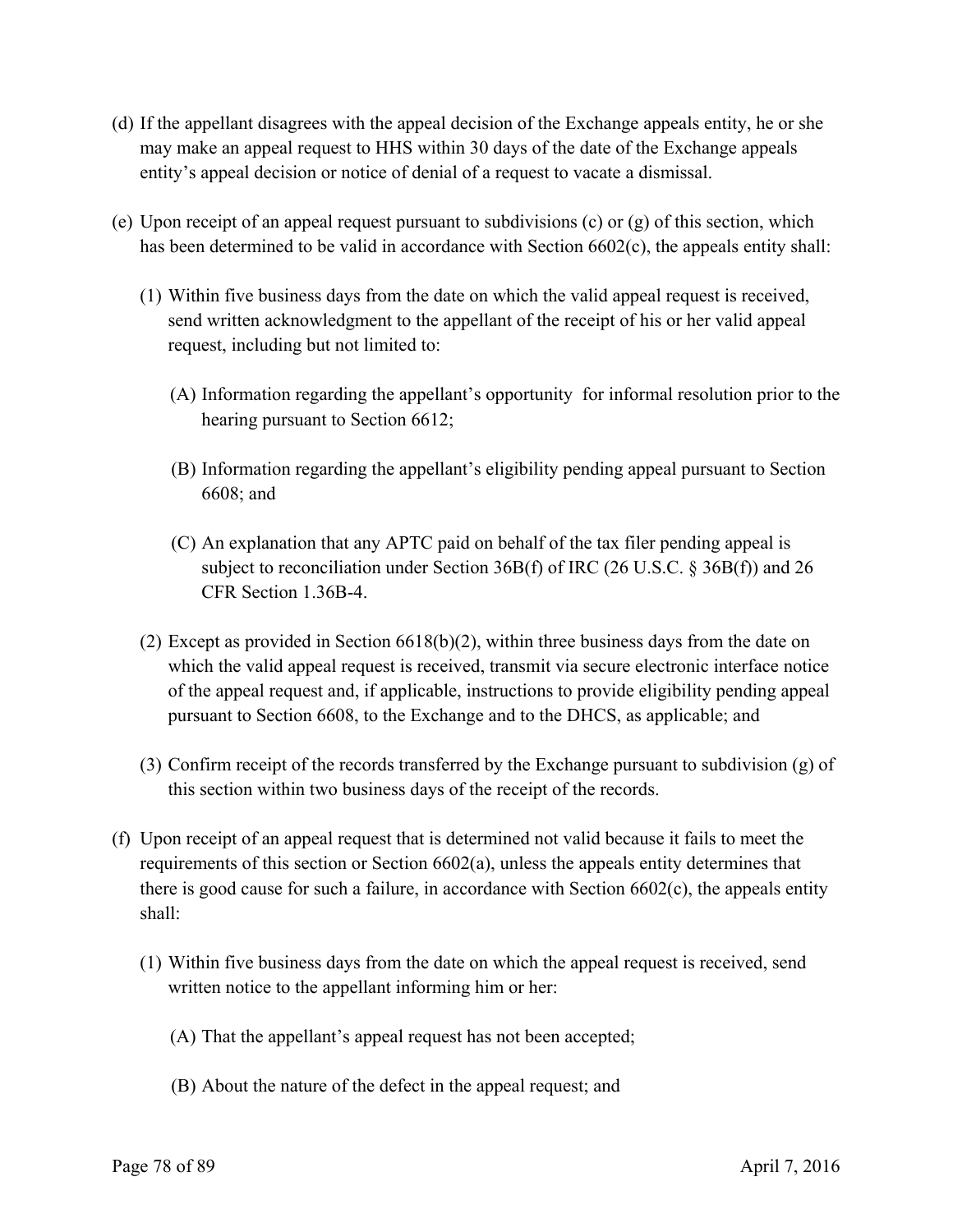- (C) That, if the defect specified in subdivision  $(f)(1)(B)$  of this section is curable, the appellant may cure the defect and resubmit the appeal request, in accordance with subdivision (a) of this section, within 30 calendar days from the date on which the invalid appeal request is received; and
- (2) Treat as valid, in accordance with Section 6602(c), an amended appeal request that meets the requirements of this section and of Section 6602(a).
- (g) Upon receipt of an appeal request pursuant to subdivision (c) of this section, or upon receipt of the notice under subdivision  $(e)(2)$  of this section, the Exchange shall transmit via secure electronic interface to the appeals entity:
	- (1) The appeal request, if the appeal request was initially made to the Exchange; and
	- (2) The appellant's eligibility record.
- (h) Upon receipt of the notice of an appeal request made to HHS, pursuant to subdivision (d) of this section, the Exchange appeals entity shall, within three business days from the date on which the appeal request is received, transmit via secure electronic interface the appellant's appeal record, including the appellant's eligibility record as received from the Exchange, to the HHS appeals entity.

NOTE: Authority: Section 100504, Government Code. Reference: Sections 100503 and 100506, Government Code; 45 CFR Section 155.520.

*Readopt Section 6608 with Amendments* 

## **§ 6608. Eligibility Pending Appeal.**

- (a) Upon receipt of a valid appeal request or notice under Section  $6606(e)(2)$  that concerns an appeal of a redetermination under Sections 6496(h) or 6498(j) of Article 5 of this chapter, the Exchange shall continue to consider the appellant eligible while the appeal is pending in accordance with standards set forth in subdivision (b) of this section.
- (b) If the tax filer or appellant, as applicable, accepts eligibility pending an appeal and agrees to make his or her premium payments in full, reduced by the APTC amount he or she is determined eligible for by the Exchange, by the applicable payment due dates, the Exchange shall continue the appellant's eligibility for enrollment in a QHP, APTC, and CSR, as applicable, in accordance with the level of eligibility immediately before the redetermination being appealed.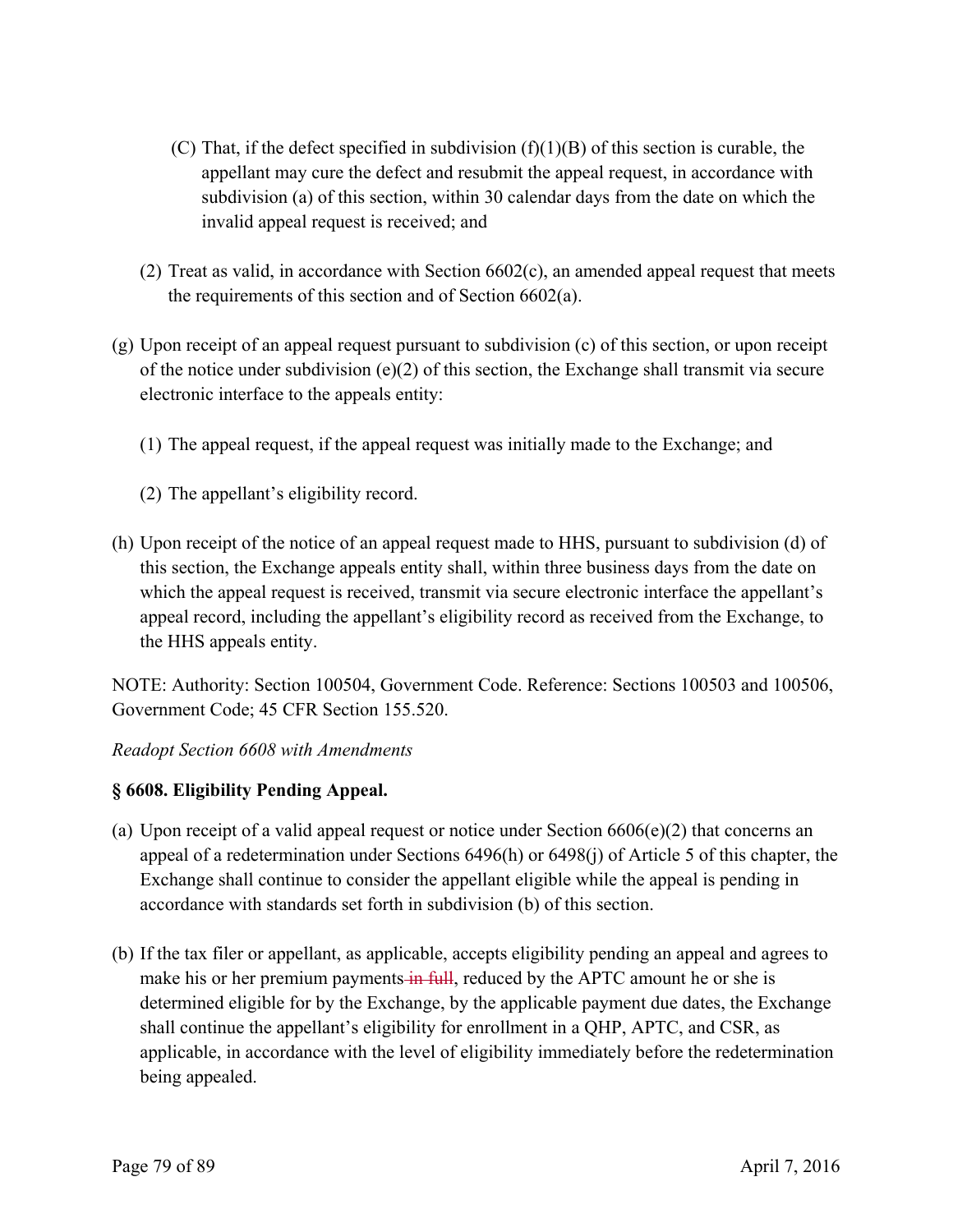NOTE: Authority: Section 100504, Government Code. Reference: Sections 100503 and 100506, Government Code; 45 CFR Section 155.525.

*Readopt Section 6610 with Amendments* 

#### **§ 6610. Dismissals.**

- (a) The appeals entity shall dismiss an appeal if the appellant:
	- (1) Unconditionally or conditionally withdraws the appeal request in writing prior to the hearing date, in accordance with the following procedure:
		- (A) Except as provided in subdivision (a)(1)(B) of this section, if the withdrawal is unconditional, the appeal request shall be immediately dismissed.
		- (B) If the appellant has verbally withdrawn his or her appeal request prior to the hearing, and such withdrawal is unconditional, the following process shall apply:

1. The appeals entity shall send the appellant a written confirmation of the withdrawal within five business days from the date on which the appellant's verbal withdrawal request is received by the appeals entity. The written confirmation shall serve as the appellant's written withdrawal and the appeal shall be dismissed unless the appellant notifies the appeals entity, in writing or verbally, within 15 days of the date of the written confirmation, that the appellant has not withdrawn his or her appeal request If the appellant makes the verbal unconditional withdrawal request directly to the appeals entity, the appeal request shall be immediately dismissed.

2. If the appellant makes the verbal unconditional withdrawal request to the Exchange, the Exchange shall notify the appeals entity of the appellant's verbal unconditional withdrawal request within three business days from the date of the request.:

(i) The Exchange shall notify the appeals entity of the appellant's verbal unconditional withdrawal request within three business days from the date of the request.

(ii) The appeals entity shall contact the appellant and verify the verbal unconditional withdrawal. If the verbal unconditional withdrawal is verified, the appeal request shall be immediately dismissed.

(iii) If the verbal unconditional withdrawal cannot be verified telephonically, the appeals entity shall send the appellant a written confirmation of the withdrawal within five business days from the date on which the appellant's verbal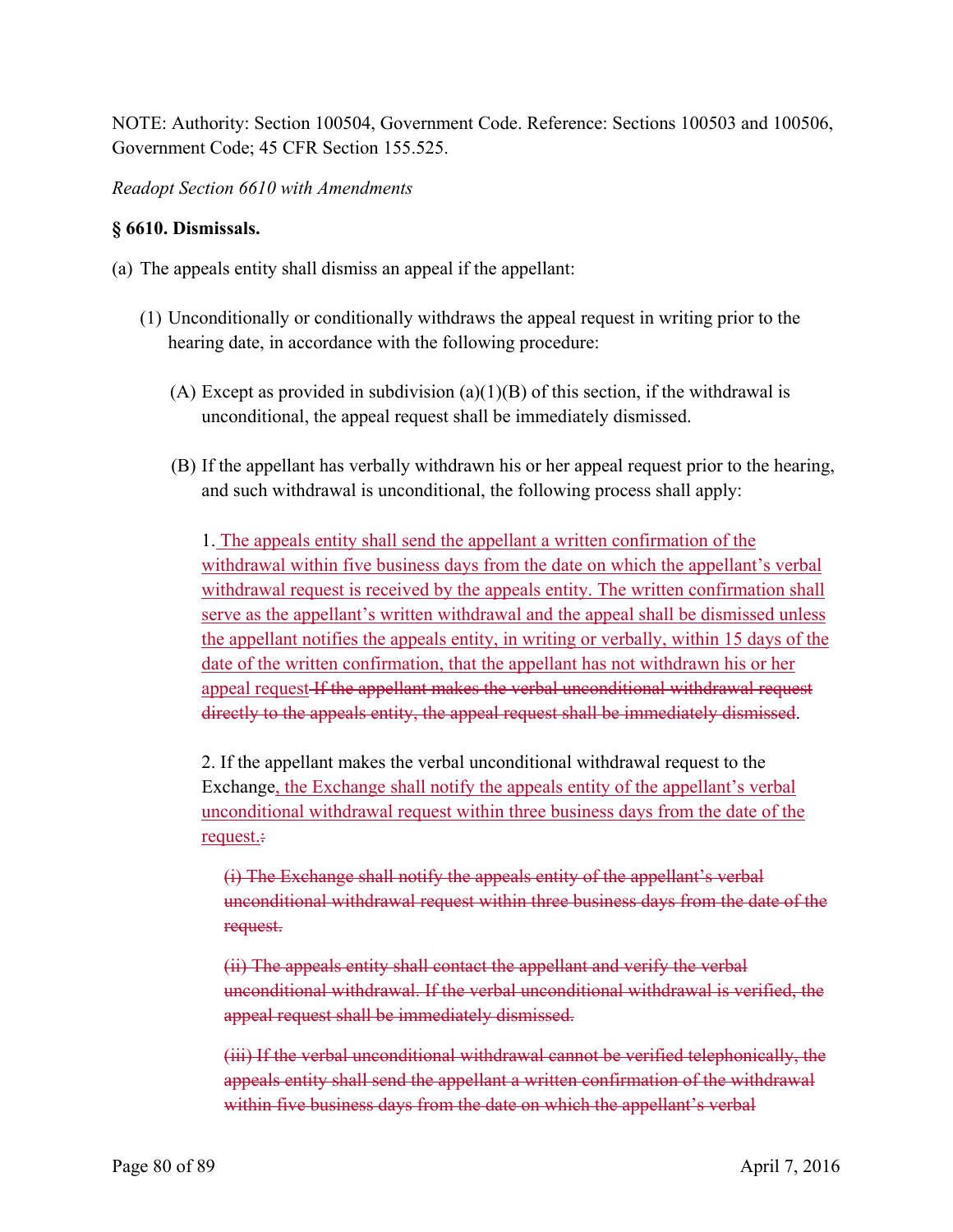withdrawal request is received by the appeals entity. The written confirmation shall serve as the appellant's written withdrawal and the appeal shall be dismissed unless the appellant notifies the appeals entity, in writing or verbally, within 15 days of the date of the written confirmation, that the appellant has not withdrawn his or her appeal request.

- (C) If the withdrawal is conditional:
	- 1. The withdrawal shall be accompanied by an agreement signed by the appellant and by the Exchange as part of the informal resolution process specified in Section 6612:
	- 2. Upon receipt of the signed conditional withdrawal, the hearing date, if any, shall be vacated;
	- 3. The actions of both parties under the agreement specified in subdivision  $(a)(1)(C)1$  of this section shall be completed within 30 calendar days of the date on the agreement; and
	- 4. Upon the satisfactory completion of the actions of the appellant and the Exchange under the agreement specified in subdivision  $(a)(1)(C)1$  of this section, the appeals entity shall dismiss the appeals request unless the hearing request is reinstated within the time limits set forth in Section 6606(c);
- (D) Both unconditional and conditional withdrawals shall be accepted by telephone if the following requirements are met:
	- 1. The appellant's statement and telephonic signature made under penalty of perjury shall be recorded in full; and
	- 2. The appeals entity shall provide the appellant with a written confirmation documenting the telephonic interaction.
- (2) Fails to appear at a scheduled hearing without good cause, as determined in accordance with Section  $6602(c)$ ;
- (3) Fails to submit a valid appeal request as specified in Section 6606(b) without good cause, as determined in accordance with Section 6602(c); or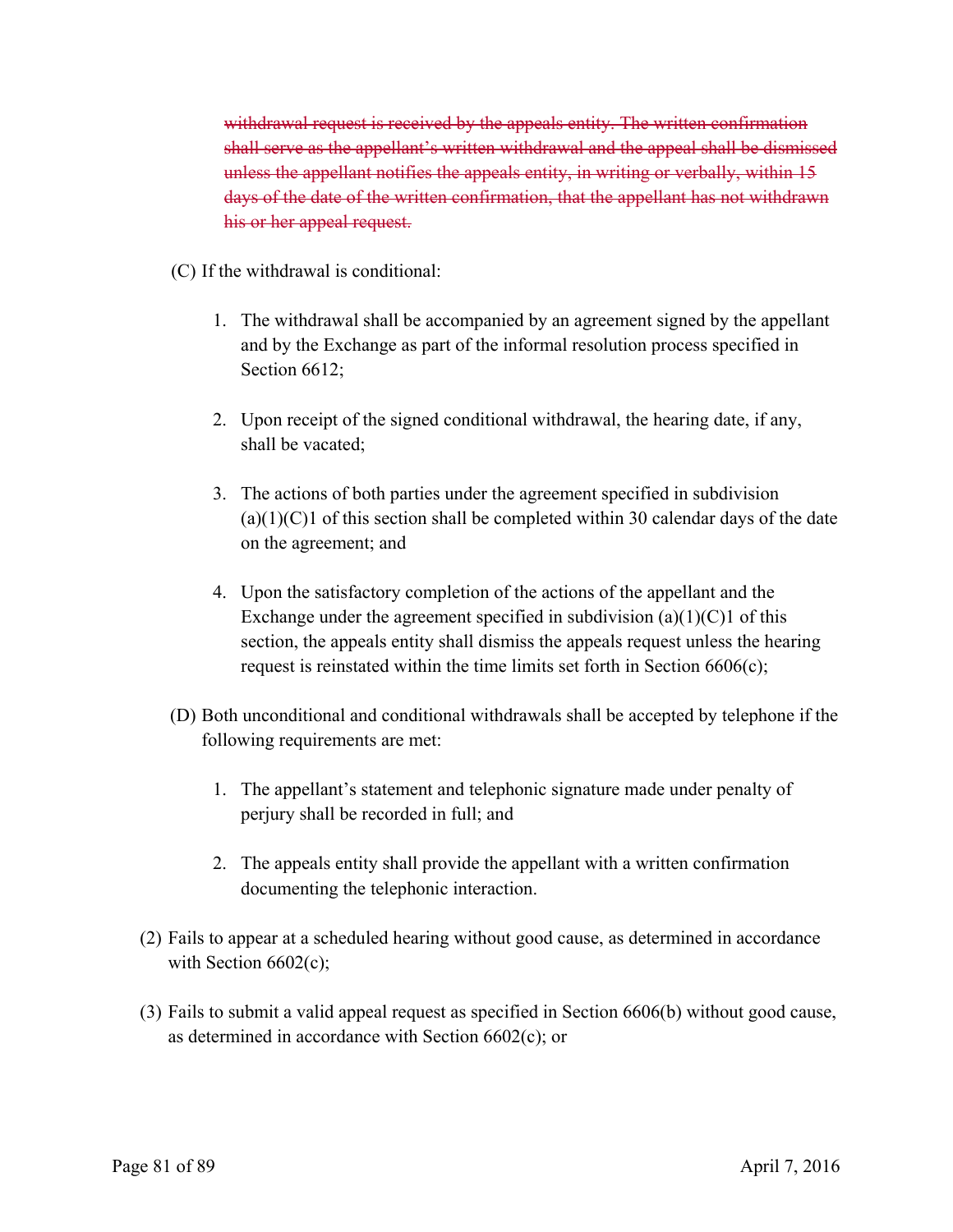- (4) Dies while the appeal is pending, unless the appeal affects the remaining member(s) of the deceased appellant's household, or the appeal can be carried forward by a representative of the deceased appellant's estate, or by an heir of the deceased appellant if the decedent's estate is not in probate, in accordance with the California Department of Social Services' Manual of Policies and Procedures Section 22-004.4.
- (b) If an appeal is dismissed under subdivision (a) of this section, the appeals entity shall provide written notice to the appellant within five business days from the date of the dismissal. The notice shall include:
	- (1) The reason for the dismissal;
	- (2) An explanation of the dismissal's effect on the appellant's eligibility; and
	- (3) An explanation of how the appellant may show good cause as to why the dismissal should be vacated in accordance with subdivision (d) of this section.
- (c) If an appeal is dismissed under subdivision (a) of this section, the appeals entity shall, within three business days from the date of the dismissal, provide notice of the dismissal to the Exchange, and to the DHCS, as applicable, including instructions to, no earlier than five business days from the date of the dismissal:
	- (1) Implement the eligibility determination; and
	- (2) Discontinue eligibility pending appeal provided under Section 6608.

(d) The appeals entity shall:

- (1) Vacate a dismissal and proceed with the appeal if the appellant makes a written request within 30 calendar days of the date of the notice of the dismissal showing good cause why the dismissal should be vacated, in accordance with Section 6602(c); and
- (2) Provide written notice of the denial of a request to vacate a dismissal to the appellant within five business days from the date of such denial, if the request is denied.

NOTE: Authority: Section 100504, Government Code. Reference: Sections 100503 and 100506, Government Code; 45 CFR Section 155.530.

*Readopt Section 6612 with Amendments* 

## **§ 6612. Informal Resolution.**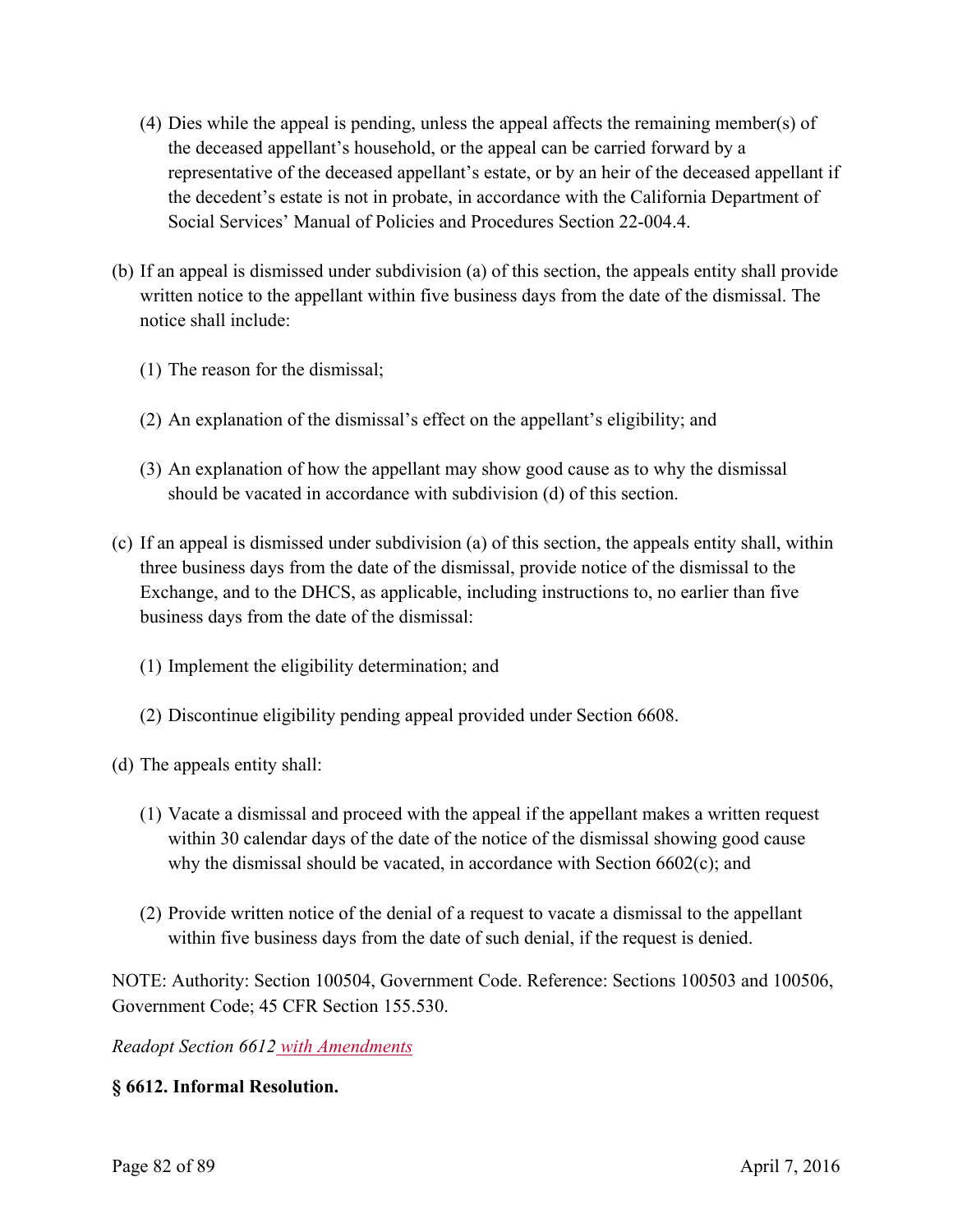- (a) An appellant shall have an opportunity for informal resolution prior to a hearing in accordance with the requirements of this section.
- (b) Upon receipt of an appeal request, which has been determined to be valid in accordance with Section 6602(c), or upon receipt of the notice under Section 6606(e)(2), the Exchange shall contact the appellant to resolve the appeal informally and to request additional information or documentation, if applicable, prior to the hearing date.
- (c) The informal resolution process shall comply with the scope of review specified in Section 6614(e).
- (d) An appellant's right to a hearing shall be preserved in any case notwithstanding the outcome of the informal resolution process unless the appellant unconditionally or conditionally withdraws his or her appeal request prior to the hearing date, in accordance with the procedure set forth in Section 6610(a)(1).
- (e) If the appeal advances to hearing:
	- (1) The appellant shall not be asked to provide duplicative information or documentation that he or she previously provided during the application or informal resolution process, unless the appeals entity, the Exchange, or DHCS does not have access to the information or documentation and cannot reasonably obtain it, and such information is necessary to properly adjudicate the appeal; and
	- (2) The Exchange shall:
		- (A) Issue a Statement of Position; and
		- (B) Transmit via secure electronic interface the Statement of Position and all papers, requests, and documents, including printouts from an appeal record, which the Exchange obtained during the informal resolution process to the appeals entity, the appellant, and, if applicable, the appellant's representative, at least two business days before the date of the hearing.
- (f) If the appellant is satisfied with the outcome of the informal resolution process and conditionally withdraws his or her appeal request, in accordance with Section  $6610(a)(1)(C)$ , and the appeal does not advance to hearing:
	- (1) Within five business days from the date of the outcome of the informal resolution, the Exchange shall: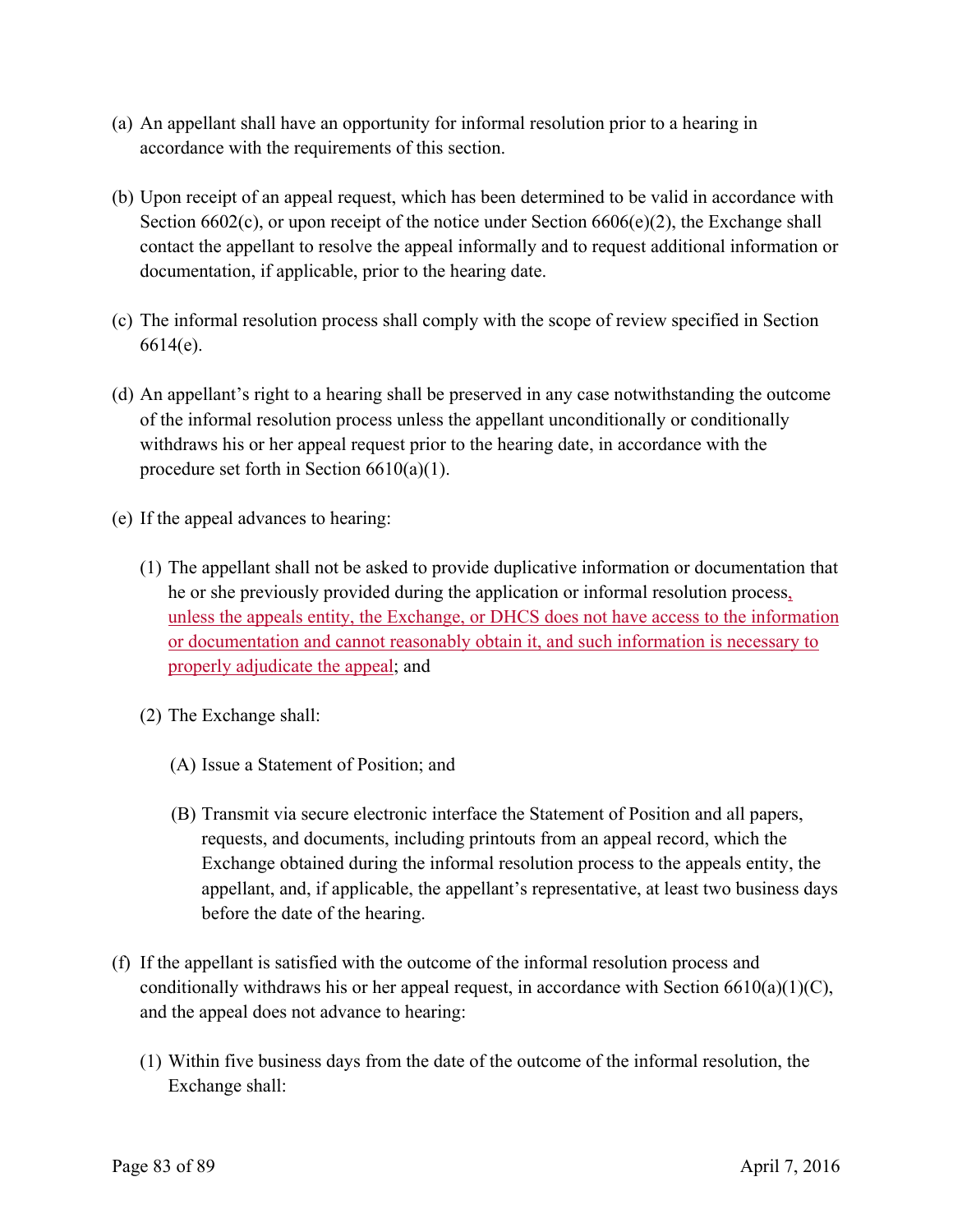- (A) Notify the appellant of:
	- 1. The outcome of the informal resolution, including a plain language description of the effect of such outcome on the appellant's appeal and eligibility; and
	- 2. The effective date of such outcome, if applicable; and
- (B) Provide a copy of the conditional withdrawal agreement signed by the appellant, or the appellant's authorized representative, and the Exchange and instructions on how to submit his or her conditional withdrawal request to the appeals entity, in accordance with the procedure set forth in Section  $6610(a)(1)(C)$ .
- (2) Within three business days from the date of the outcome of the informal resolution, the Exchange shall send notice of the informal resolution outcome to the appeals entity via secure electronic interface.
- (3) If the appeal is dismissed in accordance with Section 6610, the informal resolution decision shall be final and binding.

NOTE: Authority: Section 100504, Government Code. Reference: Sections 100503 and 100506, Government Code; 45 CFR Section 155.535.

## *Readopt Section 6614 with Amendments*

## **§ 6614. Hearing Requirements.**

- (a) An appellant shall have an opportunity for a hearing in accordance with the requirements of this section.
- (b) When a hearing is scheduled, the appeals entity shall send written notice to the appellant and the appellant's authorized representative, if any, of the date, time, location, and format of the hearing no later than 15 days prior to the hearing date. Unless:
	- (1) The appellant request an earlier hearing date; or
	- (2) A hearing date sooner than 15 days is necessary to process an expedited appeal, as described in Section 6616(a), and the appeals entity has contacted the appellant to schedule a hearing on a mutually agreed upon date, time, and location or format.
- (c) The hearing shall be conducted: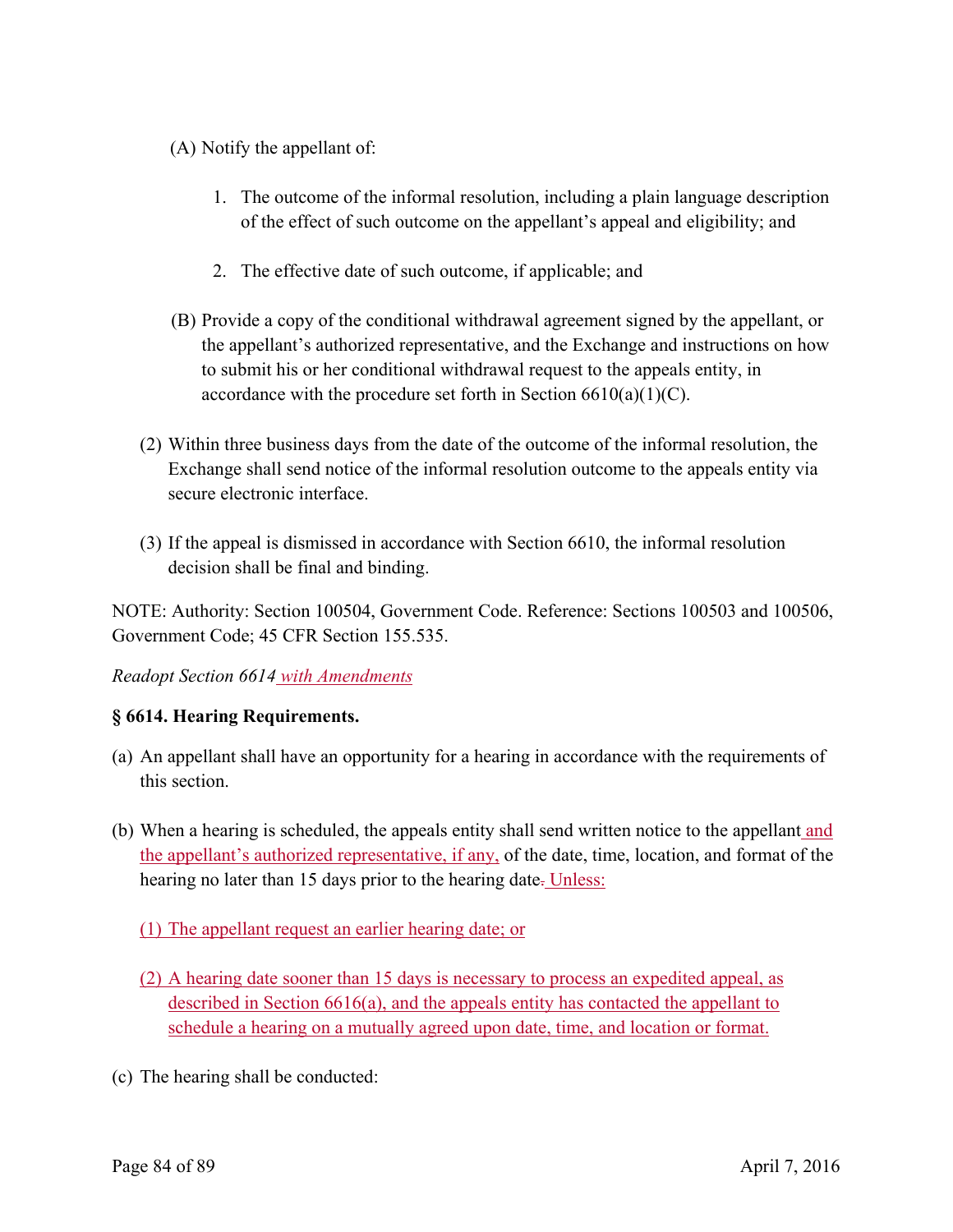- (1) Within 90 days from the date on which a valid appeal request is received, except for the expedited appeals specified in Section 6616;
- (2) After notice of the hearing, pursuant to subdivision (b) of this section;
- (3) As an evidentiary hearing, consistent with subdivision (e) of this section;
- (4) By an administrative law judge who has not been directly involved in the eligibility determination or any prior Exchange appeal decisions in the same matter; and
- (5) By telephone, video conference, or in person, in accordance with the California Department of Social Services' Manual of Policies and Procedures Section 22-045.1.
- (d) The appeals entity shall provide the appellant with the opportunity to:
	- (1) Review his or her appeal record, including all documents and records to be used by the appeals entity at the hearing, at least two business days before the date of the hearing as well as during the hearing;
	- (2) Bring witnesses to testify;
	- (3) Establish all relevant facts and circumstances;
	- (4) Present an argument without undue interference;
	- (5) Question or refute any testimony or evidence, including the opportunity to confront and cross-examine adverse witnesses; and
	- (6) Be represented by an authorized representative, legal counsel, a relative, a friend, or another spokesperson designated by the appellant.
- (e) The appeals entity shall consider the information used to determine the appellant's eligibility as well as any additional relevant evidence presented during the appeal process, including at the hearing.
- (f) The appeals entity shall review the appeal *de novo* and shall consider all relevant facts and evidence presented during the appeal.
- (g) Postponements and continuances shall be conducted in accordance with the California Department of Social Services' Manual of Policies and Procedures Section 22-053.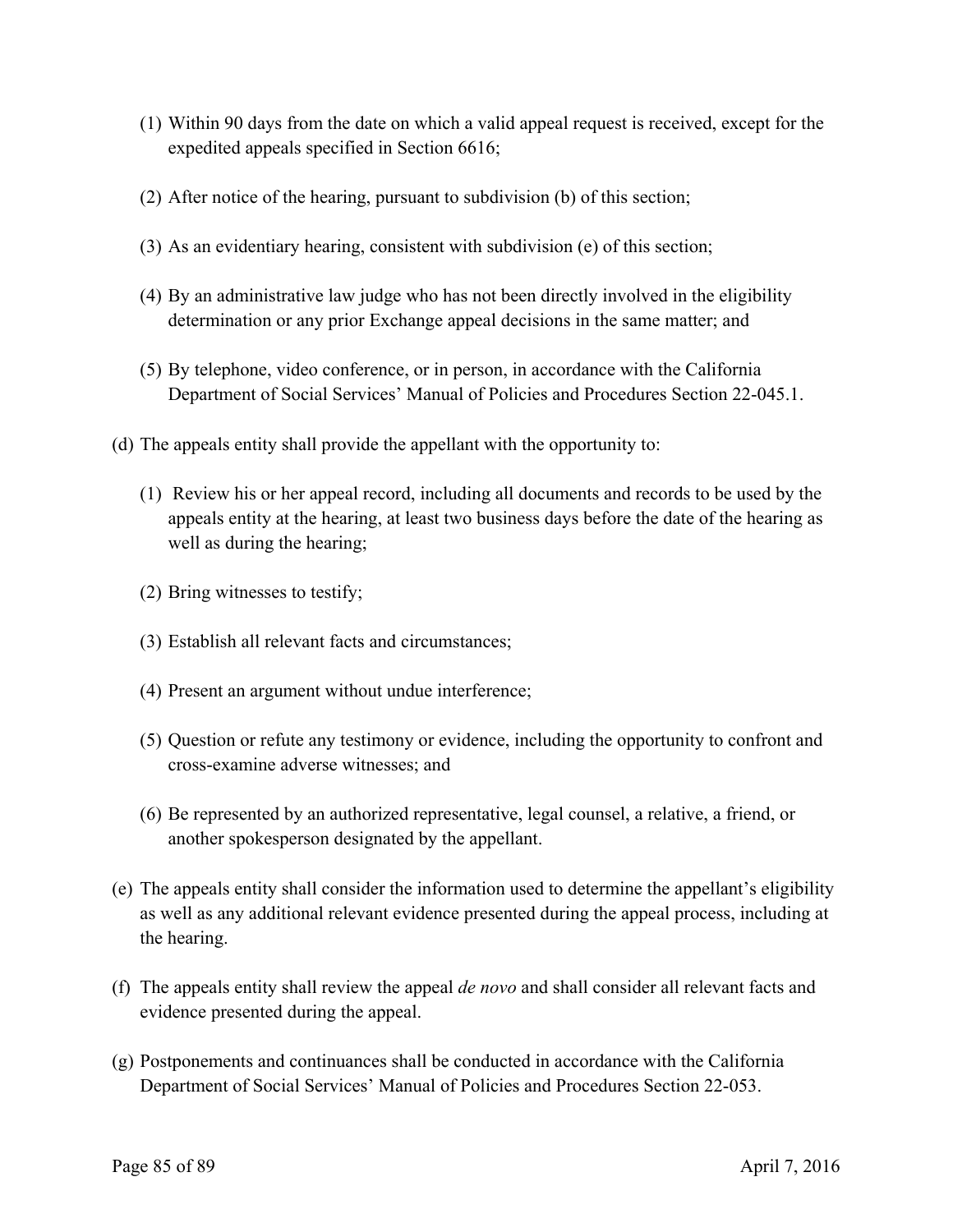NOTE: Authority: Section 100504, Government Code. Reference: Sections 100503 and 100506, Government Code; 45 CFR Section 155.535.

#### *Readopt Section 6616*

#### **§ 6616. Expedited Appeals.**

- (a) Pursuant to 45 CFR Section 155.540(a), the appeals entity shall establish and maintain an expedited appeals process for an appellant to request an expedited process where there is an immediate need for health services because a standard appeal could jeopardize the appellant's life or health or ability to attain, maintain, or regain maximum function.
- (b) If the appeals entity denies a request for an expedited appeal, it shall:
	- (1) Conduct the appeal under the standard appeals process and issue the appeal decision in accordance with Section 6618(b)(1); and
	- (2) Inform the appellant, within three business days from the date of the denial of a request for an expedited appeal, through electronic or verbal notification, if possible, of the denial and, if notification is verbal, follow up with the appellant by written notice within five business days of the denial. The written notice of the denial shall include:
		- (A) The reason for the denial;
		- (B) An explanation that the appeal will be conducted under the standard appeals process; and
		- (C) An explanation of the appellant's rights under the standard appeals process.
- (c) If the appeals entity grants a request for an expedited appeal, it shall:
	- (1) Provide the appellant with written notice within three business days from the date on which the appellant's request for an expedited appeal is granted:
		- (A) That his or her request for an expedited appeal is granted; and
		- (B) Of the date, time, and type of the hearing;

(2) Ensure a hearing date is set within 10 calendar days from the date on which the appellant's request for an expedited appeal is granted; and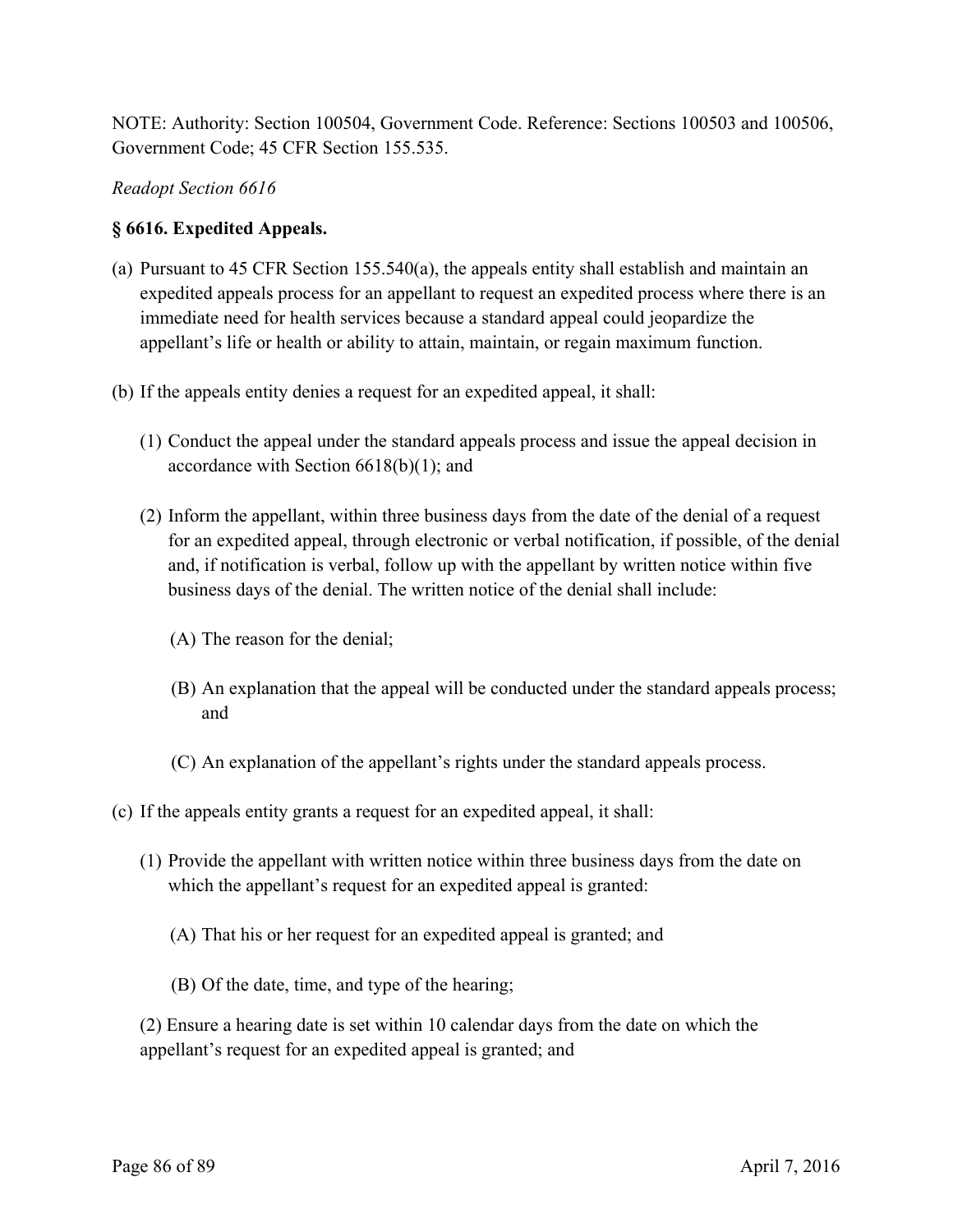(3) Within three business days from the date on which the appellant's request for an expedited appeal is granted, provide notice via secure electronic interface to the Exchange and to the DHCS, as applicable, specifying that the appellant's request for an expedited appeal is granted and a hearing will be set on an expedited basis.

NOTE: Authority: Section 100504, Government Code. Reference: Sections 100503 and 100506, Government Code; 45 CFR Section 155.540.

## *Readopt Section 6618 with Amendments*

#### **§ 6618. Appeal Decisions.**

(a) Appeal decisions shall:

- (1) Be based exclusively on the information and evidence specified in Section 6614(e) and the eligibility requirements under Article 5 of this chapter;
- (2) State the decision, including a plain language description of the effect of the decision on the appellant's eligibility;
- (3) Include a summary of the facts relevant to the appeal;
- (4) Identify the legal basis, including the regulations that support the decision;
- (5) State the effective date of the decision, if applicable; and
- (6) Explain the appellant's right to pursue the appeal before the HHS appeals entity, including the applicable timeframe and instructions to file, if the appellant remains dissatisfied with the eligibility determination;
- (7) Indicate that the decision of the Exchange appeals entity is final, unless the appellant pursues the appeal before the HHS appeals entity; and
- (8) Provide information about judicial review available to the appellant pursuant to Section 1094.5 of the California Code of Civil Procedure.
- (b) The appeals entity shall:
	- (1) Issue a written appeal decision to the appellant within 90 days of the date on which a valid appeal request is received;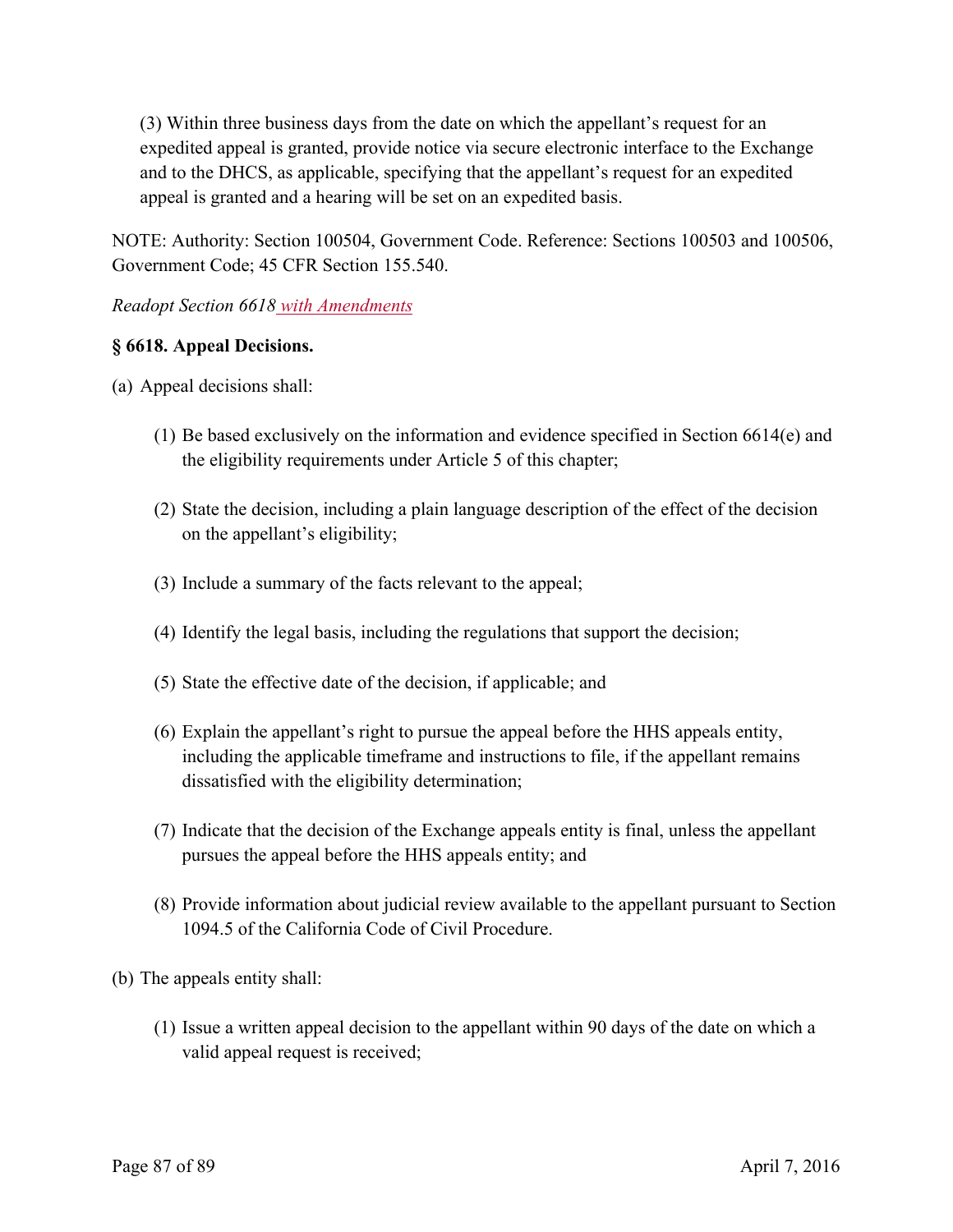- (2) If an appeal request submitted under Section 6616 is determined by the appeals entity to meet the criteria for an expedited appeal, issue the appeal decision as expeditiously as possible, but no later than five business days after the hearing, unless the appellant agrees to delay to submit additional documents for the appeals record; and
- (3) Provide the appeal decision and instructions to cease the appellant's pended eligibility, if applicable, via secure electronic interface, to the Exchange or the DHCS, as applicable.
- (c) Upon receiving the appeal decision described in subdivision (b) of this section, the Exchange shall promptly, but no later than 30 days from the date of the appeal decision:
	- (1) Implement the appeal decision effective, at the option of the appellant:
		- (A) Prospectively, on the date specified in the appeal decision;
		- (B) Retroactively, to the coverage effective date the appellant did receive or would have received if the appellant had enrolled in coverage under the incorrect eligibility determination that is the subject of the appeal incorrect eligibility determination was made; or
		- (C) Prospectively, on the date requested by the appellant; and
	- (2) Redetermine the eligibility of household members who have not appealed their own eligibility determinations but whose eligibility may be affected by the appeal decision, in accordance with the standards specified in Section 6472 and 6474 of Article 5 of this chapter.

NOTE: Authority: Section 100504, Government Code. Reference: Sections 100503 and 100506, Government Code; 45 CFR Section 155.545.

## *Readopt Section 6620*

## **§ 6620. Appeal Record.**

(a) Subject to the requirements of all applicable federal and State laws regarding privacy, confidentiality, disclosure, and personally identifiable information, the appeals entity shall make the appeal record accessible to the appellant for at least five years after the date of the written appeal decision as specified in Section 6618(b)(1).